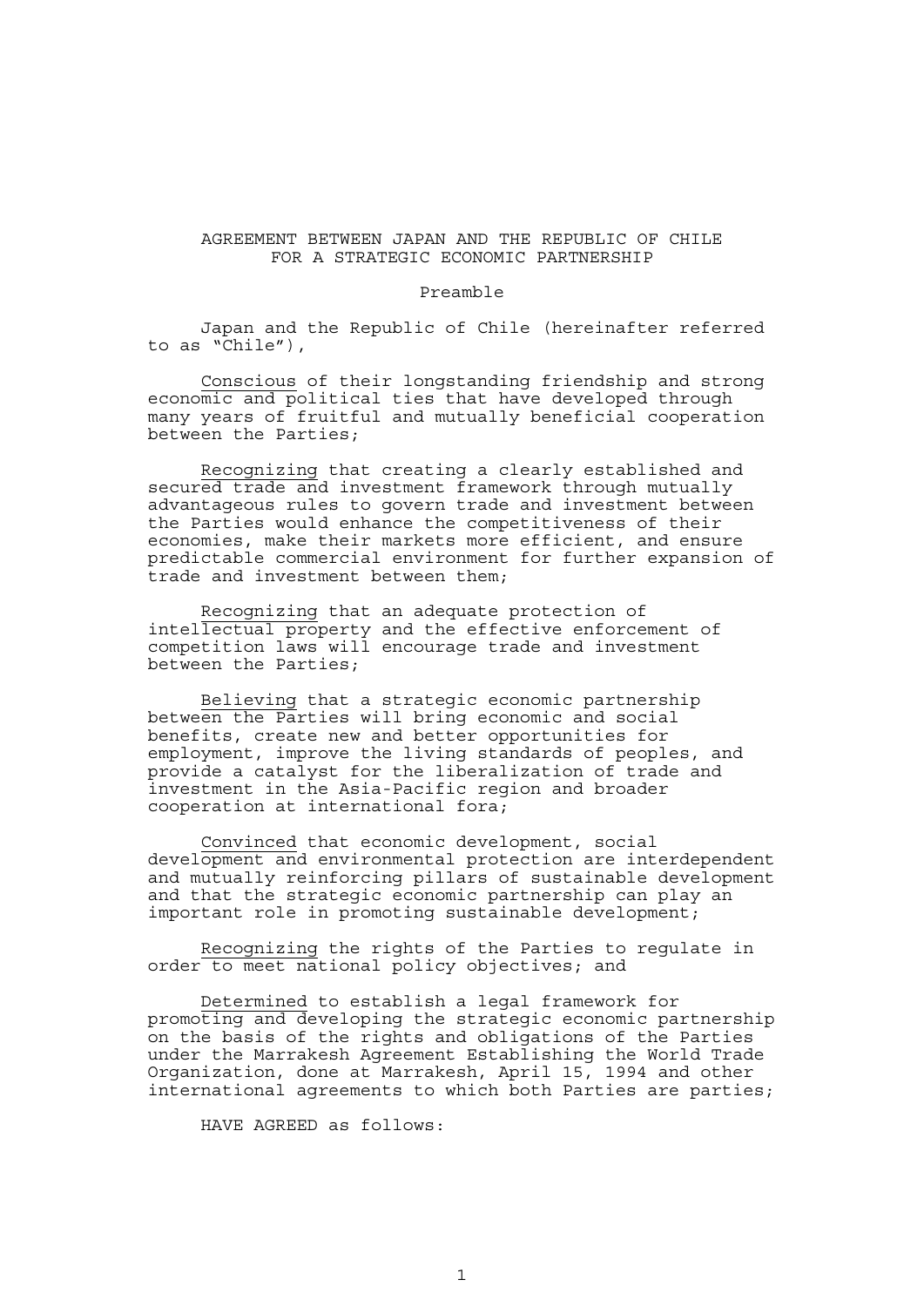#### Chapter 1 General Provisions

## Article 1 Establishment of a Free-Trade Area

The Parties hereby establish a free-trade area.

## Article 2 Objectives

The objectives of this Agreement are to:

- (a) liberalize trade in goods between the Parties, in conformity with Article XXIV of the GATT 1994;
- (b) liberalize trade in services between the Parties, in conformity with Article V of the GATS;
- (c) increase investment opportunities and strengthen protection for investments and investment activities in the Parties;
- (d) enhance opportunities for suppliers of the Parties to participate in government procurement in the Parties;
- (e) provide an adequate protection of intellectual property and promote cooperation in the field thereof;
- (f) promote cooperation and coordination for the effective enforcement of competition laws and regulations in each Party;
- (g) improve business environment in the Parties; and
- (h) create effective procedures to prevent and resolve disputes.

## Article 3 Relation to Other Agreements

 The Parties reaffirm their rights and obligations under the WTO Agreement or any other agreements to which both Parties are parties.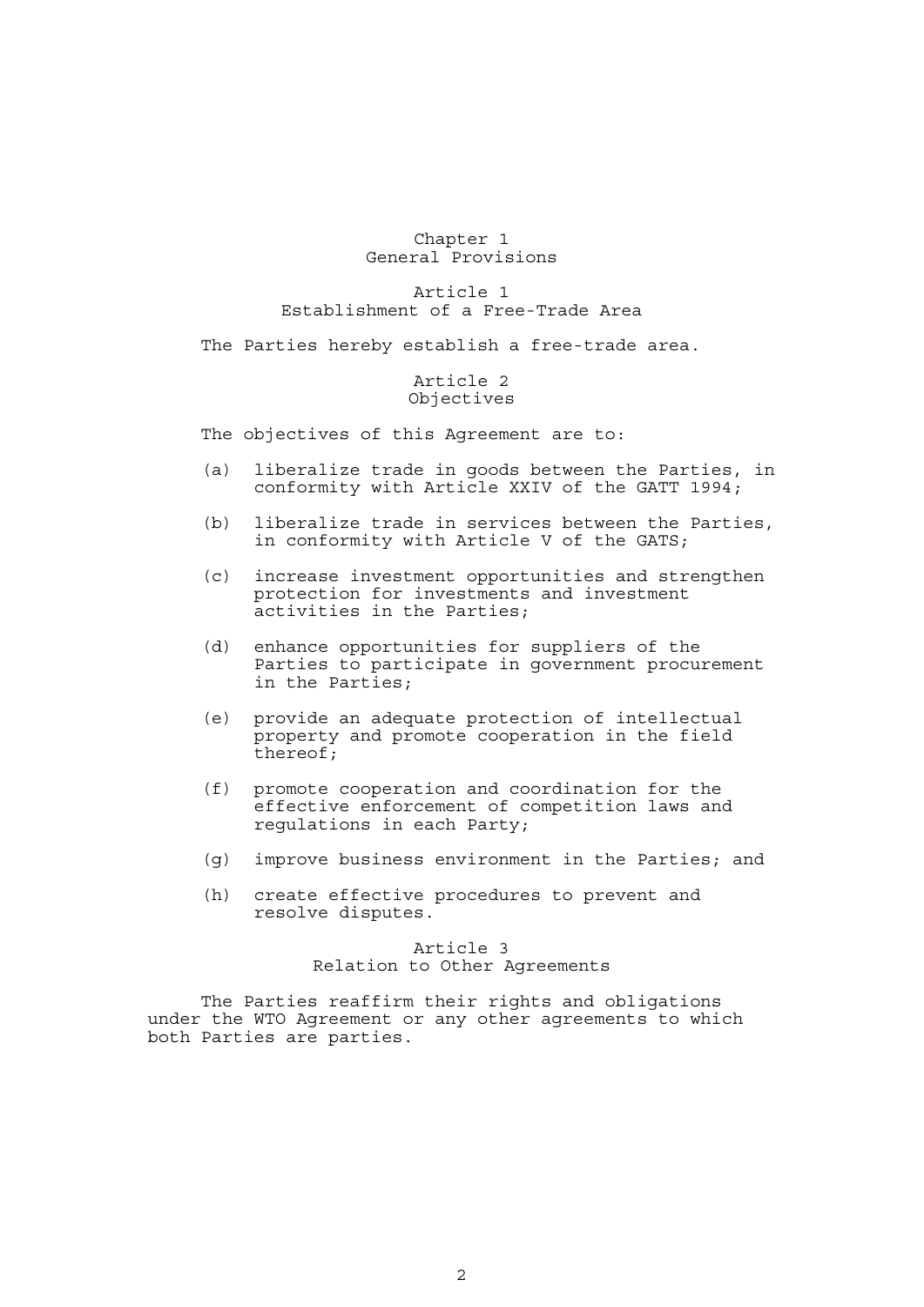#### Article 4 Publication

1. Each Party shall ensure that its laws, regulations and administrative rulings of general application with respect to any matter covered by this Agreement are promptly published or otherwise made publicly available in such a manner as to enable interested persons and the other Party to become acquainted with them.

2. Each Party shall, upon the request by the other Party, within a reasonable period of time, respond to specific questions from, and provide information to, the other Party with respect to matters referred to in paragraph 1, through contact points referred to in Article 10.

# Article 5 Notification

 Where a Party considers that any measure that it proposes to take might materially affect the implementation and operation of this Agreement or otherwise substantially affect the other Party's interests under this Agreement, the former Party shall notify the other Party, to the extent practicable, of such measure, through contact points referred to in Article 10.

# Article 6

# Public Comment

 To the extent practicable, each Party shall, in accordance with its laws and regulations:

- (a) make public in advance administrative regulations of general application that it proposes to adopt and that affect any matter covered by this Agreement; and
- (b) provide a reasonable opportunity for comments by the public before adoption of such regulations.

# Article 7 Administrative Procedures

 Where administrative decisions which pertain to or affect the implementation and operation of this Agreement are taken by the competent authorities of a Party, the competent authorities shall, in accordance with the laws and regulations of the Party: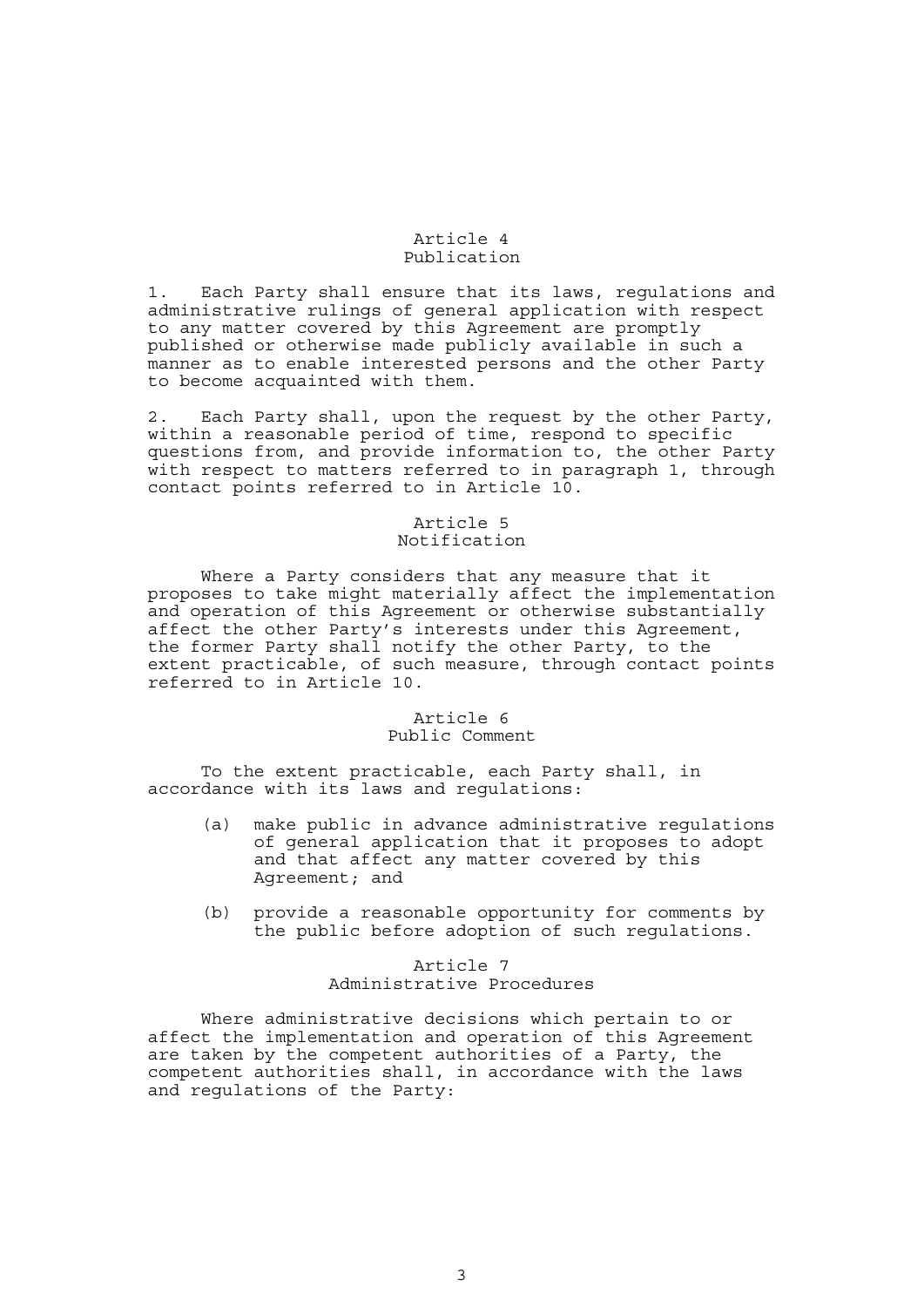- (a) inform the applicant of the decision within a reasonable period of time after the submission of the application considered complete under the laws and regulations of the Party;
- (b) provide, within a reasonable period of time, information concerning the status of the application, at the request of the applicant; and
- (c) afford the applicant a reasonable opportunity to present facts and arguments in support of its positions prior to any final administrative decisions, when time, the nature of the proceeding, and the public interest permit.

## Article 8 Review and Appeal

1. Each Party shall establish or maintain judicial or administrative tribunals or procedures for the purpose of the prompt review and, where warranted, correction of administrative actions regarding matters covered by this Agreement. Such tribunals or procedures shall be impartial and independent of the office or authority entrusted with administrative enforcement of such actions and shall not have any substantial interest in the outcome of the matter.

2. Each Party shall ensure that, in any such tribunals or procedures, the parties to the proceedings are provided with the right to:

- (a) a reasonable opportunity to support or defend their respective positions; and
- (b) a decision based on the evidence and submissions of record.

3. Each Party shall ensure, subject to appeal or further review as provided in its laws and regulations, that such decision is implemented by the offices or authorities with respect to the administrative action at issue.

> Article 9 Confidential Information

1. Each Party shall, in accordance with its laws and regulations, maintain the confidentiality of information provided in confidence by the other Party pursuant to this Agreement.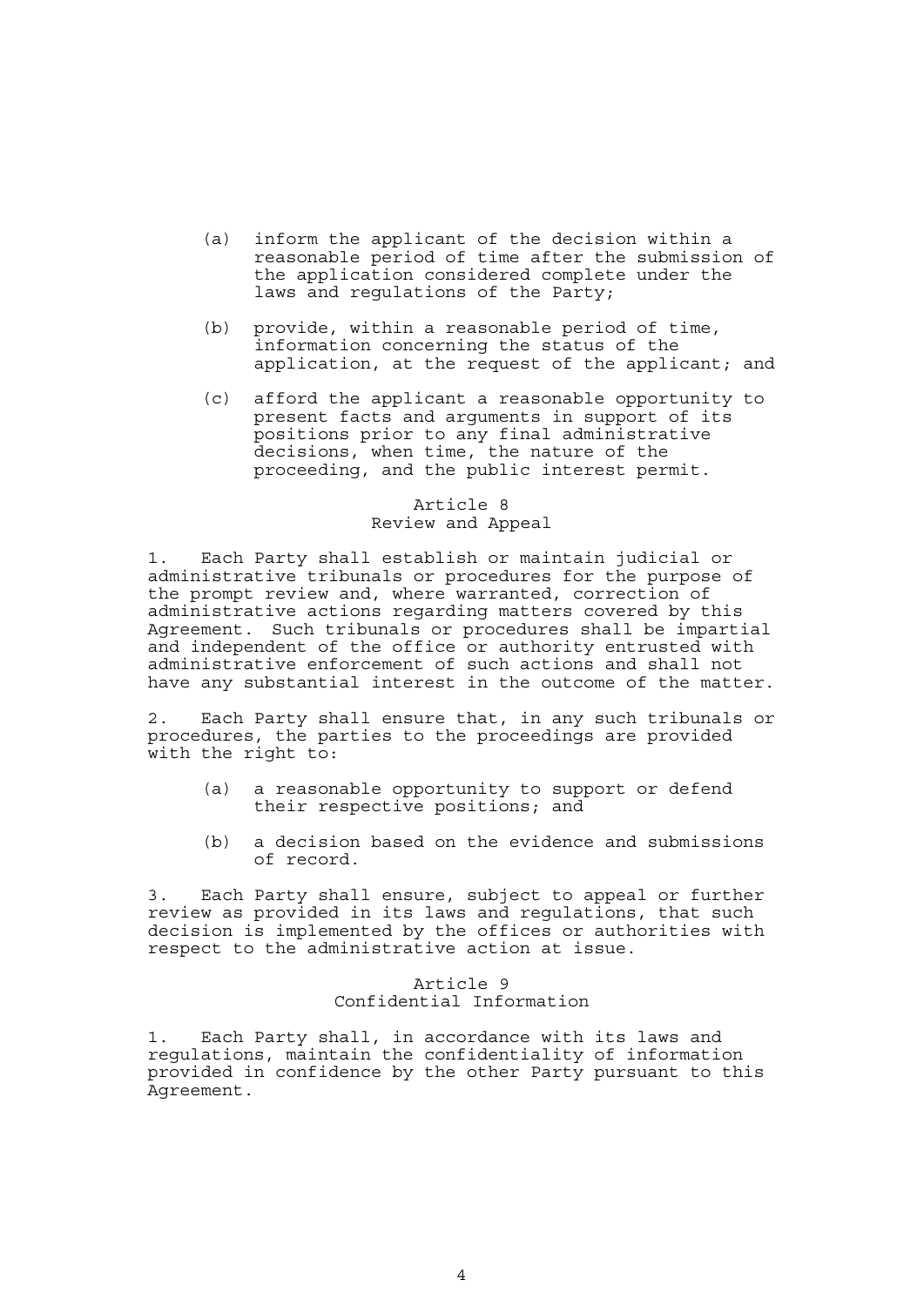2. Nothing in this Agreement shall require a Party to provide confidential information, the disclosure of which would impede the enforcement of its laws and regulations, or otherwise be contrary to the public interest, or which would prejudice legitimate commercial interests of particular enterprises, public or private.

> Article 10 Contact Points

 Each Party shall designate a contact point to facilitate communications between the Parties on any matter covered by this Agreement.

> Chapter 2 General Definitions

> Article 11 General Definitions

 For the purposes of this Agreement, unless otherwise specified:

- (a) the term "Agreement on Customs Valuation" means the Agreement on Implementation of Article VII of the General Agreement on Tariffs and Trade 1994 in Annex 1A to the WTO Agreement;
- (b) the term "Area" means:
	- (i) with respect to Japan, the territory of Japan, and all the area beyond its territorial sea, including the sea-bed and subsoil thereof, over which Japan exercises sovereign rights or jurisdiction in accordance with international law and the laws and regulations of Japan; and
	- (ii) with respect to Chile, the land, maritime and air space under its sovereignty, and the exclusive economic zone and the continental shelf within which it exercises sovereign rights and jurisdiction in accordance with international law and its domestic law;
	- Note: Nothing in subparagraph (b) shall affect the rights and obligations of the Parties under international law, including those under the United Nations Convention on the Law of the Sea.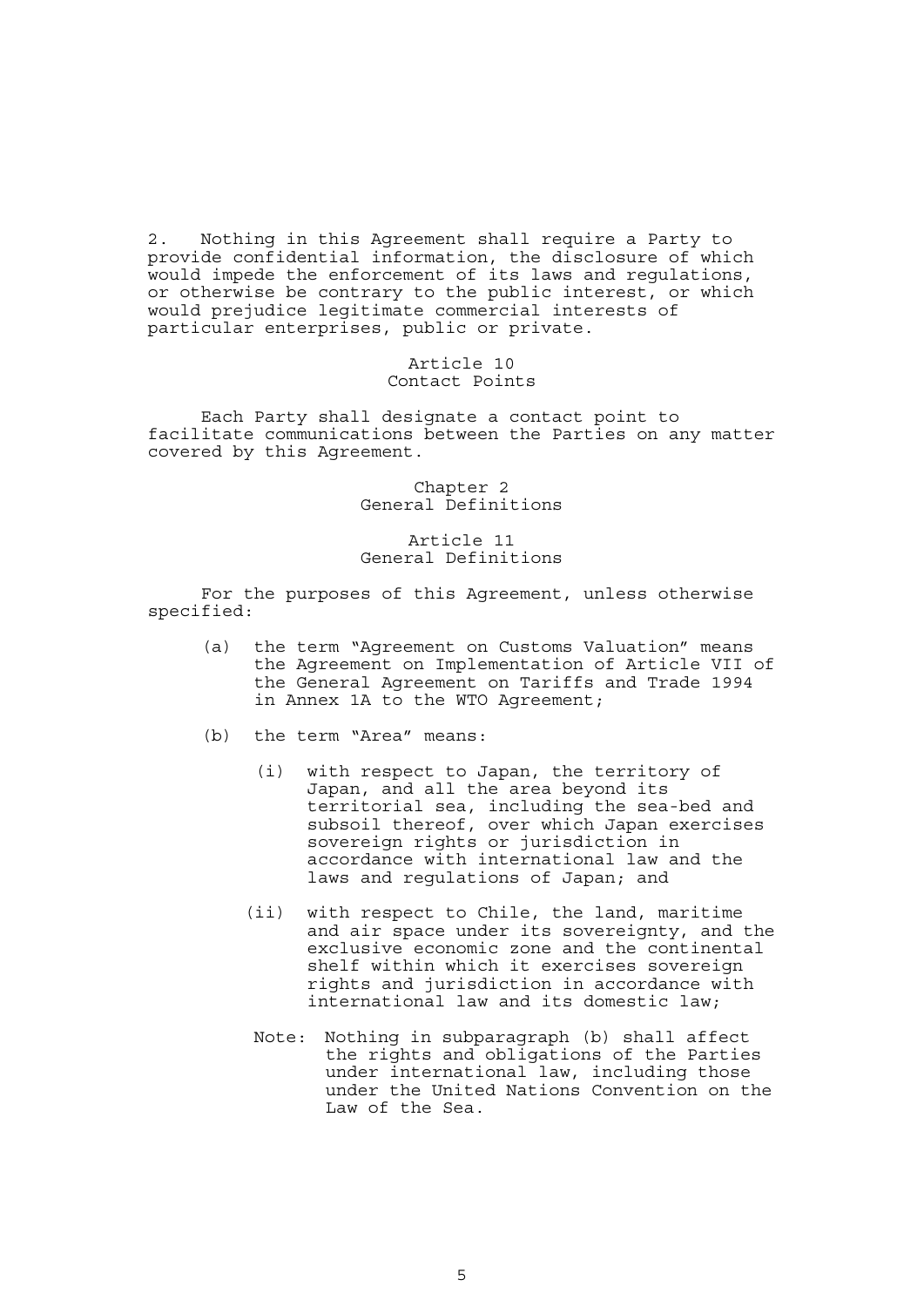- (c) the term "Commission" means the Commission established under Article 189;
- (d) the term "customs authority" means the authority that, according to the legislation of each Party or non-Parties, is responsible for the administration and enforcement of customs laws and regulations:
	- (i) with respect to Japan, the Ministry of Finance; and
	- (ii) with respect to Chile, the National Customs Service (*Servicio Nacional de Aduanas*);
- (e) the term "days" means calendar days, including weekends and holidays;
- (f) the term "enterprise" means any corporation, company, association, partnership, trust, joint venture, sole-proprietorship or other entity constituted or organized under applicable law, whether for profit or otherwise, and whether privately-owned or controlled or governmentallyowned or controlled;
- (g) the term "enterprise of a Party" means an enterprise constituted or organized under the law of a Party;
- (h) the term "existing" means in effect on the date of entry into force of this Agreement;
- (i) the term "GATS" means the General Agreement on Trade in Services in Annex 1B to the WTO Agreement;
- (j) the term "GATT 1994" means the General Agreement on Tariffs and Trade 1994 in Annex 1A to the WTO Agreement. For the purposes of this Agreement, references to articles in the GATT 1994 include the interpretative notes;
- (k) the term "Harmonized System" or "HS" means the Harmonized Commodity Description and Coding System set out in the Annex to the International Convention on the Harmonized Commodity Description and Coding System, and adopted and implemented by the Parties in their respective laws;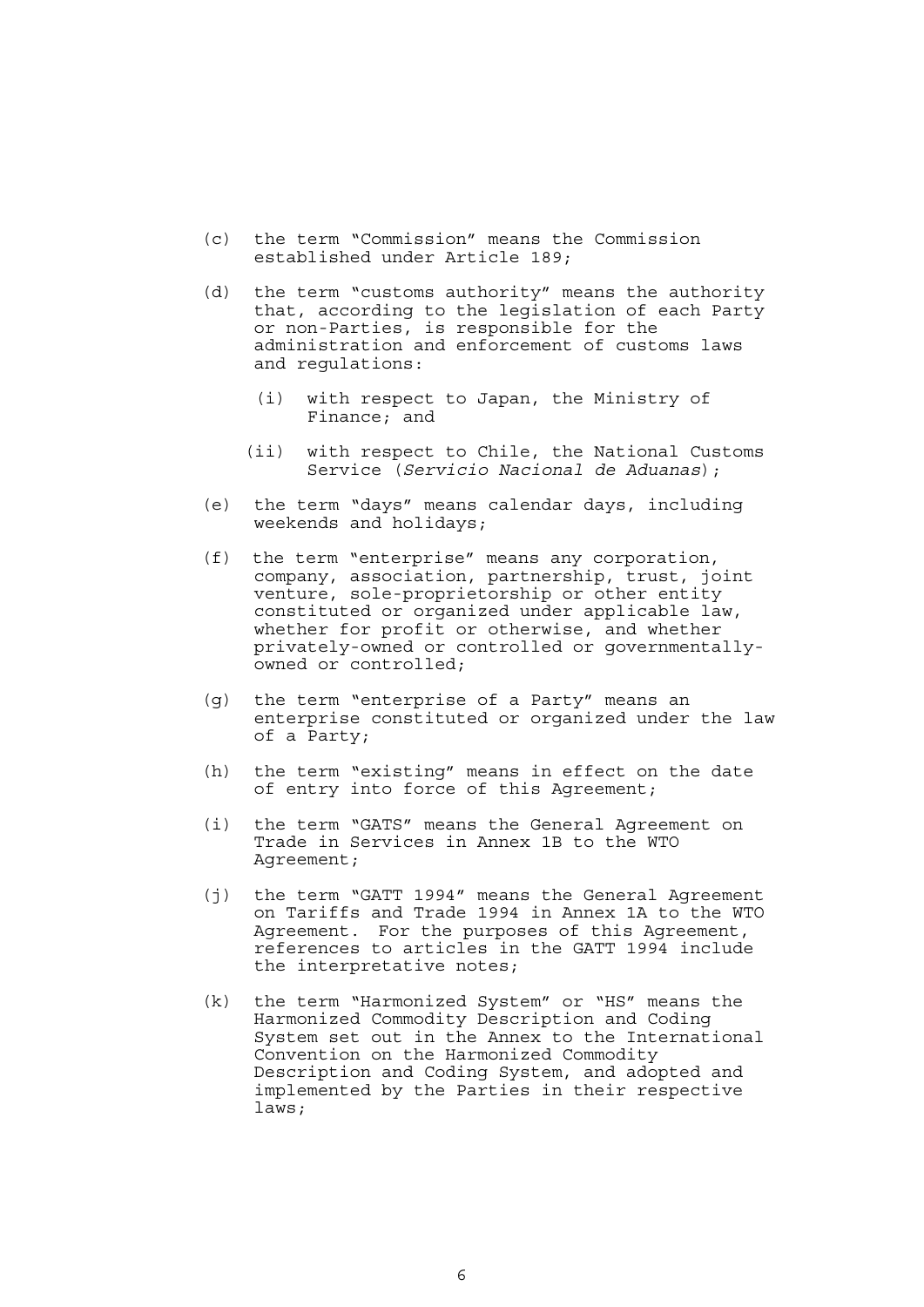- (l) the term "measure" means any measure by a Party, whether in the form of a law, requlation, rule, procedure, practice, decision, administrative action or any other form;
- (m) the term "natural person of a Party" means a natural person who, under the laws and regulations of a Party:
	- (i) with respect to Japan, is a national of Japan; and
	- (ii) with respect to Chile, is a national of Chile or a permanent resident in Chile;
- (n) the term "originating good" means a good which qualifies as an originating good under the provisions of Chapter 4;
- (o) the term "Parties" means Japan and Chile and the term "Party" means either Japan or Chile;
- (p) the term "person" means a natural person or an enterprise;
- (q) the term "SPS Agreement" means the Agreement on the Application of Sanitary and Phytosanitary Measures in Annex 1A to the WTO Agreement;
- (r) the term "state enterprise" means an enterprise owned or controlled by a Party;
- (s) the term "TRIPS Agreement" means the Agreement on Trade-Related Aspects of Intellectual Property Rights in Annex 1C to the WTO Agreement; and
- (t) the term "WTO Agreement" means the Marrakesh Agreement Establishing the World Trade Organization, done at Marrakesh, April 15, 1994.

Chapter 3 Trade in Goods

Section 1 General Rules

Article 12 Classification of Goods

 The classification of goods in trade between the Parties shall be in conformity with the Harmonized System.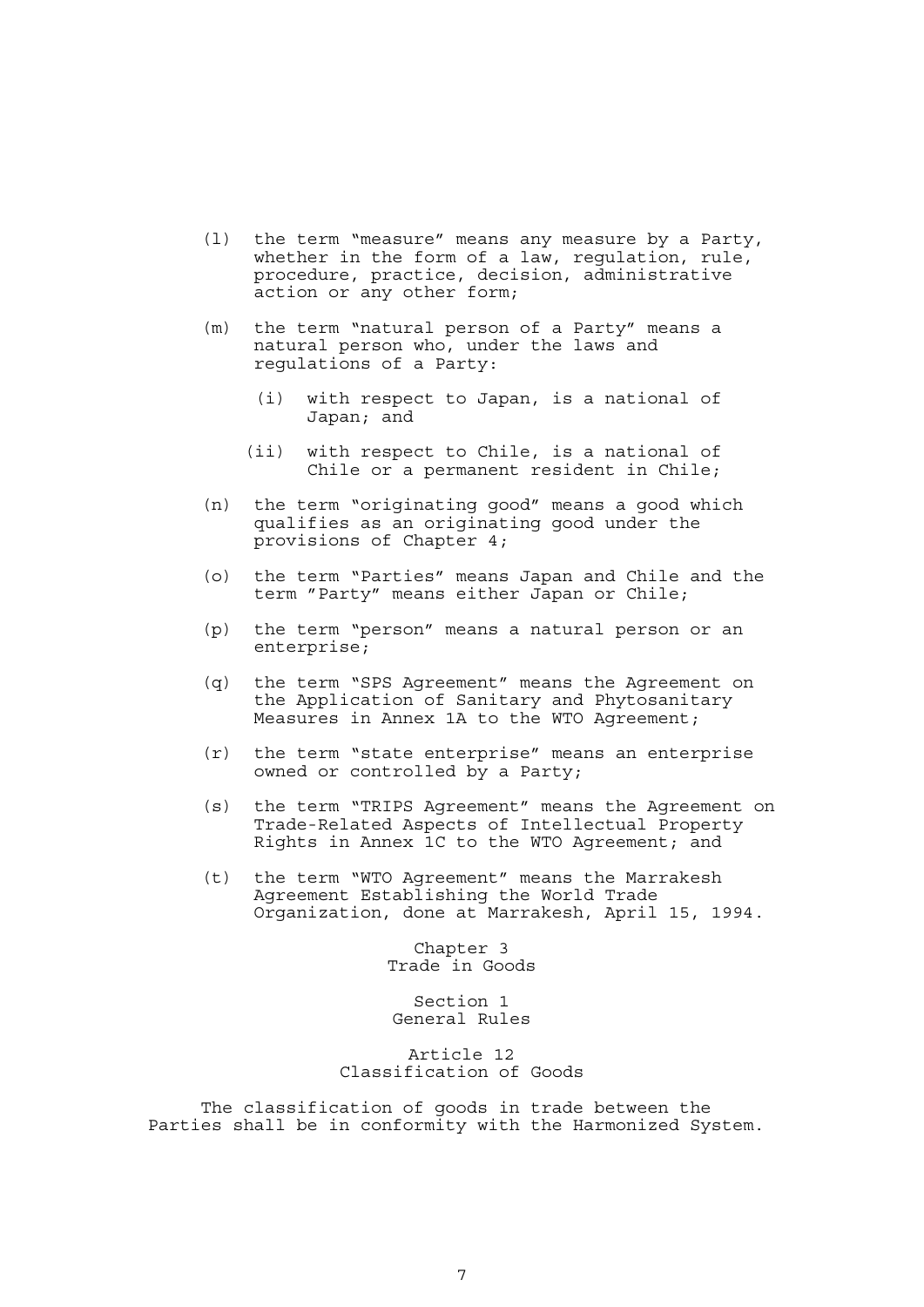#### Article 13 National Treatment

 Each Party shall accord national treatment to the goods of the other Party in accordance with Article III of the GATT 1994, and to this end Article III of the GATT 1994 is incorporated into and made part of this Agreement, *mutatis mutandis*.

# Article 14 Elimination of Customs Duties

1. Except as otherwise provided for in this Agreement, each Party shall eliminate or reduce its customs duties on originating goods of the other Party designated for such purposes in its Schedule in Annex 1, in accordance with the terms and conditions set out in such Schedule.

2. Except as otherwise provided for in this Agreement, neither Party shall increase any customs duty on originating goods of the other Party from the rate to be applied in accordance with its Schedule in Annex 1.

3. Upon the request of either Party, the Parties shall negotiate on issues such as improving market access conditions on originating goods designated for negotiation in the Schedule in Annex 1, in accordance with the terms and conditions set out in such Schedule.

#### Article 15 Customs Valuation

 For the purposes of determining the customs value of goods traded between the Parties, provisions of Part I of the Agreement on Customs Valuation shall apply *mutatis mutandis*.

#### Article 16 Export Duties

 Neither Party shall introduce or maintain any duties, or fees or other charges of any kind imposed on a good exported from the Party into the other Party, unless such duties, or fees or other charges are not in excess of those imposed on the like good destined for domestic consumption.

Note: The term "fees or other charges of any kind" shall not include any fees or other charges commensurate with the cost of services rendered, which are consistent with the WTO Agreement.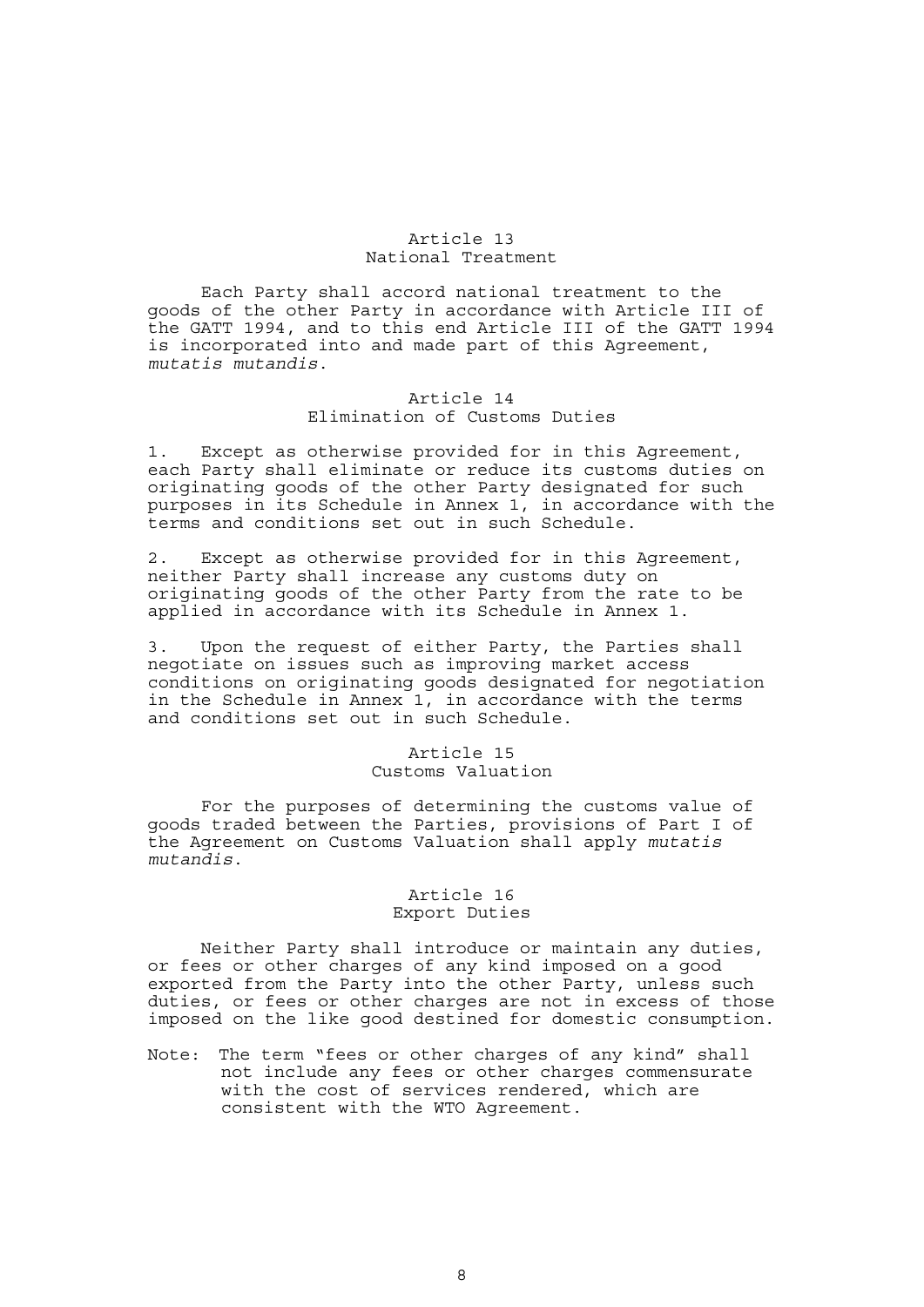#### Article 17 Agricultural Export Subsidies

 Taking full account of the objectives of eliminating export subsidies on any agricultural good within the framework of the World Trade Organization, neither Party shall introduce or maintain any export subsidies on any agricultural good which is listed in Annex 1 to the Agreement on Agriculture.

# Article 18 Import and Export Restrictions

 Except as otherwise provided for in this Agreement, each Party shall not introduce or maintain any prohibition or restriction other than customs duties on the importation of any good of the other Party or on the exportation or sale for export of any good destined to the other Party, which is inconsistent with its obligations under Article XI of the GATT 1994 and its relevant provisions under the WTO Agreement.

## Article 19 Restrictions to Safeguard the Balance of Payments

1. Nothing in this Section shall be construed to prevent a Party from taking any measure for balance-of-payments purposes. A Party taking such measure shall do so in accordance with the conditions established under Article XII of the GATT 1994 and the Understanding on the Balanceof-Payments Provisions of the General Agreement on Tariffs and Trade 1994 in Annex 1A to the WTO Agreement.

2. Nothing in this Section shall preclude the use by a Party of exchange controls or exchange restrictions in accordance with the Articles of Agreement of the International Monetary Fund.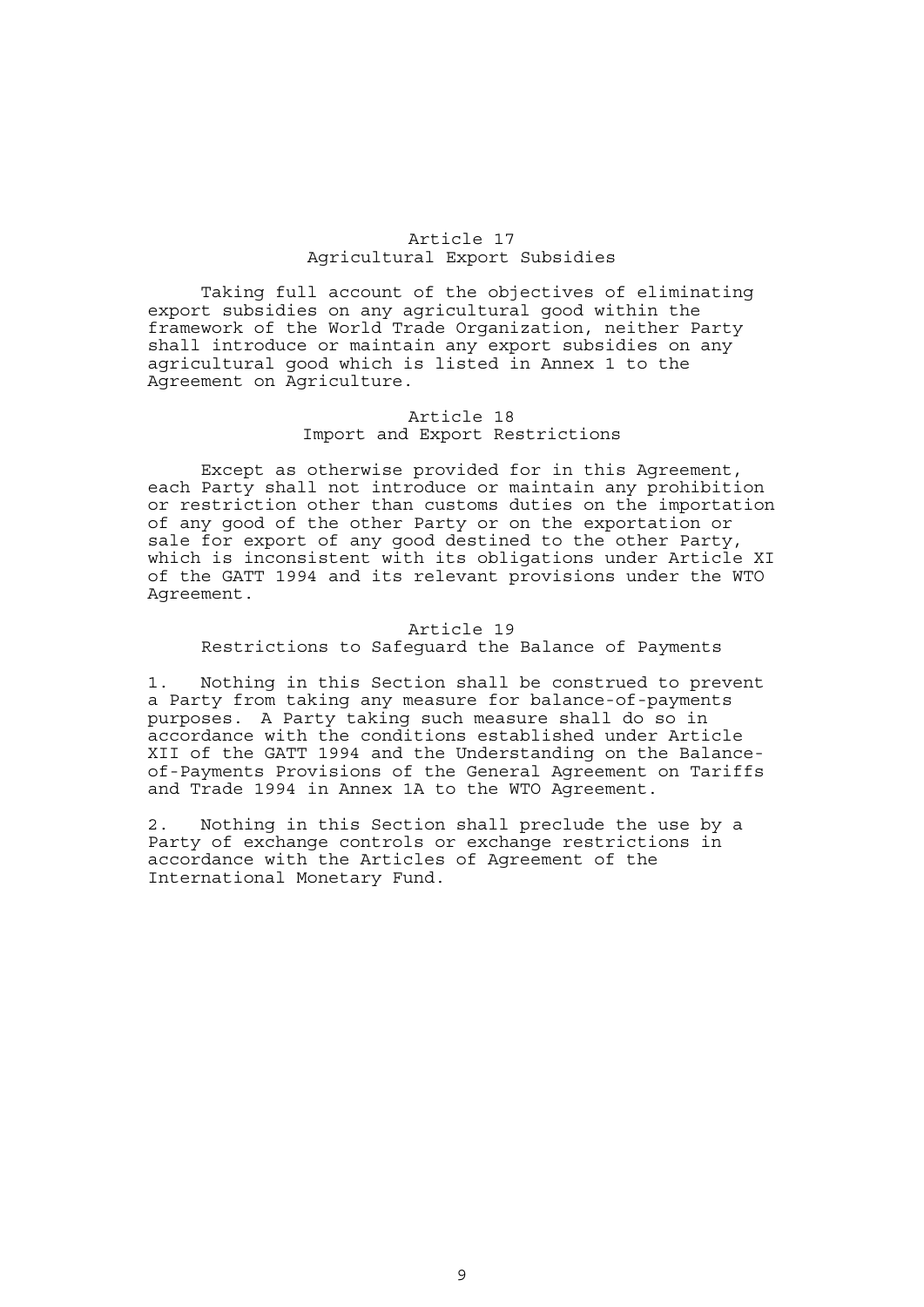#### Section 2 Bilateral Safeguard Measures

#### Article 20 Bilateral Safeguard Measures

1. Subject to the provisions of this Section, a Party may take a bilateral safeguard measure, to the minimum extent necessary to prevent or remedy the serious injury to a domestic industry of that Party and to facilitate adjustment, if an originating good of the other Party, as a result of the elimination or reduction of a customs duty in accordance with Article 14, is being imported into the former Party in such increased quantities, in absolute terms, and under such conditions that the imports of that originating good constitute a substantial cause of serious injury, or threat thereof.

- 2. A Party may, as a bilateral safeguard measure:
	- (a) suspend the further reduction of any rate of customs duty on the originating good provided for in Section 1; or
	- (b) increase the rate of customs duty on the originating good to a level not to exceed the lesser of:
		- (i) the most-favored-nation applied rate of customs duty in effect when the bilateral safeguard measure is taken; and
		- (ii) the most-favored-nation applied rate of customs duty in effect on the day immediately preceding the date of entry into force of this Agreement.

# Article 21 Investigation Procedures

1. A Party may take a bilateral safeguard measure only after an investigation has been carried out by the competent authorities of that Party in accordance with the same procedures as those provided for in Article 3 and subparagraph 2(c) of Article 4 of the Agreement on Safeguards.

2. The investigation referred to in paragraph 1 shall in all cases be completed within one year following its date of initiation.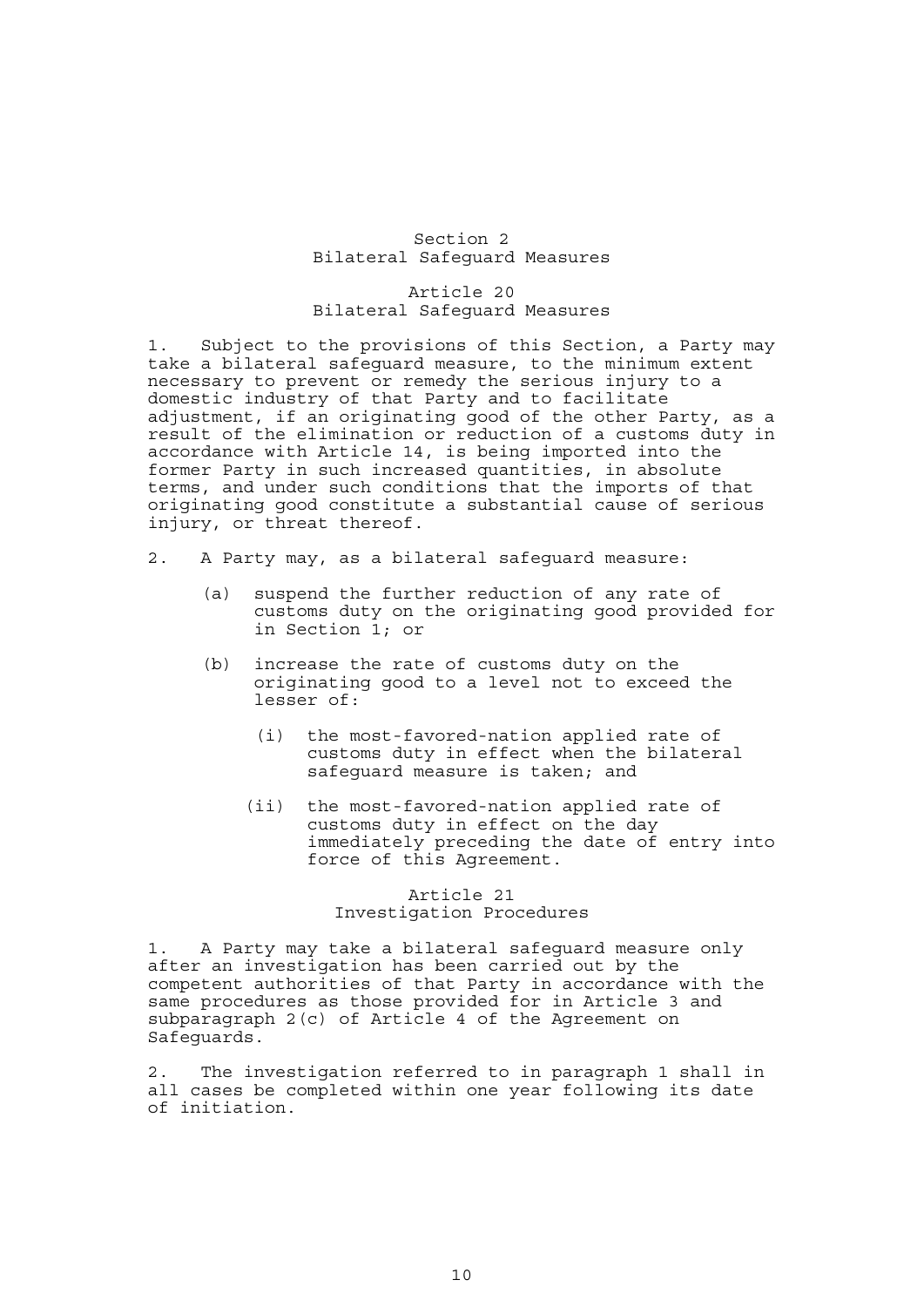3. In the investigation referred to in paragraph 1 to determine whether increased imports of an originating good have caused or are threatening to cause serious injury to a domestic industry under the terms of this Section, the competent authorities of the Party who carry out the investigation shall evaluate all relevant factors of an objective and quantifiable nature having a bearing on the situation of that domestic industry, in particular, the rate and amount of the increase in imports of the originating good in absolute terms, the share of the domestic market taken by the increased imports of the originating good, and the changes in the level of sales, production, productivity, capacity utilization, profits and losses, and employment.

4. The determination that increased imports of an originating good have caused or are threatening to cause serious injury to a domestic industry shall not be made unless the investigation referred to in paragraph 1 demonstrates, on the basis of objective evidence, the existence of the causal link between increased imports of the originating good and serious injury or threat thereof. When factors other than the increased imports of the originating good are causing injury to the domestic industry at the same time, such injury shall not be attributed to the increased imports of the originating good.

# Article 22 Conditions and Limitations

 The following conditions and limitations shall apply with regard to a bilateral safeguard measure:

- (a) no bilateral safeguard measure shall be maintained except to the extent and for such time as may be necessary to prevent or remedy serious injury and to facilitate adjustment, provided that such time shall not exceed a period of three years. However, in very exceptional circumstances, a bilateral safeguard measure may be extended, provided that the total period of the bilateral safeguard measure, including such extensions, shall not exceed four years;
- (b) in order to facilitate adjustment in a situation where the expected duration of a bilateral safeguard measure is over one year, the Party maintaining the bilateral safeguard measure shall progressively liberalize the bilateral safeguard measure at regular intervals during the period of application;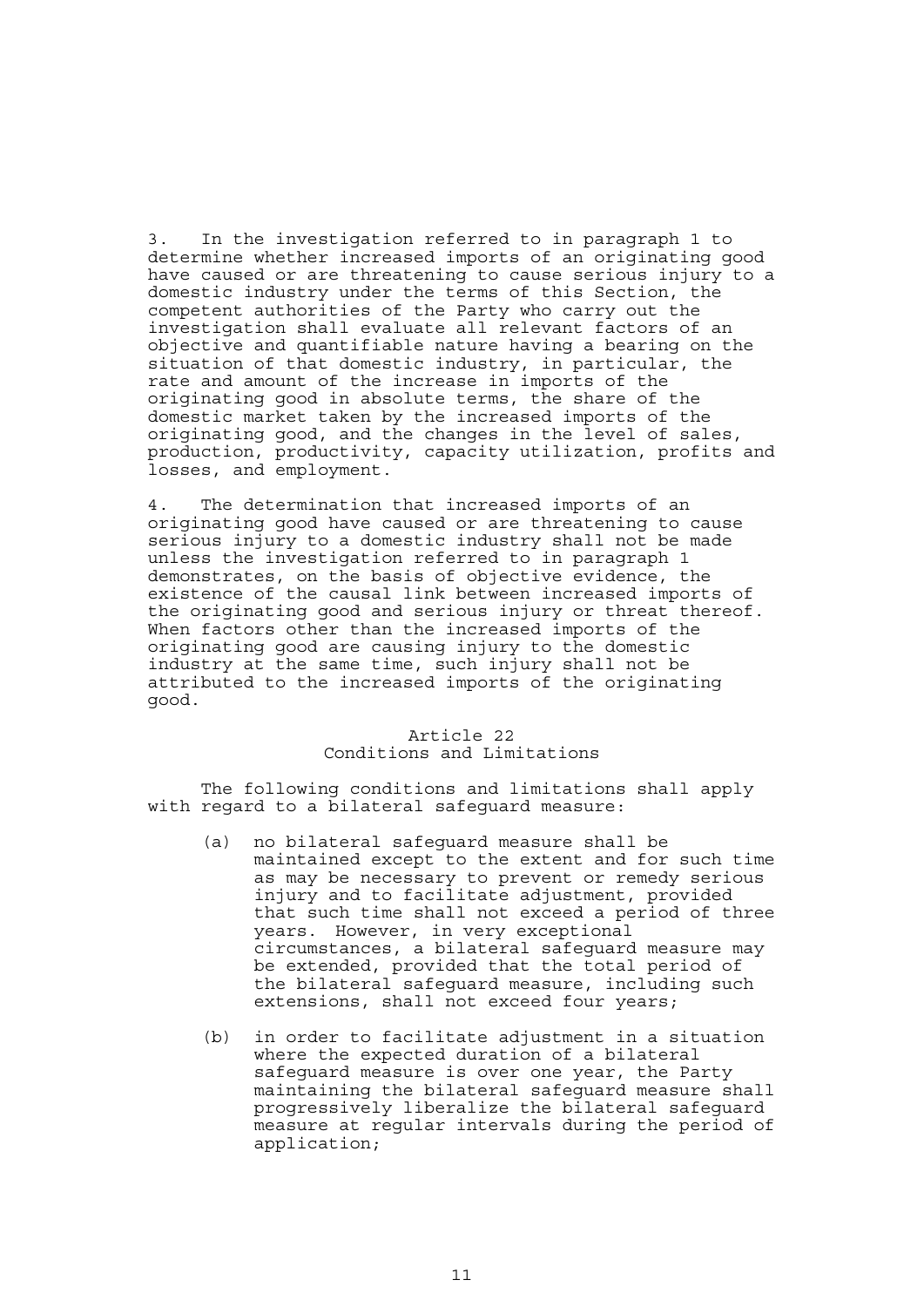- (c) no bilateral safeguard measure shall be applied again to the import of a particular originating good which has been subject to such a bilateral safeguard measure, for a period of time equal to the duration of the previous bilateral safeguard measure or one year, whichever is longer;
- (d) nothing in this Section shall prevent a Party from applying safeguard measures to an originating good of the other Party in accordance with:
	- (i) Article XIX of the GATT 1994 and the Agreement on Safeguards; or
	- (ii) Article 5 of the Agreement on Agriculture;
- (e) no bilateral safeguard measure shall be applied to the import of a particular originating good which has been *en route* from a Party to the other Party at the time when the other Party notifies the former Party of the decision to apply such a bilateral safeguard measure pursuant to subparagraph  $1(b)$  of Article 23; and
- (f) upon the termination of a bilateral safeguard measure, the rate of customs duty shall be the rate which would have been in effect if the bilateral safeguard measure had never been applied.

#### Article 23 Notification

1. A Party shall immediately deliver a written notice to the other Party upon:

- (a) taking a decision to initiate an investigation referred to in paragraph 1 of Article 21 relating to serious injury or threat thereof, and the reasons for it; and
- (b) taking a decision to apply, extend or liberalize a bilateral safeguard measure.

2. The Party making the written notice referred to in paragraph 1 shall provide the other Party with all pertinent information, which shall include: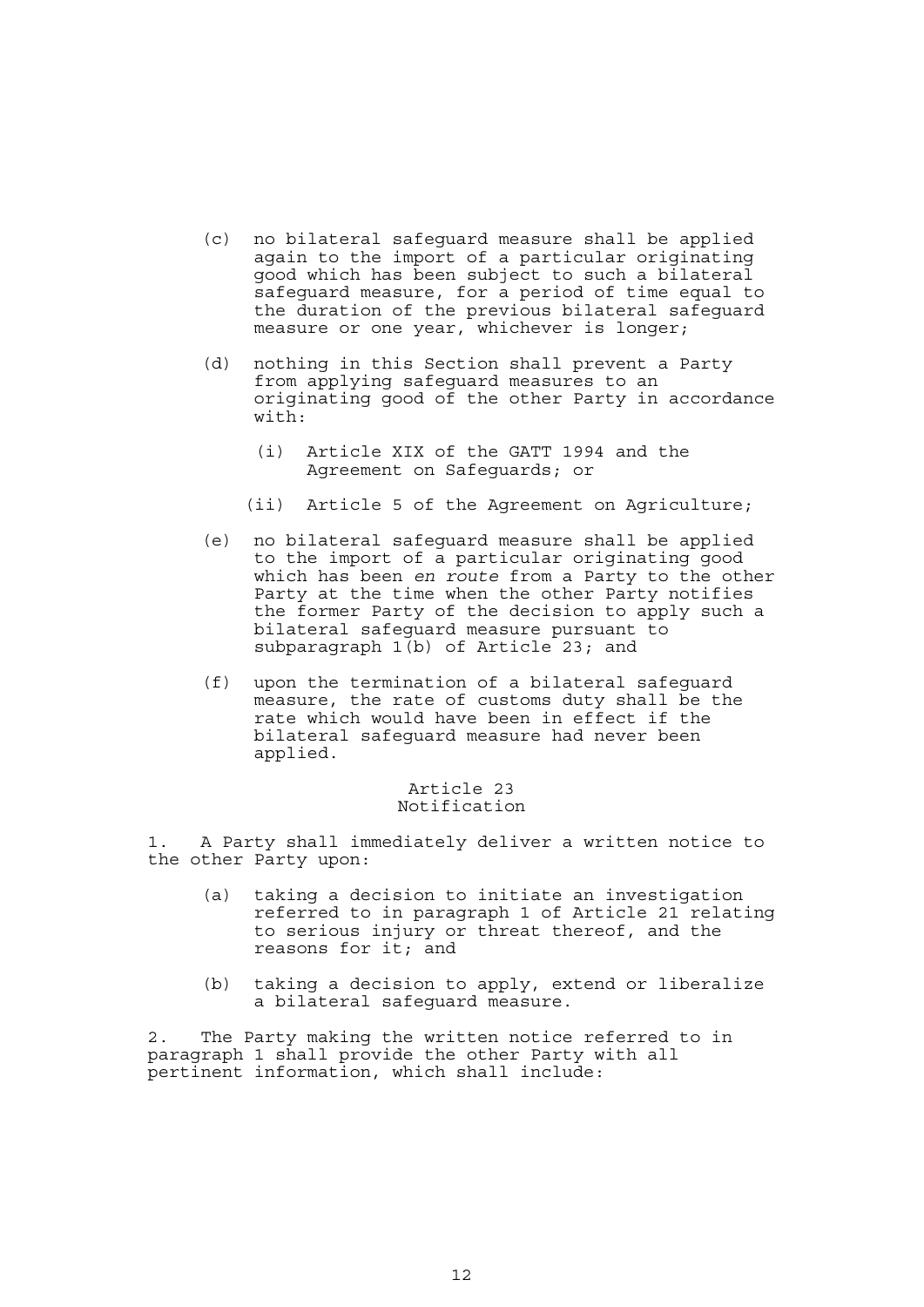- (a) in the written notice referred to in subparagraph 1(a), the reason for the initiation of the investigation, a precise description of the originating good subject to the investigation and its subheading of the Harmonized System, the period subject to the investigation and the date of initiation of the investigation; and
- (b) in the written notice referred to in subparagraph 1(b), evidence of serious injury or threat thereof caused by the increased imports of the originating good, a precise description of the originating good subject to the proposed bilateral safeguard measure and its subheading of the Harmonized System, a precise description of the bilateral safeguard measure, and the proposed date of its introduction and its expected duration.

## Article 24 Consultations and Compensation

1. A Party proposing to apply or extend a bilateral safeguard measure shall provide adequate opportunity for prior consultations with the other Party with a view to reviewing the information arising from the investigation referred to in paragraph 1 of Article 21, exchanging views on the bilateral safeguard measure and reaching an agreement on compensation set out in this Article.

2. A Party proposing to apply or extend a bilateral safeguard measure shall provide to the other Party mutually agreed adequate means of trade compensation in the form of concessions of customs duties whose levels are substantially equivalent to the value of the additional customs duties expected to result from the bilateral safeguard measure.

3. If the Parties are unable to agree on the compensation within 30 days after the commencement of the consultation pursuant to paragraph 1, the Party against whose originating good the bilateral safeguard measure is taken shall be free to suspend the application of concessions of customs duties under this Agreement, which are substantially equivalent to the bilateral safeguard measure, after giving written notice of such suspension, together with the information regarding concessions to be suspended, to the other Party. The Party exercising the right of suspension may suspend the application of concessions of customs duties only for the minimum period necessary to achieve the substantially equivalent effects and only while the bilateral safeguard measure is maintained.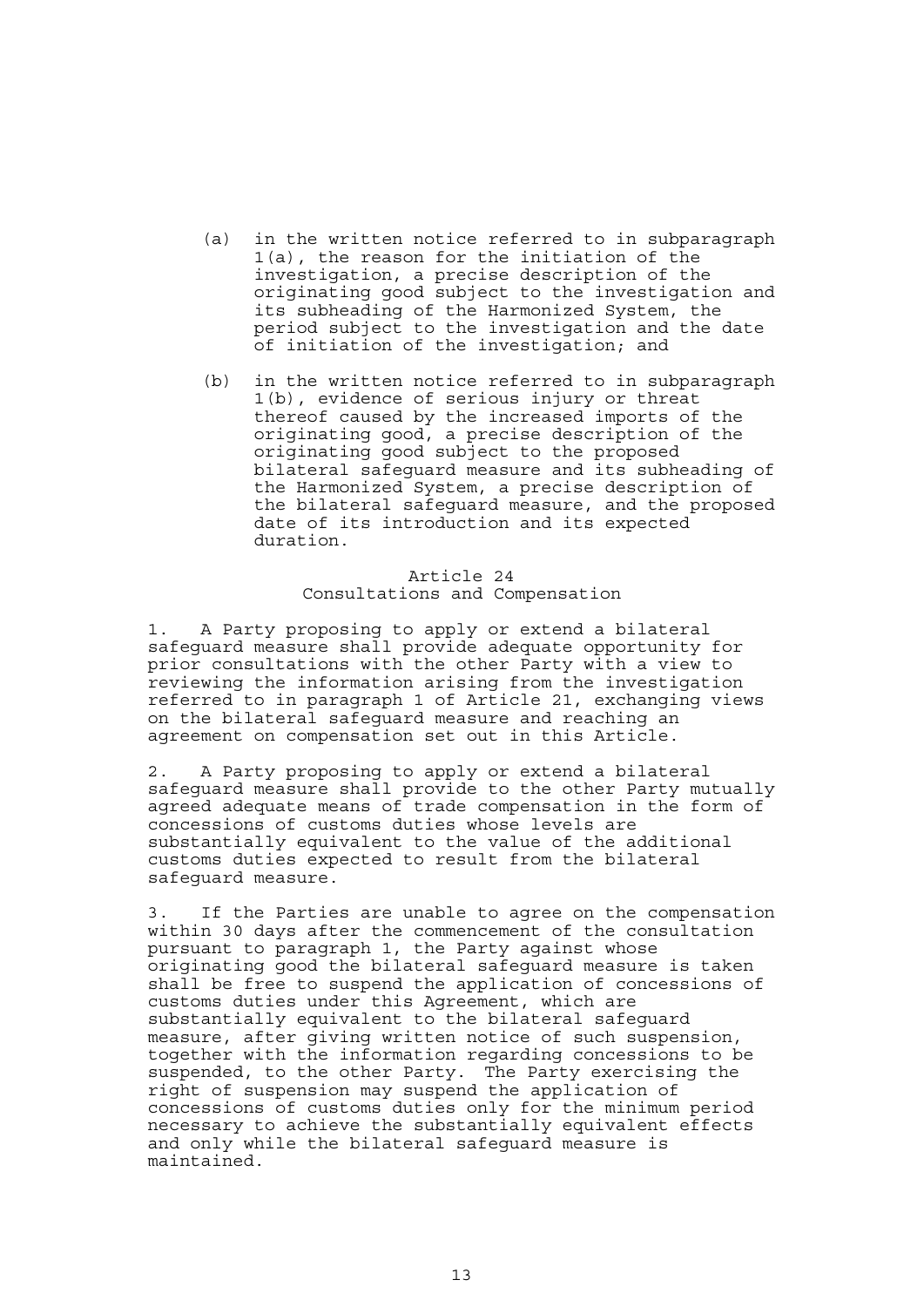#### Article 25 Provisional Bilateral Safeguard Measures

1. In critical circumstances, where delay would cause damage which it would be difficult to repair, a Party may take a provisional bilateral safeguard measure, which shall take the form of the measure set out in subparagraph 2(a) or (b) of Article 20 pursuant to a preliminary determination that there is clear evidence that increased imports of an originating good of the other Party have caused or are threatening to cause serious injury to a domestic industry.

2. A Party shall deliver a written notice to the other Party prior to applying a provisional bilateral safeguard measure. Consultations between the Parties on the application of the provisional bilateral safeguard measure shall be initiated immediately after the provisional bilateral safeguard measure is taken.

3. The duration of a provisional bilateral safeguard measure shall not exceed 200 days. During that period, the pertinent requirements of Article 21 shall be met. The duration of the provisional bilateral safeguard measure shall be counted as a part of the period referred to in subparagraph (a) of Article 22.

4. Subparagraph (f) of Article 22 and paragraphs 1 and 2 of Article 26 shall be applied *mutatis mutandis* to a provisional bilateral safeguard measure. The customs duty imposed as a result of a provisional bilateral safeguard measure shall be refunded if the subsequent investigation referred to in paragraph 1 of Article 21 does not determine that increased imports of an originating good of the other Party have caused or threatened to cause serious injury to a domestic industry.

# Article 26 Miscellaneous

1. Each Party shall ensure the consistent, impartial and reasonable administration of its laws and regulations relating to bilateral safeguard measure.

2. Each Party shall adopt or maintain equitable, timely, transparent and effective procedures relating to bilateral safeguard measure.

3. The written notice referred to in paragraph 1 of Article 23, paragraph 3 of Article 24 and paragraph 2 of Article 25 and any other communication between the Parties shall be done in the English language.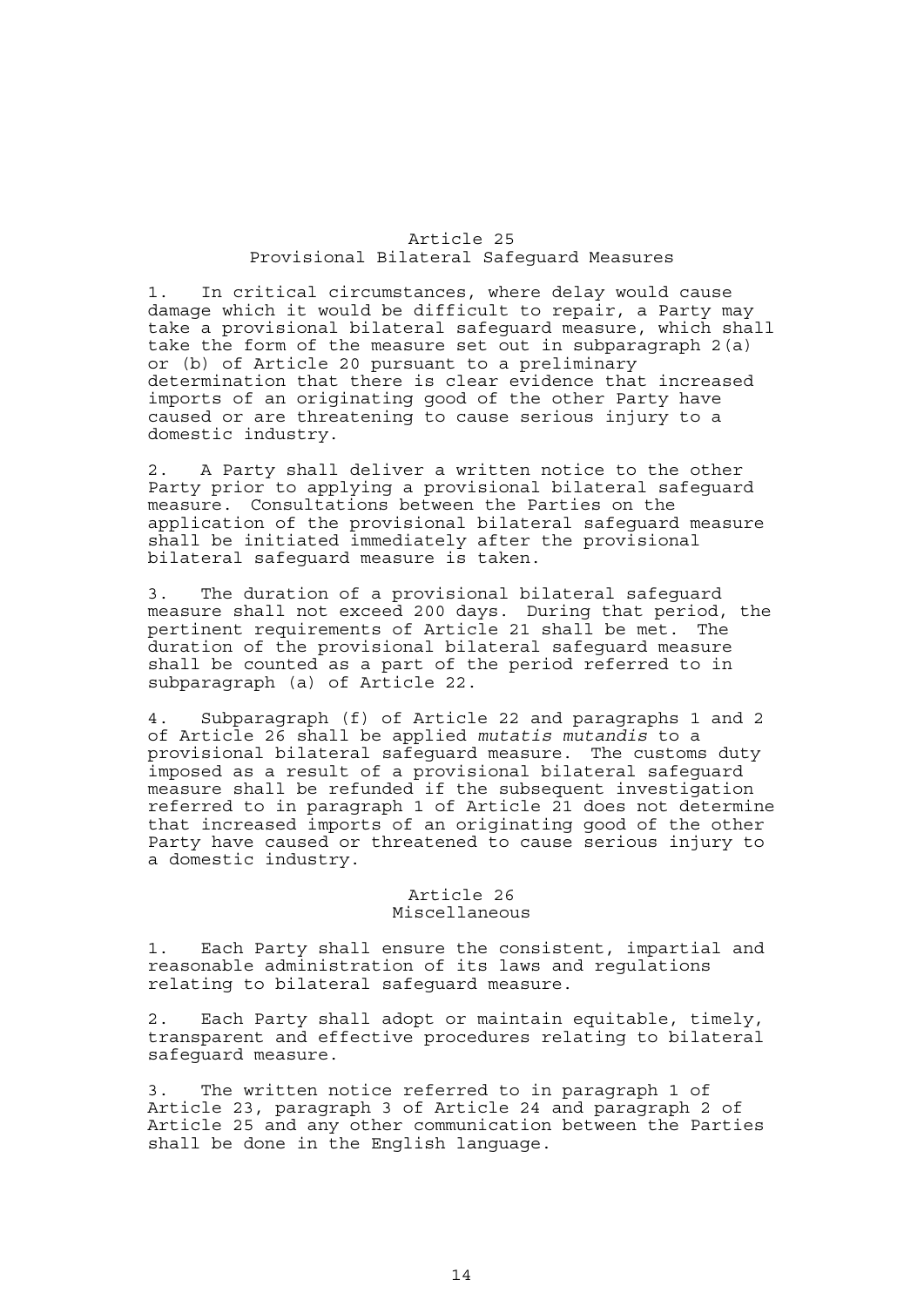4. The Parties shall review the provisions of this Section, if necessary, after 10 years of the date of entry into force of this Agreement.

# Section 3 Other Provisions

## Article 27 Committee on Trade in Goods

1. For the purposes of the effective implementation and operation of this Chapter and Chapter 4, the Parties hereby establish a Committee on Trade in Goods (hereinafter referred to in this Article as "Committee").

- 2. The functions of the Committee shall be:
	- (a) reviewing and monitoring:
		- (i) the implementation and operation of this Chapter and Chapter 4;
		- (ii) any amendments to Annexes 2 and 4, proposed by either Party; and
		- (iii) the Operational Procedures referred to in Article 52;
	- (b) discussing any issues related to this Chapter and Chapter 4;
	- (c) reporting the findings and the outcome of discussions of the Committee to the Commission; and
	- (d) carrying out other functions as may be delegated by the Commission in accordance with Article 190.

3. The Committee shall be composed of government officials of the Parties.

4. The Committee shall meet at such venues and times as may be agreed by the Parties.

5. A Working Group on Fish and Fishery Products shall be established under the Committee. Details of the Working Group shall be set forth in a separate agreement to be concluded between the Governments of the Parties for the implementation of this Agreement (hereinafter referred to as "the Implementing Agreement").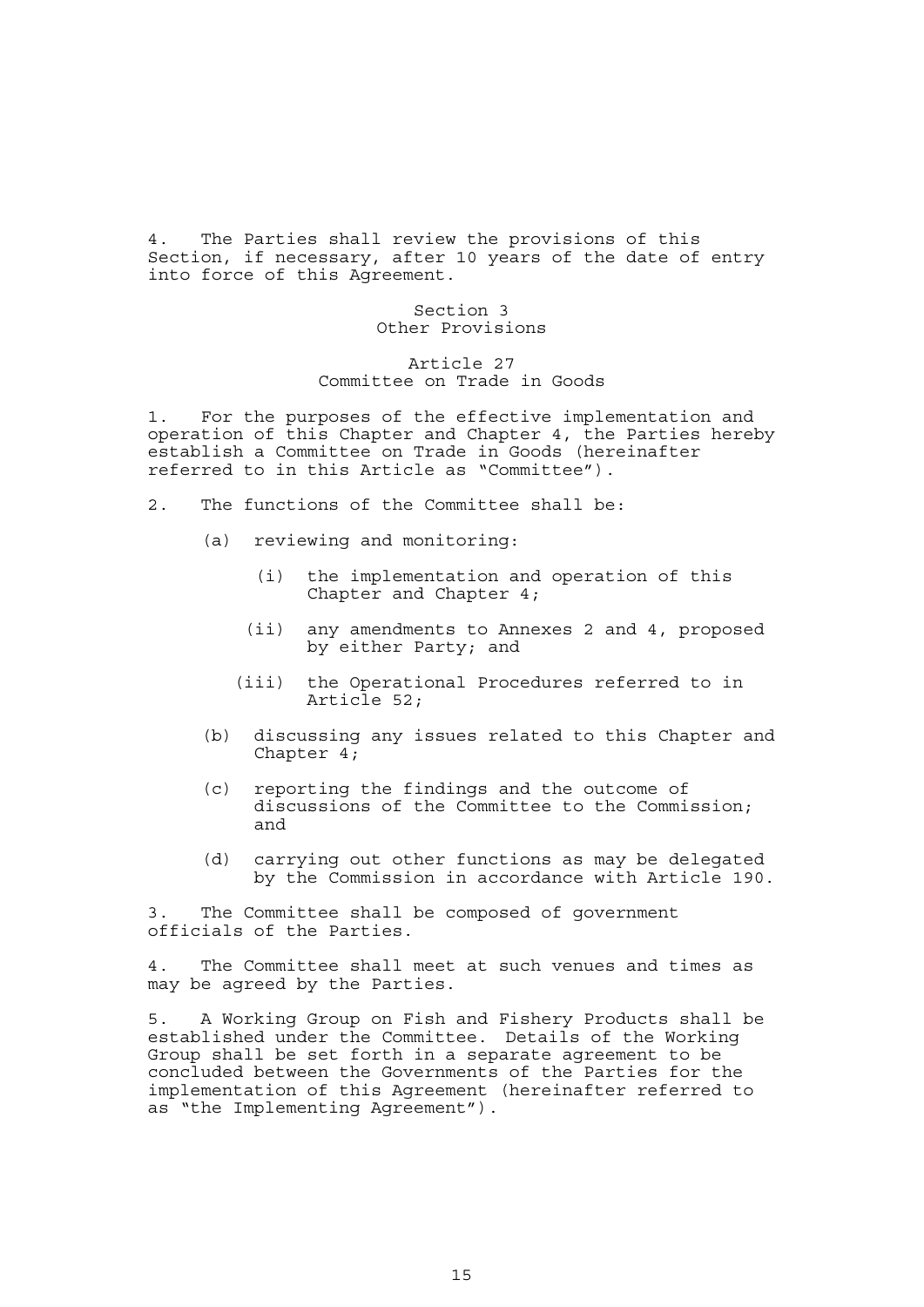Note: In the case of Chile, the Implementing Agreement shall be implemented as an Executive Agreement (*Acuerdo de Ejecución*) in accordance with the Political Constitution of the Republic of Chile (*Constitución Política de la República de Chile*).

## Article 28 Definitions

For the purposes of this Chapter:

- (a) the term "Agreement on Agriculture" means the Agreement on Agriculture in Annex 1A to the WTO Agreement;
- (b) the term "Agreement on Safeguards" means the Agreement on Safeguards in Annex 1A to the WTO Agreement;
- (c) the term "bilateral safeguard measure" means a bilateral safeguard measure provided for in paragraph 2 of Article 20;
- (d) the term "customs duty" means any customs or import duty and a charge of any kind, including any form of surtax or surcharge, imposed in connection with the importation of a good, but does not include any:
	- (i) charge equivalent to an internal tax imposed consistently with the provisions of paragraph 2 of Article III of the GATT 1994, in respect of the like goods or, directly competitive or substitutable goods of the Party or in respect of goods from which the imported goods have been manufactured or produced in whole or in part;
	- (ii) anti-dumping or countervailing duty applied pursuant to a Party's law and applied consistently with the provisions of Article VI of the GATT 1994, the Agreement on Implementation of Article VI of the General Agreement on Tariffs and Trade 1994, and the Agreement on Subsidies and Countervailing Measures in Annex 1A to the WTO Agreement; or
	- (iii) fees or other charges commensurate with the cost of services rendered;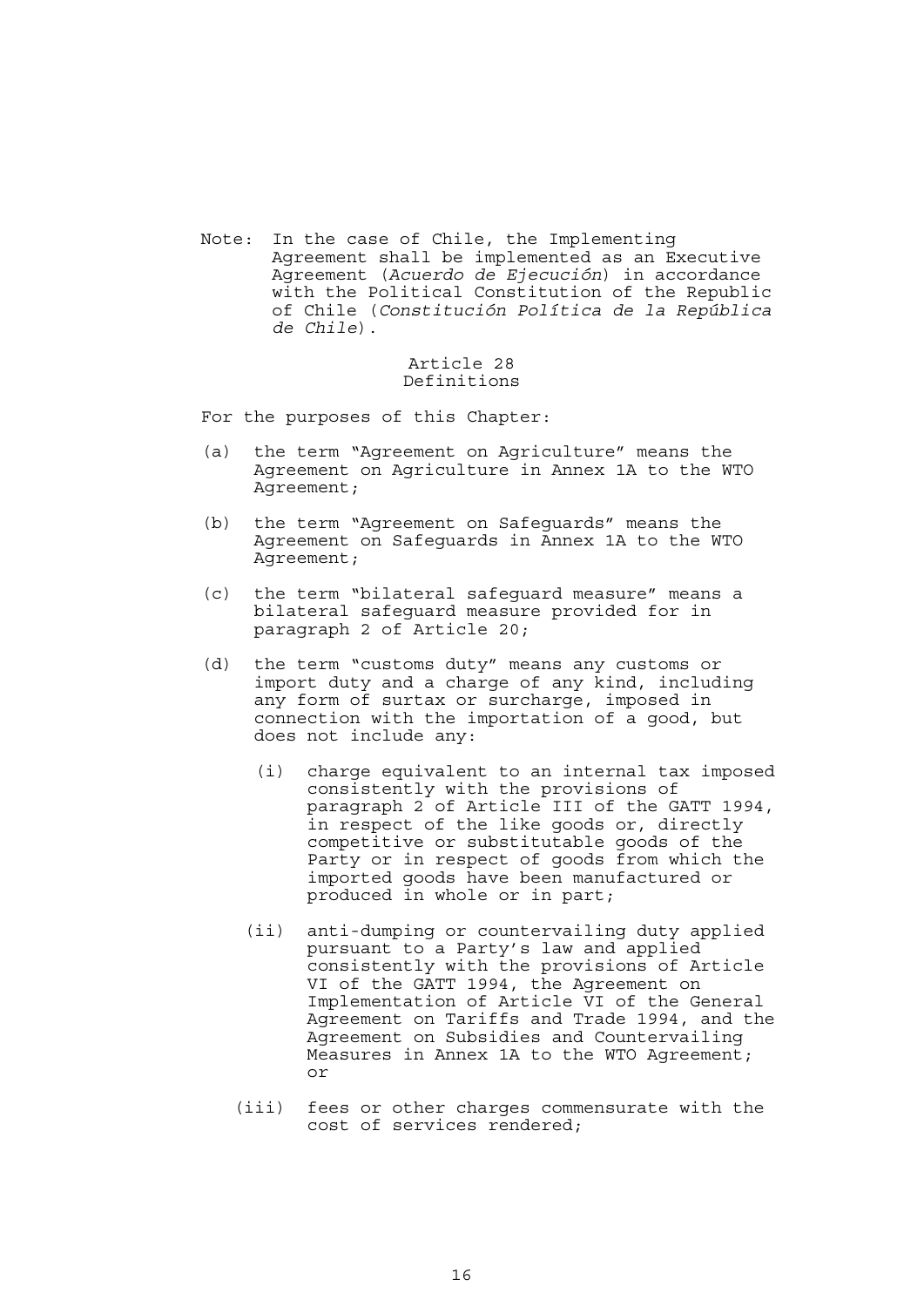- (e) the term "customs value of goods" means the value of goods for the purposes of levying ad valorem customs duties on imported goods;
- (f) the term "domestic industry" means the producers as a whole of the like or directly competitive goods operating in a Party, or those whose collective output of the like or directly competitive goods constitutes a major proportion of the total domestic production of those goods;
- (g) the term "export subsidies" means export subsidies described in subparagraph (e) of Article 1 of the Agreement on Agriculture;
- (h) the term "provisional bilateral safeguard measure" means a provisional bilateral safeguard measure provided for in paragraph 1 of Article 25;
- (i) the term "serious injury" means a significant overall impairment in the position of a domestic industry; and
- (j) the term "threat of serious injury" means serious injury that, on the basis of facts and not merely on allegation, conjecture or remote possibility, is clearly imminent.

Chapter 4 Rules of Origin

Section 1 Rules of Origin

Article 29 Originating Goods

1. Except as otherwise provided for in this Chapter, a good shall qualify as an originating good of a Party where:

- (a) the good is wholly obtained or produced entirely in the Party, as defined in paragraph 2;
- (b) the good is produced entirely in the Party exclusively from originating materials of the Party;
- (c) the good is produced entirely in the Party using non-originating materials, provided that the good satisfies the product specific rules set out in Annex 2, as well as all other applicable requirements of this Chapter; or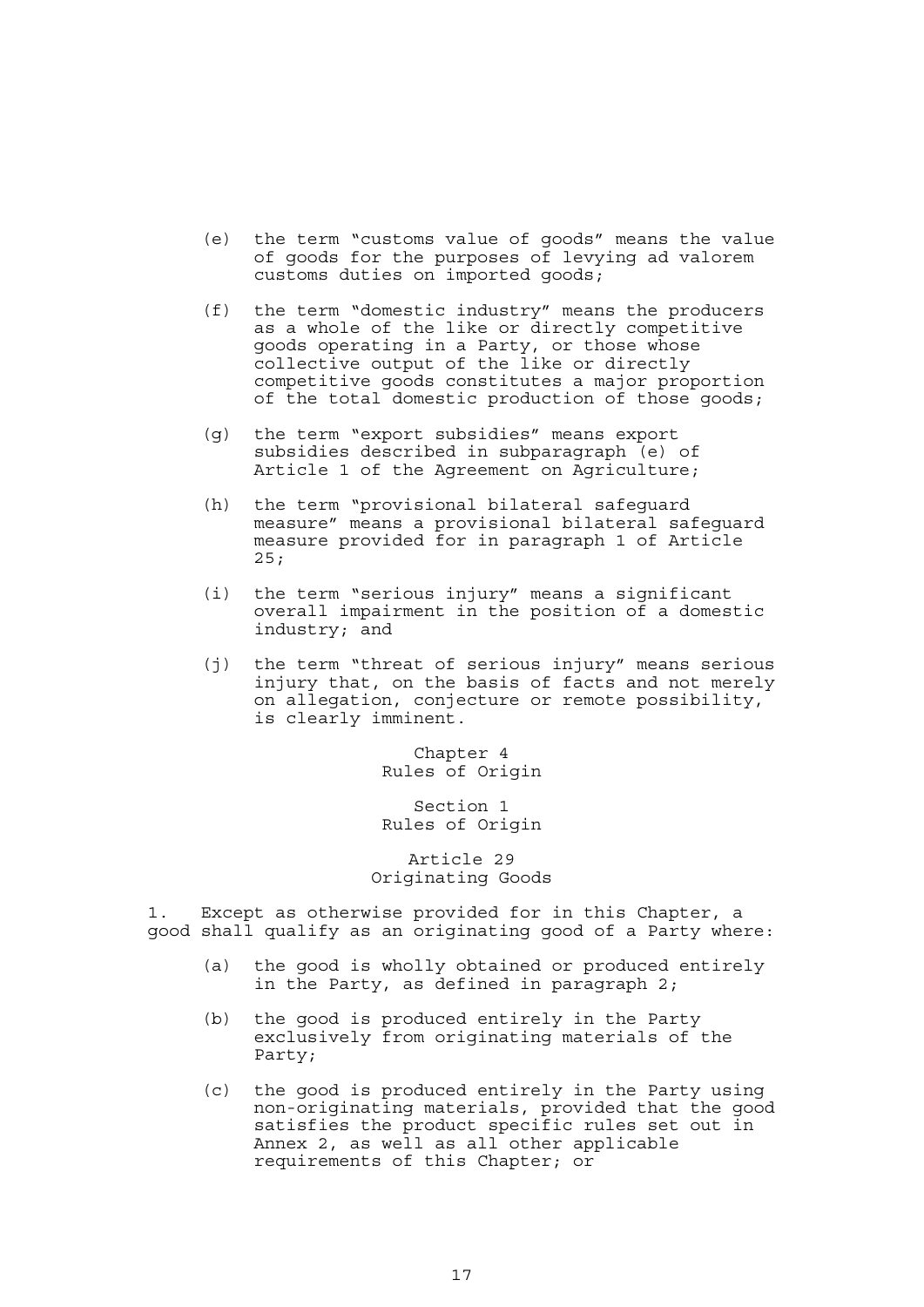- (d) except for a good provided for in Chapters 61 through 63 of the Harmonized System, the good is produced entirely in the Party, but one or more of the non-originating materials that are used in the production of the good do not undergo an applicable change in tariff classification because:
	- (i) the good is imported into the Party in an unassembled or disassembled form but is classified as an assembled good pursuant to Rule 2(a) of the General Rules for the Interpretation of the Harmonized System; or
	- (ii) the heading for the good provides for and specifically describes both the good itself and its parts and is not further subdivided into subheadings, or the subheading for the good provides for and specifically describes both the good itself and its parts,

provided that the qualifying value content of the good, determined in accordance with Article 30, is not less than 45 percent when the method referred to in subparagraph 1(a) of Article 30 is used or 30 percent when the method referred to in subparagraph 1(b) of Article 30 is used, unless otherwise provided for in Annex 2, and that the good satisfies all other applicable requirements of this Chapter.

2. For the purposes of subparagraph 1(a), the following goods shall be considered as being wholly obtained or produced entirely in a Party:

- (a) mineral goods extracted in the Party;
- (b) vegetable goods harvested in the Party;
- (c) live animals born and raised in the Party;
- (d) goods obtained from hunting, trapping or fishing in the Party;
- (e) goods obtained from live animals in the Party;
- (f) fish, shellfish and other marine species taken from the sea beyond the territorial seas of the Parties by vessels:
	- (i) which are registered or recorded in the Party;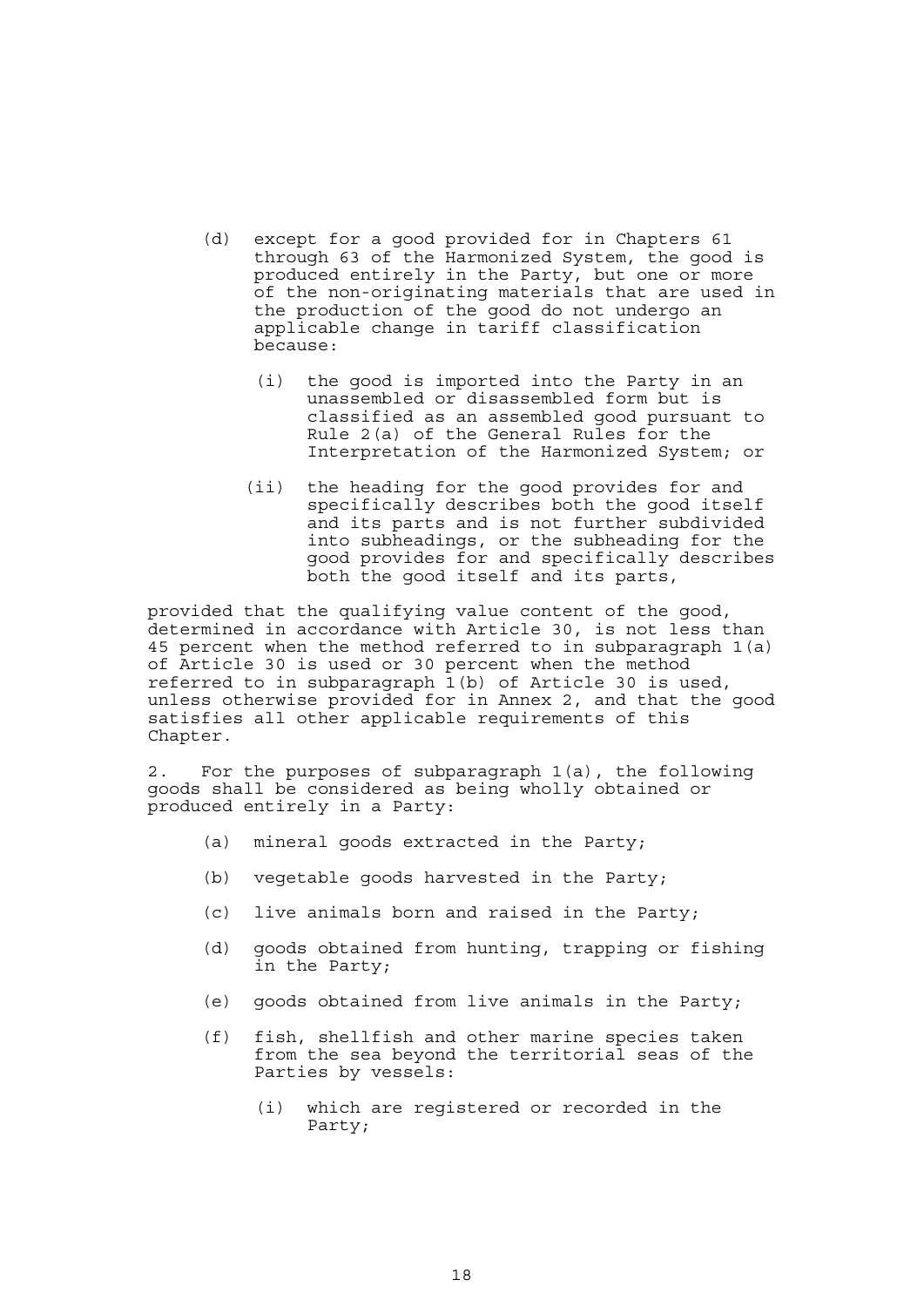- (ii) which sail under the flag of the Party;
- (iii) which are owned to an extent of at least 50 percent by nationals of the Party, or by an enterprise with its head office in the Party, of which the representatives, chairman of the board of directors, and the majority of the members of such board are nationals of the Party, and of which at least 50 percent of the equity interest is owned by nationals or enterprises of the Party;
	- (iv) of which the master and officers are all nationals of the Party; and
		- (v) of which at least 75 percent of the crew are nationals of the Party;
	- Note 1: Without prejudice to the rights and obligations of the Parties under international law, including those under the United Nations Convention on the Law of the Sea, subparagraph (f) shall not apply to fish, shellfish and other marine species taken from the exclusive economic zone of the other Party by the vessels referred to in that subparagraph.
	- Note 2: The requirements of subparagraphs (f)(iii) through (v) shall not apply to vessels registered or recorded in Chile prior to June 30, 1991, provided for in Transitional Article 10 of the consolidated text of the Law 18.892, General Law on Fisheries and Aquiculture (*Artículo 10 Transitorio del texto refundido, coordinado y sistematizado de la Ley 18.892, Ley General de Pesca y Acuicultura*), and their successor vessels registered or recorded in accordance with that Law and other relevant provisions of Chilean law.
- (g) goods produced from the goods referred to in subparagraph (f) on board factory ships:
	- (i) which are registered or recorded in the Party;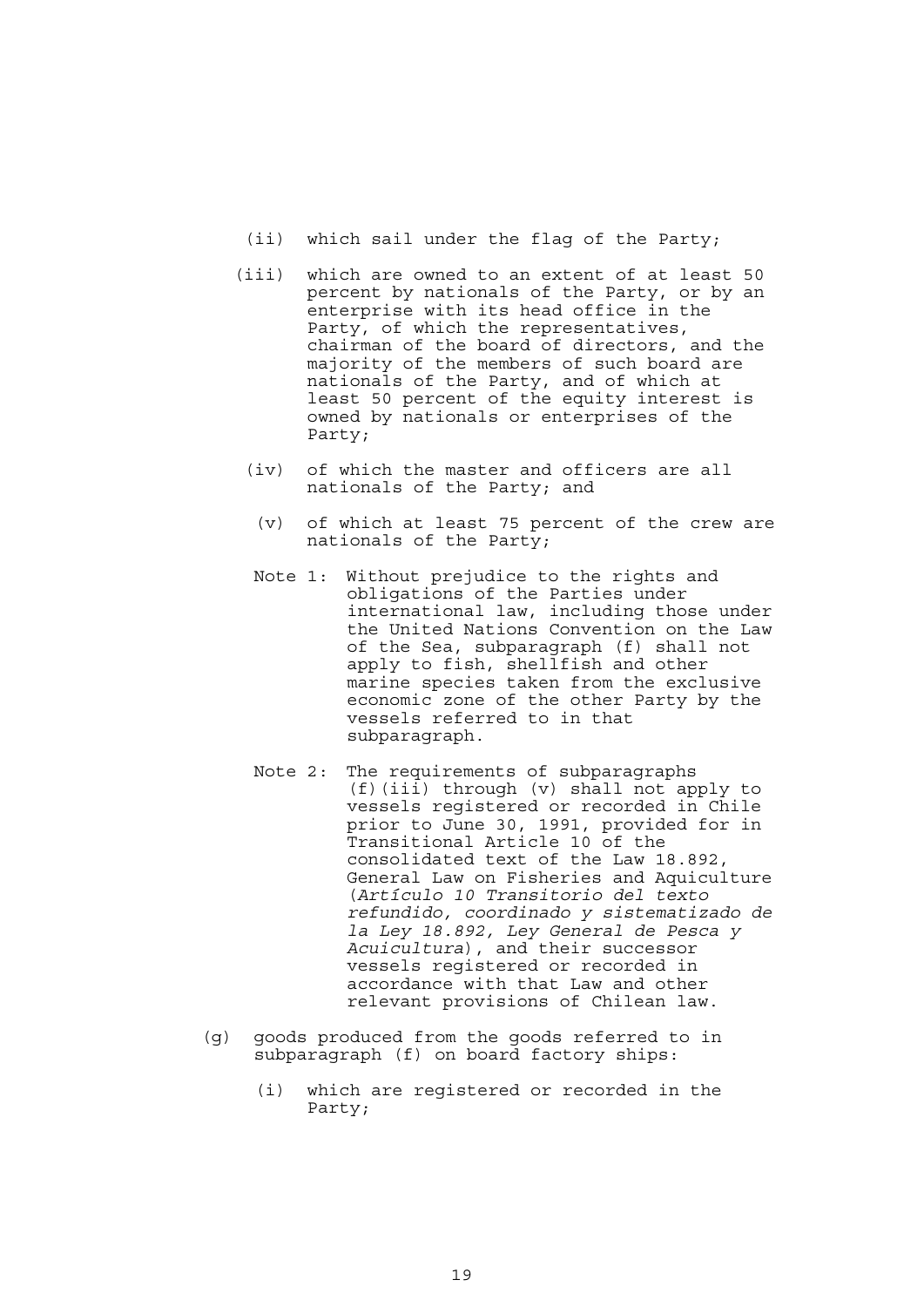- (ii) which sail under the flag of the Party;
- (iii) which are owned to an extent of at least 50 percent by nationals of the Party, or by an enterprise with its head office in the Party, of which the representatives, chairman of the board of directors, and the majority of the members of such board are nationals of the Party, and of which at least 50 percent of the equity interest is owned by nationals or enterprises of the Party;
	- (iv) of which the master and officers are all nationals of the Party; and
		- (v) of which at least 75 percent of the crew are nationals of the Party;
	- Note: The requirements of subparagraphs (g)(iii) through (v) shall not apply to factory ships registered or recorded in Chile prior to June 30, 1991, provided for in Transitional Article 10 of the consolidated text of the Law 18.892, General Law on Fisheries and Aquiculture (*Artículo 10 Transitorio del texto refundido, coordinado y sistematizado de la Ley 18.892, Ley General de Pesca y Acuicultura*), and their successor vessels registered or recorded in accordance with that Law and other relevant provisions of Chilean law.
- (h) goods taken by the Party or a natural person or enterprise of the Party from the seabed or subsoil beneath the seabed outside the territorial sea of the Party, provided that the Party has rights to exploit such seabed or subsoil;
- (i) waste and scrap derived from:
	- (i) production in the Party; or
	- (ii) used goods collected in the Party, provided that such goods are fit only for the recovery of raw materials; and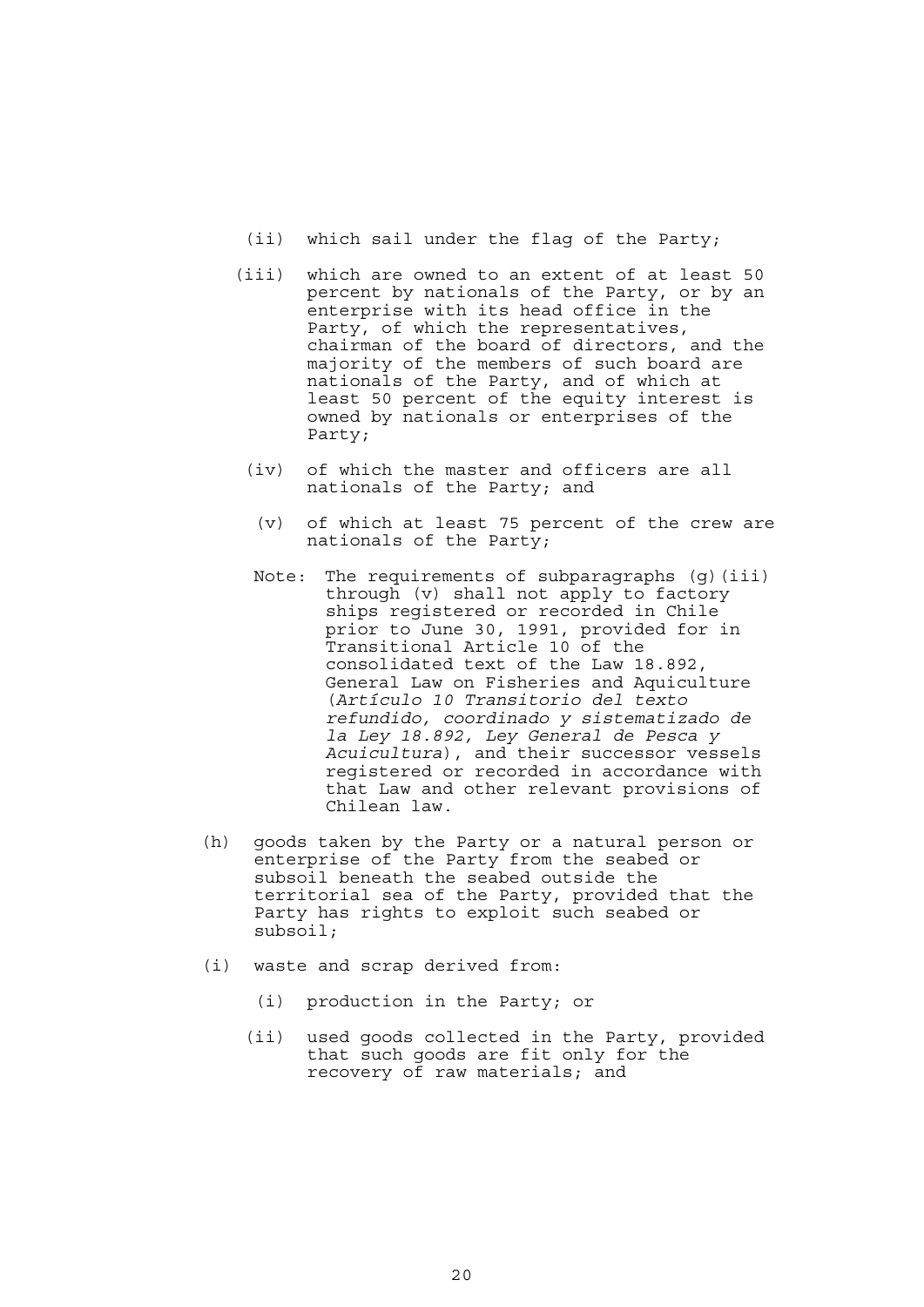(j) goods produced in the Party exclusively from the goods referred to in subparagraphs (a) through (i), or from their derivatives, at any stage of production.

3. For the purposes of subparagraph 1(c), the product specific rules set out in Annex 2 requiring that the materials used undergo a change in tariff classification or a specific manufacturing or processing operation shall apply only to non-originating materials.

## Article 30 Qualifying Value Content

1. For the purposes of subparagraph 1(c) of Article 29, the qualifying value content of a good shall be calculated on the basis of one or the other of the following methods:

 (a) Method based on value of non-originating materials ("Build-down method")

$$
QVC = \begin{array}{cc} TV - VNM \\ - - - - - - - - - \times 100 \\ TV \end{array}
$$

 (b) Method based on value of originating materials ("Build-up method")

$$
QVC = \begin{array}{cc} VOM \\ - \text{---} & x \quad 100 \\ TV \end{array}
$$

Where:

 QVC is the qualifying value content of the good, expressed as a percentage;

 TV is the transaction value of the good adjusted to F.O.B. basis, except as provided for in paragraph 2;

 VNM is the value of non-originating materials used by the producer in the production of the good determined pursuant to Article 31; and

 VOM is the value of originating materials used by the producer in the production of the good determined pursuant to Article 31.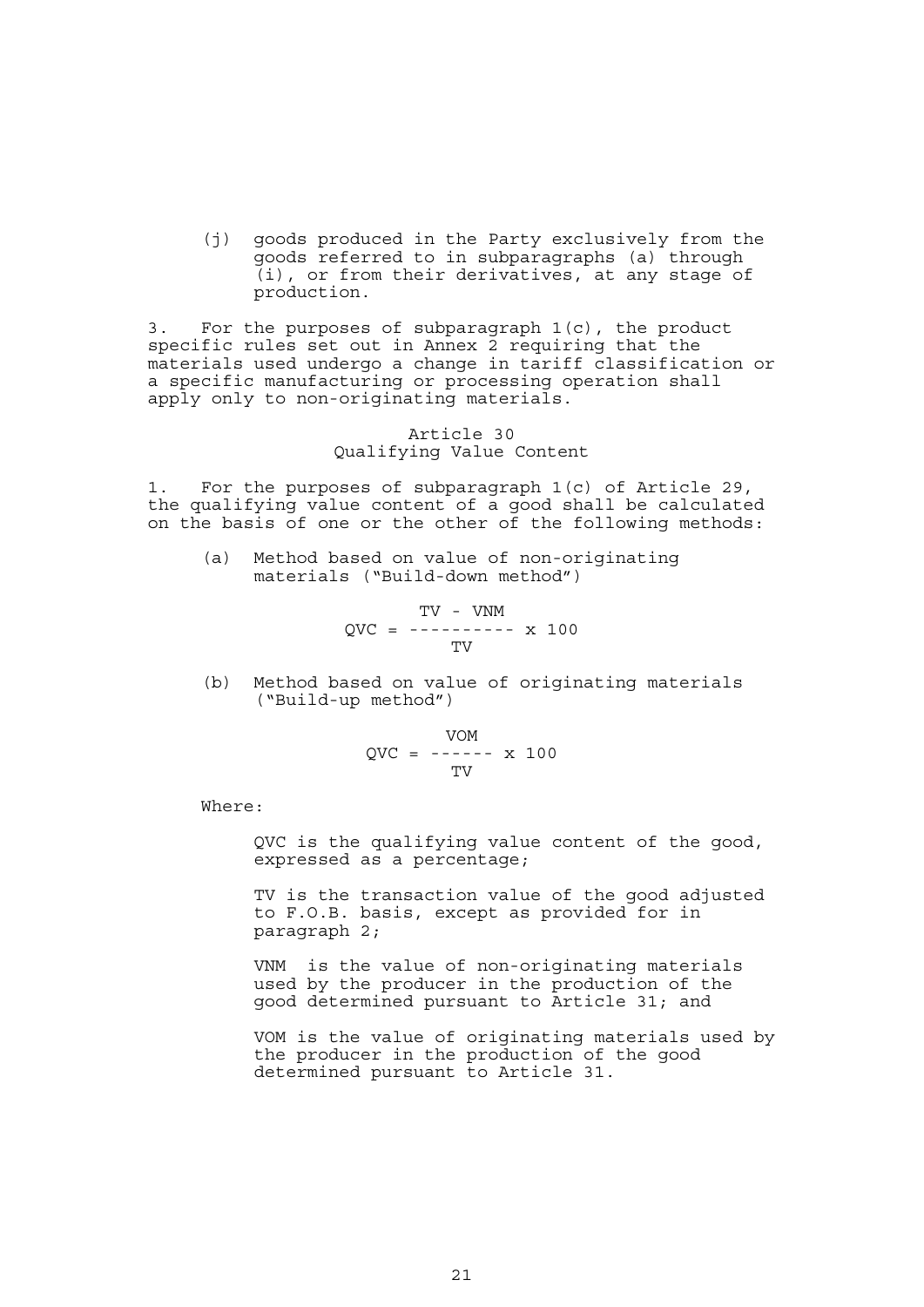2. In the event that there is no transaction value or the transaction value of the good is unacceptable under Article 1 of the Agreement on Customs Valuation, the value of the good shall be determined in accordance with Articles 2 through 7 of the Agreement on Customs Valuation.

#### Article 31 Value of Materials

- 1. The value of a material:
	- (a) shall be the transaction value of the material; or
	- (b) in the event that there is no transaction value or the transaction value of the material is unacceptable under Article 1 of the Agreement on Customs Valuation, shall be determined in accordance with Articles 2 through 7 of the Agreement on Customs Valuation.
- 2. The value of a material referred to in paragraph 1:
	- (a) shall include freight, insurance, packing and all other costs incurred in transporting the material to the importation port in the Party where the producer of the good is located; and
	- (b) may include the cost of waste and spoilage resulting from the use of the material in the production of the good, less the value of reusable scrap or by-product.

3. The value of a non-originating material shall not include, where the producer acquires the material in the Party where the producer is located, freight, insurance, packing and all other costs incurred in transporting the material from the warehouse of the supplier of the material to the place where the producer is located; as well as any other known and ascertainable cost incurred in the Party.

#### Article 32 *De Minimis*

 Non-originating materials used in the production of a good that do not undergo an applicable change in tariff classification shall be disregarded in determining whether the good qualifies as an originating good of a Party, provided that the totality of such materials does not exceed specific percentages in value, weight or volume of the good as set out in Annex 2.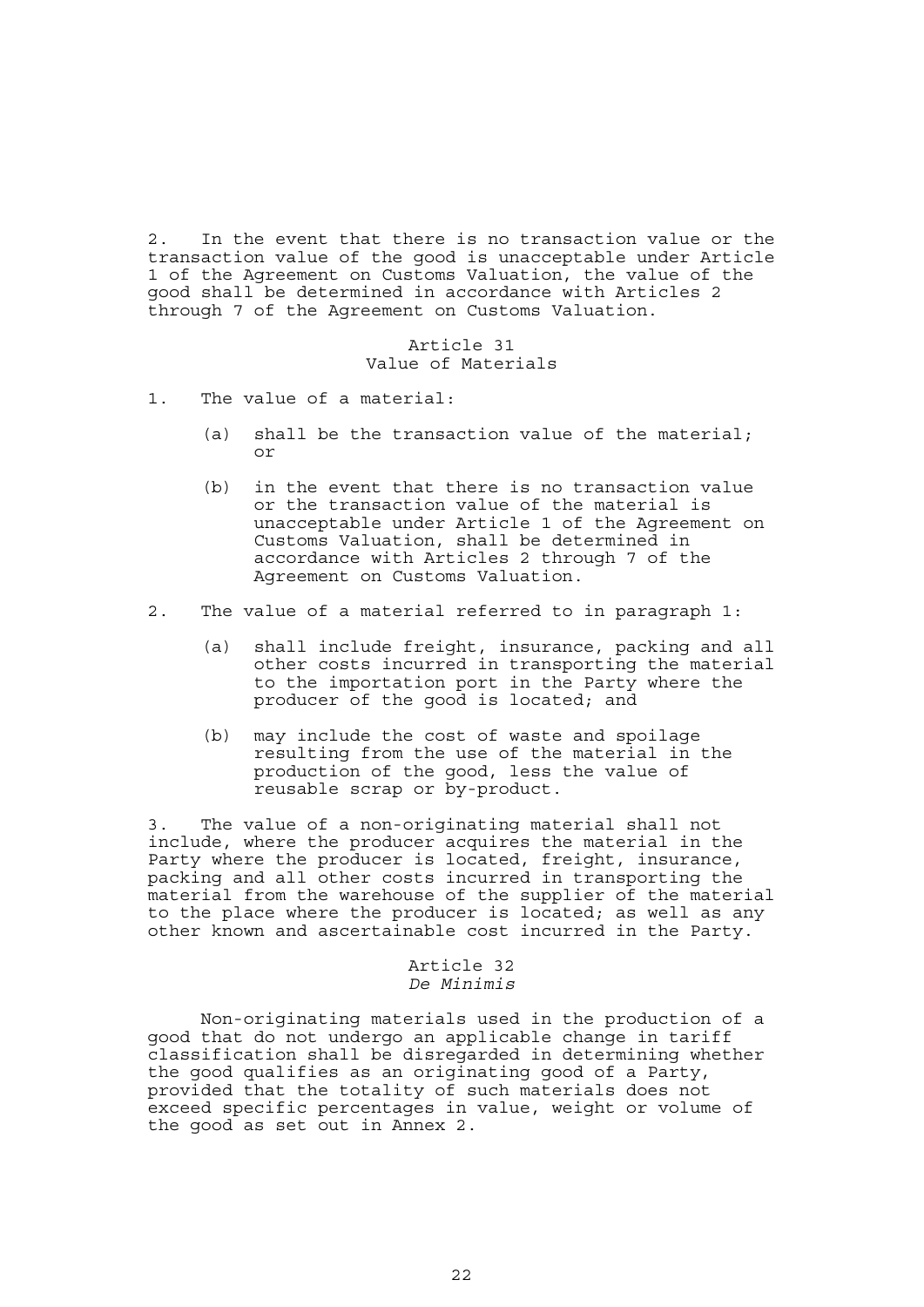#### Article 33 Accumulation

 For the purposes of determining whether a good qualifies as an originating good of a Party, an originating good of the other Party which is used as a material in the production of the good in the former Party may be considered as an originating material of the former Party.

# Article 34 Fungible Goods and Materials

1. For the purposes of determining whether a good qualifies as an originating good of a Party, where fungible materials consisting of originating materials of the Party and non-originating materials that are commingled in an inventory are used in the production of the good, the origin of the materials may be determined pursuant to an inventory management method recognized in the Generally Accepted Accounting Principles in the Party.

2. Where fungible goods consisting of originating goods of a Party and non-originating goods are commingled in an inventory and, prior to exportation do not undergo any production process or any operation in the Party where they were commingled other than unloading, reloading and any other operation to preserve them in good condition, the origin of the good may be determined pursuant to an inventory management method recognized in the Generally Accepted Accounting Principles in the Party.

# Article 35 Sets, Kits or Composite Goods

1. Sets, kits and composite goods classified pursuant to Rule 3 of the General Rules for the Interpretation of the Harmonized System shall qualify as originating goods of the exporting Party, where every good contained in the sets, kits or composite goods satisfies the applicable rule of origin for each of them under this Chapter.

2. Paragraph 1 shall prevail over the product specific rules set out in Annex 2.

# Article 36 Indirect Materials

 Indirect materials shall be, without regard to where they are produced, considered to be originating materials of the Party where the good is produced.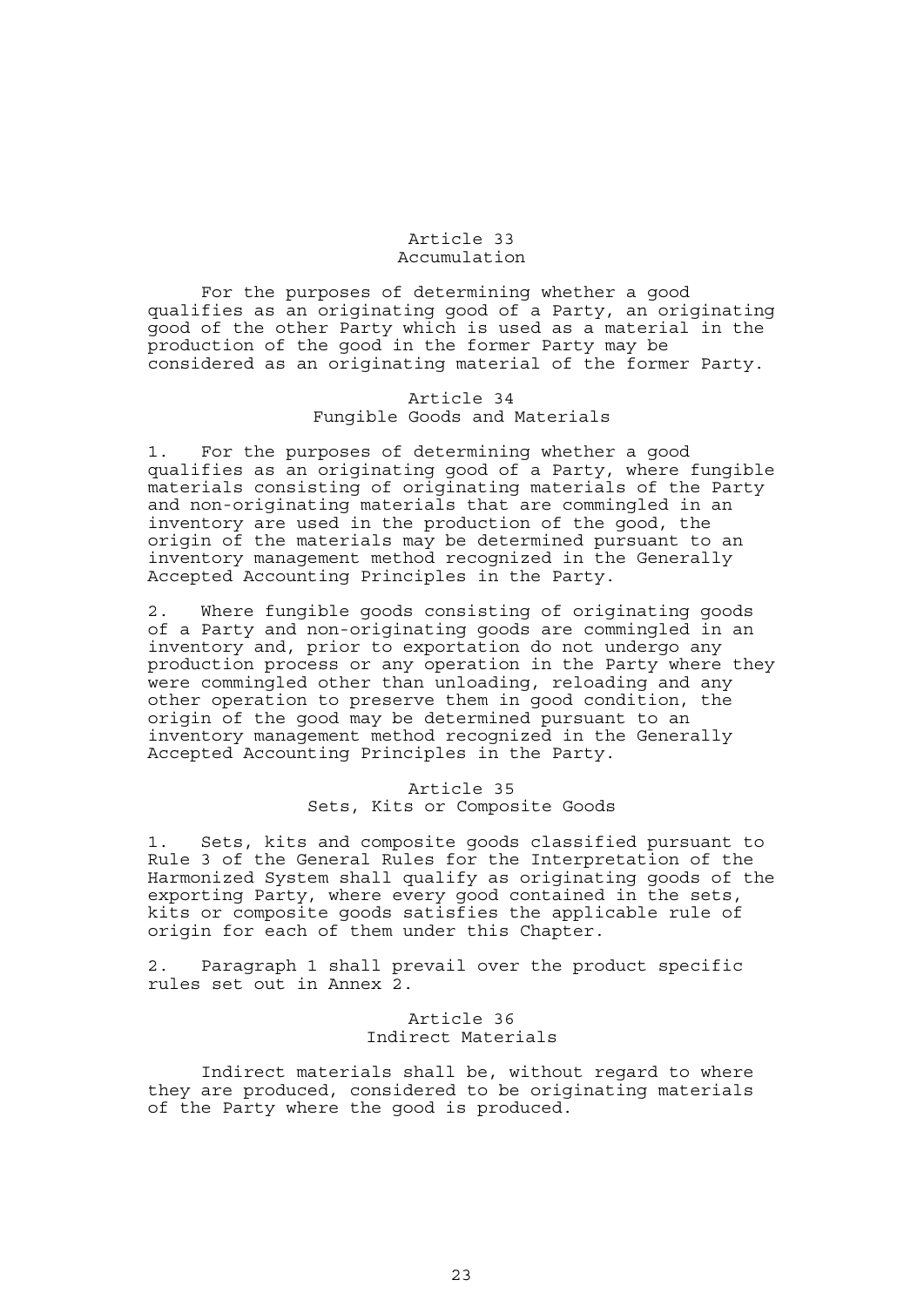#### Article 37 Accessories, Spare Parts and Tools

 Accessories, spare parts or tools delivered with a good that form part of the good's standard accessories, spare parts or tools, shall be disregarded in determining whether the good qualifies as an originating good of a Party, provided that:

- (a) the accessories, spare parts or tools are not invoiced separately from the good, without regard of whether they are separately described in the invoice; and
- (b) the quantities and value of the accessories, spare parts or tools are customary for the good.

Article 38 Packaging Materials and Containers for Retail Sale

 Packaging materials and containers in which a good is packaged for retail sale shall, if classified with the good pursuant to Rule 5 of the General Rules for the Interpretation of the Harmonized System, be disregarded in determining whether the good qualifies as an originating good of a Party.

#### Article 39

Packing Materials and Containers for Shipment

 Packing materials and containers for shipment shall be disregarded in determining whether the good qualifies as an originating good of a Party.

#### Article 40 Non-Qualifying Operations

1. A good shall not be considered to be an originating good of the exporting Party merely by reason of:

- (a) operations to ensure the preservation of products in good condition during transport and storage;
- (b) changes of packaging and breaking up and assembly of packages;
- (c) disassembly;
- (d) placing in bottles, cases, boxes and other simple packaging operations;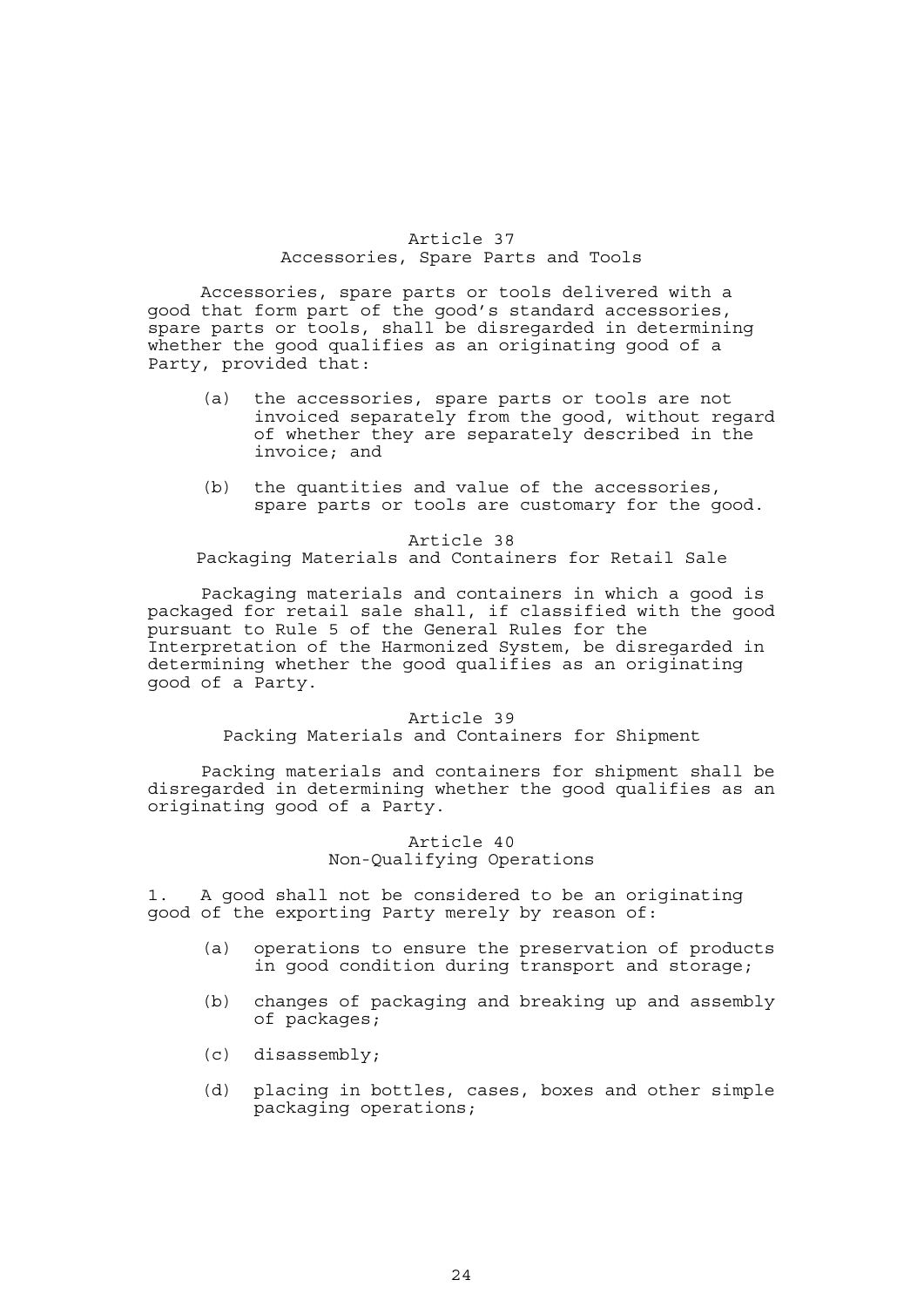- (e) collection of parts and components classified as a good pursuant to Rule 2(a) of the General Rules for the Interpretation of the Harmonized System;
- (f) mere making-up of sets of articles; or
- (g) any combination of operations referred to in subparagraphs (a) through (f).

2. Paragraph 1 shall prevail over the product specific rules set out in Annex 2.

#### Article 41 Consignment Criteria

1. An originating good of a Party shall be deemed to meet the consignment criteria when it is:

- (a) transported directly from the Party to the other Party; or
- (b) transported through one or more non-Parties for the purpose of transit or temporary storage in warehouses in such non-Parties, provided that it does not undergo operations other than unloading, reloading and any other operation to preserve it in good condition.

2. If an originating good of a Party does not meet the consignment criteria referred to in paragraph 1, that good shall not be considered as an originating good of the Party.

# Article 42 Exhibitions

 Notwithstanding Article 41, an originating good of a Party imported into the other Party after an exhibition in a non-Party shall continue to qualify as an originating good of the former Party when it:

- (a) remained under the control of the customs authority of the non-Party while it was in the non-Party; and
- (b) was transported:
	- (i) directly to and from the non-Party; or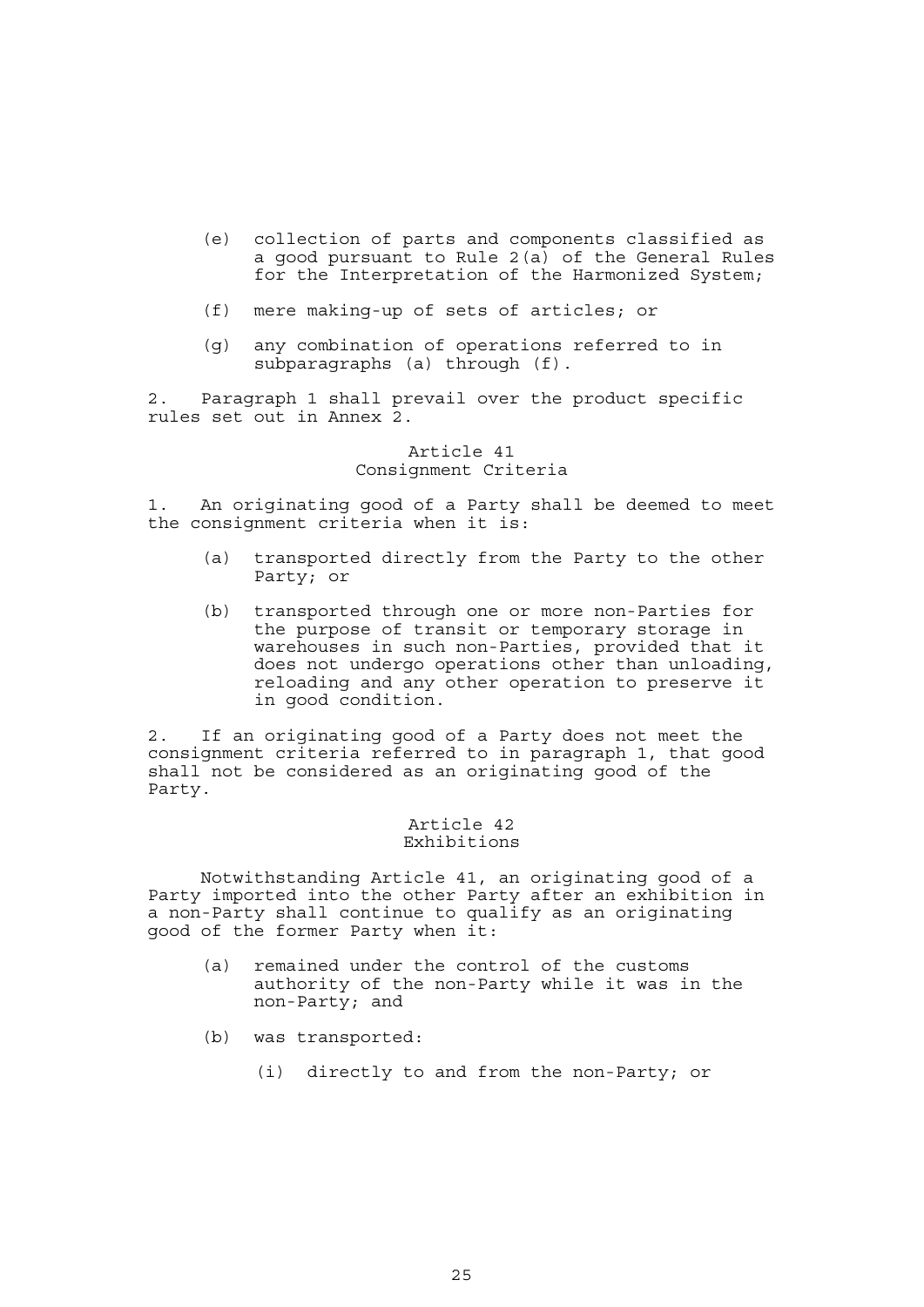(ii) through other non-Parties for the purpose of transit or temporary storage in warehouses in such other non-Parties, provided that it did not undergo operations other than unloading, reloading and any other operation to preserve it in good condition.

Section 2 Certificate of Origin and Related Procedures

Article 43 Claim for Preferential Tariff Treatment

1. The customs authority of the importing Party shall require a certificate of origin for an originating good of the exporting Party from importers who claim the preferential tariff treatment for the good.

2. Notwithstanding paragraph 1, the customs authority of the importing Party shall not require a certificate of origin from importers for:

- (a) an importation of originating goods of the exporting Party whose total customs value does not exceed 1000 United States of America dollars or its equivalent amount in the Party's currency, or such higher amount as it may establish; or
- (b) an importation of originating goods of the exporting Party, for which the customs authority of the importing Party has waived the requirement for a certificate of origin,

provided that the importation does not form part of one or more importations that may reasonably be considered to have been undertaken or arranged for the purpose of avoiding the certification requirements of this Article and Article 46.

3. In the case where an originating good of the exporting Party is imported after an exhibition in a non-Party, the customs authority of the importing Party may require importers, who claim the preferential tariff treatment for the good, to submit:

- (a) a certificate or any other information given by the customs authority of that non-Party or other relevant entities, which evidences that the good meets the requirements of subparagraph (a) of Article 42; and
- (b) (i) a copy of through bill of lading; or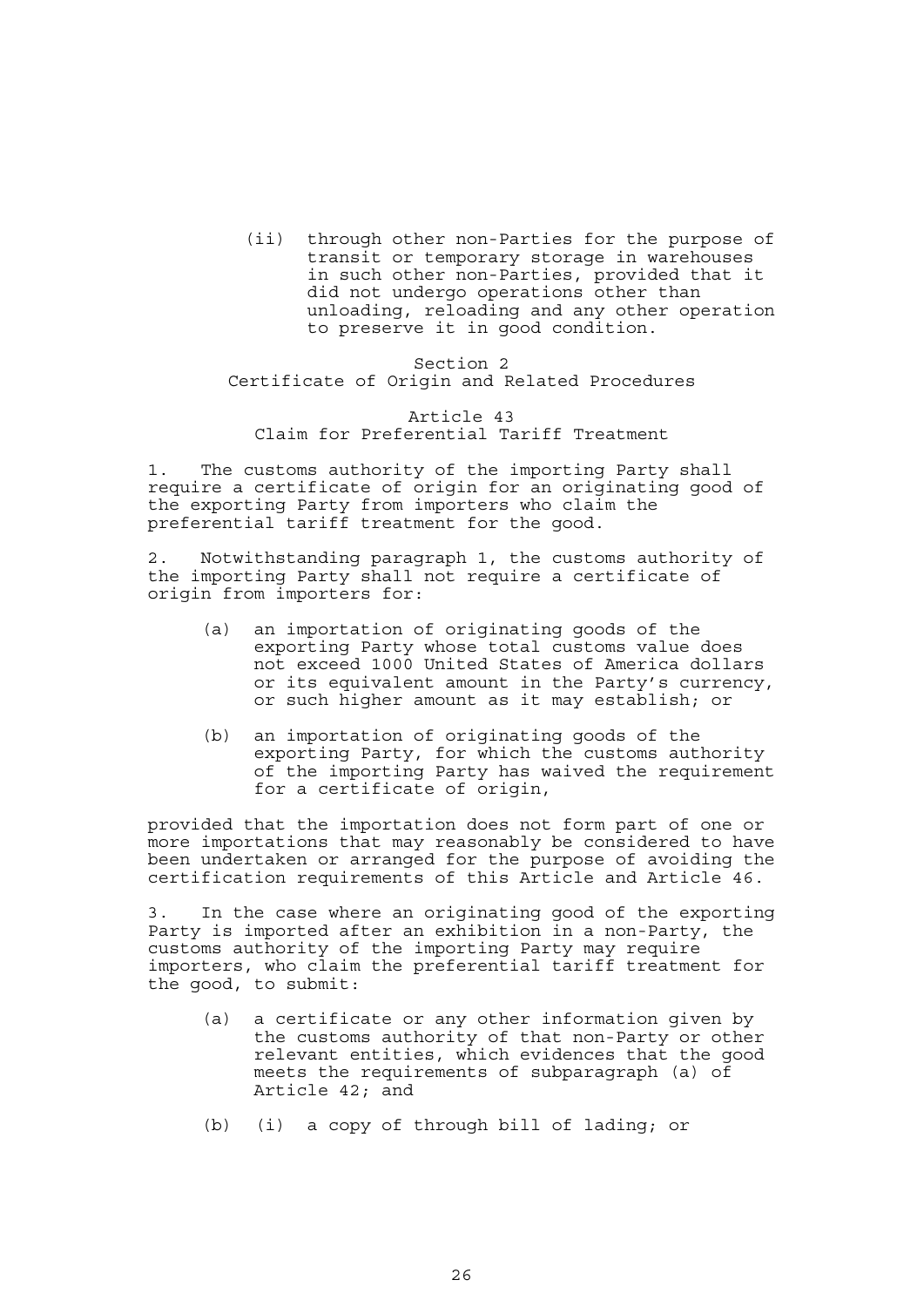(ii) if the good was transported through other non-Parties, a certificate or any other information given by the customs authorities of such other non-Parties or other relevant entities, which evidences that the good has not undergone operations other than unloading, reloading and any other operation to preserve it in good condition in those other non-Parties.

4. Where an originating good of the exporting Party is imported through one or more non-Parties except for the case referred to in paragraph 3, the customs authority of the importing Party may require importers, who claim the preferential tariff treatment for the good, to submit:

- (a) a copy of through bill of lading; or
- (b) a certificate or any other information given by the customs authorities of such non-Parties or other relevant entities, which evidences that the good has not undergone operations other than unloading, reloading and any other operation to preserve it in good condition in those non-Parties.

#### Article 44 Certificate of Origin

1. A certificate of origin shall be issued by the competent authority specified in Annex 3(hereinafter referred to in this Chapter as "competent authority") of the exporting Party on request having been made in writing by the exporter.

2. For the purposes of this Article, the competent authority of the exporting Party may designate public or private entities or bodies to be responsible for the issuance of certificate of origin in accordance with the applicable laws and regulations of the exporting Party.

3. Where the competent authority of the exporting Party designates public or private entities or bodies to carry out the issuance of certificate of origin, the exporting Party shall notify in writing the other Party of its designees.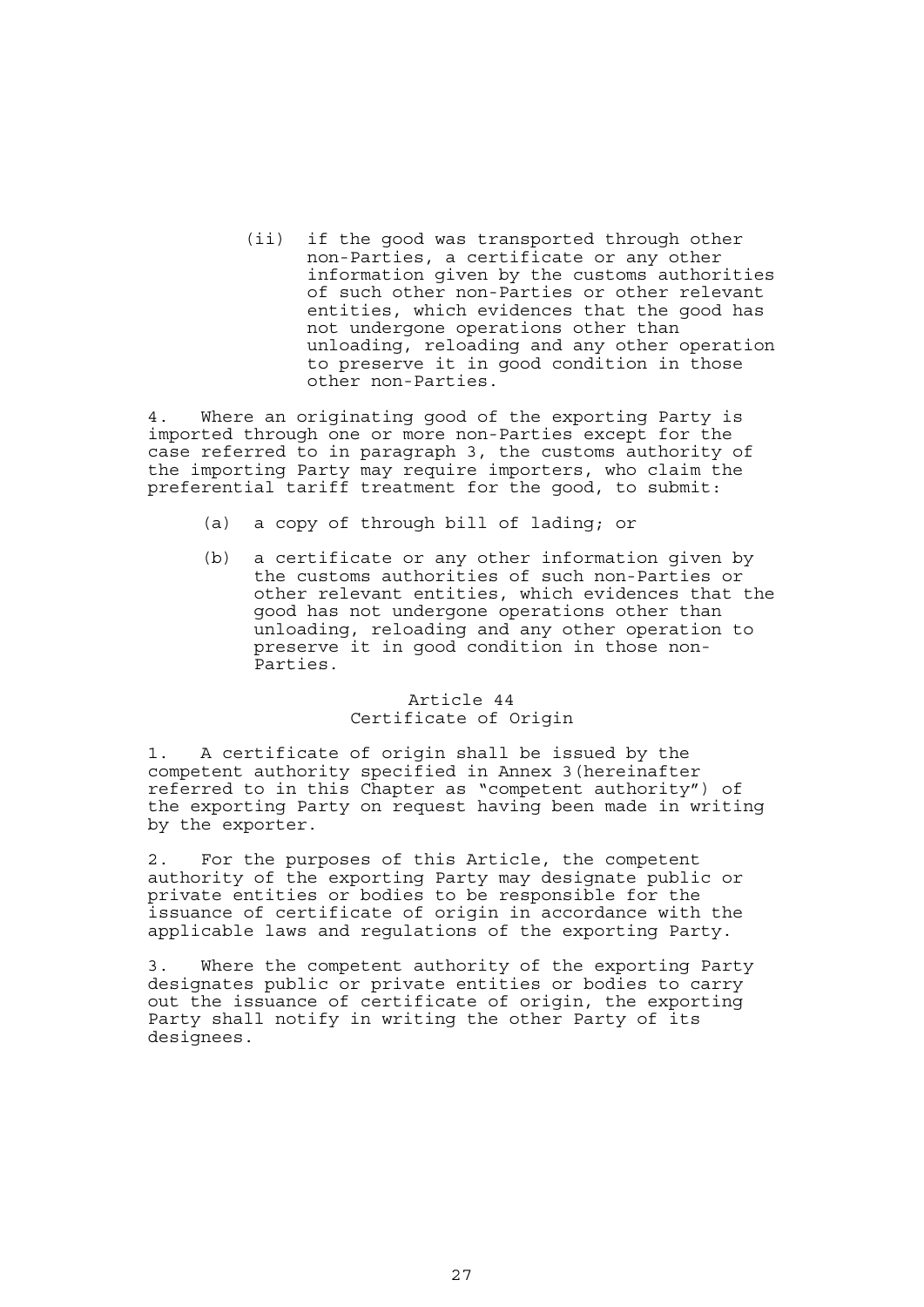4. For the purposes of this Chapter, upon the entry into force of this Agreement, a format of certificate of origin shall be established in the English language in the Operational Procedures referred to in Article 52. A certificate of origin shall include minimum data specified in Annex 4.

5. A certificate of origin shall be completed in the English language.

6. An issued certificate of origin shall be applicable to an importation of originating goods of the exporting Party into the importing Party and be valid for one year from the date of issuance.

7. Where the exporter of a good is not the producer of the good in the exporting Party, the exporter may request a certificate of origin on the basis of:

- (a) a declaration provided by the exporter to the competent authority of the exporting Party or its designees based on the information provided by the producer of the good to that exporter; or
- (b) a declaration voluntarily provided by the producer of the good directly to the competent authority of the exporting Party or its designees by the request of the exporter.

8. A certificate of origin shall be issued only after the exporter who requests the certificate of origin, or the producer of a good in the exporting Party referred to in subparagraph 7(b), proves to the competent authority of the exporting Party or its designees that the good to be exported qualifies as an originating good of the exporting Party. The competent authority of the exporting Party or its designees may, in accordance with the applicable laws and regulations of the exporting Party, require such exporter or producer to provide information relating to the origin of the good.

9. The competent authority of the exporting Party shall provide the importing Party with impressions of stamps used by the competent authority of the exporting Party or its designees.

10. Each Party shall ensure that the competent authority of the exporting Party or its designees shall keep a record of issued certificates of origin for a period of five years after the date on which the certificate of origin was issued. Such record will include all antecedents, which were presented to prove the qualification as an originating good of the exporting Party.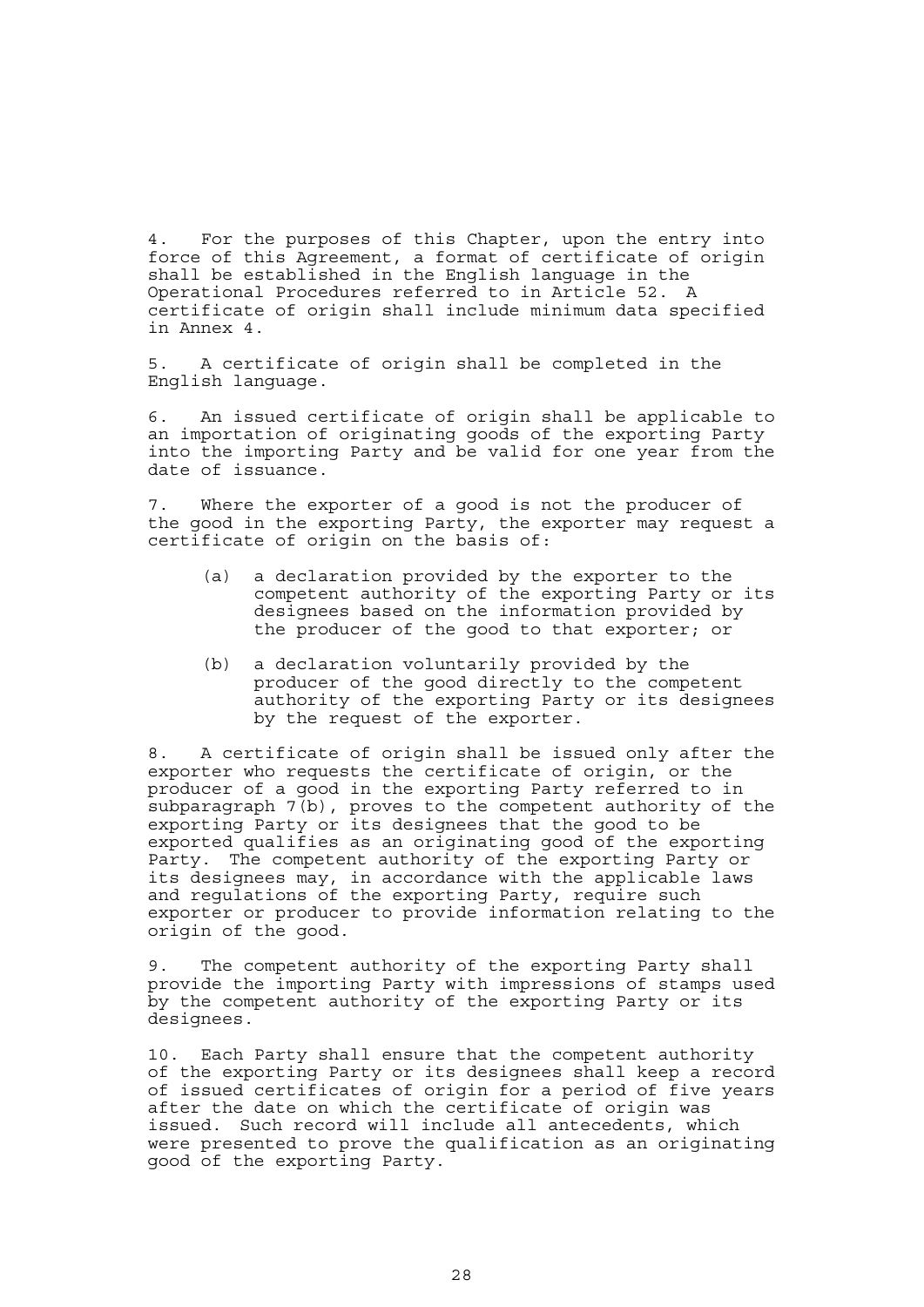## Article 45 Obligations regarding Exportations

 Each Party shall, in accordance with its laws and regulations, ensure that the exporter to whom a certificate of origin has been issued, or the producer of a good in the exporting Party referred to in subparagraph 7(b) of Article 44:

- (a) shall notify in writing the competent authority of the exporting Party or its designees without delay when such exporter or producer knows that such good does not qualify as an originating good of the exporting Party; and
- (b) shall keep the records relating to the origin of the good for five years after the date on which the certificate of origin was issued.

# Article 46 Obligations regarding Importations

1. Except as otherwise provided for in this Chapter, the customs authority of the importing Party shall require an importer who claims preferential tariff treatment for a good imported from the other Party to:

- (a) make a written declaration, based on a valid certificate of origin, that the good qualifies as an originating good of the exporting Party;
- (b) have the certificate of origin in its possession at the time the declaration is made;
- (c) provide the certificate of origin on the request of the customs authority of the importing Party; and
- (d) promptly make a corrected declaration and pay any duties owing where the importer has reason to believe that the certificate of origin on which a declaration was based contains information that is not correct.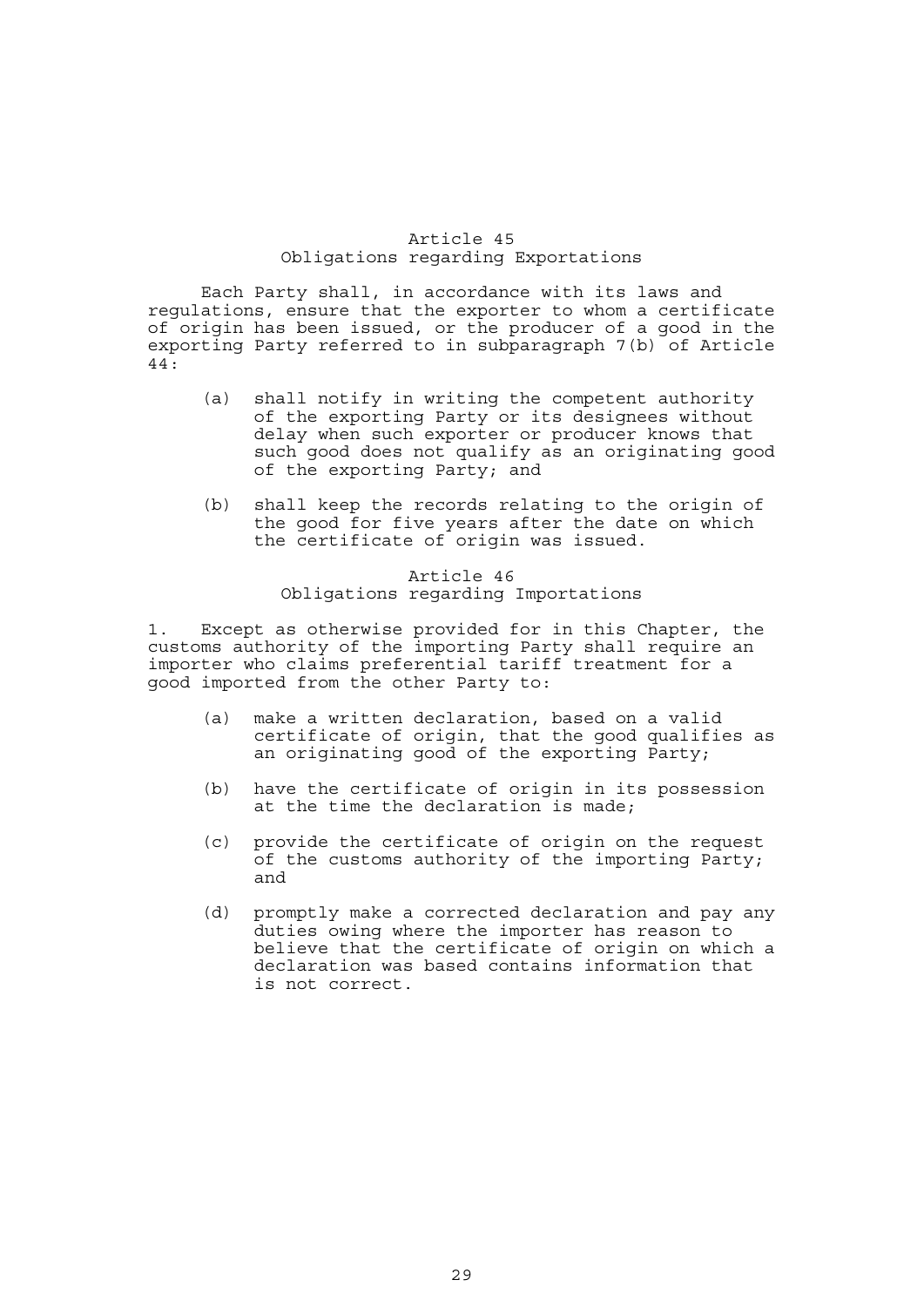2. Each Party shall ensure that, in the case in which the importer at the time of importation does not have a certificate of origin in its possession, the importer may, in accordance with the laws and regulations of the importing Party, provide the customs authority of the importing Party with the certificate of origin issued in accordance with paragraph 1 of Article 44 and, if required, such other documentation relating to the importation of the good, within a period not exceeding one year after the time of importation.

## Note: In the case of importation into Chile, any excess customs duties shall be refunded to the importer referred to in paragraph 2.

#### Article 47 Request for Checking of Certificate of Origin

1. For the purposes of determining whether a good imported from the exporting Party under preferential tariff treatment qualifies as an originating good of the exporting Party, the customs authority of the importing Party may request information relating to the origin of the good from the competent authority of the exporting Party on the basis of a certificate of origin, where it has reasonable doubt as to the authenticity of the certificate of origin or the accuracy of the information included in the certificate of origin.

2. For the purposes of paragraph 1, the competent authority of the exporting Party shall, in accordance with the laws and regulations of the exporting Party, provide the information requested within a period of three months from the date of receipt of the request. If the customs authority of the importing Party considers necessary, it may require additional information relating to the origin of the good. If additional information is requested by the customs authority of the importing Party, the competent authority of the exporting Party shall, in accordance with the laws and regulations of the exporting Party, provide the information requested within a period of two months from the date of receipt of the request.

3. For the purposes of paragraph 2, the competent authority of the exporting Party may request the exporter to whom the certificate of origin has been issued, or the producer of the good in the exporting Party referred to in subparagraph  $7(b)$  of Article  $44$ , to provide the former with the information requested.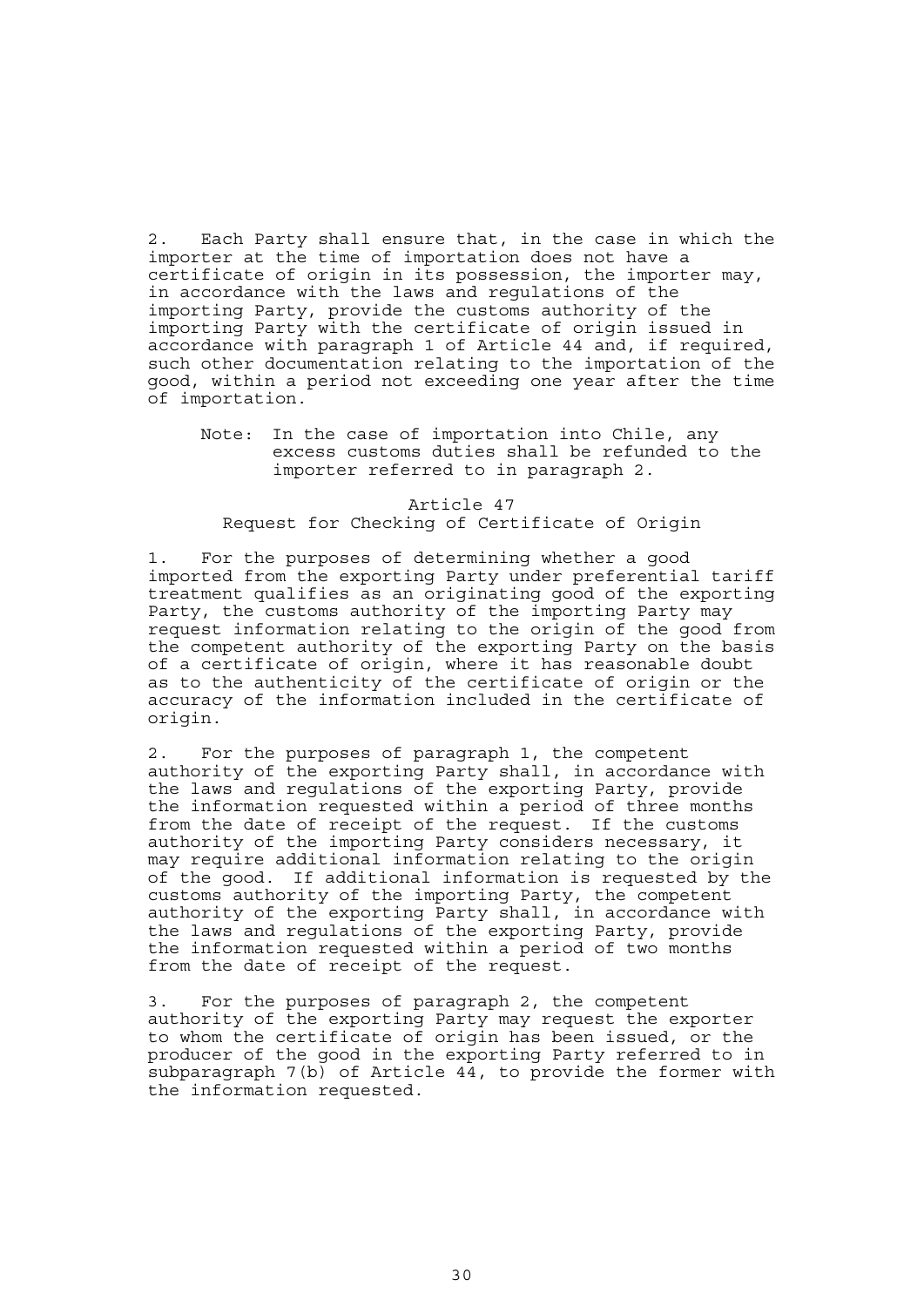4. The request of information in accordance with paragraph 1 shall not preclude the use of the verification method provided for in Article 48.

# Article 48 Verification Visit

1. The customs authority of the importing Party may request the competent authority of the exporting Party to:

- (a) collect and provide information relating to the origin of a good and check, for that purpose, the facilities used in the production of the good, through a visit by the competent authority of the exporting Party along with the customs authority of the importing Party to the premises of the exporter to whom the certificate of origin has been issued, or the producer of the good in the exporting Party referred to in subparagraph 7(b) of Article 44; and
- (b) provide information relating to the origin of the good in the possession of the competent authority of the exporting Party or its designees during the visit pursuant to subparagraph (a).

2. When requesting the competent authority of the exporting Party to conduct a visit pursuant to paragraph 1, the customs authority of the importing Party shall deliver a written communication with such request to the competent authority of the exporting Party at least 40 days in advance of the proposed date of the visit, the receipt of which is to be confirmed by the competent authority of the exporting Party. The competent authority of the exporting Party shall request the written consent of the exporter, or the producer of the good in the exporting Party whose premises are to be visited.

3. The communication referred to in paragraph 2 shall include:

- (a) the identity of the customs authority issuing the communication;
- (b) the name of the exporter, or the producer of the good in the exporting Party whose premises are requested to be visited;
- (c) the proposed date and place of the visit;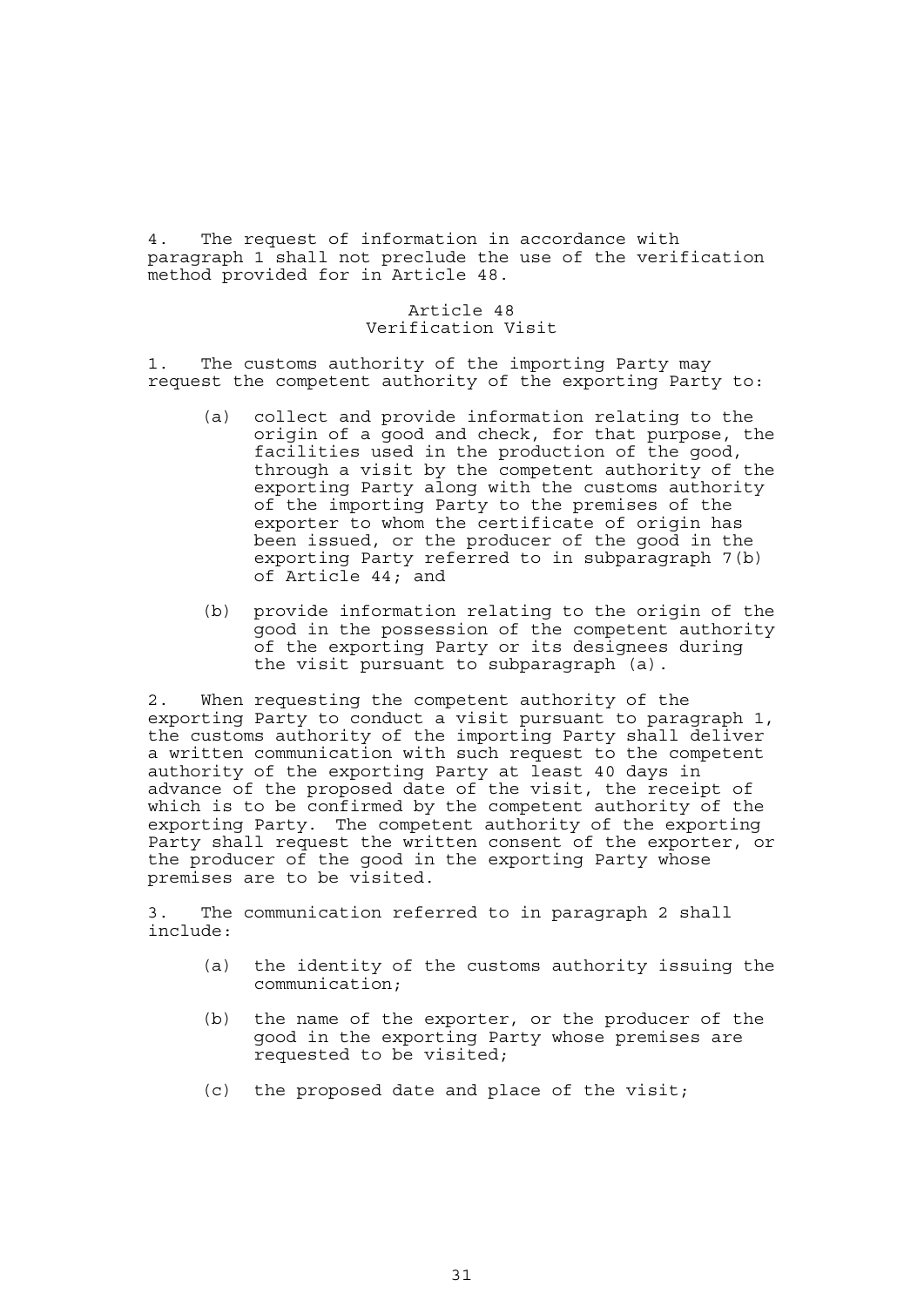- (d) the objective and scope of the proposed visit, including specific reference to the good subject of the verification referred to in the certificate of origin; and
- (e) the names and titles of the officials of the customs authority of the importing Party to be present during the visit.

4. The competent authority of the exporting Party shall respond in writing to the customs authority of the importing Party, within 30 days of the receipt of the communication referred to in paragraph 2, if it accepts or refuses to conduct the visit requested pursuant to paragraph 1.

5. The competent authority of the exporting Party shall, in accordance with the laws and regulations of the exporting Party, provide within 45 days or any other mutually agreed period from the last day of the visit, to the customs authority of the importing Party the information obtained pursuant to paragraph 1.

> Article 49 Determination of Origin and Preferential Tariff Treatment

1. The customs authority of the importing Party may deny preferential tariff treatment to a good for which an importer claims preferential tariff treatment where the good does not qualify as an originating good of the exporting Party or where the importer fails to comply with any of the relevant requirements of this Chapter.

2. The competent authority of the exporting Party shall, when it cancels the decision to issue the certificate of origin, promptly notify the cancellation to the exporter to whom the certificate of origin has been issued, and to the customs authority of the importing Party except where the certificate of origin has been returned to the competent authority of the exporting Party. The customs authority of the importing Party may determine that the good does not qualify as an originating good of the exporting Party and may deny preferential tariff treatment when it receives the notification.

3. The customs authority of the importing Party may determine that a good does not qualify as an originating good of the exporting Party and may deny preferential tariff treatment, and a written determination thereof shall be sent to the competent authority of the exporting Party: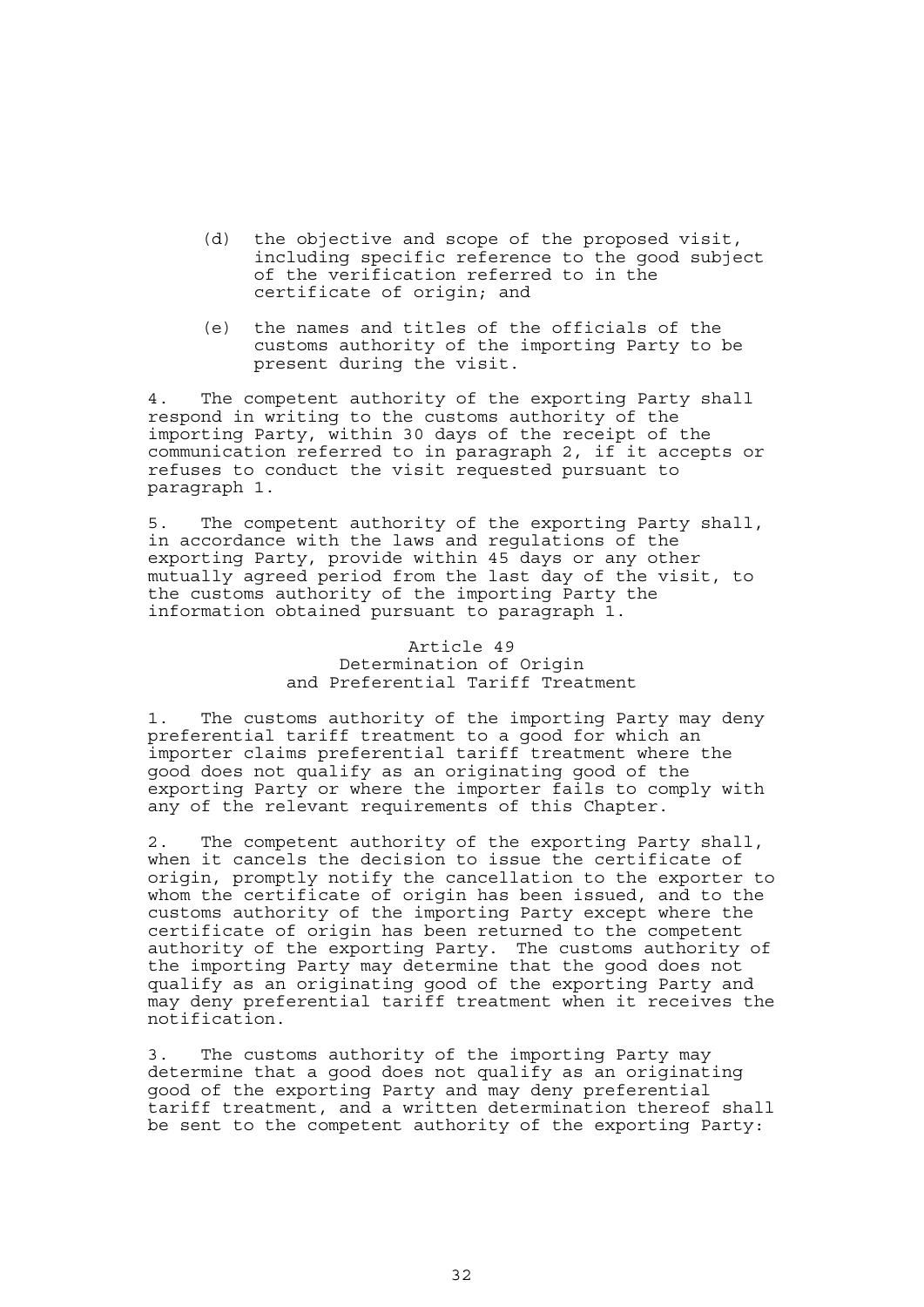- (a) where the competent authority of the exporting Party fails to respond to the request within the period referred to in paragraph 2 of Article 47 or paragraph 5 of Article 48;
- (b) where the competent authority of the exporting Party refuses to conduct a visit, or fails to respond to the communication referred to in paragraph 2 of Article 48 within the period referred to in paragraph 4 of Article 48; or
- (c) where the information provided to the customs authority of the importing Party pursuant to Article 47 or 48, is not sufficient to prove that the good qualifies as an originating good of the exporting Party.

4. After carrying out the procedures outlined in Article 47 or 48 as the case may be, the customs authority of the importing Party shall provide the competent authority of the exporting Party with a written determination of whether or not the good qualifies as an originating good of the exporting Party, including findings of fact and the legal basis for the determination, within 45 days from the date of receipt of the information provided by the competent authority of the exporting Party pursuant to Article 47 or 48. The competent authority of the exporting Party shall inform such determination by the customs authority of the importing Party to the exporter, or the producer of the good in the exporting Party, whose premises were subject to the visit referred to in Article 48.

# Article 50 Penalties and Measures against False Declaration

1. Each Party shall establish or maintain, in accordance with its laws and regulations, appropriate penalties or other sanctions against its exporters to whom a certificate of origin has been issued and the producers of a good in the exporting Party referred to in subparagraph 7(b) of Article 44, for providing false declaration or documents to the competent authority of the exporting Party or its designees prior to the issuance of certificate of origin.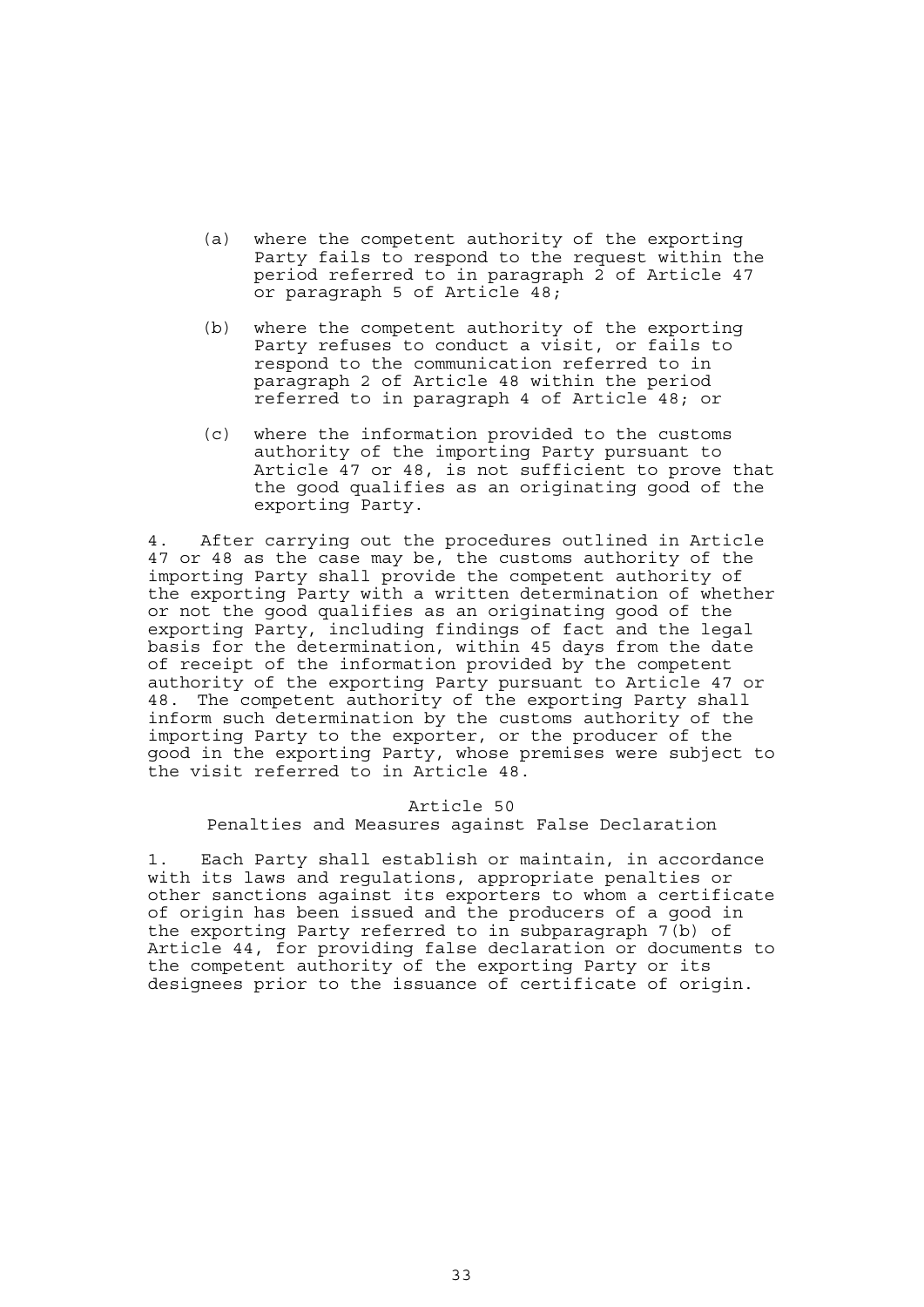2. Each Party shall, in accordance with its laws and regulations, take measures which it considers appropriate against its exporters to whom a certificate of origin has been issued and the producers of a good in the exporting Party referred to in subparagraph 7(b) of Article 44, for failing to notify in writing to the competent authority of the exporting Party or its designees without delay after having known, after the issuance of certificate of origin, that such good does not qualify as an originating good of the exporting Party.

#### Article 51

Transitional Provision for Goods in Transit or Storage

 An importer may not claim preferential tariff treatment for a good which, on the date of entry into force of this Agreement, is in transport from the exporting Party to the importing Party or in temporary storage in warehouses, except that:

- (a) the good otherwise satisfies all applicable requirements of this Chapter; and
- (b) the importer provides, in accordance with the laws and regulations of the importing Party, the customs authority of the importing Party with the certificate of origin issued retrospectively and, if required, such other documentation relating to the importation of the good, within a period not exceeding four months after the entry into force of this Agreement.

Section 3 Other Provisions

Article 52 Operational Procedures

 Upon the date of entry into force of this Agreement, the Commission shall adopt the Operational Procedures that provide detailed regulations pursuant to which the customs authorities, the competent authorities and other relevant authorities of the Parties shall implement their functions under this Chapter and Chapter 3.

#### Article 53 Miscellaneous

1. Communications between the importing Party and the exporting Party shall be conducted in the English language.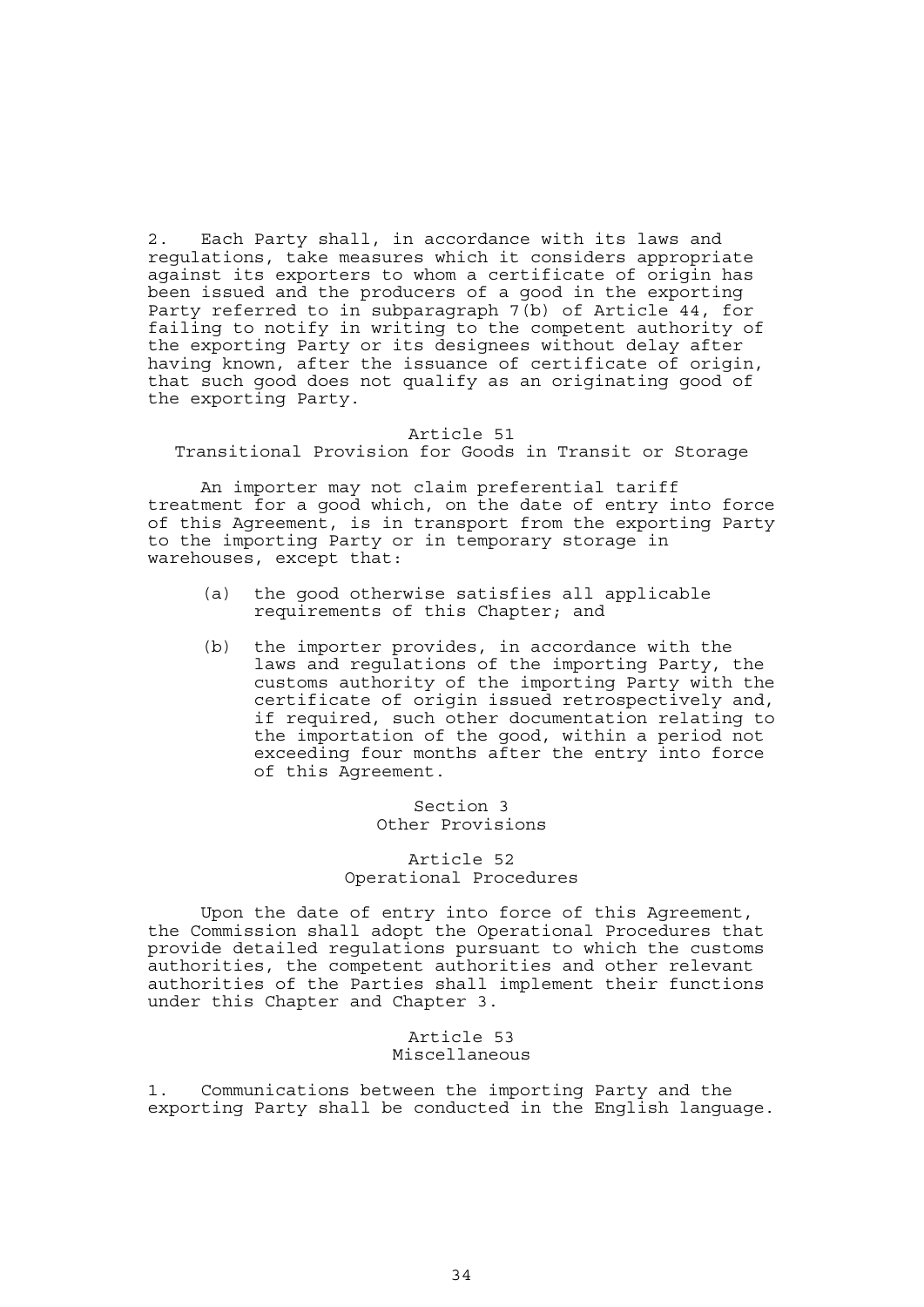2. For the application of the relevant product specific rules set out in Annex 2 and the determination of origin, the Generally Accepted Accounting Principles in the exporting Party shall be applied.

#### Article 54 Definitions

For the purposes of this Chapter:

- (a) the term "exporter" means a person located in an exporting Party who exports goods from the exporting Party;
- (b) the term "F.O.B." means free on board, regardless of the mode of transportation, at the point of direct shipment by the seller to the buyer;
- (c) the term "fungible goods" or "fungible materials" respectively means goods or materials that are interchangeable for commercial purposes, whose properties are essentially identical;
- (d) the term "Generally Accepted Accounting Principles" means the recognized consensus or substantial authoritative support within a Party at a particular time as to which economic resources and obligations should be recorded as assets and liabilities, which changes in assets and liabilities should be recorded, how the assets and liabilities and changes in them should be measured, what information should be disclosed and how it should be disclosed, and which financial statements should be prepared. These standards may be broad guidelines of general application as well as detailed practices and procedures;
- (e) the term "importer" means a person who imports goods into the importing Party;
- (f) the term "indirect materials" means goods used in the production, testing or inspection of another good but not physically incorporated into the good, or goods used in the maintenance of buildings or the operation of equipment associated with the production of another good, including:
	- (i) fuel and energy;
	- (ii) tools, dies and moulds;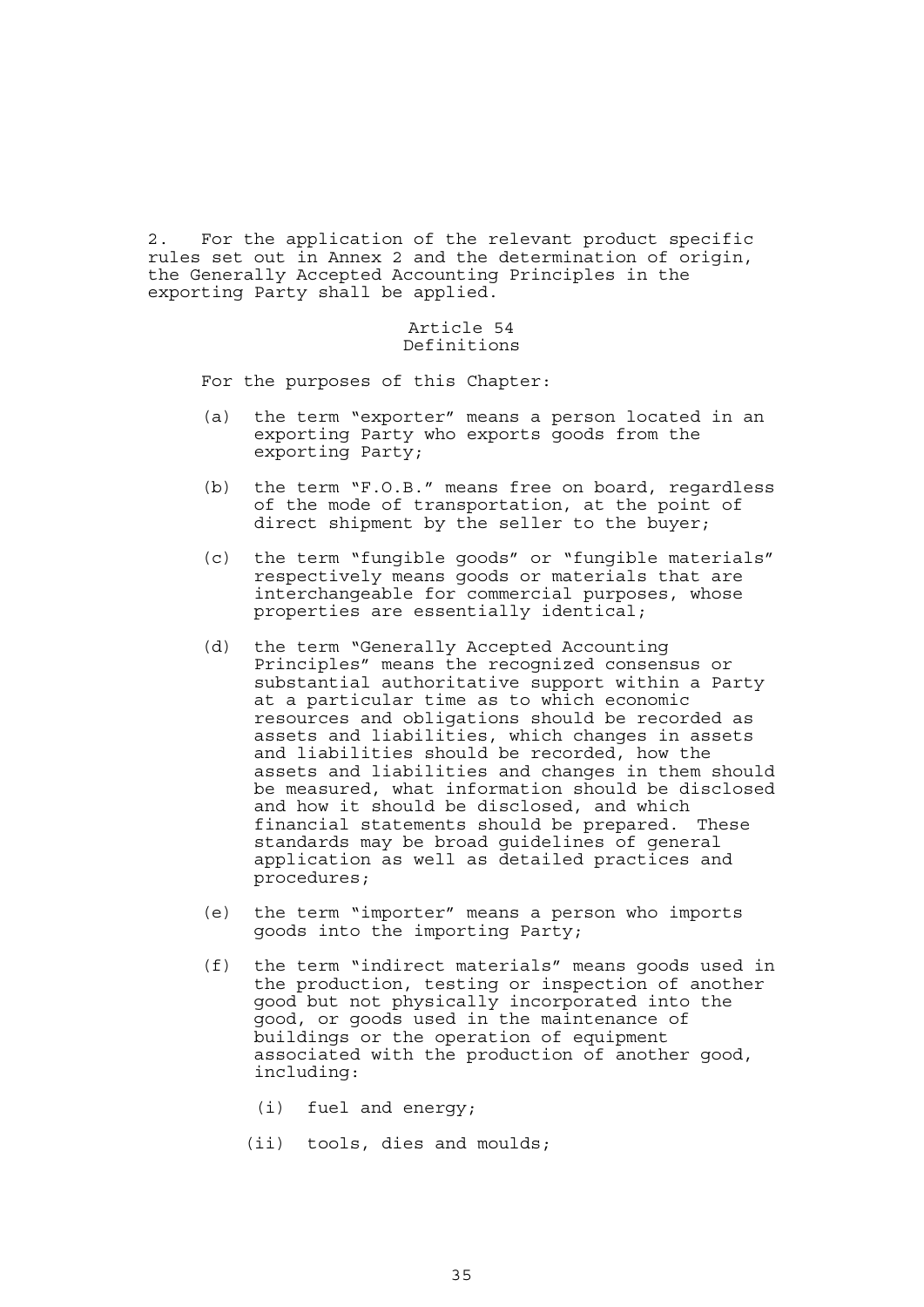- (iii) spare parts and goods used in the maintenance of equipment and buildings;
	- (iv) lubricants, greases, compounding materials and other goods used in production or used to operate equipment and buildings;
	- (v) gloves, glasses, footwear, clothing, safety equipment and supplies;
- (vi) equipment, devices and supplies used for testing or inspection;
- (vii) catalysts and solvents; and
- (viii) any other goods that are not incorporated into another good but whose use in the production of the good can reasonably be demonstrated to be a part of that production;
- (g) the term "material" means a good that is used in the production of another good;
- (h) the term "originating material of a Party" means an originating good of a Party which is used in the production of another good in the Party, including that which is considered as an originating material of the Party pursuant to Article 33;
- (i) the term "packing materials and containers for shipment" means goods that are used to protect a good during its transportation, other than packaging materials and containers for retail sale referred to in Article 38;
- (j) the term "preferential tariff treatment" means the rate of customs duties applicable to an originating good of the exporting Party in accordance with paragraph 1 of Article 14;
- (k) the term "producer" means a person who engages in the production of goods or materials;
- (l) the term "production" means methods of obtaining goods including manufacturing, assembling, processing, raising, growing, breeding, mining, extracting, harvesting, fishing, trapping, gathering, collecting, hunting and capturing;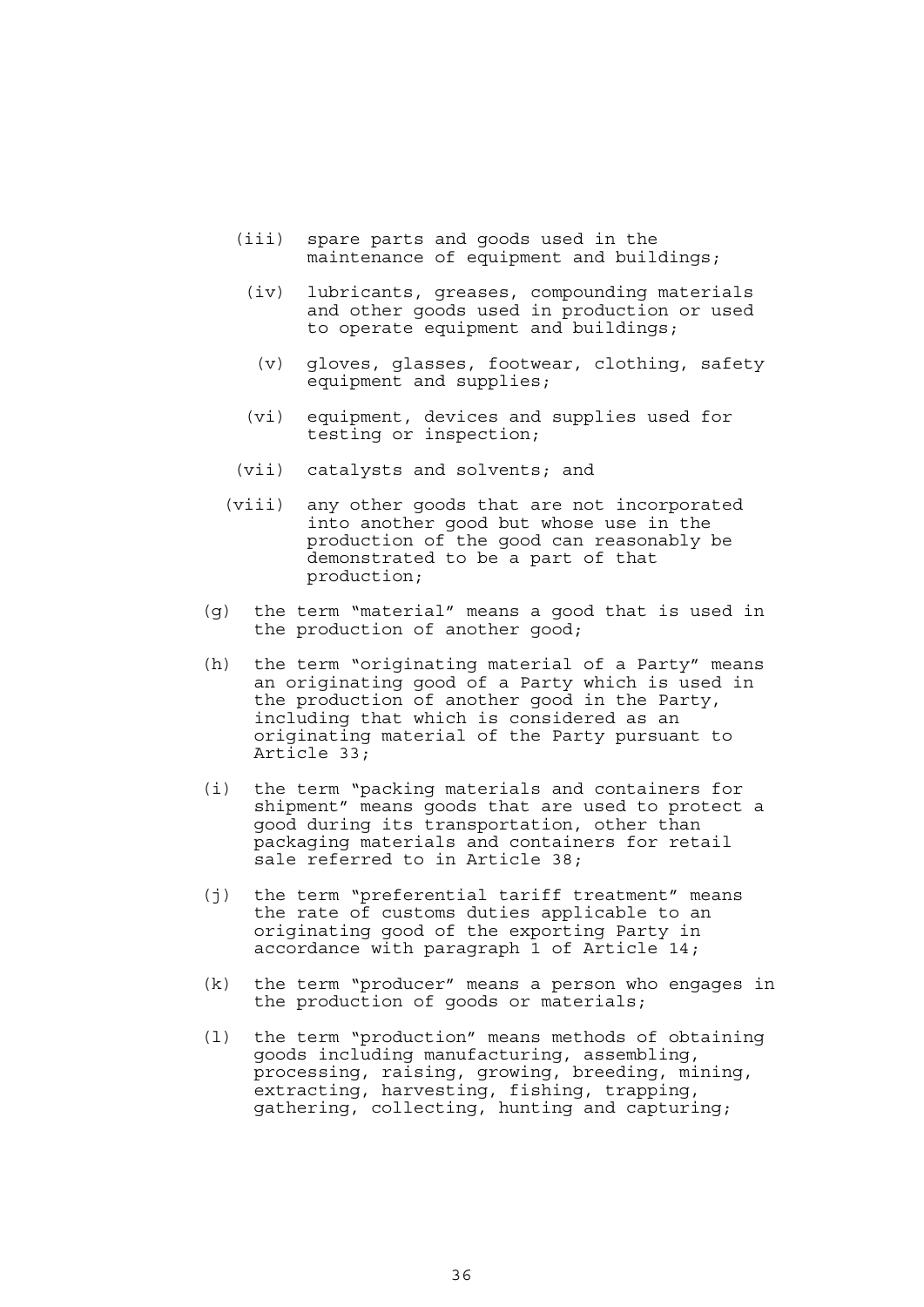- (m) the term "transaction value of a good" means the price actually paid or payable for a good with respect to a transaction of the producer of the good, pursuant to the principles of Article 1 of the Agreement on Customs Valuation, adjusted in accordance with the principles of paragraphs 1, 3 and 4 of Article 8 of the Agreement on Customs Valuation, regardless of whether the good is sold for export. For the purposes of this definition, the seller referred to in the Agreement on Customs Valuation shall be the producer of the good; and
- (n) the term "transaction value of a material" means the price actually paid or payable for a material with respect to a transaction of the producer of the good, pursuant to the principles of Article 1 of the Agreement on Customs Valuation, adjusted in accordance with the principles of paragraphs 1, 3 and 4 of Article 8 of the Agreement on Customs Valuation, regardless of whether the material is sold for export. For the purposes of this definition, the seller referred to in the Agreement on Customs Valuation shall be the supplier of the material, and the buyer referred to in the Agreement on Customs Valuation shall be the producer of the good.

# Chapter 5 Customs Procedures

# Article 55 Scope

1. This Chapter shall apply to customs procedures required for the clearance of goods traded between the Parties.

2. This Chapter shall be implemented by the Parties in accordance with the laws and regulations of each Party and within the available resources of their respective customs authorities.

### Article 56 Transparency

1. Each Party shall ensure that all relevant information of general application pertaining to its customs laws and administrative procedures is readily available to any interested person, with maximum use of information and communications technology.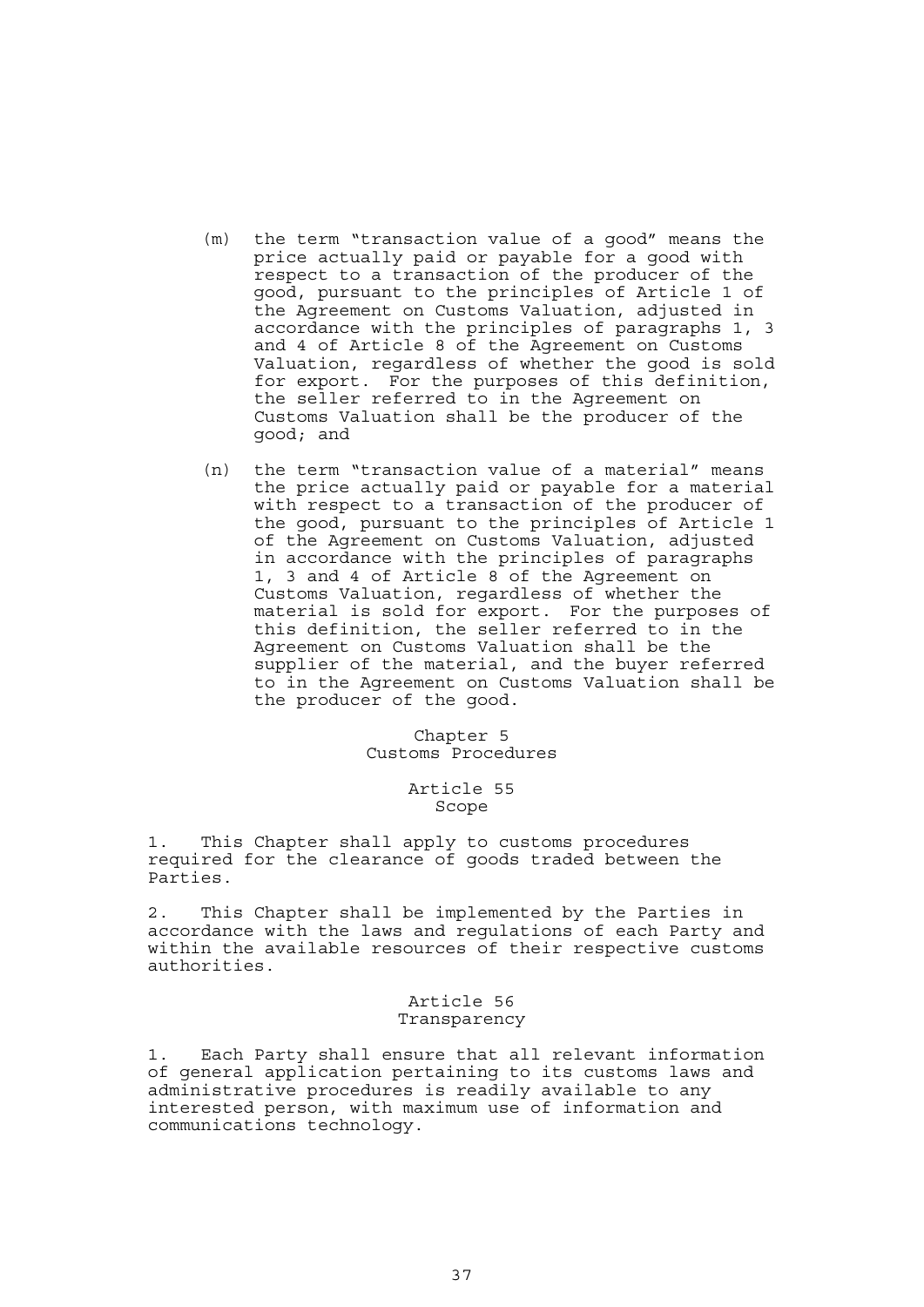2. When information that has been made available must be revised due to changes in its customs laws, each Party shall, whenever possible, make the revised information publicly available sufficiently in advance of the entry into force of the changes.

3. Each Party shall endeavor to provide the other Party with advance notice of any significant modification of its policy with regard to customs procedures that is likely to substantially affect the implementation and operation of this Agreement.

4. At the request of any interested person of the Parties, each Party shall endeavor to provide, as quickly and as accurately as possible, information relating to the specific customs matters raised by the interested person and pertaining to its customs laws.

5. Each Party shall designate one or more enquiry points to answer reasonable enquiries from any interested person of the Parties concerning customs matters, and shall make publicly available, including through the Internet, the names and addresses of such enquiry points.

# Article 57 Customs Clearance

1. Both Parties shall apply their respective customs procedures in a predictable, consistent and transparent manner.

2. To expedite customs clearance, while ensuring effective enforcement against illicit trafficking of goods, each Party shall:

- (a) endeavor to make use of information and communications technology, taking into account international standards;
- (b) adopt or maintain accessible information and communications technology systems, allowing the authorized or registered person to send declarations to its customs authority;
- (c) adopt or maintain simplified customs procedures;
- (d) harmonize its customs procedures, as far as possible, with relevant international standards and recommended practices such as those made under the auspices of the Customs Co-operation Council; and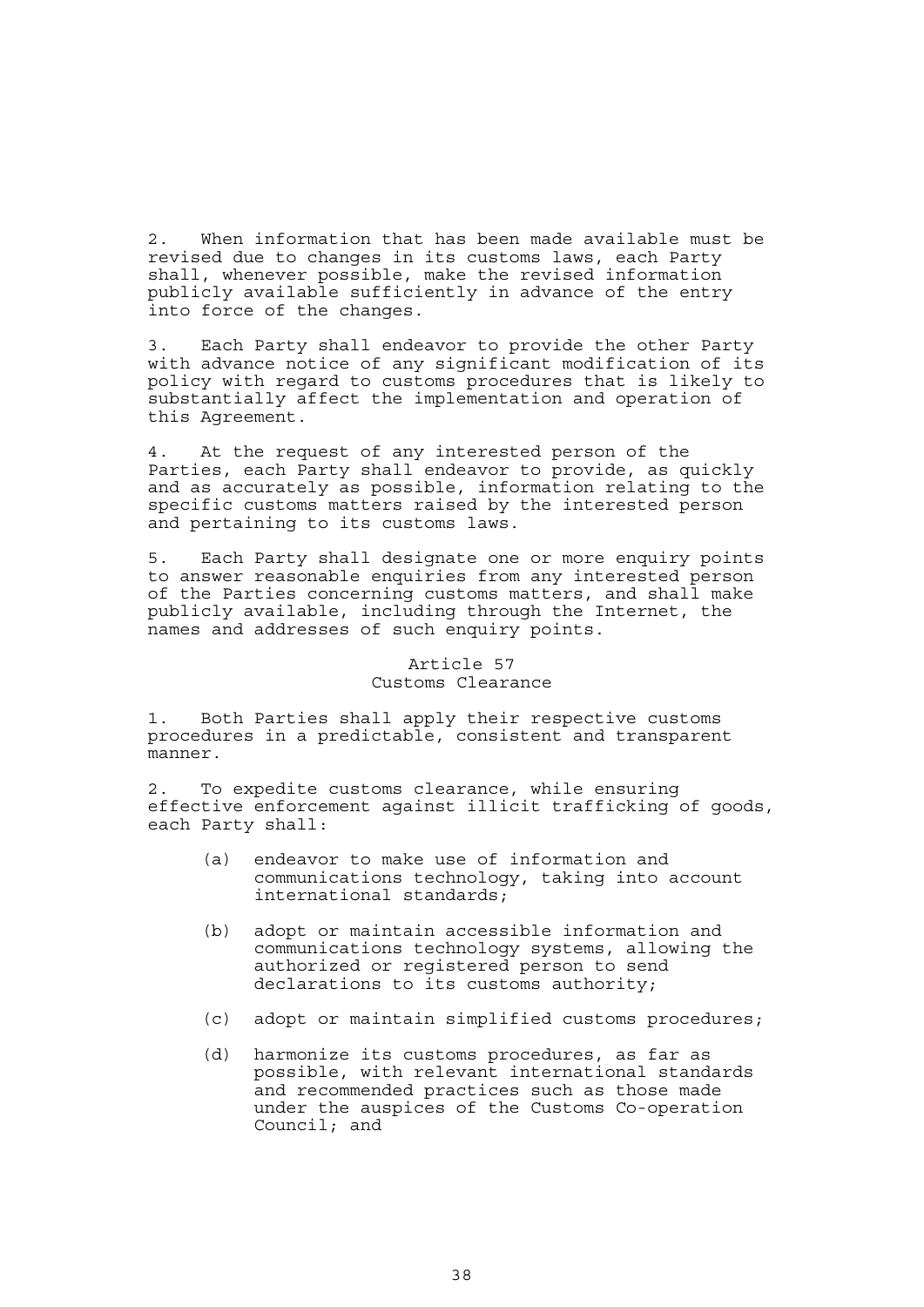- (e) promote cooperation, wherever appropriate, between its customs authority and:
	- (i) other national authorities of the Party;
	- (ii) the trading communities of the Party; and
	- (iii) the customs authorities of non-Parties.

# Article 58 Cooperation

1. The Parties shall cooperate with each other in the field of customs procedures.

2. Such cooperation shall be implemented as provided for in the Implementing Agreement.

# Article 59 Penalties

 Each Party shall adopt or maintain appropriate sanctions or other measures against violations of its customs laws.

### Article 60 Committee on Customs Procedures

1. For the purposes of the effective implementation and operation of this Chapter, the Parties hereby establish a Committee on Customs Procedures (hereinafter referred to in this Article as "Committee").

- 2. The functions of the Committee shall be:
	- (a) reviewing the implementation and operation of this Chapter;
	- (b) reporting the findings of the Committee to the Commission;
- (c) identifying areas, relating to this Chapter, to be improved for facilitating trade in goods between the Parties; and
	- (d) carrying out other functions as may be delegated by the Commission in accordance with Article 190.

3. The Committee shall meet at such venues and times as may be agreed by the Parties.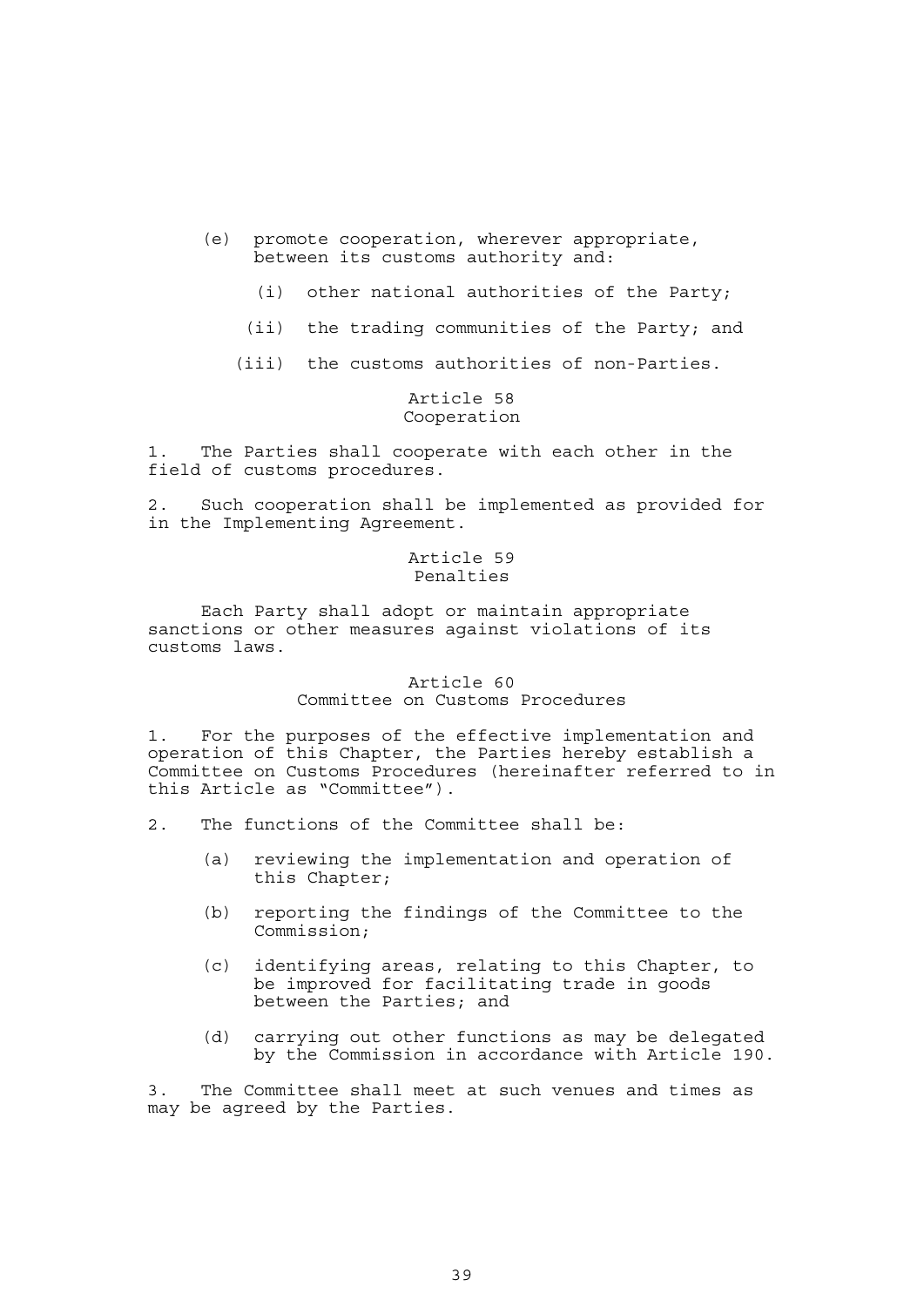4. The composition of the Committee shall be specified in the Implementing Agreement.

## Article 61 Definition

 For the purposes of this Chapter, the term "customs laws" of a Party means the laws and regulations of a Party relating to the importation, exportation, transit or storage of goods, and any other related matters, falling under the competence of the customs authority of the Party.

### Chapter 6 Sanitary and Phytosanitary Measures

## Article 62 Scope

 This Chapter shall apply to all sanitary and phytosanitary (hereinafter referred to in this Chapter as "SPS") measures of the Parties under the SPS Agreement, that may, directly or indirectly, affect trade in goods between the Parties.

> Article 63 Reaffirmation of Rights and Obligations

 The Parties reaffirm their rights and obligations relating to SPS measures under the SPS Agreement.

# Article 64 Enquiry Points

 Each Party shall designate an enquiry point which is able to answer all reasonable enquiries from the other Party regarding SPS measures and, if appropriate, to provide their relevant information.

# Article 65 Working Group on SPS Measures

1. For the purposes of the effective implementation and operation of this Chapter, the Parties hereby establish a Working Group on SPS measures (hereinafter referred to in this Article as "Working Group").

2. The functions of the Working Group shall be: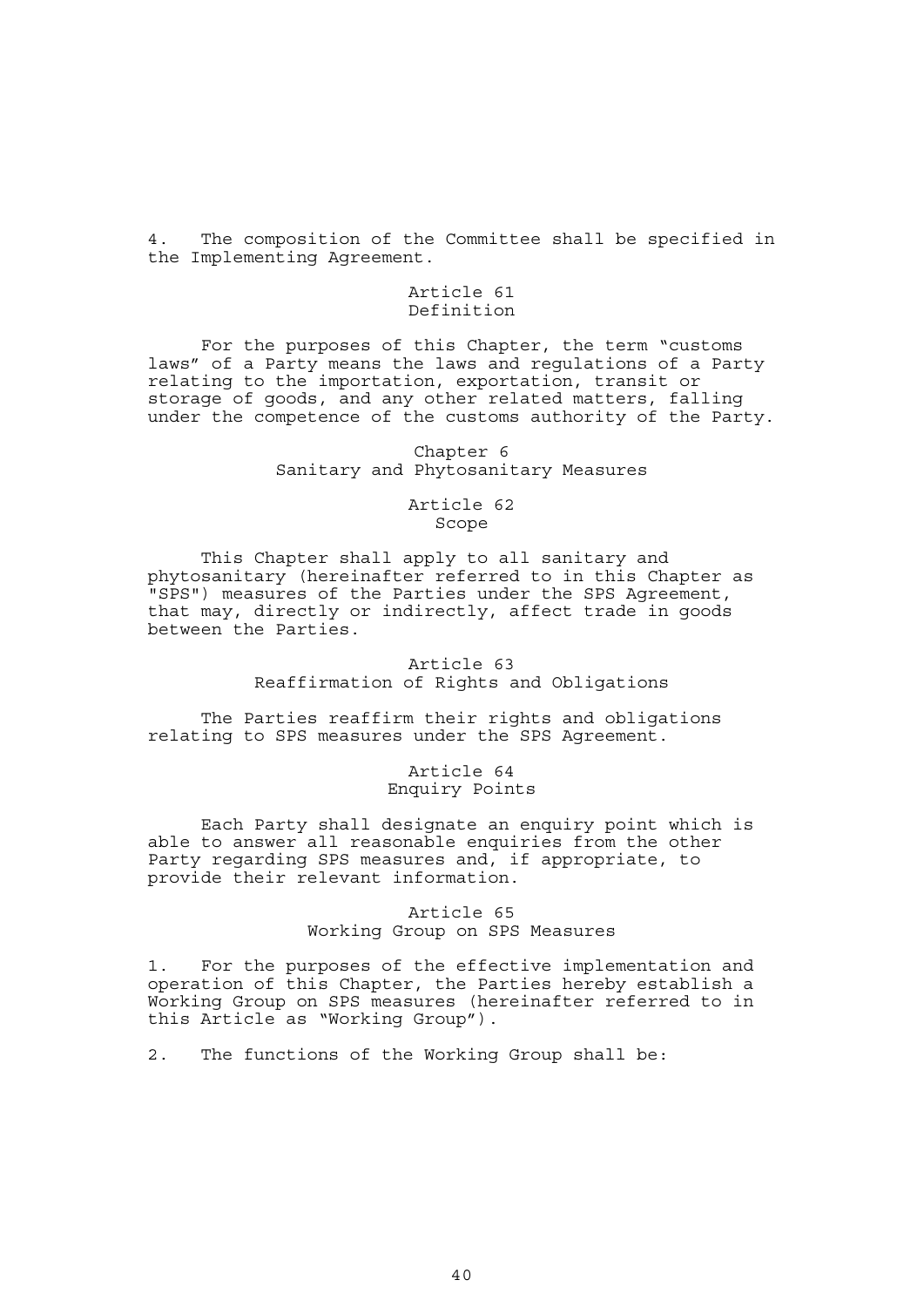- (a) exchange of information on such matters as occurrences of SPS incidents in the Parties and non-Parties, and change or introduction of SPSrelated regulations and standards of the Parties, which may, directly or indirectly, affect trade in goods between the Parties;
- (b) science-based consultations to identify and address specific issues that may arise from the application of SPS measures;
- (c) consulting cooperative efforts between the Parties in international fora in relation to SPS measures; and
- (d) discussing technical cooperation between the Parties on SPS measures.

3. The Working Group shall be composed of government officials of the Parties with responsibility for SPS measures.

4. The Working Group shall meet at such venues and times as may be agreed by the Parties.

# Article 66 Non-Application of Chapter 16

 The dispute settlement procedures provided for in Chapter 16 shall not apply to this Chapter.

> Chapter 7 Technical Regulations, Standards and Conformity Assessment Procedures

## Article 67 Scope

1. This Chapter shall apply to technical regulations, standards and conformity assessment procedures as defined in the Agreement on Technical Barriers to Trade in Annex 1A to the WTO Agreement (hereinafter referred to in this Chapter as "TBT Agreement").

2. This Chapter shall not apply to purchasing specifications prepared by governmental bodies for production or consumption requirements of governmental bodies and sanitary and phytosanitary measures as defined in the SPS Agreement.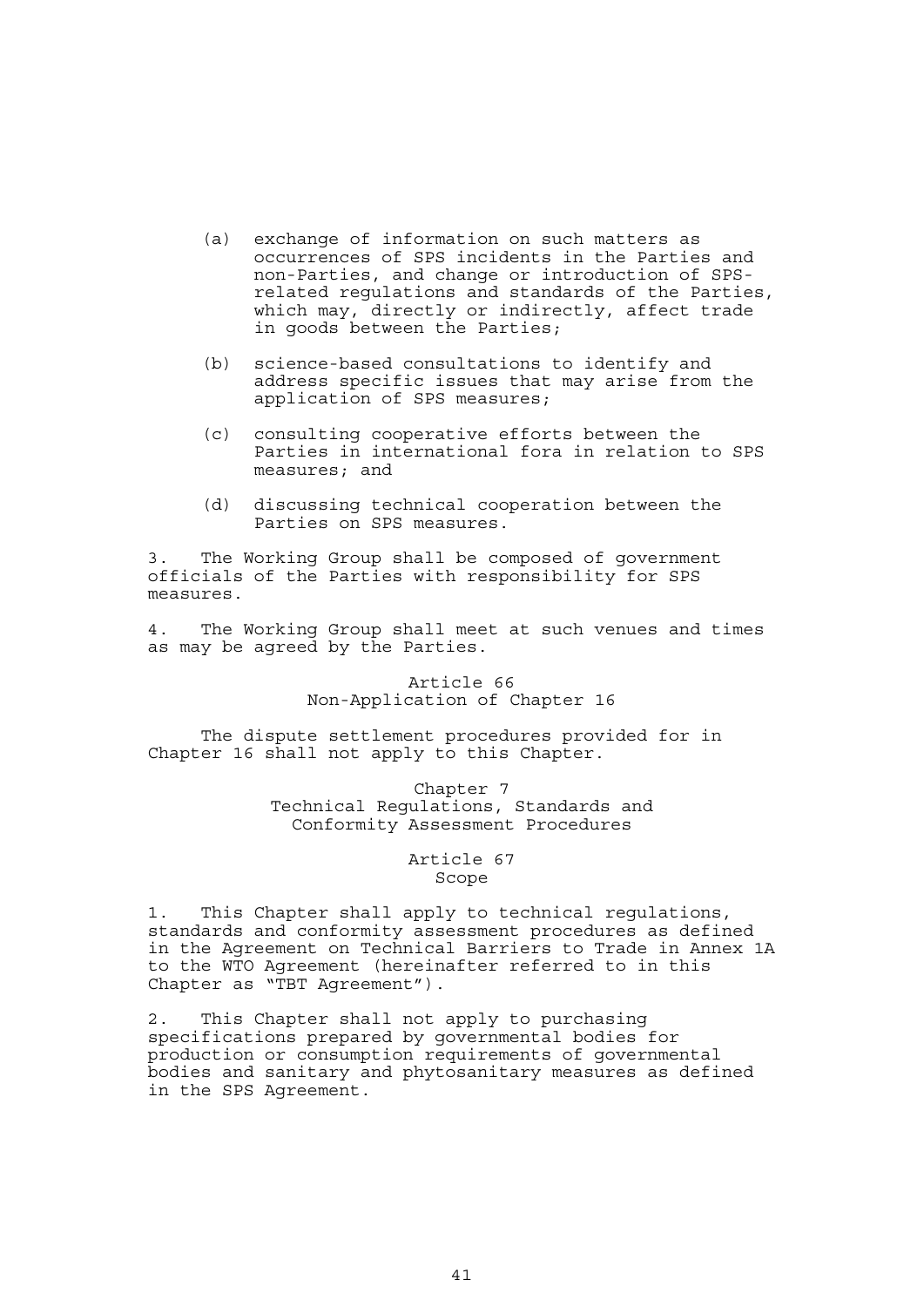# Article 68 Reaffirmation of Rights and Obligations

 The Parties reaffirm their rights and obligations relating to technical regulations, standards and conformity assessment procedures under the TBT Agreement.

# Article 69 Cooperation

1. For the purposes of ensuring that technical regulations, standards and conformity assessment procedures do not create unnecessary obstacles to trade in goods between the Parties, the Parties shall, where possible, cooperate in the field of technical regulations, standards and conformity assessment procedures.

2. The forms of cooperation pursuant to paragraph 1 may include the following:

- (a) conducting joint studies and holding seminars, in order to enhance mutual understanding of technical regulations, standards and conformity assessment procedures in the Parties;
- (b) exchanging information on technical regulations, standards and conformity assessment procedures; and
- (c) contributing, where appropriate, jointly to the activities related to technical regulations, standards and conformity assessment procedures in international and regional fora.

3. The implementation of this Article shall be subject to the availability of appropriated funds and the applicable laws and regulations of each Party.

# Article 70

# Committee on Technical Regulations, Standards and Conformity Assessment Procedures

1. For the purposes of the effective implementation and operation of this Chapter, the Parties hereby establish a Committee on Technical Regulations, Standards and Conformity Assessment Procedures (hereinafter referred to in this Article as "Committee").

- 2. The functions of the Committee shall be:
	- (a) coordinating cooperation pursuant to Article 69;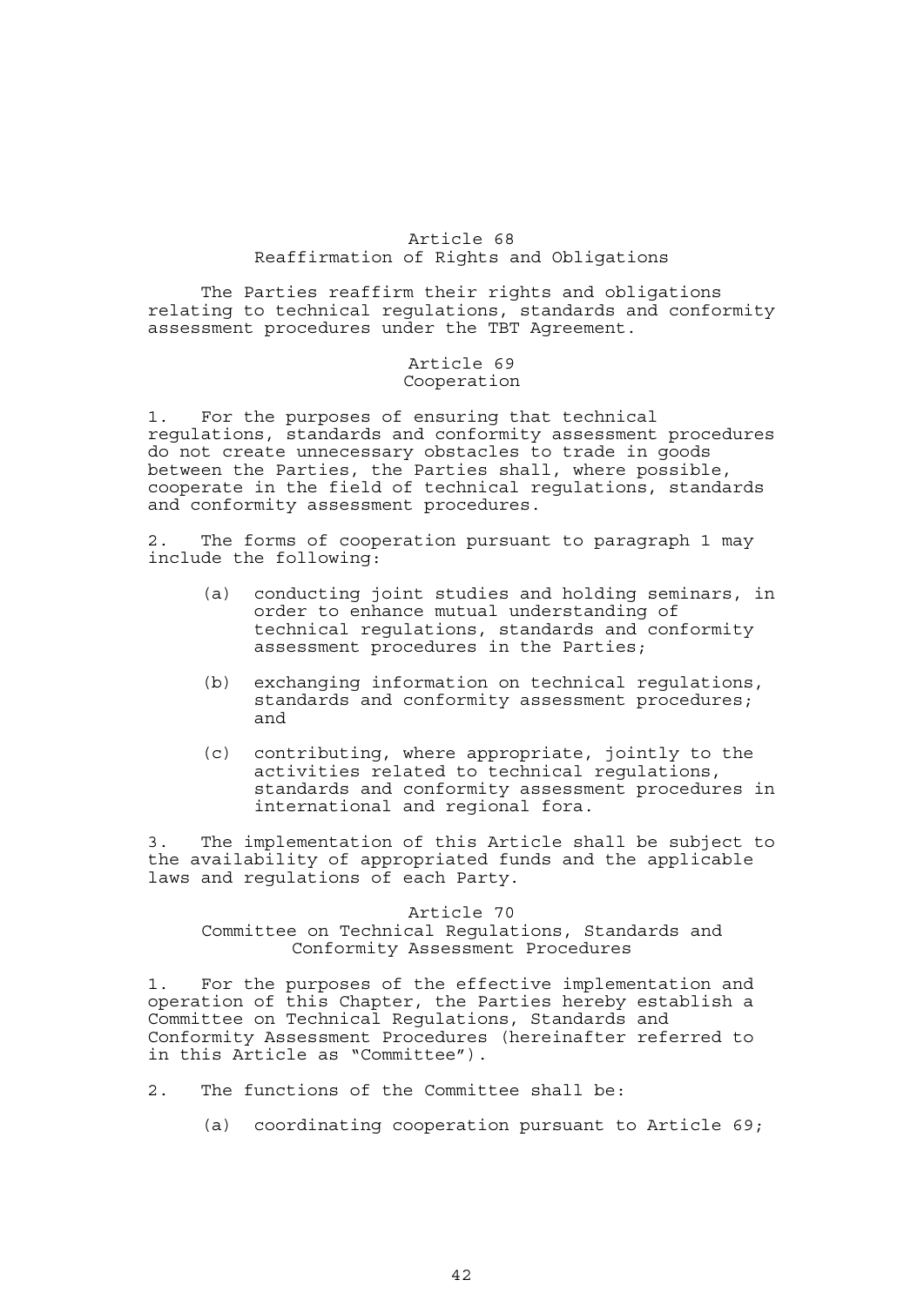- (b) reviewing the implementation and operation of this Chapter;
- (c) discussing any issues related to this Chapter with the objective of obtaining mutually acceptable solutions;
- (d) reporting, where appropriate, the findings of the Committee to the Commission; and
- (e) carrying out other functions as may be delegated by the Commission in accordance with Article 190.

3. The Committee shall be composed of government officials of the Parties.

4. The Committee shall meet at such venues and times as may be agreed by the Parties.

> Article 71 Non-Application of Chapter 16

 The dispute settlement procedures provided for in Chapter 16 shall not apply to this Chapter.

> Chapter 8 Investment

> Section 1 Investment

# Article 72 Scope

1. This Chapter shall apply to measures adopted or maintained by a Party relating to:

- (a) investors of the other Party;
- (b) investments of investors of the other Party in the Area of the former Party; and
- (c) with respect to Articles 77 and 87, all investments in the Area of the former Party.

2. In the event of any inconsistency between this Chapter and another Chapter, the other Chapter shall prevail to the extent of the inconsistency.

3. This Chapter shall not apply to measures adopted or maintained by a Party to the extent that they are covered by Chapter 10.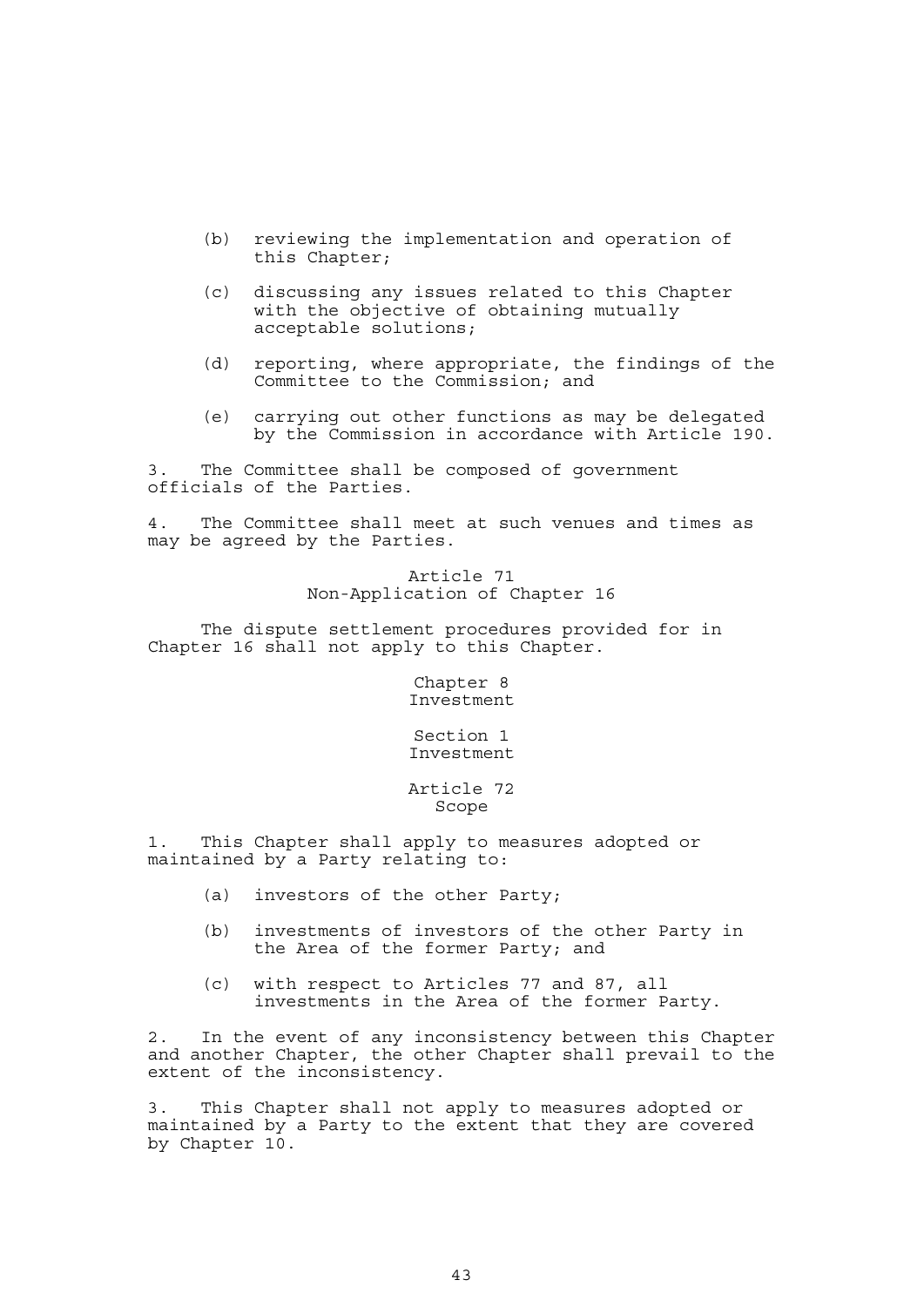4. This Chapter is subject to Annex 5.

## Article 73 National Treatment

 Each Party shall accord to investors of the other Party and to their investments made in the Area of the former Party, treatment no less favorable than that it accords, in like circumstances, to its own investors and to their investments with respect to investment activities in its Area.

## Article 74 Most-Favored-Nation Treatment

 Each Party shall accord to investors of the other Party and to their investments made in the Area of the former Party, treatment no less favorable than that it accords, in like circumstances, to investors of a non-Party and to their investments with respect to investment activities in its Area.

## Article 75 General Treatment

 Each Party shall accord to investments made in its Area by investors of the other Party, treatment in accordance with customary international law, including fair and equitable treatment and full protection and security.

- Note 1: Article 75 prescribes the customary international law minimum standard of treatment of aliens as the minimum standard of treatment to be afforded to investments made in the Area of a Party by investors of the other Party. The customary international law minimum standard of treatment of aliens refers to all customary international law principles that protect the economic rights and interests of aliens. The concepts of "fair and equitable treatment" and "full protection and security" do not require treatment in addition to or beyond that which is required by the customary international law minimum standard of treatment of aliens.
- Note 2: A determination that there has been a breach of another provision of this Agreement, or of a separate international agreement, does not establish that there has been a breach of Article 75.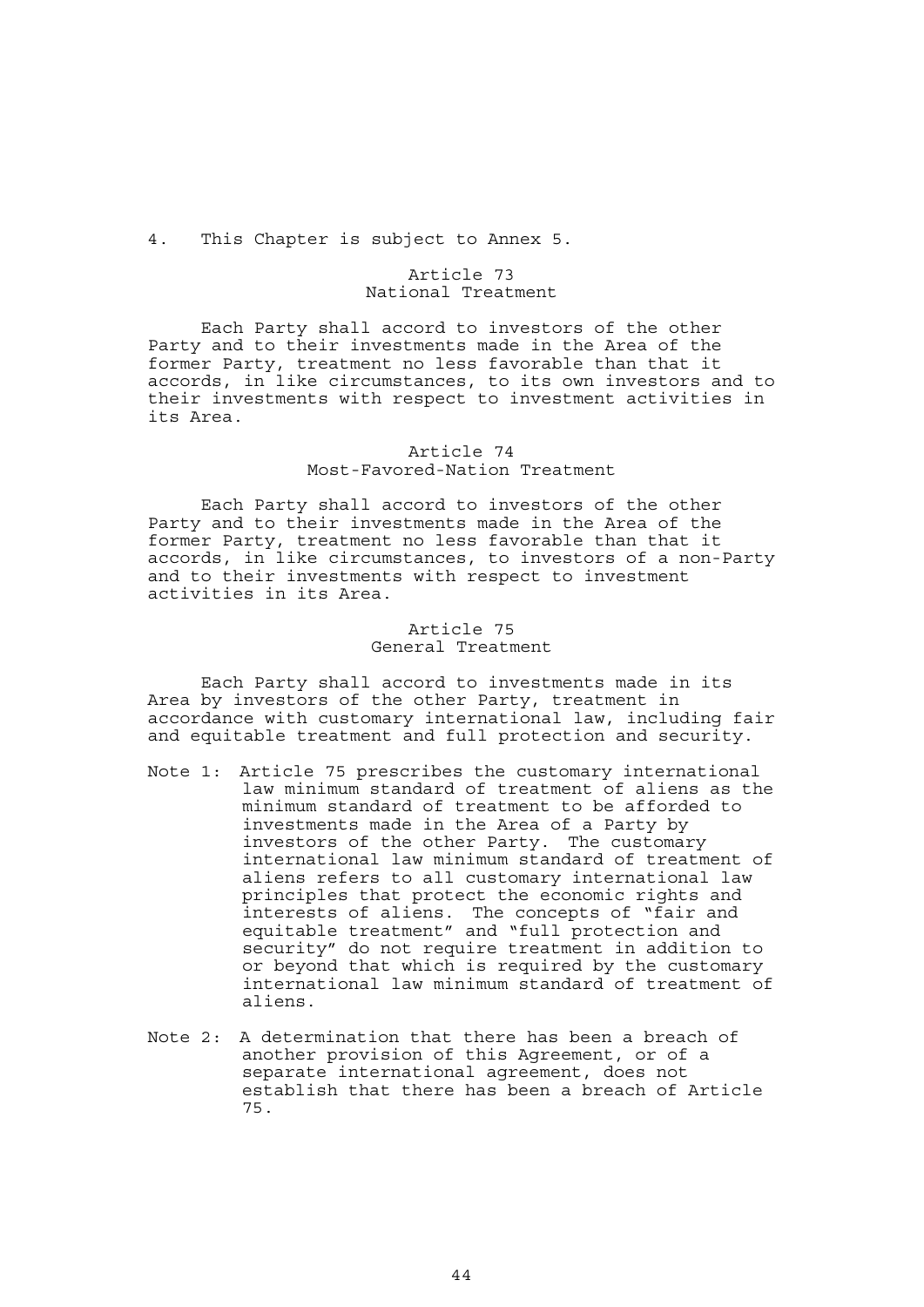Note 3: Each Party shall accord to investors of the other Party, non-discriminatory treatment with regard to access to the courts of justice and administrative tribunals and agencies of the former Party in pursuit and in defense of rights of such investors.

# Article 76 Protection from Strife

1. Each Party shall accord to investors of the other Party that have suffered loss relating to their investments made in the Area of the former Party due to armed conflict, revolution, insurrection, civil disturbance or any other similar event, treatment, as regards restitution, indemnification, compensation or any other settlement, that is no less favorable than that it accords to its own investors or to investors of a non-Party.

2. Any payments as a means of settlement referred to in paragraph 1 shall be fully realizable, freely transferable and freely convertible at the market exchange rate into the currency of the Party of the investors concerned and freely usable currencies.

3. Paragraphs 1 and 2 shall not apply to any subsidies including grants, government supported loans, guarantees and insurance as provided for in subparagraph 5(b) of Article 79.

## Article 77 Performance Requirements

1. Neither Party may impose or enforce any of the following requirements, or enforce any commitment or undertaking, in connection with investment activities of an investor of a Party or of a non-Party in its Area:

- (a) to export a given level or percentage of goods or services;
- (b) to achieve a given level or percentage of domestic content;
- (c) to purchase, use or accord a preference to goods produced or services supplied in its Area, or to purchase goods or services from persons in its Area;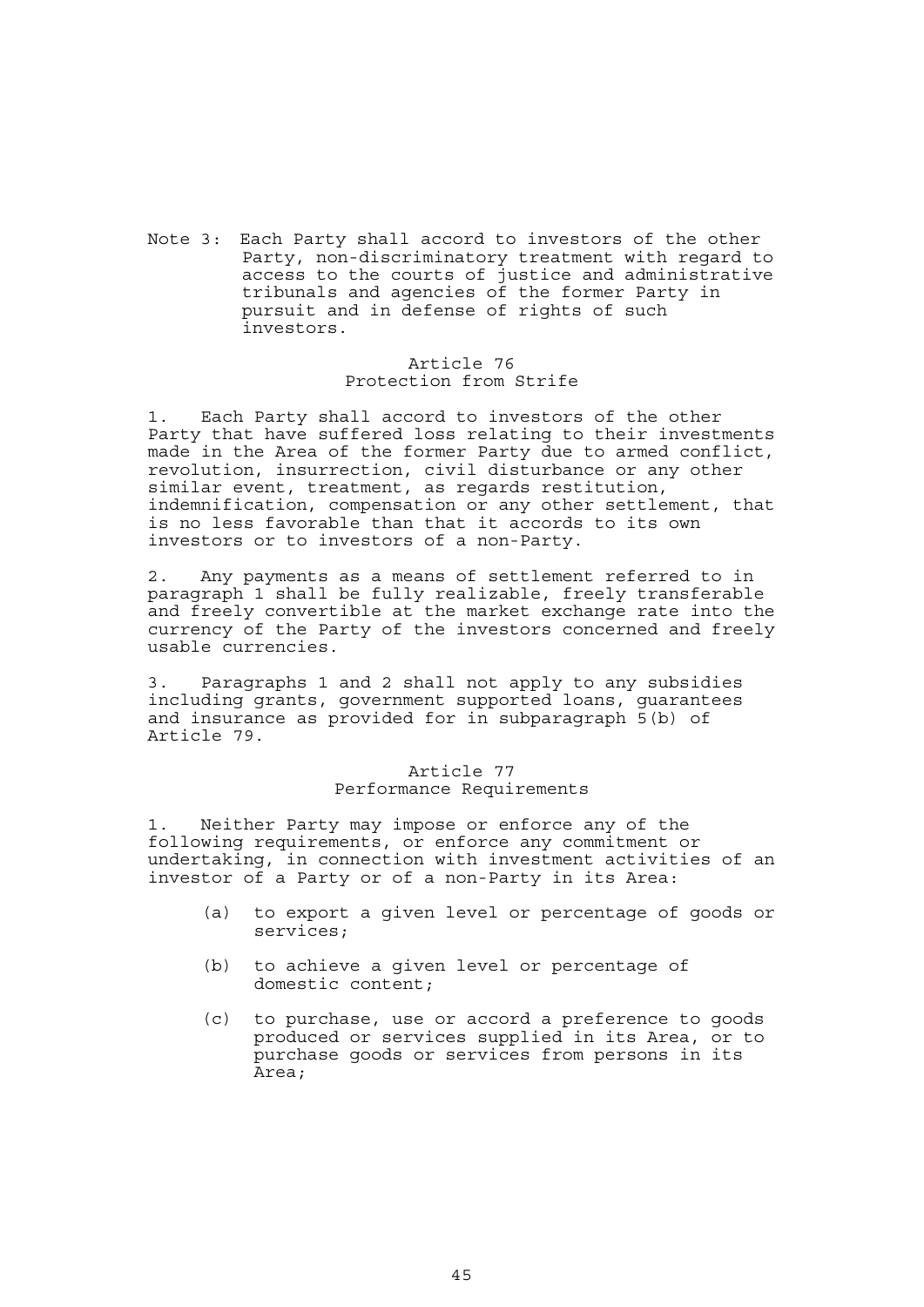- (d) to relate in any way the volume or value of imports to the volume or value of exports or to the amount of foreign exchange inflows associated with investments of the investor;
- (e) to restrict sales of goods or services in its Area that investments of the investor produce or supply by relating such sales in any way to the volume or value of its exports or foreign exchange earnings;
- (f) to transfer technology, a production process or other proprietary knowledge to a person in its Area except when:
	- (i) the requirement is imposed or the commitment or undertaking is enforced by a court of justice, administrative tribunal or competition authority to remedy a practice determined after judicial or administrative process to be anti-competitive under its competition laws and regulations; or
	- (ii) the requirement concerns the transfer of intellectual property rights which is undertaken in a manner not inconsistent with the TRIPS Agreement; or
- (g) to supply to a specific region or the world market exclusively from its Area, the goods that the investor produces or the services that the investor supplies.

2. Neither Party may condition the receipt or continued receipt of an advantage, in connection with investment activities of an investor of a Party or of a non-Party in its Area, on compliance with any of the following requirements:

- (a) to achieve a given level or percentage of domestic content;
- (b) to purchase, use or accord a preference to goods produced in its Area, or to purchase goods from persons in its Area;
	- (c) to relate in any way the volume or value of imports to the volume or value of exports or to the amount of foreign exchange inflows associated with investments of the investor; or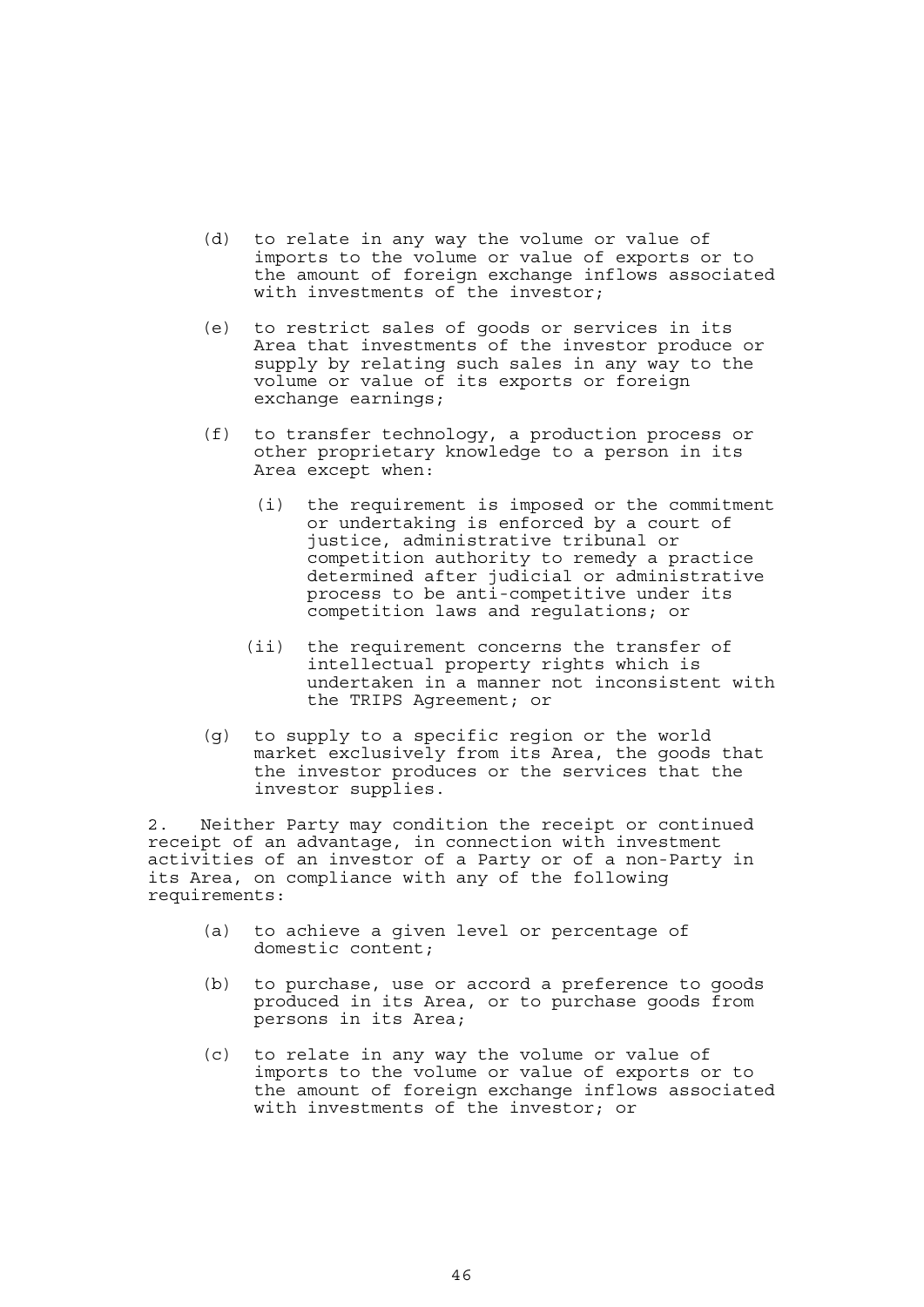- (d) to restrict sales of goods or services in its Area that investments of the investor produce or supply by relating such sales in any way to the volume or value of its exports or foreign exchange earnings.
- 3. (a) Nothing in paragraph 2 shall be construed to prevent a Party from conditioning the receipt or continued receipt of an advantage, in connection with investment activities of an investor of a Party or of a non-Party in its Area, on compliance with a requirement to locate production, supply a service, train or employ workers, construct or expand particular facilities, or carry out research and development, in its Area.
	- (b) Subparagraphs  $1(a)$ ,  $1(b)$ ,  $1(c)$ ,  $2(a)$  and  $2(b)$ shall not apply to qualification requirements for goods or services with respect to export promotion and foreign aid programs.
	- (c) Subparagraphs  $1(b)$ ,  $1(c)$ ,  $1(f)$ ,  $1(g)$ ,  $2(a)$  and 2(b) shall not apply to government procurement.
	- (d) Subparagraphs 2(a) and 2(b) shall not apply to requirements imposed by an importing Party relating to the content of goods necessary to qualify for preferential tariffs or preferential quotas.

4. Paragraphs 1 and 2 shall not apply to any requirement other than the requirements set out in those paragraphs.

# Article 78 Senior Management and Boards of Directors

1. Neither Party may require that an enterprise of that Party that is an investment made in its Area by an investor of the other Party appoint, to senior management positions, individuals of any particular nationality.

2. A Party may require that a majority of the board of directors, or any committee thereof, of an enterprise of that Party that is an investment made in its Area by an investor of the other Party, be of a particular nationality, or resident in the former Party, provided that the requirement does not materially impair the ability of the investor to exercise control over its investment.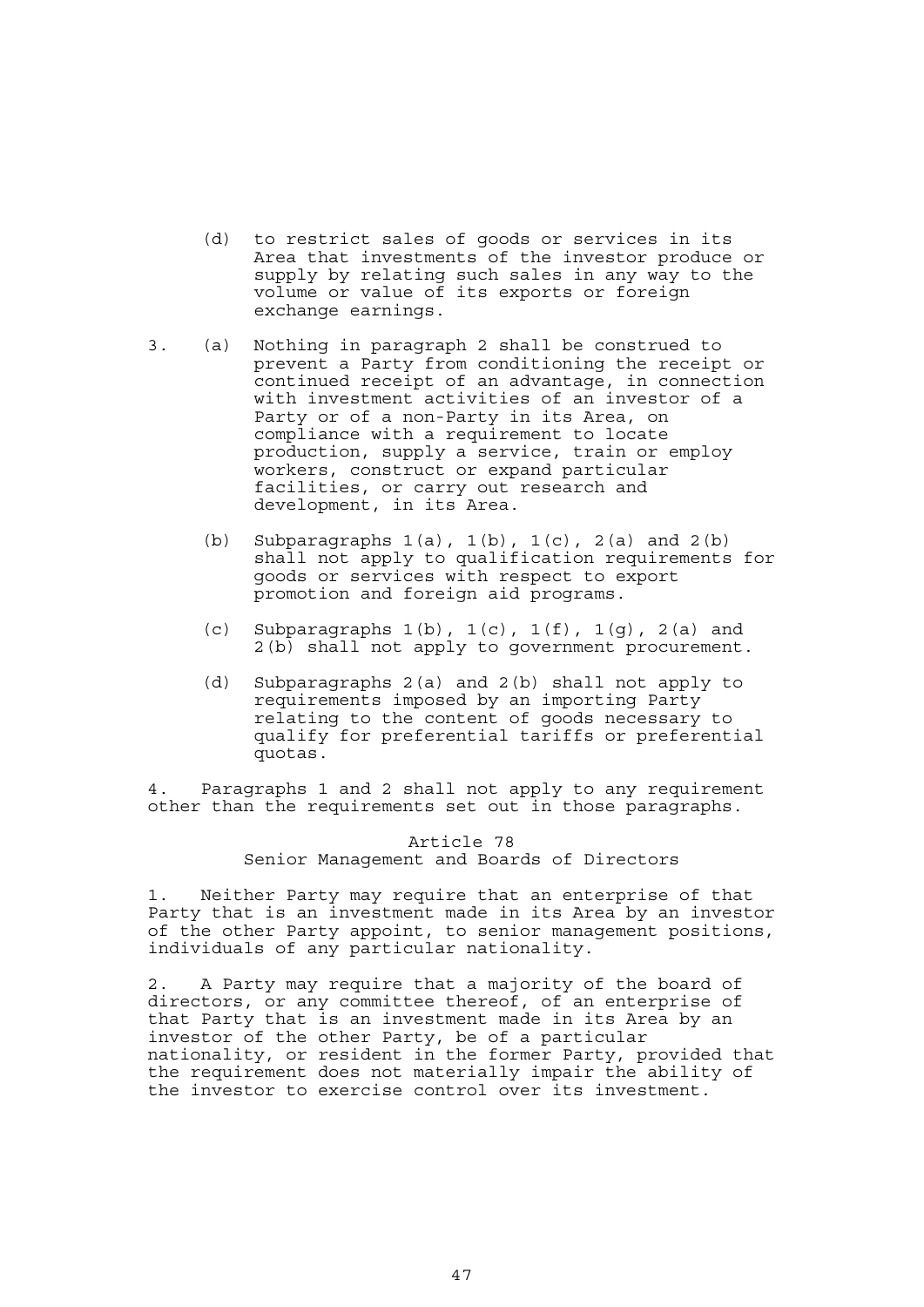## Article 79 Non-Conforming Measures

- 1. Articles 73, 74, 77 and 78 shall not apply to:
	- (a) any existing non-conforming measure that is maintained by:
		- (i) with respect to Chile:
			- (A) the national government, as set out in its Schedule in Annex 6; or
			- (B) a local government; and

 Note: "The national government" includes regional governments.

- (ii) with respect to Japan:
	- (A) the central government or a prefecture, as set out in its Schedule in Annex 6; or
	- (B) a local government other than prefectures;
- (b) the continuation or prompt renewal of any nonconforming measure referred to in subparagraph (a); or
- (c) an amendment or a modification to any nonconforming measure referred to in subparagraph (a), to the extent that the amendment or modification does not decrease the conformity of the measure, as it existed immediately before the amendment or modification, with Articles 73, 74, 77 and 78.

2. Articles 73, 74, 77 and 78 shall not apply to any measure that a Party adopts or maintains with respect to sectors, sub-sectors or activities, as set out in its Schedule in Annex 7.

3. Neither Party may, under any measure adopted after the date of entry into force of this Agreement and covered by its Schedule in Annex 7, require an investor of the other Party, by reason of its nationality, to sell or otherwise dispose of an investment that exists at the time the measure becomes effective.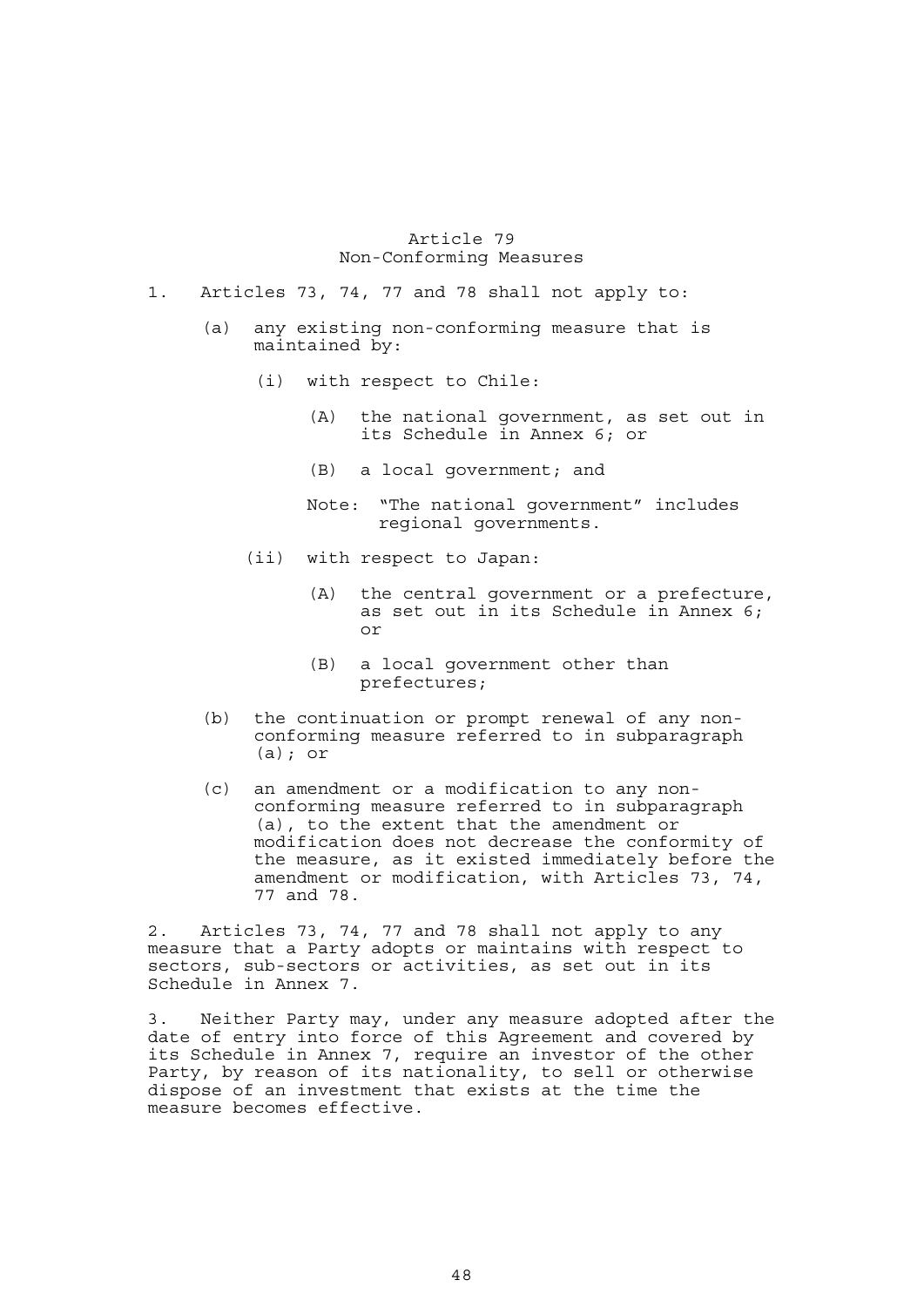4. Articles 73 and 74 shall not apply to any measure that is an exception to, or derogation from, the obligations under the TRIPS Agreement.

- 5. Articles 73, 74 and 78 shall not apply to:
	- (a) government procurement; or
	- (b) subsidies provided by a Party or a state enterprise, including grants, governmentsupported loans, guarantees and insurance.

# Article 80 Notification

1. In the case where a Party makes an amendment or a modification to any existing non-conforming measure as set out in its Schedule in Annex 6, the Party shall notify the other Party, as soon as possible, of such amendment or modification.

2. In the case where a Party adopts any measure after the entry into force of this Agreement, with respect to sectors, sub-sectors or activities as set out in its Schedule in Annex 7, the Party shall, to the extent possible, notify the other Party of such measure.

## Article 81 Transfers

1. Each Party shall allow all transfers relating to investments made in its Area by an investor of the other Party to be made freely and without delay into and out of its Area. Such transfers shall include:

- (a) the initial capital and additional amounts to maintain or increase such investments;
- (b) profits, dividends, interest, capital gains, royalty payments, management fees, technical assistance fees and other fees;
	- (c) proceeds from the sale or liquidation of all or any part of such investments;
	- (d) payments made under a contract, including payments made pursuant to a loan agreement;
	- (e) payments made pursuant to paragraphs 1 and 2 of Article 76 and Article 82; and
	- (f) payments arising under Section 2.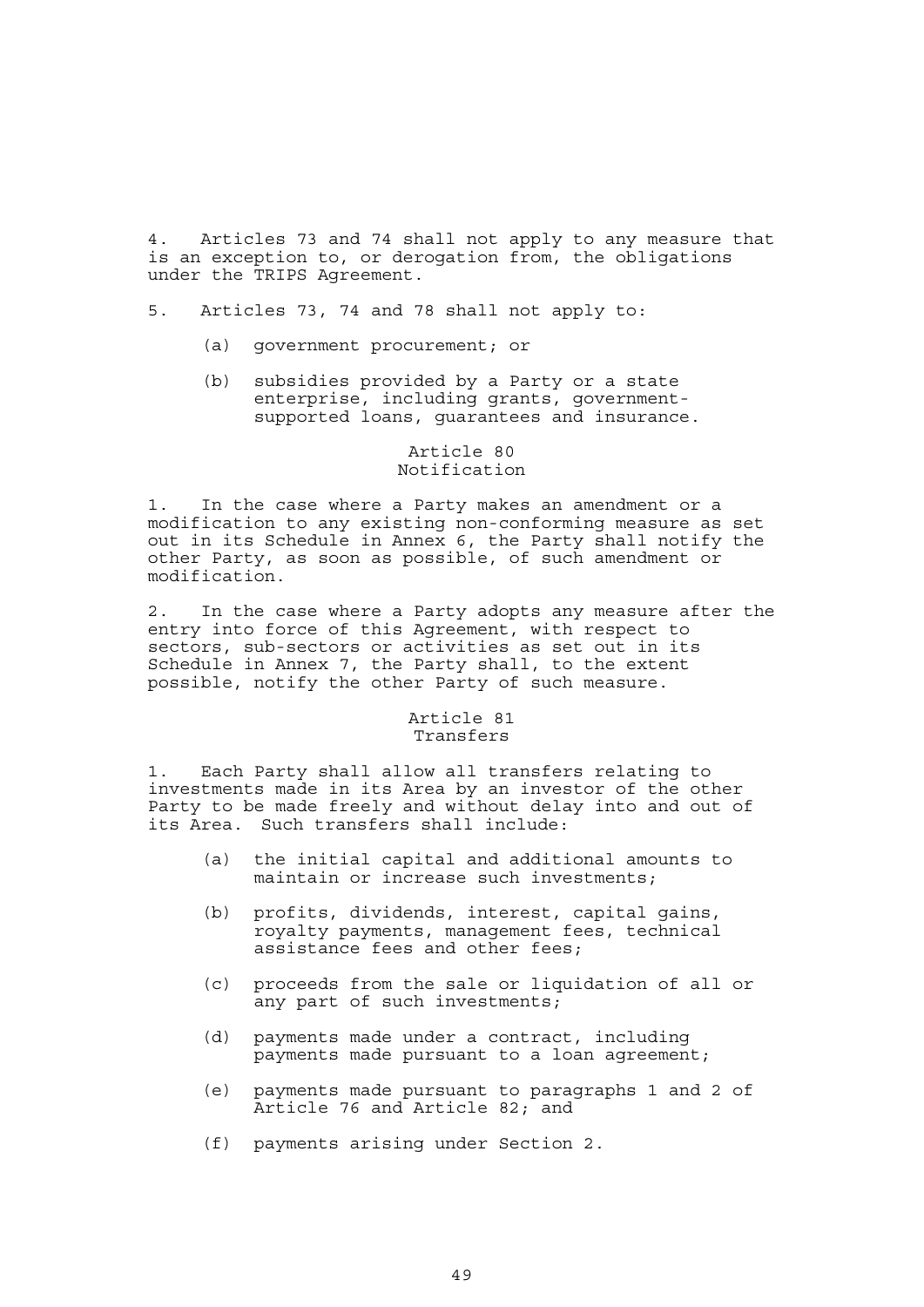2. Each Party shall allow transfers referred to in paragraph 1 to be made in a freely usable currency at the market rate of exchange prevailing on the date of each transfer.

3. Notwithstanding paragraphs 1 and 2, a Party may delay or prevent a transfer through the equitable, nondiscriminatory and good-faith application of its laws relating to:

- (a) bankruptcy, insolvency, or the protection of the rights of creditors;
- (b) issuing, trading or dealing in securities or derivatives;
- (c) criminal or penal offenses;
- (d) reports or record keeping of transfers of currency or other monetary instruments; or
- (e) ensuring compliance with orders or judgments in judicial or administrative proceedings.
- 4. This Article is subject to Annex 8.

Article 82 Expropriation and Compensation

1. Neither Party may expropriate or nationalize investments made in its Area by investors of the other Party either directly or indirectly through measures equivalent to expropriation or nationalization (hereinafter referred to as "expropriation"), except:

- (a) for a public purpose;
- (b) on a non-discriminatory basis;
- (c) on payment of prompt, adequate and effective compensation in accordance with paragraphs 2 through 4; and
- (d) in accordance with due process of law and Article 75.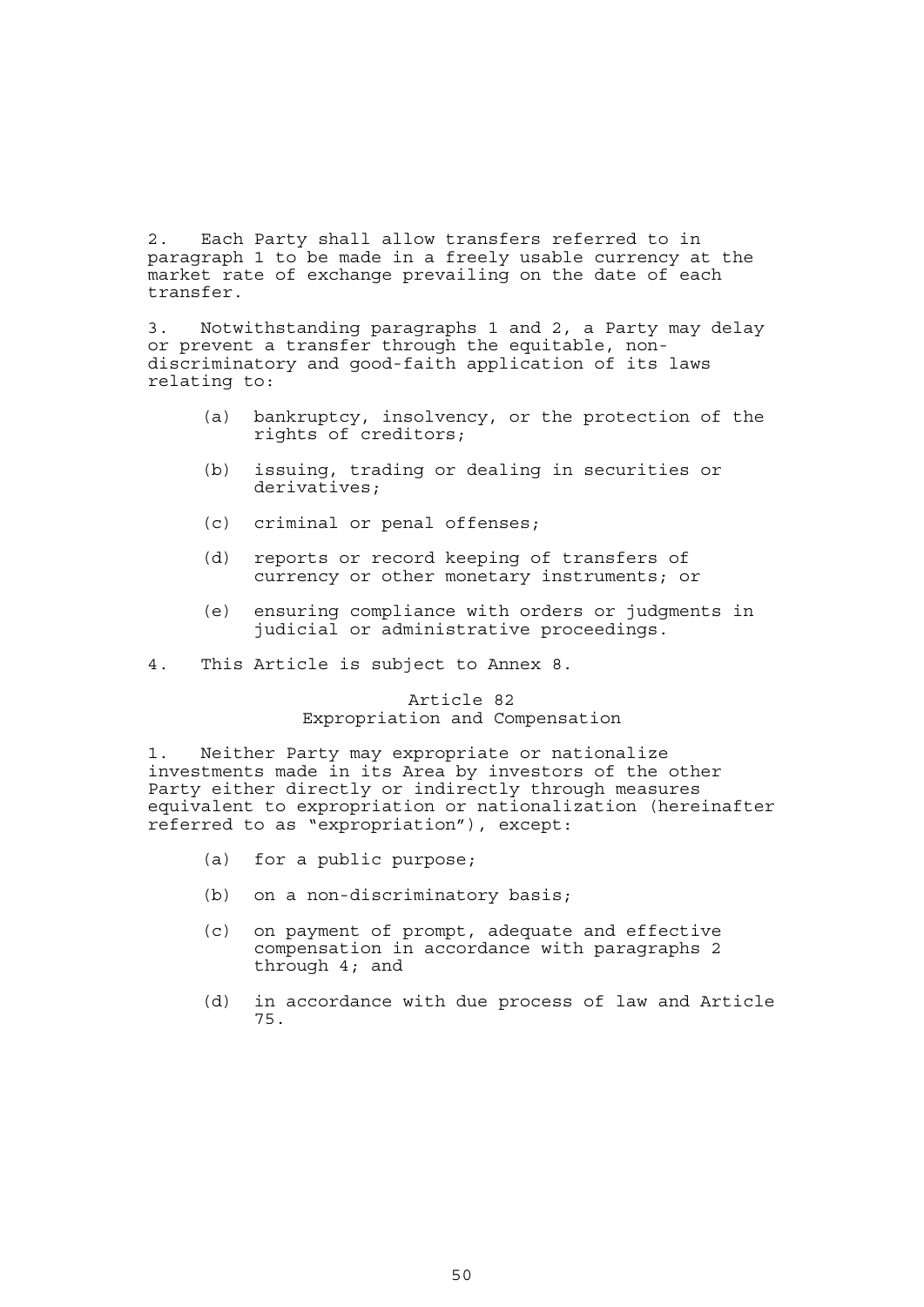2. The compensation shall be equivalent to the fair market value of the expropriated investments at the time when the expropriation was officially announced or when the expropriation occurred, whichever is the earlier. The fair market value shall not reflect any change in market value occurring because the expropriation had become publicly known prior to such official announcement or occurrence of the expropriation. The compensation shall be paid without delay and be fully realizable and freely transferable.

3. If payment is made in a freely usable currency, the compensation paid shall include interest, at a commercially reasonable rate for that currency, accrued from the date of expropriation until the date of payment.

4. If a Party elects to pay in a currency other than a freely usable currency, the compensation paid, converted into the currency of payment at the market rate of exchange prevailing on the date of payment, shall be no less than the sum of the following:

- (a) the fair market value on the date of expropriation, converted into a freely usable currency at the market rate of exchange prevailing on that date; and
- (b) interest, at a commercially reasonable rate for that freely usable currency, accrued from the date of expropriation until the date of payment.

5. This Article shall not apply with respect to the grant of compulsory licenses concerning intellectual property rights in accordance with the TRIPS Agreement.

Note: For greater certainty, Article 82 shall be interpreted in accordance with Annex 9.

# Article 83 Subrogation

1. If a Party or its designated agency makes a payment to any of its investors pursuant to an indemnity, guarantee or insurance contract, pertaining to an investment made by that investor within the Area of the other Party, the other Party shall:

 (a) recognize the assignment, to the former Party or its designated agency, of any right of the investor that formed the basis of such payment; and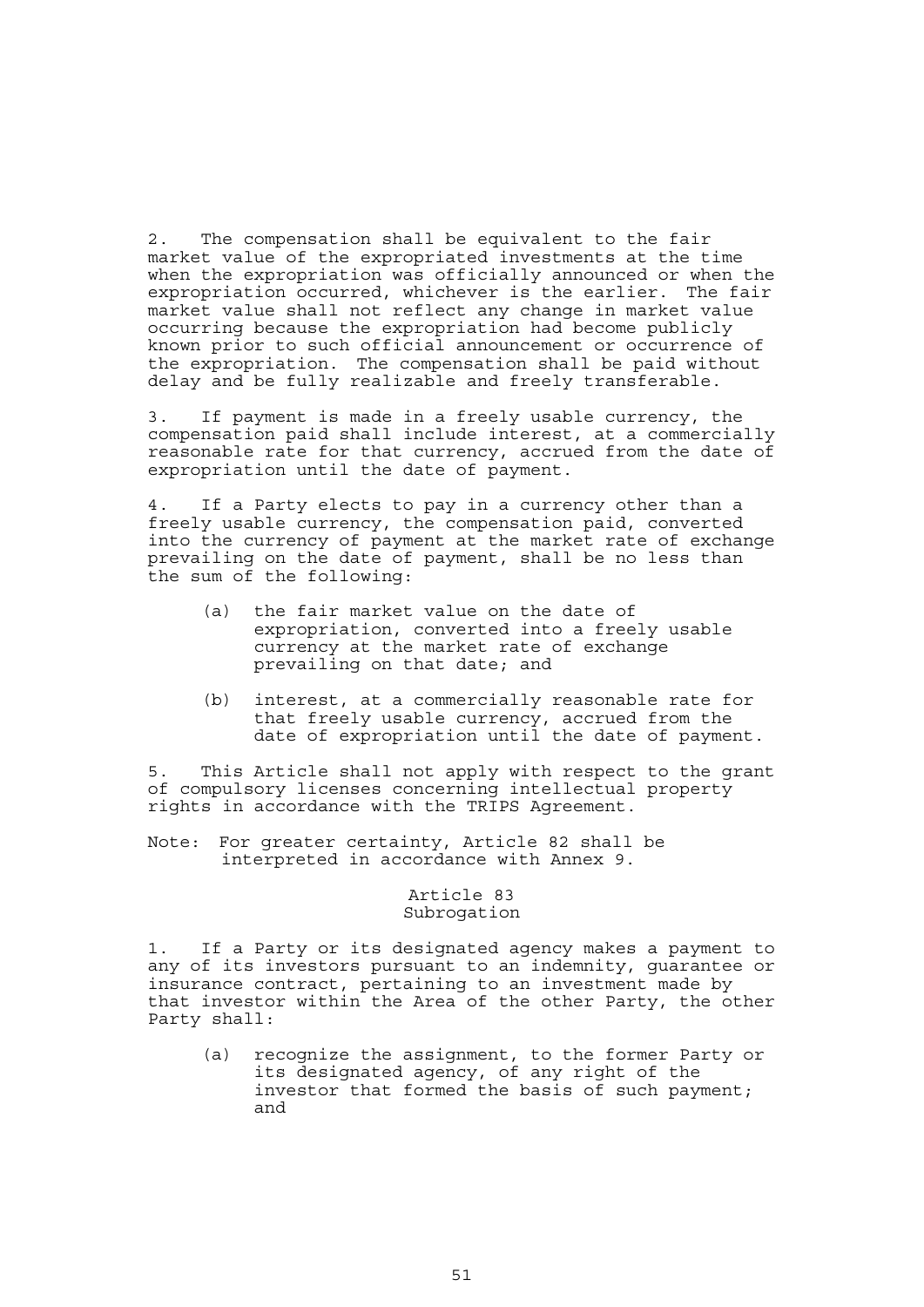(b) recognize the right of the former Party or its designated agency to exercise by virtue of subrogation such right to the same extent as the original right of the investor.

2. For greater certainty, the investor shall continue to be entitled to exercise its rights that have not been subrogated pursuant to paragraph 1.

## Article 84 Special Formalities and Information Requirements

Nothing in Article 73 shall be construed to prevent a Party from adopting or maintaining a measure that prescribes special formalities in connection with investment activities of investors of the other Party and their investments made in the Area of the former Party, such as the compliance with registration requirements, or requirements that investors be residents of the Party or that investments be legally constituted under the laws and regulations of the Party, provided that such formalities do not materially impair the protections afforded by the Party to investors of the other Party and their investments pursuant to this Chapter.

2. Notwithstanding Articles 73 and 74, a Party may require investors of the other Party, or their investments made in its Area, to provide information concerning those investments solely for informational or statistical purposes. The Party shall protect such information that is confidential from any disclosure that would prejudice the competitive position of the investors or their investments. Nothing in this paragraph shall be construed to prevent a Party from otherwise obtaining or disclosing information in connection with the equitable and good-faith application of its law.

# Article 85 Temporary Safeguard Measures

1. A Party may adopt or maintain measures not conforming with its obligations under Articles 73 and 81, regarding payments and transfers related to an investment:

- (a) in the event of serious balance-of-payments and external financial difficulties or threat thereof; or
- (b) in cases where, in exceptional circumstances, movements of capital cause or threaten to cause serious difficulties for macroeconomic management, in particular, monetary and exchange rate policies.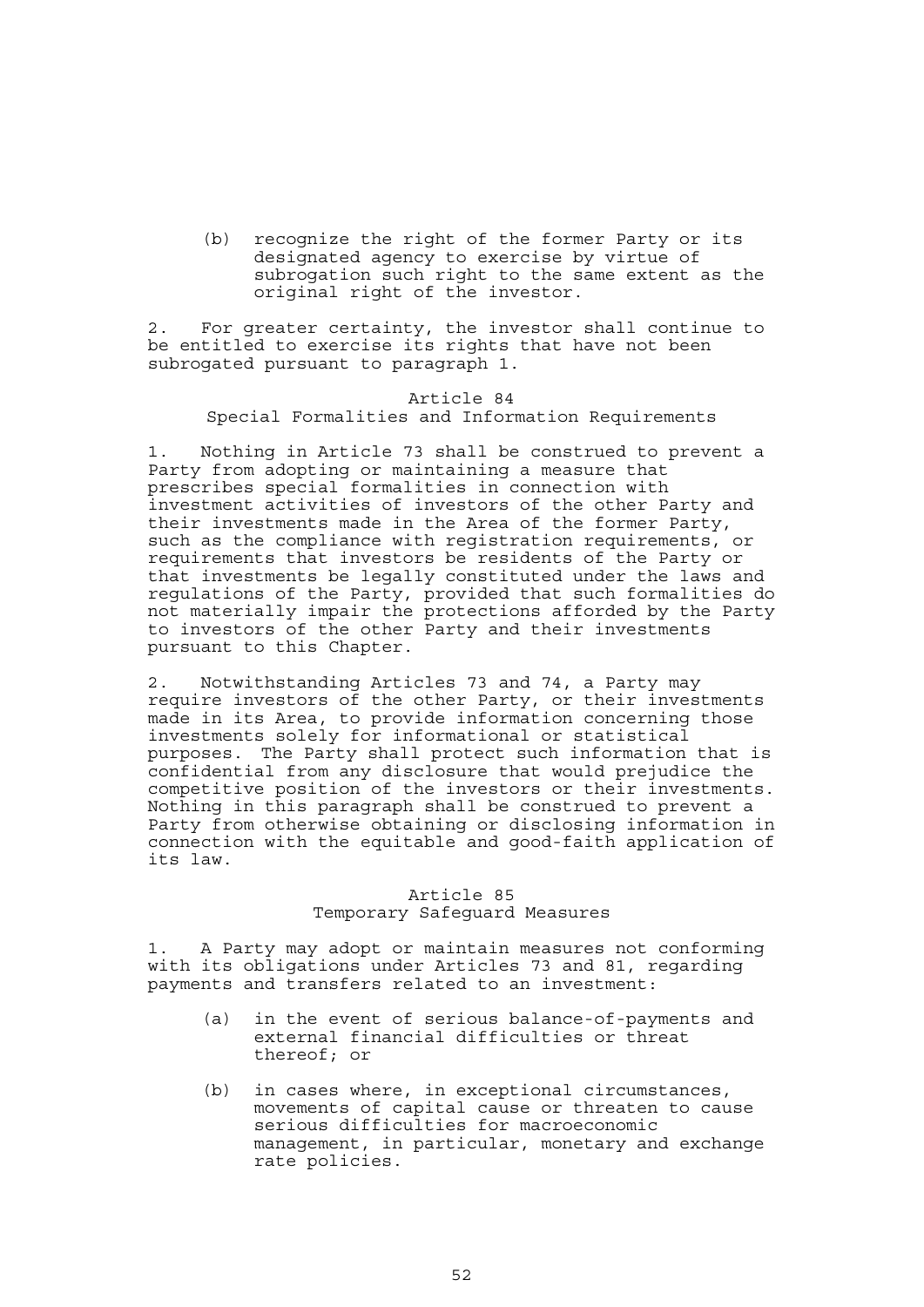- 2. Measures referred to in paragraph 1:
	- (a) shall be consistent with the Articles of Agreement of the International Monetary Fund;
	- (b) shall not exceed those necessary to deal with the circumstances set out in paragraph 1;
	- (c) shall be temporary and eliminated as soon as conditions permit;
	- (d) shall be promptly notified to the other Party; and
	- (e) shall avoid unnecessary damages to the commercial, economic and financial interests of the other Party.

3. Nothing in this Article shall be regarded as altering the rights enjoyed and obligations undertaken by a Party as a party to the Articles of Agreement of the International Monetary Fund.

# Article 86 Denial of Benefits

1. A Party may deny the benefits of this Chapter to an investor of the other Party that is an enterprise of the other Party and to its investments if the enterprise is owned or controlled by an investor of a non-Party and the denying Party:

- (a) does not maintain diplomatic relations with the non-Party; or
- (b) adopts or maintains measures with respect to the non-Party that prohibit transactions with the enterprise or that would be violated or circumvented if the benefits of this Chapter were accorded to the enterprise or to its investments.

2. A Party may deny the benefits of this Chapter to an investor of the other Party that is an enterprise of the other Party and to its investments if the enterprise is owned or controlled by an investor of a non-Party or of the denying Party and the enterprise has no substantial business activities in the Area of the other Party, subject to prior notification to and consultation with the other Party.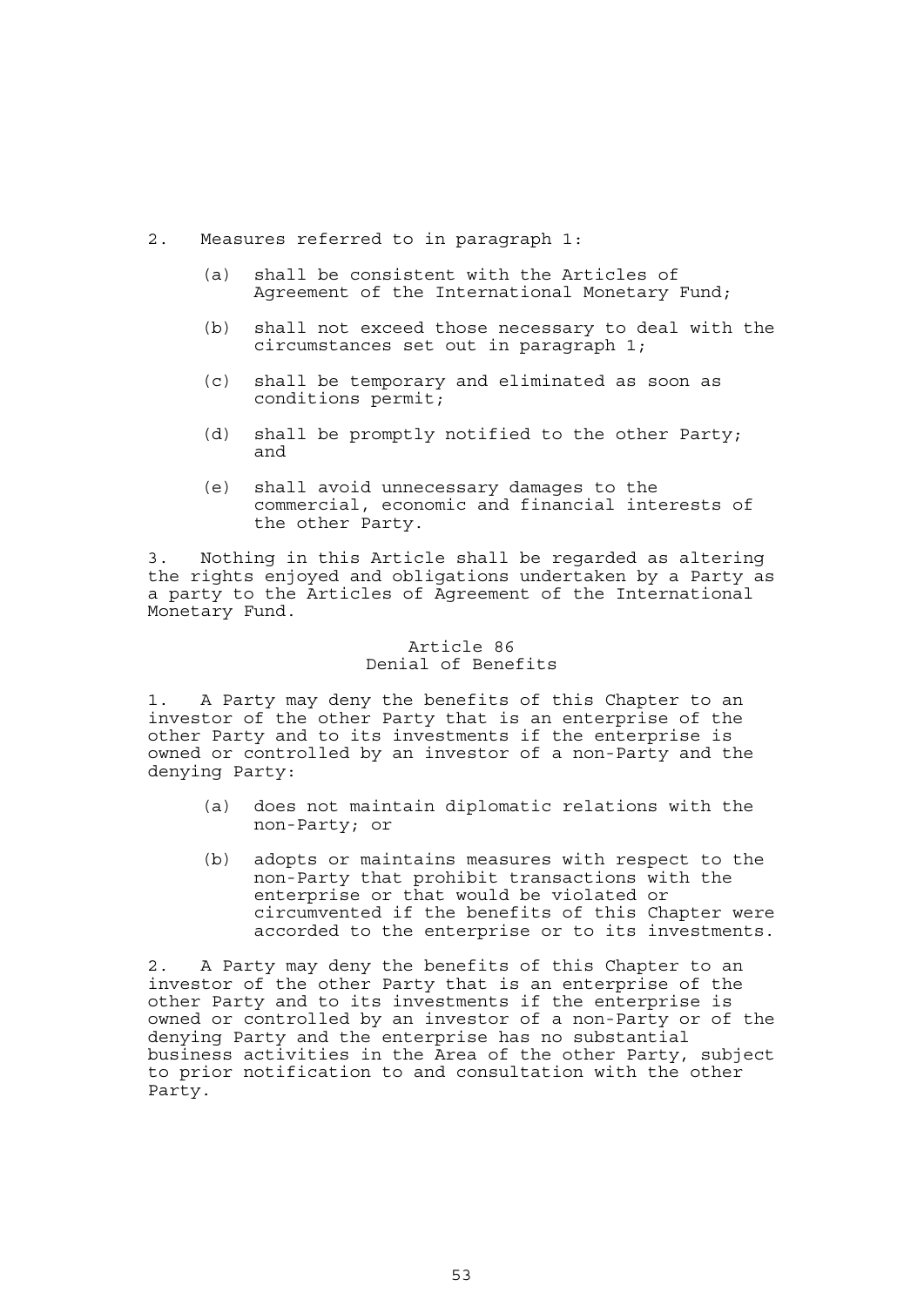# Article 87 Environmental Measures

 Each Party recognizes that it is inappropriate to encourage investments by investors of the other Party by relaxing its environmental measures. To this effect each Party should not waive or otherwise derogate from such environmental measures as an encouragement for establishment, acquisition or expansion of investments in its Area.

#### Section 2

# Settlement of Investment Disputes between a Party and an Investor of the Other Party

# Article 88 Consultation and Negotiation

 In the event of an investment dispute between a Party and an investor of the other Party, they should initially seek to resolve the dispute through consultation and negotiation, which may include the use of non-binding, third-party procedures.

### Article 89 Submission of a Claim to Arbitration

1. In the event that an investment dispute cannot be settled by consultation and negotiation:

- (a) the investor of a Party, on its own behalf, may submit to arbitration under this Section a claim:
	- (i) that the other Party has breached an obligation under Section 1; and
	- (ii) that the investor has incurred loss or damage by reason of, or arising out of, that breach; and
- (b) the investor of a Party, on behalf of an enterprise of the other Party that is a juridical person that such investor owns or controls directly or indirectly, may submit to arbitration under this Section a claim:
	- (i) that the other Party has breached an obligation under Section 1; and
	- (ii) that the enterprise has incurred loss or damage by reason of, or arising out of, that breach.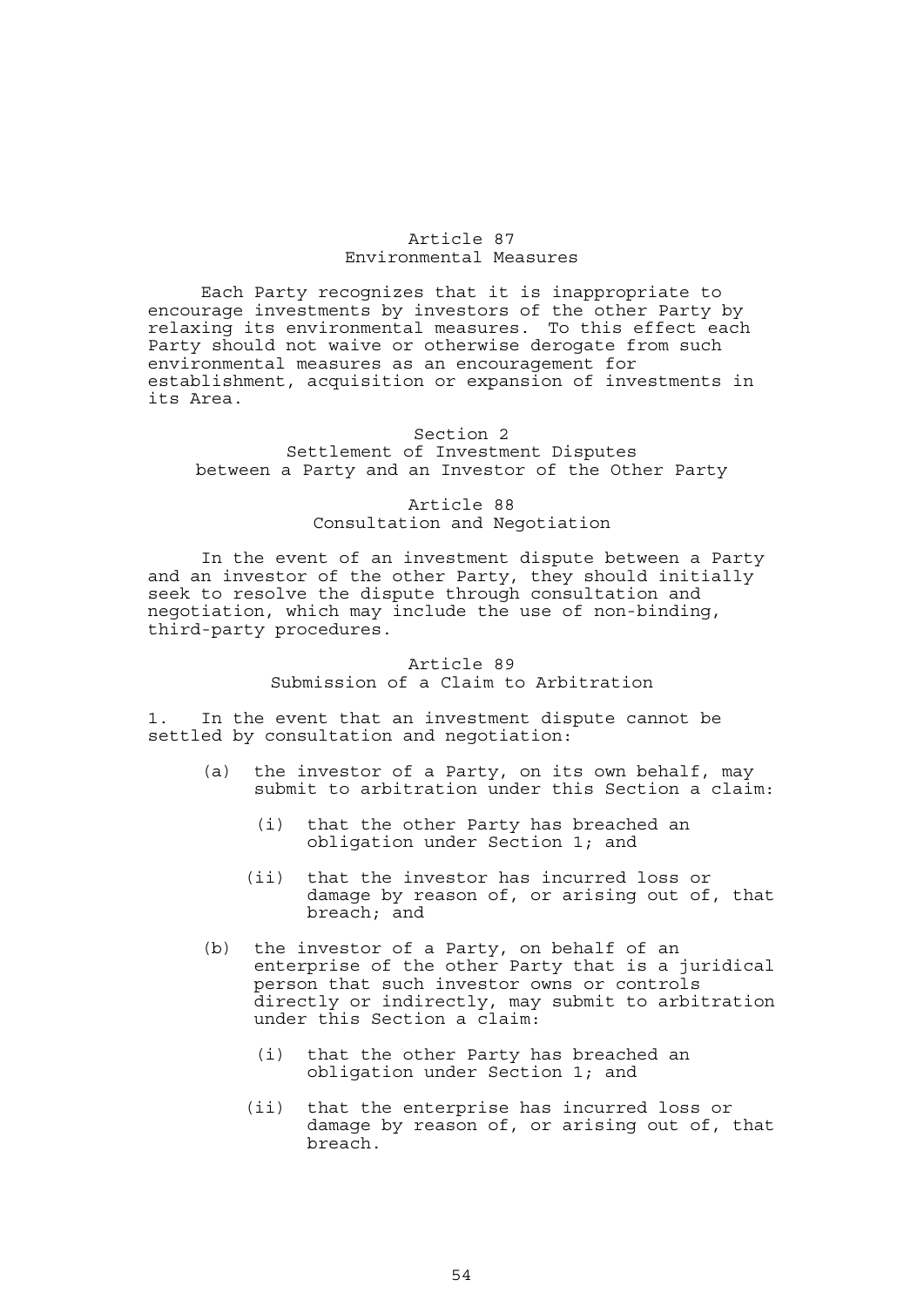2. An investment made by an investor of a Party may not submit a claim to arbitration under this Section.

- 3. For greater certainty:
	- (a) no claim may be submitted to arbitration under this Section that alleges a violation of any provision of this Agreement other than an obligation under Section 1; and
- (b) an investor of a Party may not submit a claim to arbitration under this Section in relation to any act or fact that took place or any situation that ceased to exist before the date of entry into force of this Agreement.

4. At least 90 days before submitting any claim to arbitration under this Section, an investor of a Party shall deliver to the other Party a written notice of its intention to submit the claim to arbitration (hereinafter referred to as "notice of intent"). The notice of intent shall specify:

- (a) the name and address of the investor and, in the case of subparagraph 1(b), the name, address, and place of incorporation of the enterprise;
- (b) the provision of Section 1 alleged to have been breached;
- (c) the legal and factual basis for that claim; and
- (d) the relief sought and the approximate amount of damages claimed.

5. Provided that six months have elapsed since the events giving rise to the claim, an investor of a Party may submit a claim referred to in paragraph 1:

- (a) under the ICSID Convention, provided that both Parties are parties to the ICSID Convention;
- (b) under the ICSID Additional Facility Rules, provided that either Party, but not both, is a party to the ICSID Convention;
- (c) under the UNCITRAL Arbitration Rules; or
- (d) if the disputing parties agree, to any other arbitration institution or under any other arbitration rules.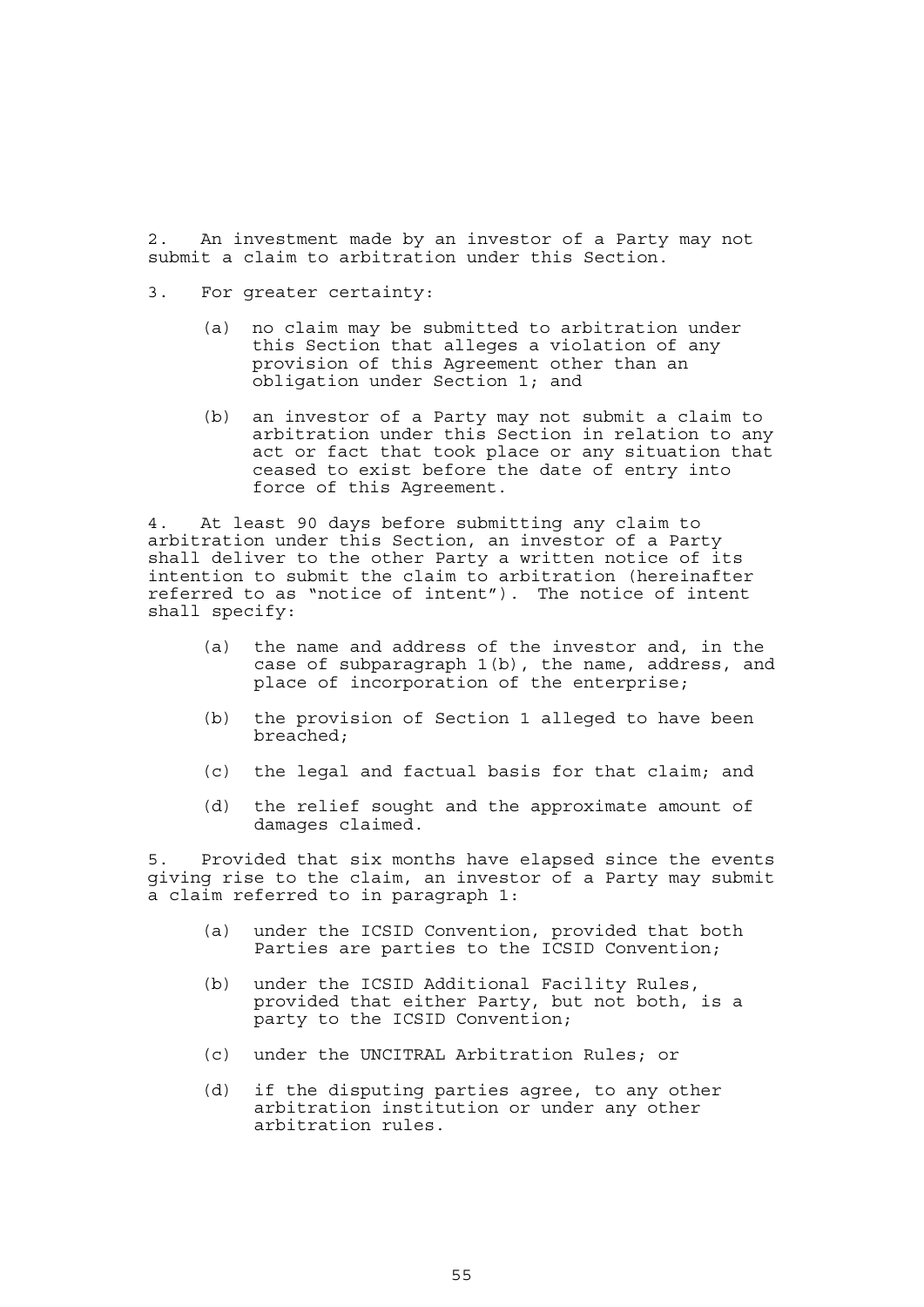6. A claim shall be deemed submitted to arbitration under this Section when the claimant's notice of or request for arbitration (hereinafter referred to in this Section as "notice of arbitration"):

- (a) referred to in paragraph (1) of Article 36 of the ICSID Convention is received by the Secretary-General;
- (b) referred to in Article 2 of Schedule C of the ICSID Additional Facility Rules is received by the Secretary-General;
- (c) referred to in Article 3 of the UNCITRAL Arbitration Rules, together with the statement of claim referred to in Article 18 of the UNCITRAL Arbitration Rules, is received by the respondent; or
- (d) under any other arbitration institution or arbitration rules selected under subparagraph 5(d) is received by the respondent, unless otherwise specified by such institution or in such rules.

7. The claimant shall provide with the notice of arbitration:

- (a) the name of the arbitrator that the claimant appoints; or
- (b) the claimant's written consent for the Secretary-General to appoint the claimant's arbitrator.

8. The arbitration rules applicable under paragraph 5, which are in effect on the date the claim is submitted to arbitration under this Section, shall govern the arbitration except to the extent modified by this Section.

# Article 90 Consent to Arbitration

1. Each Party consents to the submission of a claim to arbitration in accordance with the procedures set out in this Section.

2. The consent under paragraph 1 and the submission of a claim to arbitration under this Section shall satisfy the requirements of: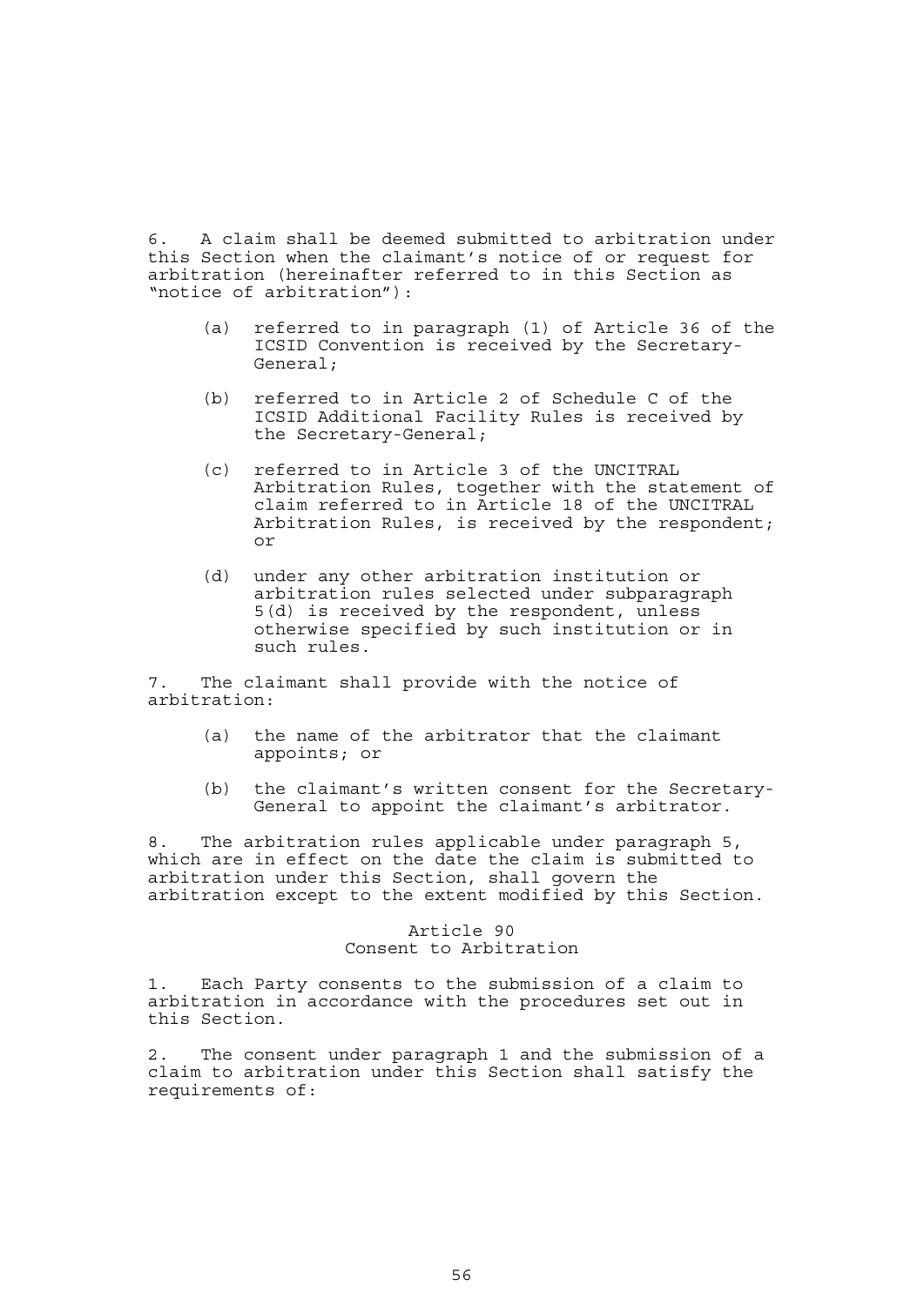- (a) Chapter II of the ICSID Convention and the ICSID Additional Facility Rules for written consent of the parties; and
- (b) Article II of the New York Convention for an agreement in writing.

# Article 91 Conditions and Limitations on Consent

1. No claim may be submitted to arbitration under this Section if more than three years have elapsed from the date on which the investor in the case of subparagraph 1(a) of Article 89 or the enterprise in the case of subparagraph 1(b) of Article 89 first acquired, or should have first acquired, knowledge of the breach alleged under paragraph 1 of Article 89 and knowledge that such investor or enterprise had incurred loss or damage.

2. No claim may be submitted to arbitration under this Section unless:

- (a) in the case of subparagraph 1(a) of Article 89:
	- (i) the claimant consents in writing to arbitration in accordance with the procedures set out in this Section;
	- (ii) the claimant waives in writing any right to initiate before any administrative tribunal or court under the law of either Party, or other dispute settlement procedures, any proceedings with respect to any measure alleged to constitute a breach referred to in paragraph 1 of Article 89; and
	- (iii) the claimant has not initiated any proceedings before any administrative tribunal or court referred to in subparagraph (ii). For greater certainty, if the investor elects to initiate such proceedings, that election shall be definitive and the investor may not thereafter submit the claim to arbitration under this Section; and
- (b) in the case of subparagraph 1(b) of Article 89:
	- (i) both the claimant and the enterprise consent in writing to arbitration in accordance with the procedures set out in this Section;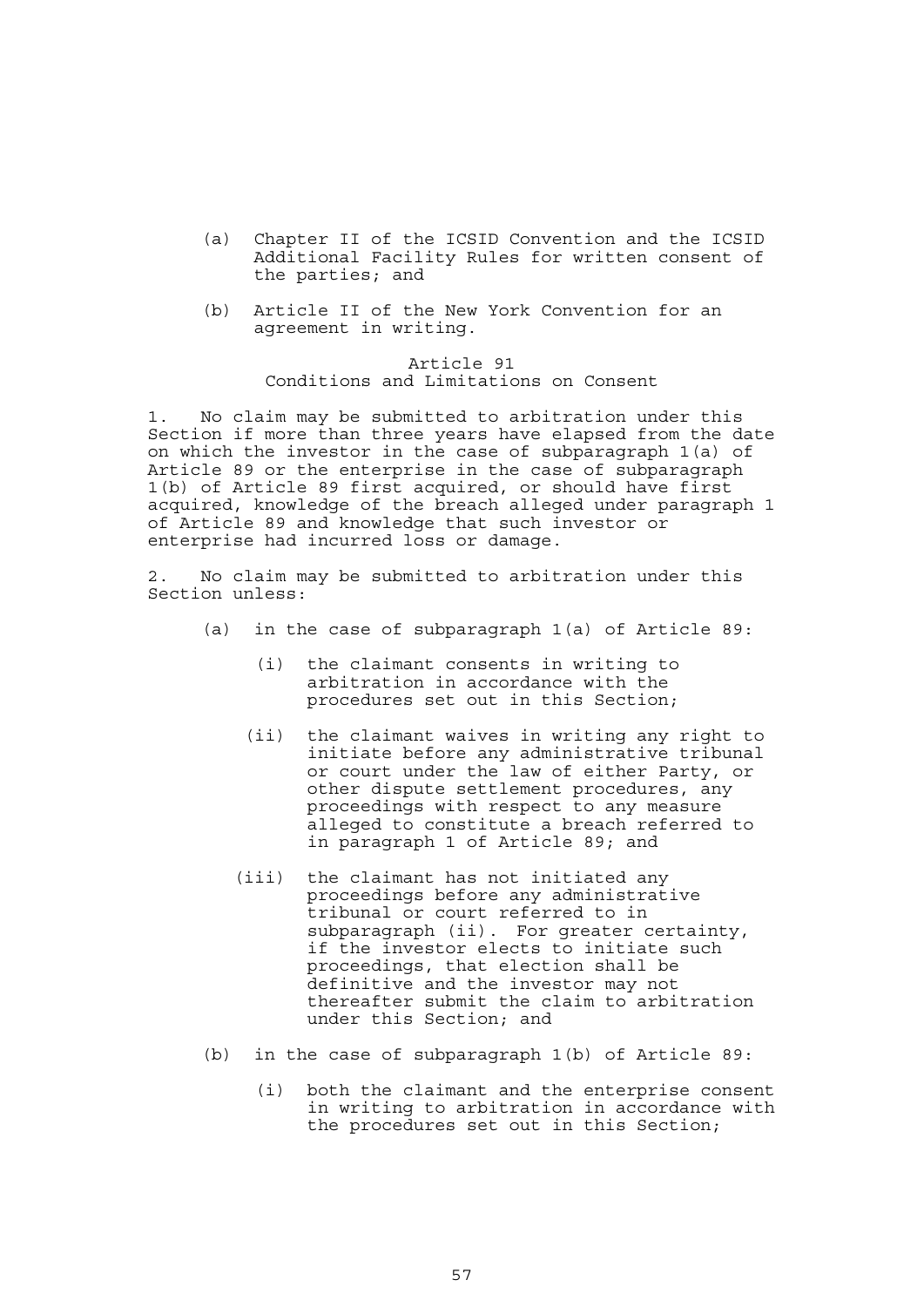- (ii) both the claimant and the enterprise waive in writing any right to initiate before any administrative tribunal or court under the law of either Party, or other dispute settlement procedures, any proceedings with respect to any measure alleged to constitute a breach referred to in paragraph 1 of Article 89; and
- (iii) the claimant or the enterprise referred to in subparagraph (ii) has not initiated any proceedings before any administrative tribunal or court referred to in subparagraph (ii). For greater certainty, if the investor or the enterprise elects to initiate such proceedings, that election shall be definitive and neither the investor nor the enterprise may thereafter submit the claim to arbitration under this Section.

3. Notwithstanding subparagraphs 2(a)(ii), 2(a)(iii),  $2(b)$ (ii) and  $2(b)$ (iii), the claimant or the enterprise referred to in subparagraphs  $2(b)$  (ii) and  $2(b)$  (iii) may initiate or continue an action that seeks interim injunctive relief that does not involve the payment of monetary damages before an administrative tribunal or court under the law of the respondent.

## Article 92 Establishment of a Tribunal

1. Unless the disputing parties otherwise agree, a Tribunal shall comprise three arbitrators, one arbitrator appointed by each of the disputing parties and the third, who shall be the presiding arbitrator, appointed by agreement of the disputing parties.

2. If an arbitrator or arbitrators are not appointed pursuant to paragraph 1 within 75 days from the date on which the claim was submitted to arbitration, the Secretary-General may be requested by either disputing party to appoint the arbitrator or arbitrators not yet appointed from the ICSID Panel of Arbitrators subject to the requirements of paragraph 3.

3. Unless the disputing parties agree otherwise, the presiding arbitrator shall not be a national of either Party, nor have his or her usual place of residence in either Party, nor be employed by either disputing party, nor have dealt with the claim in any capacity.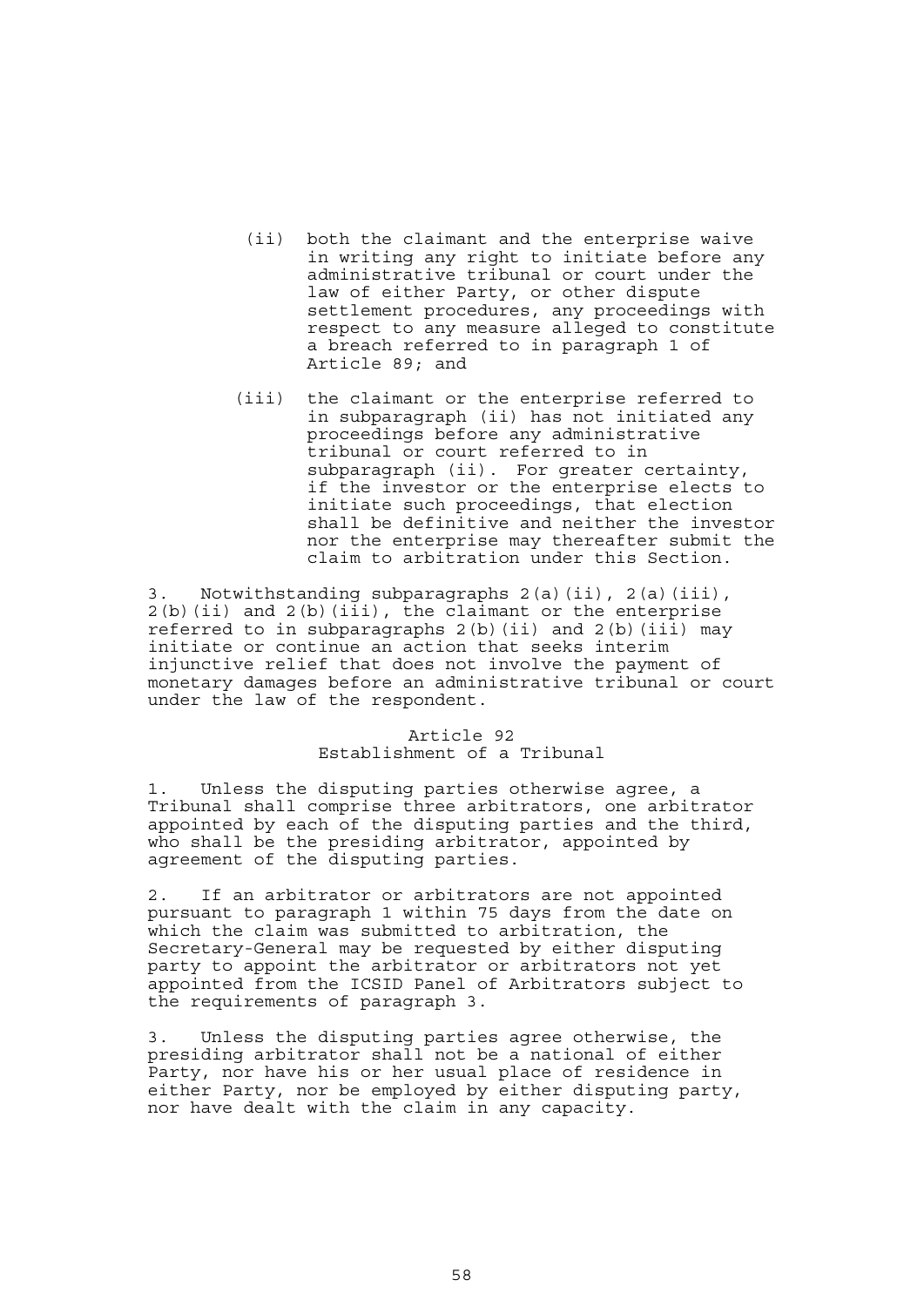4. The date of establishment of a Tribunal shall be the date on which all the arbitrators have been appointed and accepted such appointment.

### Article 93 Governing Law

1. Subject to paragraph 2, when a claim is submitted to arbitration under this Section, a Tribunal shall decide the issues in dispute in accordance with this Agreement and applicable rules of international law.

An interpretation of a provision of this Agreement adopted by the Commission shall be binding on a Tribunal, and any award must be consistent with that interpretation. Such interpretation shall be made publicly available through the means that each Party considers appropriate.

# Article 94 Interpretation of Annexes

1. Where a respondent asserts as a defense that the measure alleged to be a breach is within the scope of a non-conforming measure set out in Annex 6 or 7, the Tribunal shall, on request of the respondent, request the Commission to adopt an interpretation on the issue. The Commission shall adopt and submit in writing its interpretation to the Tribunal within 60 days of delivery of the request.

2. The interpretation adopted and submitted by the Commission under paragraph 1 shall be binding on the Tribunal, and any award must be consistent with that interpretation. If the Commission fails to submit an interpretation within the aforementioned 60 days period, the Tribunal shall decide the issue.

# Article 95 Participation in Arbitration

1. On written notice to the disputing parties, the Party other than the respondent may make submissions to the Tribunal on a question of interpretation of this Agreement.

2. The Party other than the respondent shall be entitled to receive from the respondent, a copy of:

- (a) the evidence that has been tendered to the Tribunal; and
- (b) the written argument of the disputing parties.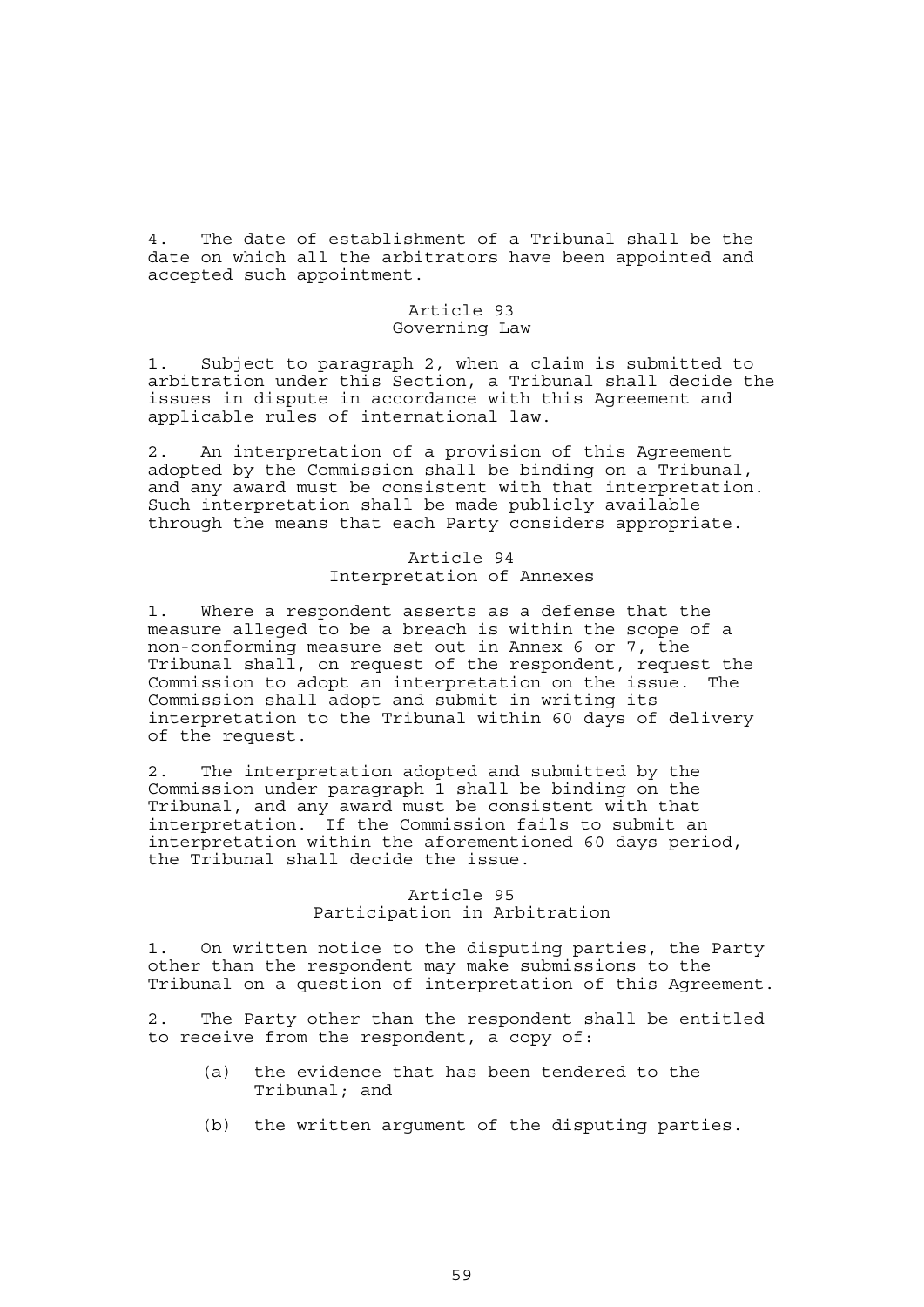## Article 96 Place of Arbitration

 Unless the disputing parties agree otherwise, a Tribunal shall hold an arbitration in a country that is a party to the New York Convention.

# Article 97 Preliminary Questions

- 1. (a) A Tribunal shall address and decide as a preliminary question any objection by the respondent that, as a matter of law, the Tribunal may not make an award against the respondent in accordance with Article 103, provided that the respondent so requests as soon as possible after the Tribunal is established, and in no event later than the date the Tribunal fixes for the respondent to submit its counter-memorial. In deciding such objection, the Tribunal shall assume to be true the factual allegations of the claimant in support of any claim in the notice of arbitration. The Tribunal may also consider any relevant facts not in dispute.
	- (b) Subparagraph (a) shall not prejudice the authority of the Tribunal to address as a preliminary question any objection other than the objection referred to in subparagraph (a), such as an objection that the dispute is not within the competence of the Tribunal.
	- (c) On receipt of the objection referred to in subparagraph (a), the Tribunal shall suspend any proceedings on the merits, establish a schedule for considering the objection consistent with any schedule it has established for considering any other preliminary question, and issue a decision or award on the objection, stating the grounds therefor.

2. In the event that the respondent so requests within 45 days after the date of establishment of the Tribunal, the Tribunal shall address and decide on an expedited basis the objection referred to in subparagraph 1(a) or any objection that the dispute is not within the competence of the Tribunal. The Tribunal shall suspend any proceedings on the merits and issue a decision or award on the objection, stating the grounds therefor, no later than 150 days, or 180 days if a hearing is held or under extraordinary circumstances, after the date of the request.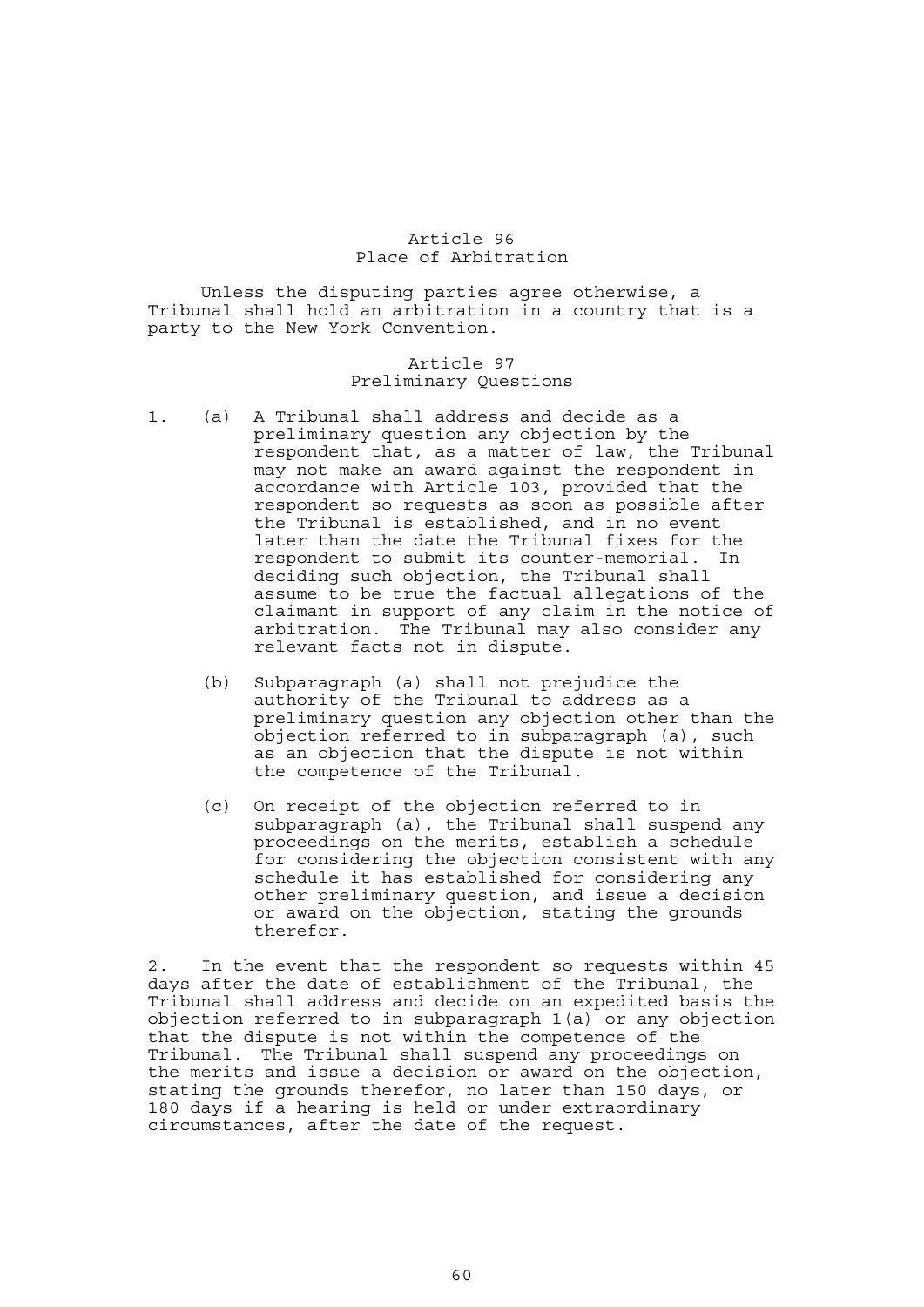3. When it decides a respondent's objection pursuant to paragraph 1 or 2, the Tribunal may, if warranted, award to the prevailing disputing party reasonable costs including attorneys' fees incurred in submitting or opposing the objection. In determining whether such an award is warranted, the Tribunal shall consider whether the claimant's claim was frivolous or whether the respondent's objection was frivolous, and shall provide the disputing parties a reasonable opportunity to comment.

The respondent does not waive its right to make any objection or argument on the merits merely because the respondent did or did not make a request pursuant to paragraph 1 or 2.

# Article 98 Insurance or Guarantee Contracts

 In an arbitration under this Section, the respondent may not assert, as a defense, counterclaim, right of setoff or otherwise, that the claimant has received or will receive indemnification or other compensation for all or part of the alleged damages pursuant to an insurance or guarantee contract.

# Article 99

# Interim Measures of Protection

 A Tribunal may order an interim measure of protection to preserve the rights of a disputing party, or to facilitate the conduct of arbitral proceedings, including an order to preserve evidence in the possession or control of a disputing party. A Tribunal may not order attachment or enjoin the application of the measure alleged to constitute a breach referred to in paragraph 1 of Article 89.

## Article 100 Expert Report

 Without prejudice to the appointment of other kinds of experts where authorized by the applicable arbitration rules, a Tribunal, at the request of a disputing party or, except as the disputing parties agree otherwise, on its own initiative, may appoint one or more experts in the fields of environmental, health, safety or other scientific matters to report to it in writing on any factual issue concerning matters of their expertise raised by a disputing party in a proceeding, subject to such terms and conditions as the disputing parties may agree.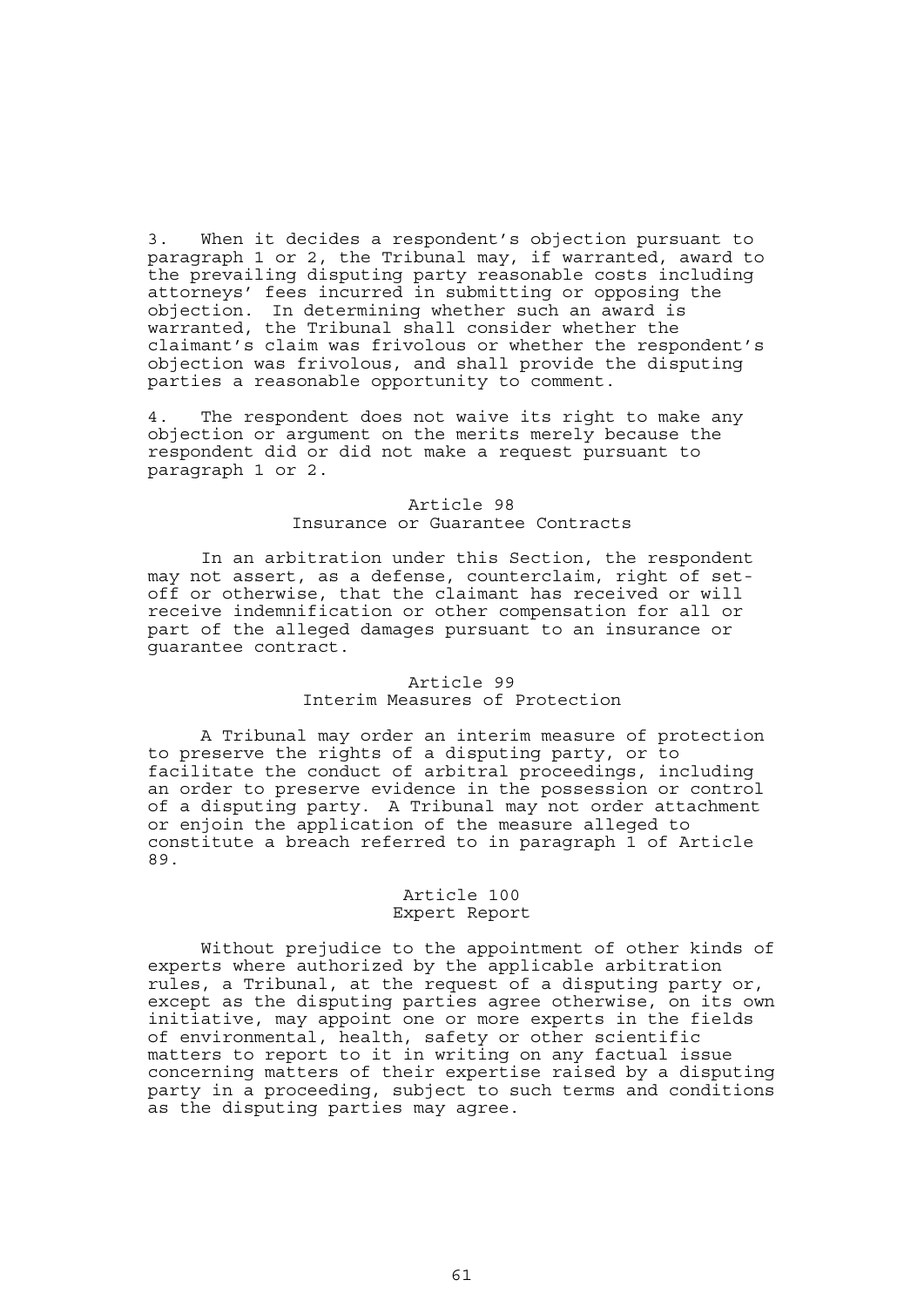## Article 101 Consolidation of Multiple Claims

1. When a disputing party considers that two or more claims submitted to arbitration under paragraph 1 of Article 89 have a question of law or fact in common and arise out of the same events or circumstances, the disputing party may seek a consolidation order in accordance with the terms of paragraphs 2 through 10.

2. A disputing party that seeks a consolidation order under this Article shall deliver, in writing, a request to the Secretary-General to establish a Tribunal under this Article. The request shall specify:

- (a) the names and addresses of all the disputing parties sought to be covered by the order;
- (b) the nature of the order sought; and
- (c) the grounds on which the order is sought.

3. Unless the Secretary-General finds within 60 days after receiving a request under paragraph 2 that the claims do not satisfy the requirements set out in paragraph 1, a Tribunal shall be established under this Article.

4. Unless all the disputing parties sought to be covered by the order otherwise agree, a Tribunal established under this Article shall comprise three arbitrators:

- (a) one arbitrator appointed by agreement of the claimants;
- (b) one arbitrator appointed by the respondent; and
- (c) the presiding arbitrator appointed by the Secretary-General, provided, however, that the presiding arbitrator shall not be a national of either Party, nor have his or her usual place of residence in either Party, nor be employed by any disputing party, nor have dealt with the claims in any capacity.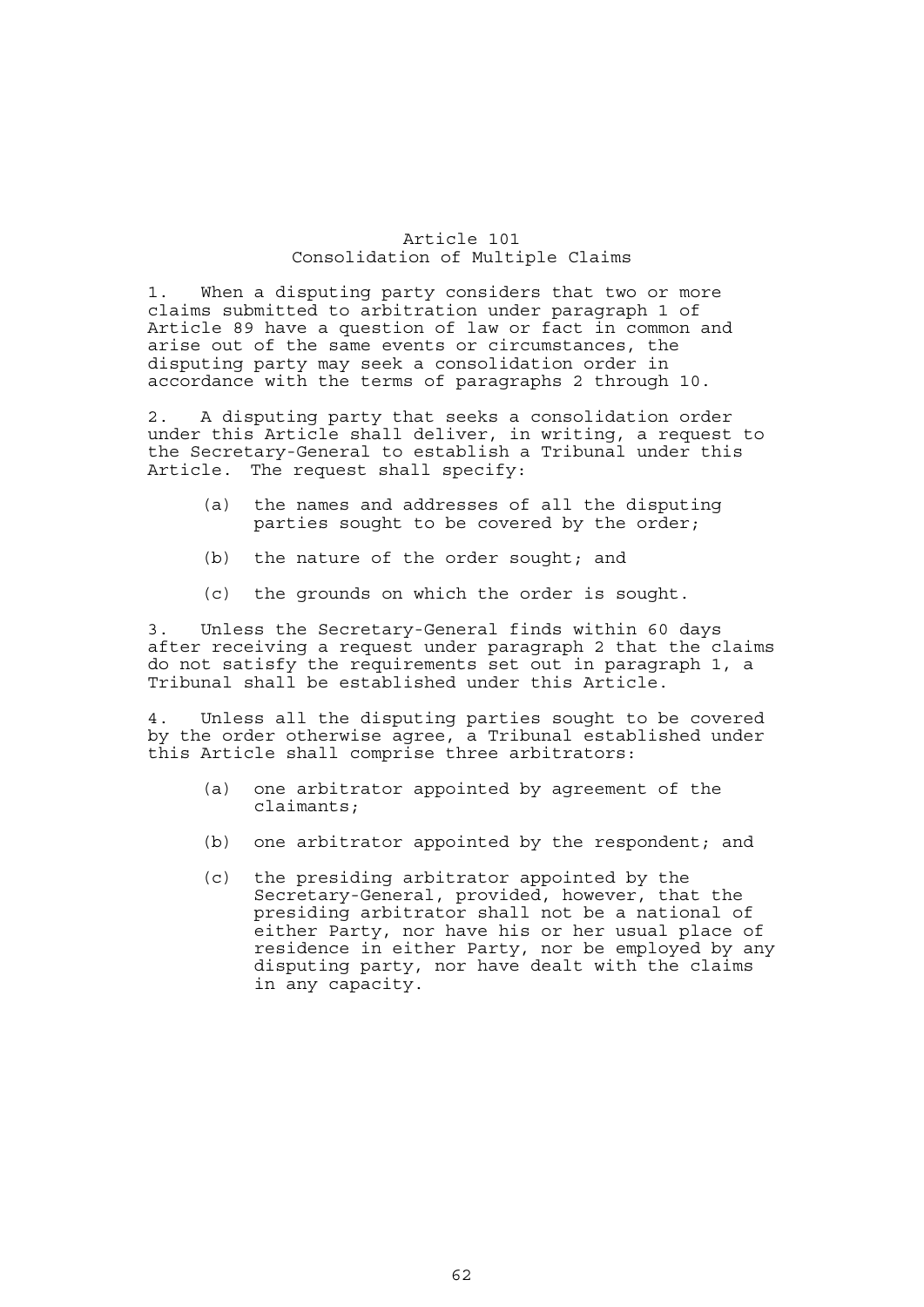5. If, within 60 days after the Secretary-General receives a request under paragraph 2, the respondent fails or the claimants fail to appoint an arbitrator in accordance with paragraph 4, the Secretary-General may be requested by any disputing party sought to be covered by the order, to appoint the arbitrator or arbitrators not yet appointed. If the respondent fails to appoint an arbitrator, the arbitrator to be appointed by the Secretary-General shall be a national of the respondent, and if the claimants fail to appoint an arbitrator, the arbitrator to be appointed by the Secretary-General shall be a national of the Party other than the respondent.

6. Where a claimant that has submitted a claim to arbitration under paragraph 1 of Article 89 considers that such a claim raises a question of law or fact in common to, and arises out of the same events or circumstances as, claims upon which the consolidation under paragraph 2 has been requested, but has not been named in such request, the claimant may make a written request to the Tribunal established under this Article that the claimant be covered by any order made under paragraph 7, and shall specify in the request:

- (a) the name and address of the claimant;
- (b) the nature of the order sought; and
- (c) the grounds on which the order is sought.

7. Where a Tribunal established under this Article is satisfied that two or more claims that have been submitted to arbitration under paragraph 1 of Article 89 have a question of law or fact in common, and arise out of the same events or circumstances, the Tribunal may, in the interest of fair and efficient resolution of the claims, and after hearing the disputing parties, by order:

- (a) assume jurisdiction over, and hear and determine together, all or part of the claims; or
- (b) assume jurisdiction over, and hear and determine one or more of the claims, the determination of which it believes would assist in the resolution of the others.

8. A Tribunal established under this Article shall conduct its proceedings in accordance with the UNCITRAL Arbitration Rules, except as modified by this Section.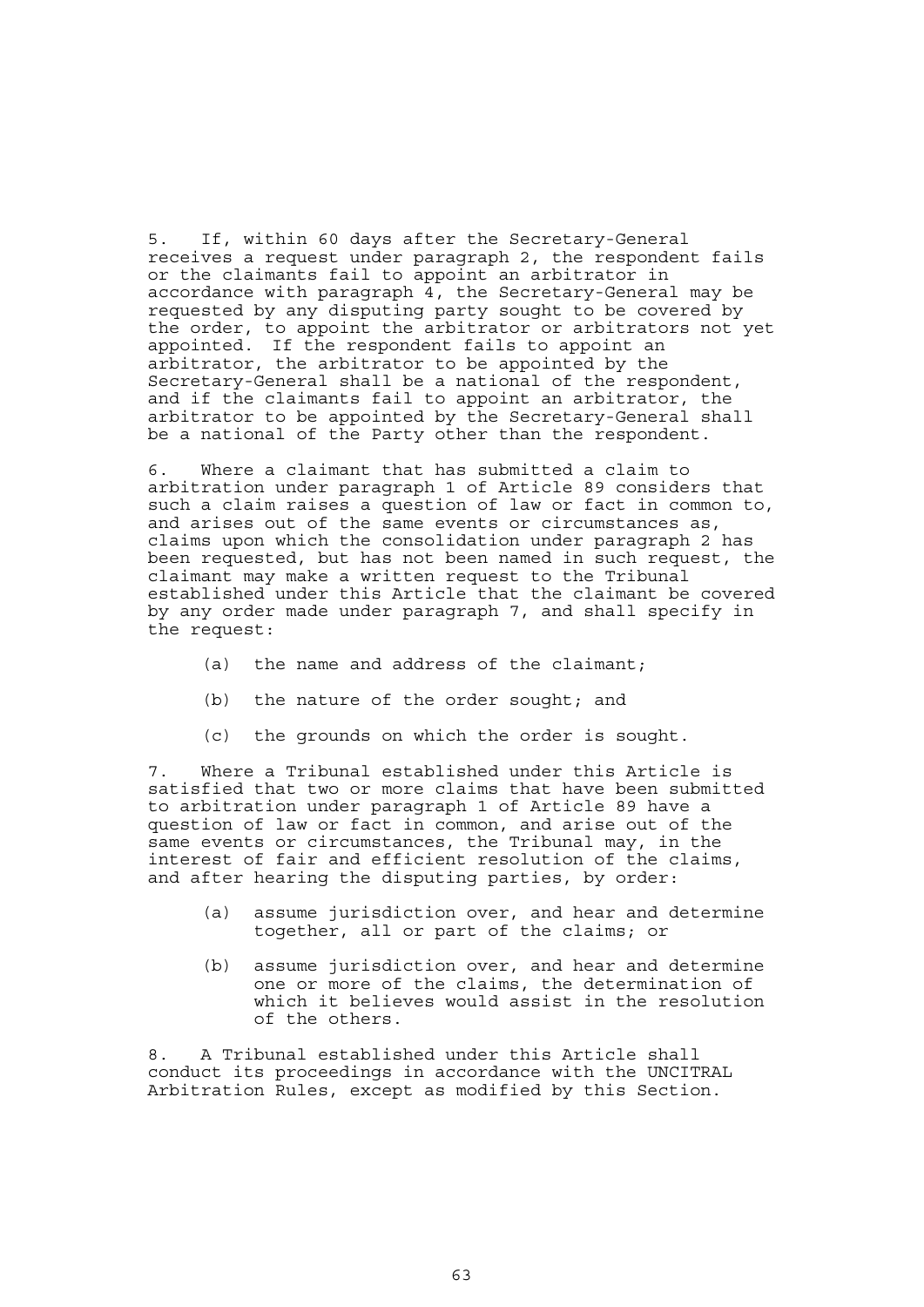9. A Tribunal established under Article 92 shall not have jurisdiction to decide a claim, or a part of a claim, over which a Tribunal established under this Article has assumed jurisdiction.

10. On application of a disputing party, a Tribunal established under this Article, pending its decision as to whether to make an order under paragraph 7, may order the adjourning of the proceedings of a Tribunal established under Article 92.

11. For greater certainty, the provisions of this Section other than this Article shall apply with respect to a Tribunal established under this Article except to the extent modified by this Article.

# Article 102 Proposed Award

 A Tribunal shall, at the request of a disputing party, submit to the disputing parties a proposed award, before making an award, except an award issued pursuant to Article 97. The disputing parties may submit to the Tribunal written comments on the proposed award within 60 days after the date of submission of the proposed award. The Tribunal shall consider such comments and make an award within 105 days of the date of submission of the proposed award.

#### Article 103 Award

1. Where a Tribunal makes an award against the respondent, the Tribunal may award, separately or in combination, only:

- (a) monetary damages and any applicable interest; and
- (b) restitution of property, in which case the award shall provide that the respondent may pay monetary damages and any applicable interest in lieu of restitution.

A Tribunal may also award costs including attorneys' fees in accordance with this Section and the applicable arbitration rules.

2. Subject to paragraph 1, in the case of subparagraph 1(b) of Article 89:

 (a) an award of monetary damages and any applicable interest shall provide that the sum be paid to the enterprise; and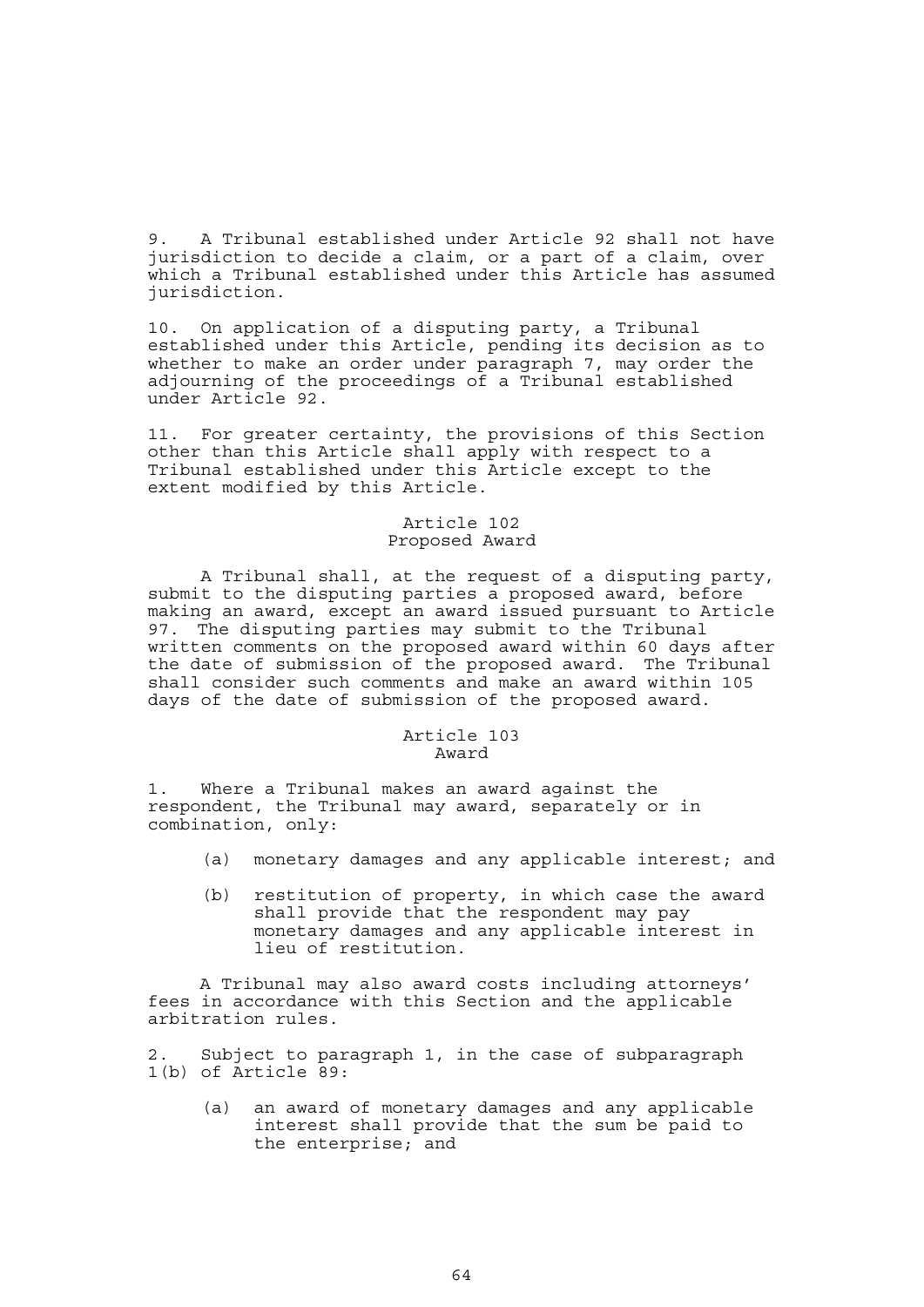(b) an award of restitution of property shall provide that restitution be made to the enterprise.

3. A Tribunal may not award punitive damages.

4. An award made by a Tribunal shall have no binding force except between the disputing parties and in respect of the particular case.

5. Subject to paragraph 7, a disputing party shall abide by and comply with an award without delay.

6. If the respondent fails to abide by or comply with an award, the Party other than the respondent may request the establishment of an arbitral tribunal pursuant to Article 178. The requesting Party may seek in such proceedings:

- (a) a determination that the failure to abide by or comply with the award is inconsistent with the obligations of this Agreement; and
- (b) a recommendation that the respondent abide by or comply with the award.

7. A disputing party may not seek enforcement of an award until such award becomes final. An award becomes final when:

- (a) in the case of an award under the ICSID Convention:
	- (i) 120 days have elapsed from the date the award was made and no disputing party has requested revision or annulment of the award; or
	- (ii) revision or annulment proceedings have been completed; and
- (b) in the case of an award under the ICSID Additional Facility Rules, the UNCITRAL Arbitration Rules, or the rules selected pursuant to subparagraph 5(d) of Article 89:
	- (i) 90 days have elapsed from the date the award was made and no disputing party has commenced a proceeding to revise or annul the award; or
	- (ii) an application to revise or annul the award has been dismissed or allowed and there is no further appeal.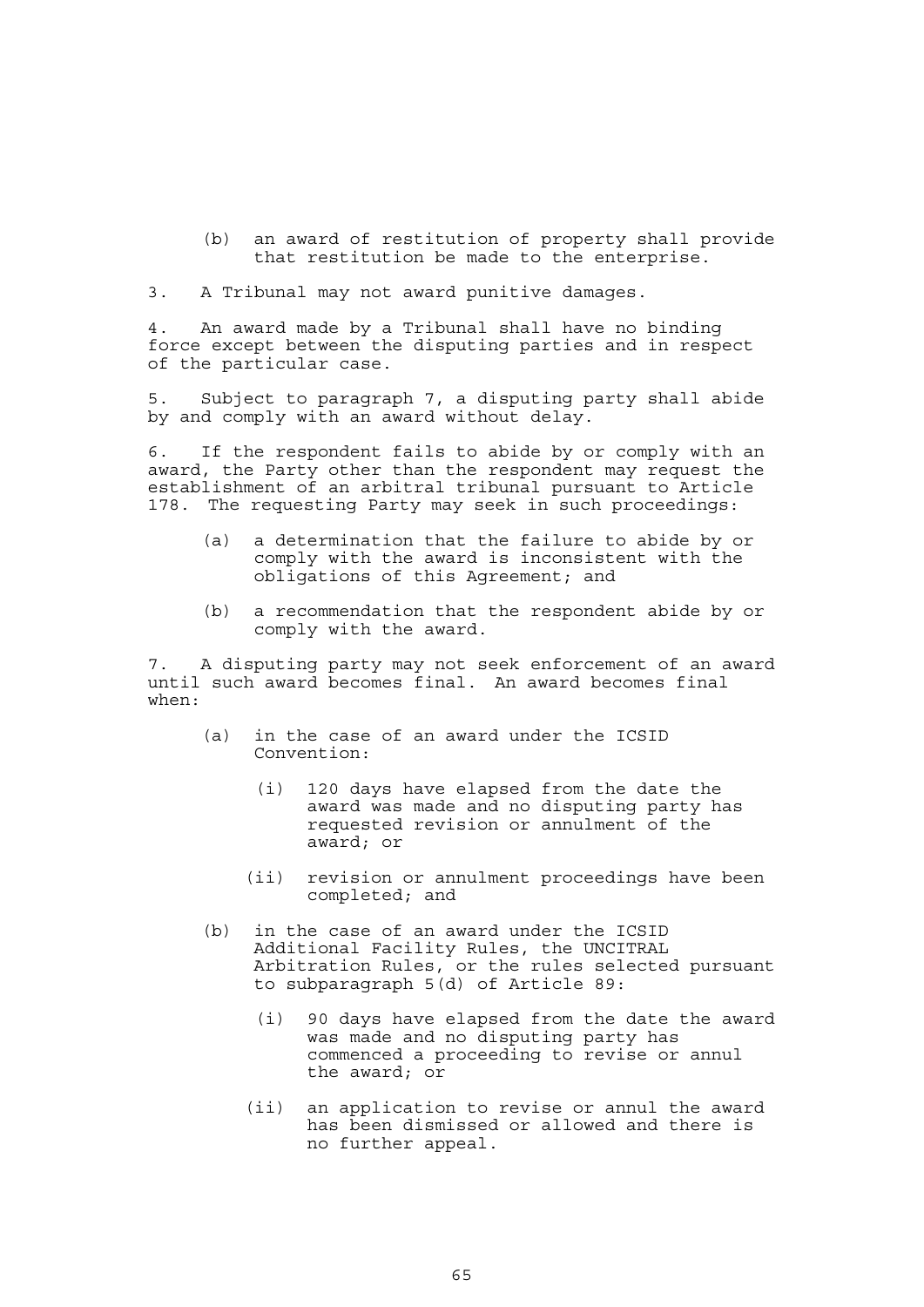8. Each Party shall provide for the enforcement of an award in its Area in accordance with its relevant laws and regulations.

## Article 104 Service of Documents

1. Notices and other documents relating to arbitration under this Section shall be served on a Party by delivery to:

- (a) with respect to Japan, the Ministry of Foreign Affairs; and
- (b) with respect to Chile, the Ministry of Foreign Affaires, Legal Affaires Directorate (*Dirección de Asuntos Jurídicos del Ministerio de Relaciones Exteriores de la República de Chile*).

2. The Commission shall make publicly available the addresses of the authorities referred to in paragraph 1.

# Section 3 Definitions

## Article 105 Definitions

- 1. For the purposes of this Chapter:
	- (a) the term "claimant" means an investor of a Party that submits a claim to arbitration under Section 2;
	- (b) the term "disputing parties" means the claimant and the respondent;
	- (c) the term "disputing party" means either the claimant or the respondent;
	- (d) the term "freely usable currency" means freely usable currency as defined under the Articles of Agreement of the International Monetary Fund;
	- (e) the term "ICSID" means the International Centre for Settlement of Investment Disputes;
	- (f) the term "ICSID Additional Facility Rules" means the Rules Governing the Additional Facility for the Administration of Proceedings by the Secretariat of the International Centre for Settlement of Investment Disputes;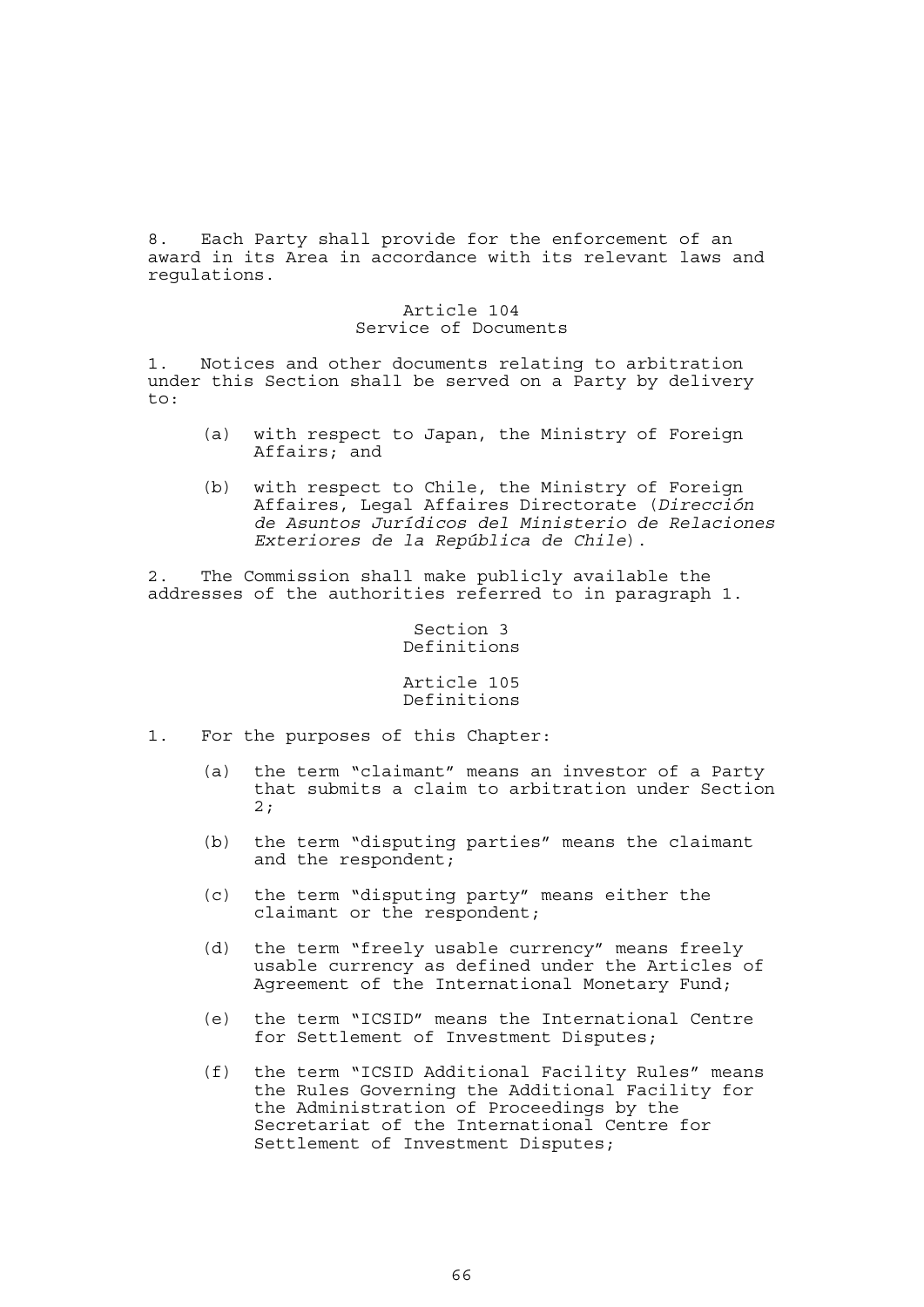- (g) the term "ICSID Convention" means the Convention on the Settlement of Investment Disputes between States and Nationals of other States, done at Washington, March 18, 1965;
- (h) the term "investment" means every kind of asset that an investor owns or controls, directly or indirectly, which has the characteristics of an investment. Forms that an investment may take include:
	- Note 1: The characteristics of an investment include the commitment of capital or other resources, the expectation of gain or profit, or the assumption of risk.
	- Note 2: An investment does not include an order or judgment entered in a judicial or administrative action.
	- (i) an enterprise and a branch of an enterprise;
	- (ii) shares, stocks, and other forms of equity participation in an enterprise;
	- (iii) bonds, debentures, loans and other debt instruments, but do not include a debt instrument of a Party or of a state enterprise;
		- (iv) futures, options and other derivatives;
			- (v) rights under contracts, including turnkey, construction, management, production or revenue-sharing contracts;
		- (vi) intellectual property rights;
	- (vii) rights conferred pursuant to domestic law, such as concessions, licenses, authorizations and permits; and
	- (viii) other tangible or intangible, movable or immovable property, and any related property rights, such as leases, mortgages, liens and pledges;
- (i) the term "investment activities" means establishment, acquisition, expansion, management, conduct, operation, maintenance, use, enjoyment and sale or other disposition of investments;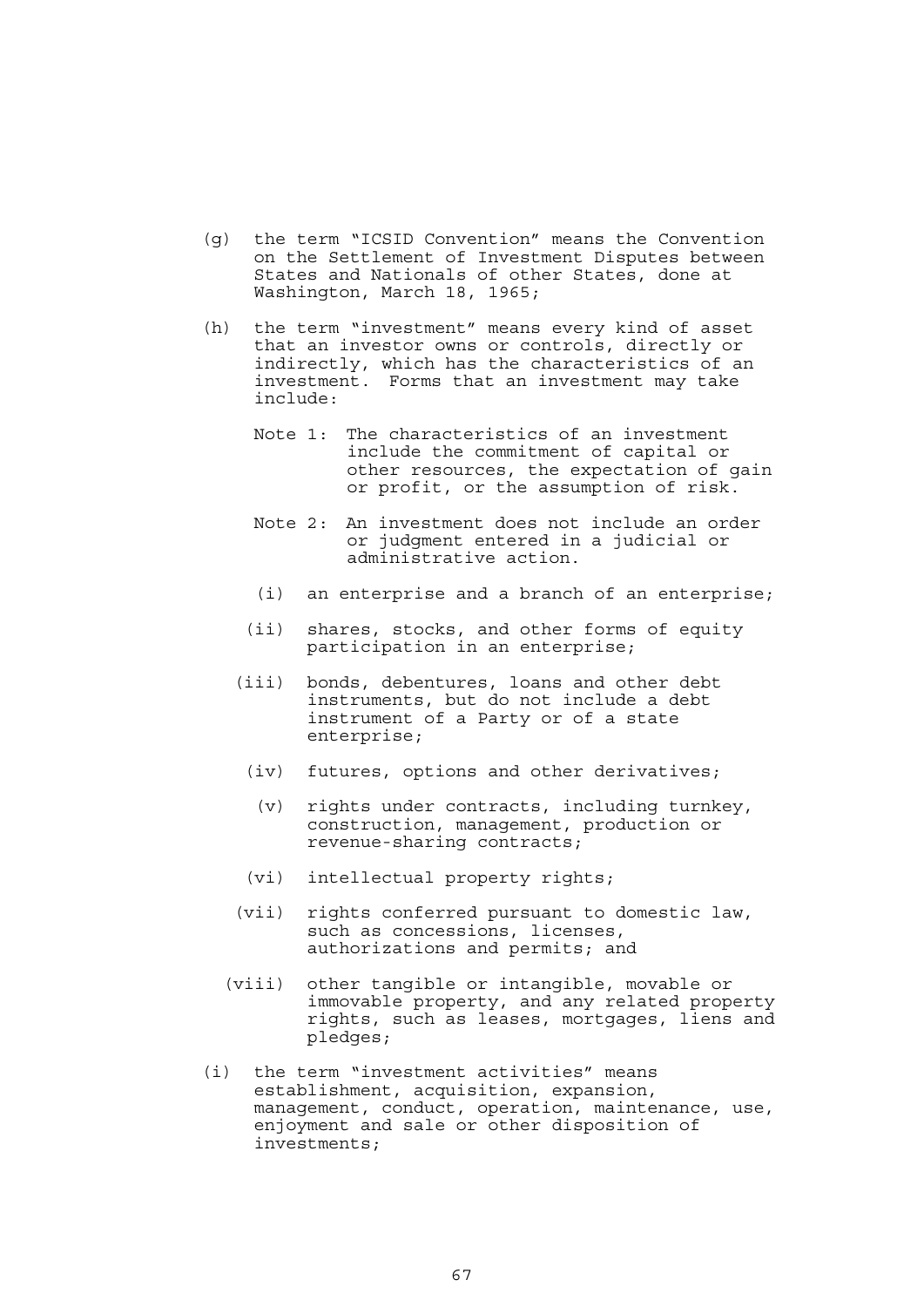- (j) the term "investor of a Party" means a natural person or an enterprise of a Party, or the Party or state enterprise thereof, that attempts to make, is making, or has made investments in the Area of the other Party;
- (k) the term "New York Convention" means the United Nations Convention on the Recognition and Enforcement of Foreign Arbitral Awards, done at New York, June 10, 1958;
- (l) the term "respondent" means a Party against which a claim is submitted to arbitration under Section 2;
- (m) the term "Secretary-General" means the Secretary-General of ICSID;
- (n) the term "Tribunal" means an arbitration tribunal established under Article 92 or 101; and
- (o) the term "UNCITRAL Arbitration Rules" means the arbitration rules of the United Nations Commission on International Trade Law, approved by the United Nations General Assembly on December 15, 1976.
- 2. For the purposes of this Chapter, an enterprise is:
	- (a) "owned" by an investor if more than 50 percent of the equity interests in it is beneficially owned by the investor; and
	- (b) "controlled" by an investor if the investor has the power to name a majority of its directors or otherwise to legally direct its actions in accordance with the laws and regulations of a Party.

Chapter 9 Cross-Border Trade in Services

> Article 106 Scope

1. This Chapter shall apply to measures adopted or maintained by a Party affecting cross-border trade in services by service suppliers of the other Party. Such measures include measures affecting:

(a) the supply of a service;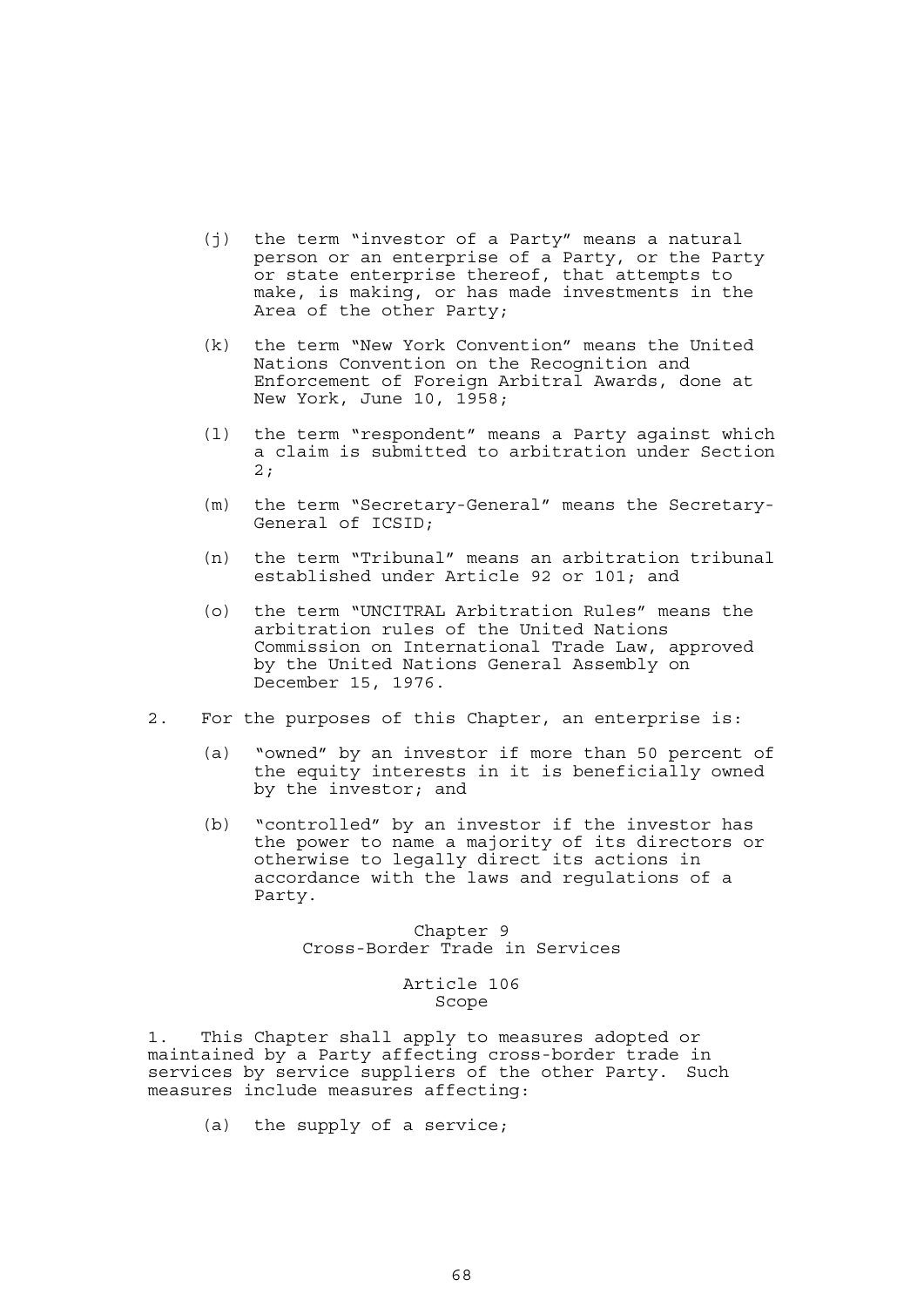- Note: The measures affecting the supply of a service include those affecting the provision of any financial security as a condition for the supply of a service.
- (b) the purchase or use of, or payment for, a service;
- (c) the access to and the use of services offered to the public generally, including distribution, transport or telecommunications networks, in connection with the supply of a service; and
- (d) the presence in its Area of a service supplier of the other Party.
- 2. This Chapter shall not apply to:
	- (a) cabotage in maritime transport services;
	- (b) financial services, as defined in Article 128;
	- (c) in respect of air transport services, measures affecting traffic rights, however granted; or measures affecting services directly related to the exercise of traffic rights, other than measures affecting:
		- (i) aircraft repair and maintenance services;
		- (ii) the selling and marketing of air transport services; and
		- (iii) computer reservation system services;
	- (d) government procurement;
	- (e) subsidies provided by a Party or a state enterprise, including grants, governmentsupported loans, guarantees and insurance;
	- (f) measures affecting natural persons of a Party seeking access to the employment market of the other Party, or measures regarding nationality or citizenship, or residence or employment on a permanent basis; and
	- (g) services supplied in the exercise of governmental authority.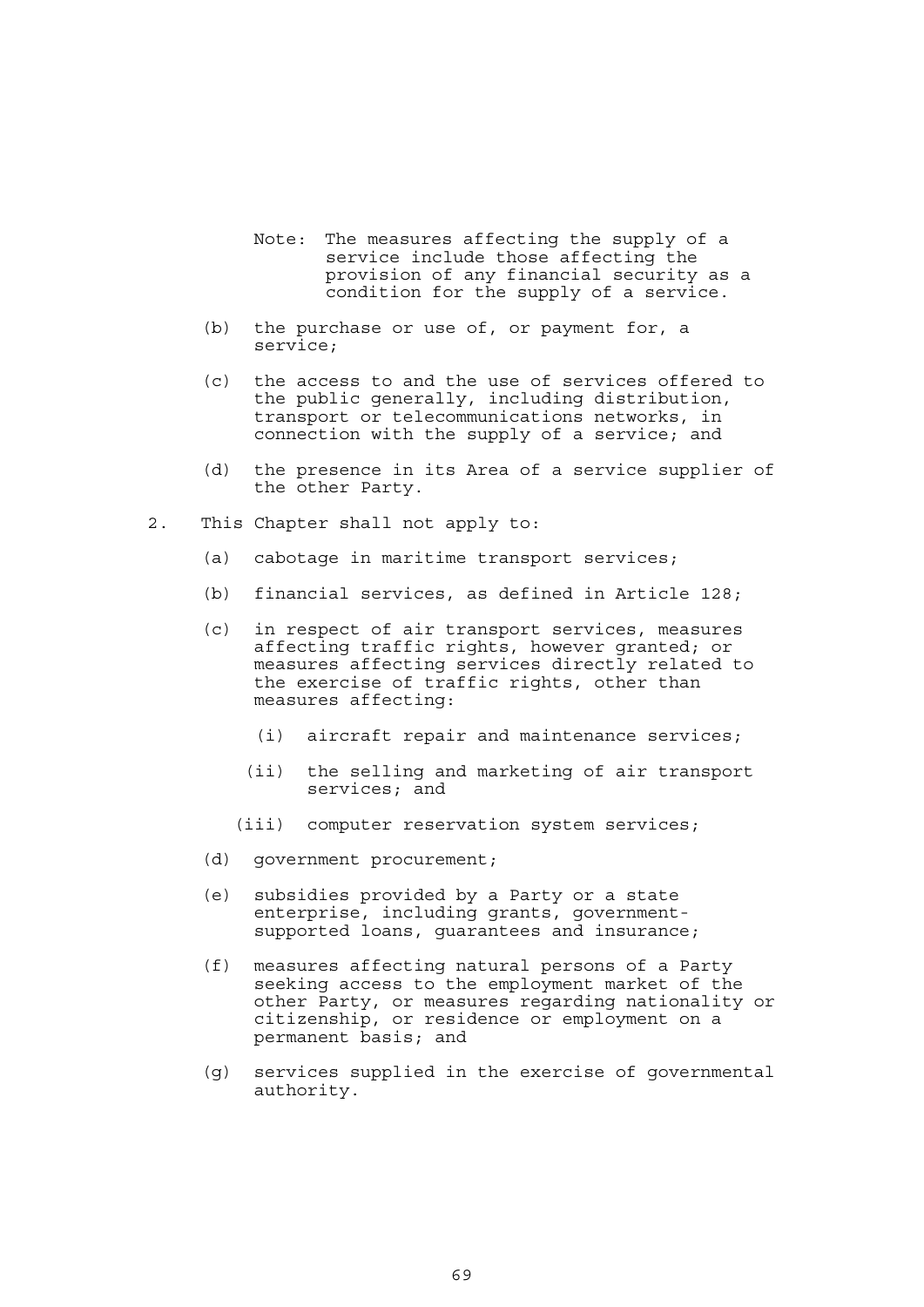## Article 107 National Treatment

 Each Party shall accord to services and service suppliers of the other Party treatment no less favorable than that it accords, in like circumstances, to its own services and service suppliers.

Note: For greater certainty, nothing in this Article shall be construed to require either Party to compensate for any inherent competitive disadvantages which result from the foreign character of the relevant services or service suppliers.

# Article 108 Most-Favored-Nation Treatment

 Each Party shall accord to services and service suppliers of the other Party treatment no less favorable than that it accords, in like circumstances, to services and service suppliers of any non-Party.

## Article 109 Local Presence

 Neither Party shall require a service supplier of the other Party to establish or maintain a representative office or any form of enterprise, or to be resident, in its Area as a condition for the cross-border supply of a service.

Note: The term "cross-border supply of a service" has the same meaning as the term "cross-border trade in services".

> Article 110 Non-Conforming Measures

- 1. Articles 107, 108 and 109 shall not apply to:
	- (a) any existing non-conforming measure that is maintained by:
		- (i) with respect to Chile:
			- (A) the national government, as set out in its Schedule in Annex 6; or
			- (B) a local government; and
			- Note: "The national government" includes regional governments.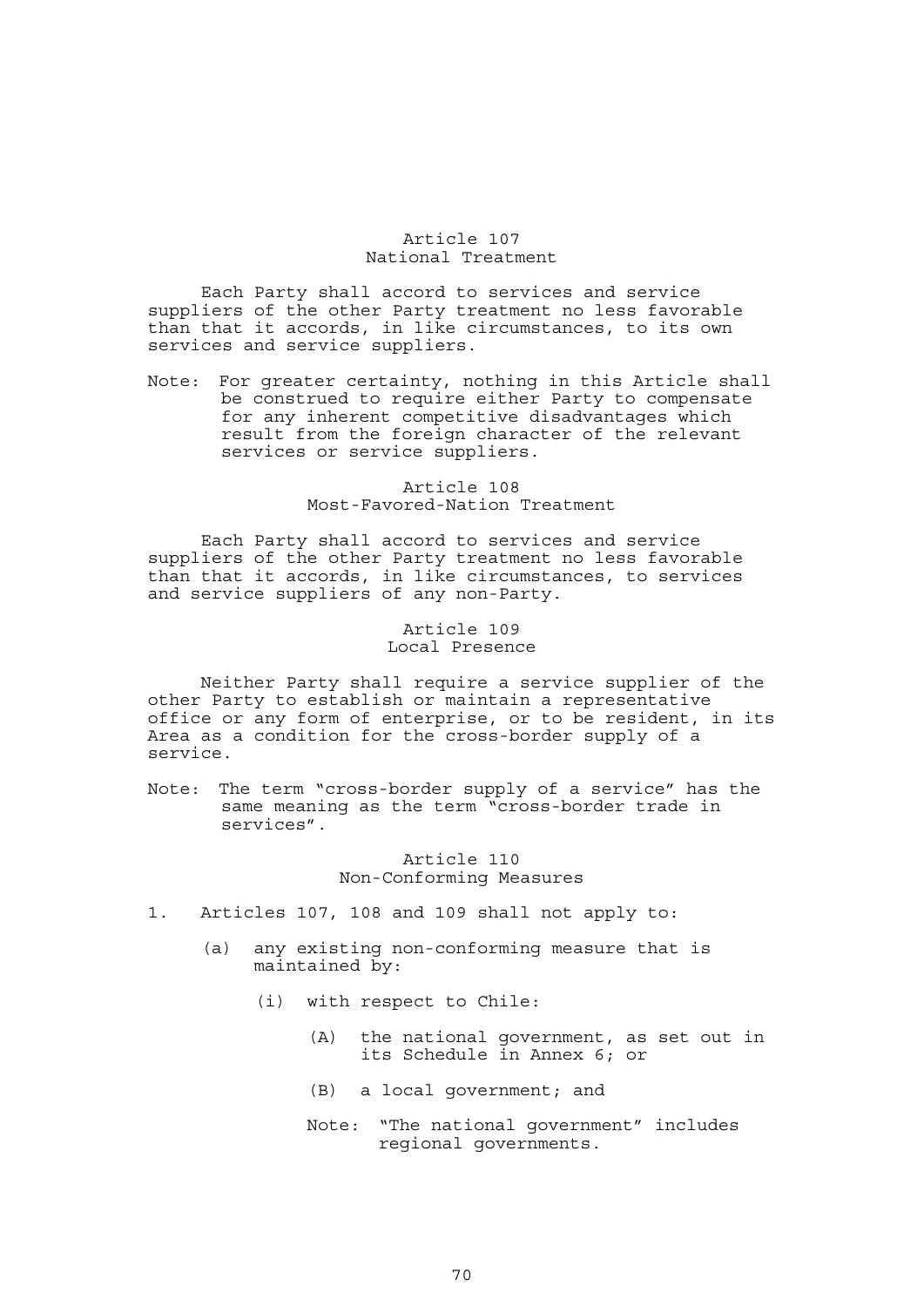- (ii) with respect to Japan:
	- (A) the central government or a prefecture, as set out in its Schedule in Annex 6; or
	- (B) a local government other than prefectures;
- (b) the continuation or prompt renewal of any nonconforming measure referred to in subparagraph (a); or
- (c) an amendment or a modification to any nonconforming measure referred to in subparagraph (a), to the extent that the amendment or modification does not decrease the conformity of the measure, as it existed immediately before the amendment or modification, with Articles 107, 108 and 109.

2. Articles 107, 108 and 109 shall not apply to any measure that a Party adopts or maintains with respect to sectors, sub-sectors or activities, as set out in its Schedule in Annex 7.

# Article 111 Notification

1. In the case where a Party makes an amendment or a modification to any existing non-conforming measure as set out in its Schedule in Annex 6, the Party shall notify the other Party, as soon as possible, of such amendment or modification.

2. In the case where a Party adopts any measure after the entry into force of this Agreement, with respect to sectors, sub-sectors or activities as set out in its Schedule in Annex 7, the Party shall, to the extent possible, notify the other Party of such measure.

### Article 112 Authorization, Qualification, Technical Standard and Licensing

 With a view to ensuring that any measure adopted or maintained by a Party in any services sector relating to the authorization, qualification requirements and procedures, technical standards and licensing requirements of service suppliers of the other Party does not constitute an unnecessary barrier to cross-border trade in services, each Party shall endeavor to ensure that such measure: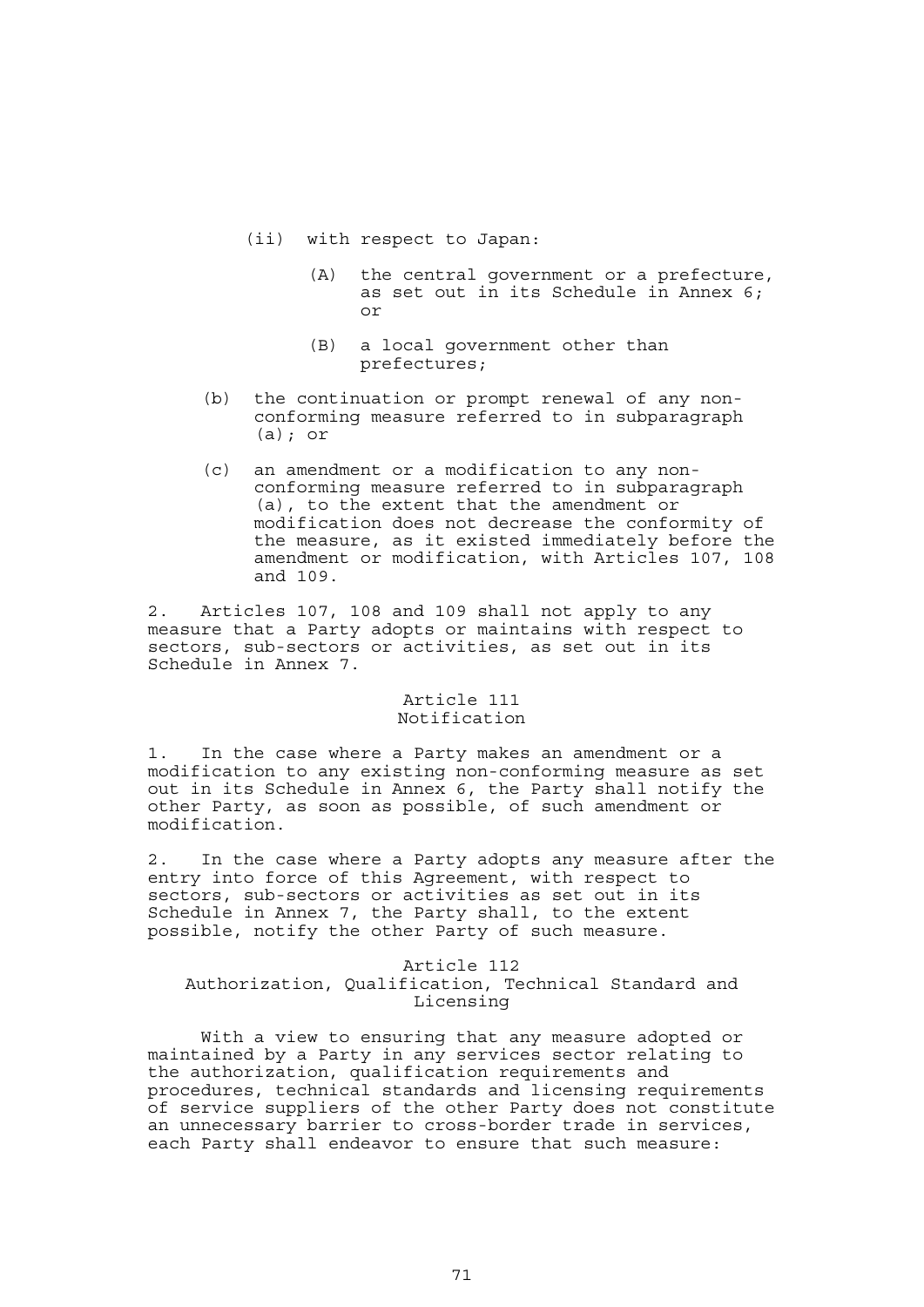- (a) is based on objective and transparent criteria, such as the competence and ability to supply the service;
- (b) is not more burdensome than necessary to ensure the quality of the service; and
- (c) does not constitute a disguised restriction on the supply of the service.

# Article 113 Mutual Recognition

1. A Party may recognize the education or experience obtained, requirements met, or licenses or certifications granted in the other Party for the purposes of the fulfillment, in whole or in part, of its standards or criteria for the authorization, licensing or certification of service suppliers of the other Party.

2. Recognition referred to in paragraph 1, which may be achieved through harmonization or otherwise, may be based upon an agreement or arrangement between the Parties or may be accorded unilaterally.

3. Where a Party recognizes, by agreement or arrangement between the Party and a non-Party or unilaterally, the education or experience obtained, requirements met, or licenses or certifications granted in the non-Party:

- (a) nothing in Article 108 shall be construed to require the Party to accord such recognition to the education or experience obtained, requirements met, or licenses or certifications granted in the other Party; and
- (b) the Party shall accord the other Party an adequate opportunity to demonstrate that the education or experience obtained, requirements met, or licenses or certifications granted in the other Party should also be recognized.

Article 114 Restrictions to Safeguard the Balance of Payments

1. In the event of serious balance-of-payments and external financial difficulties or threat thereof, a Party may adopt or maintain restrictions on cross-border trade in services, including on payments or transfers for transactions.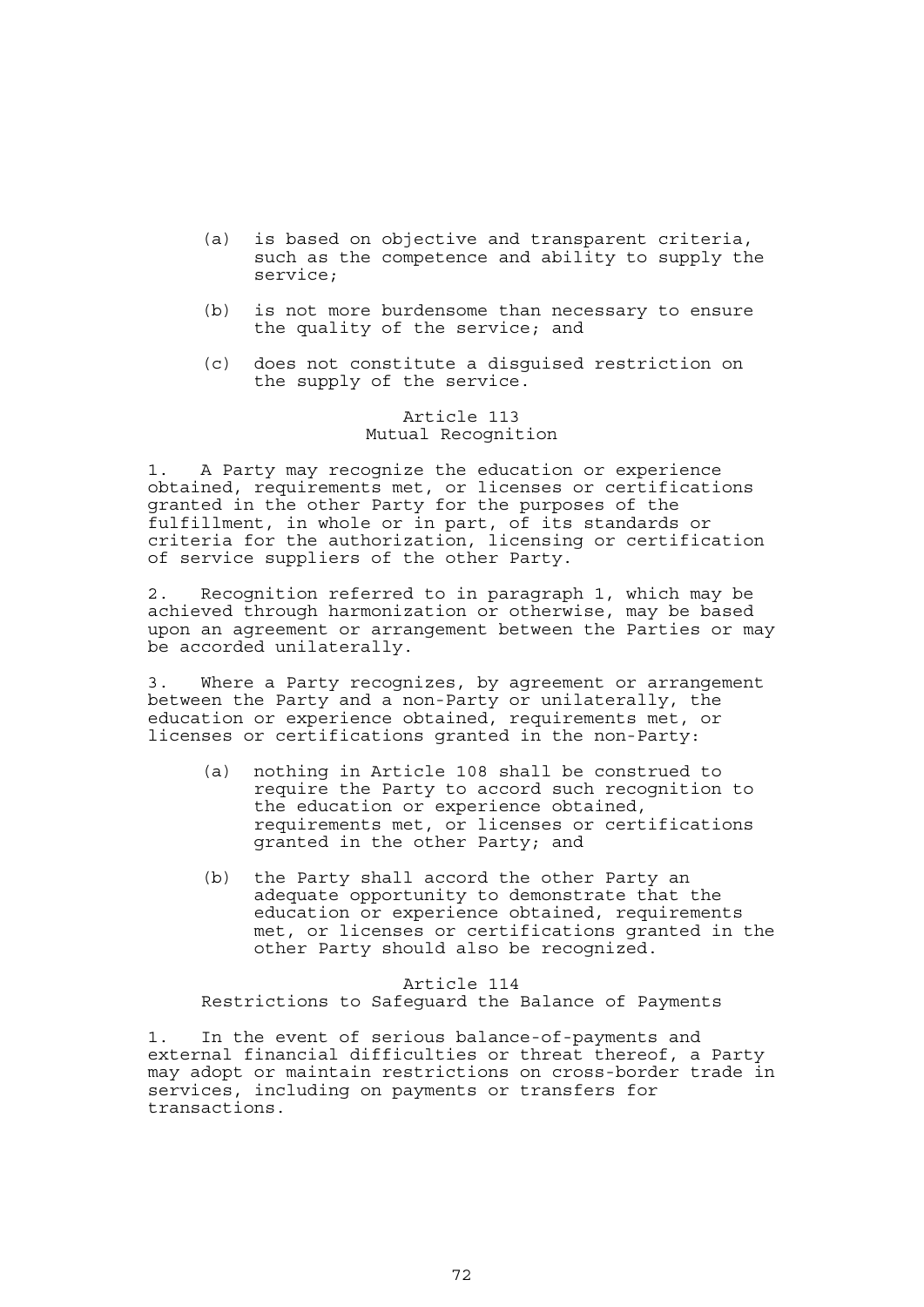- 2. The restrictions referred to in paragraph 1:
	- (a) shall be applied on the basis of national treatment and most-favored-nation treatment;
	- (b) shall be consistent with the Articles of Agreement of the International Monetary Fund;
	- (c) shall avoid unnecessary damage to the commercial, economic and financial interests of the other Party;
	- (d) shall not exceed those necessary to deal with the circumstances described in paragraph 1; and
	- (e) shall be temporary and be phased out progressively as the situation specified in paragraph 1 improves.

3. In determining the incidence of such restrictions, a Party may give priority to the cross-border supply of services which are more essential to its economic or development programs. However, such restrictions shall not be adopted or maintained for the purposes of protecting a particular service sector.

4. Any restrictions adopted or maintained under paragraph 1, or any changes therein, shall be promptly notified to the other Party.

# Article 115 Denial of Benefits

1. A Party may deny the benefits of this Chapter to a service supplier of the other Party that is an enterprise of the other Party, where the former Party establishes that the enterprise is owned or controlled by persons of a non-Party, and the former Party:

- (a) does not maintain diplomatic relations with the non-Party; or
- (b) adopts or maintains measures with respect to the non-Party that prohibit transactions with the enterprise or that would be violated or circumvented if the benefits of this Chapter were accorded to the enterprise.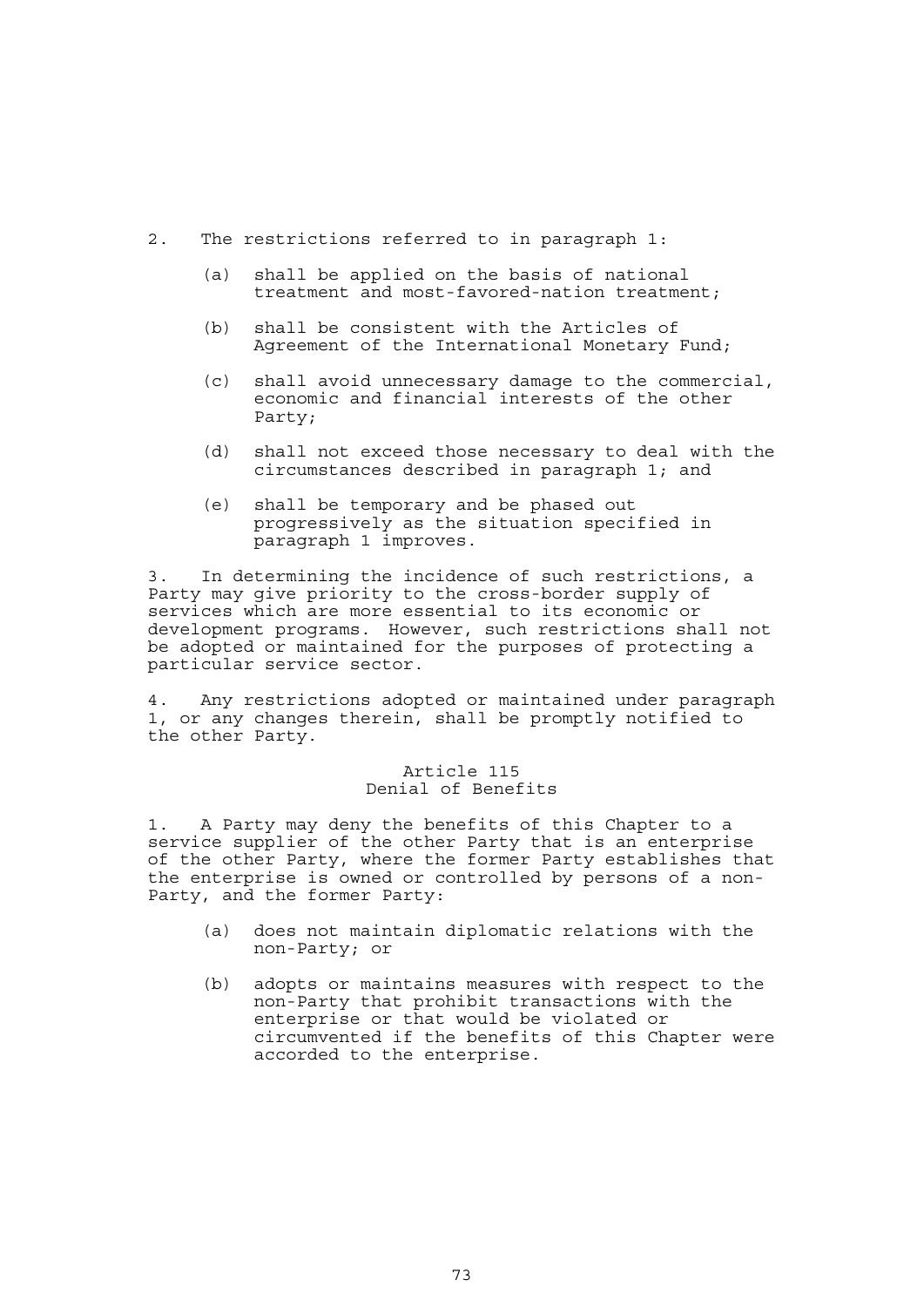2. Subject to prior notification and consultation, a Party may deny the benefits of this Chapter to a service supplier of the other Party that is an enterprise of the other Party where the former Party establishes that the enterprise is owned or controlled by persons of a non-Party and has no substantial business activities in the Area of the other Party.

### Article 116 Definitions

- 1. For the purposes of this Chapter:
	- (a) the term "aircraft repair and maintenance services" means such activities when undertaken on an aircraft or a part thereof while it is withdrawn from services and does not include socalled line maintenance;
	- (b) the term "computer reservation system services" means services provided by computerized systems that contain information about air carriers' schedules, availability, fares and fare rules, through which reservations may be made or tickets may be issued;
	- (c) the term "cross-border trade in services" means the supply of a service:
		- (i) from the Area of a Party into the Area of the other Party;
		- (ii) in the Area of a Party by a natural person or an enterprise of that Party to a natural person or an enterprise of the other Party; and
		- (iii) by a natural person of a Party in the Area of the other Party,

 but does not include the supply of services by an investment of an investor of a Party, as defined in Article 105, in the Area of the other Party;

- (d) the term "measure adopted or maintained by a Party" means any measure adopted or maintained by:
	- (i) any level of government or authority of a Party; and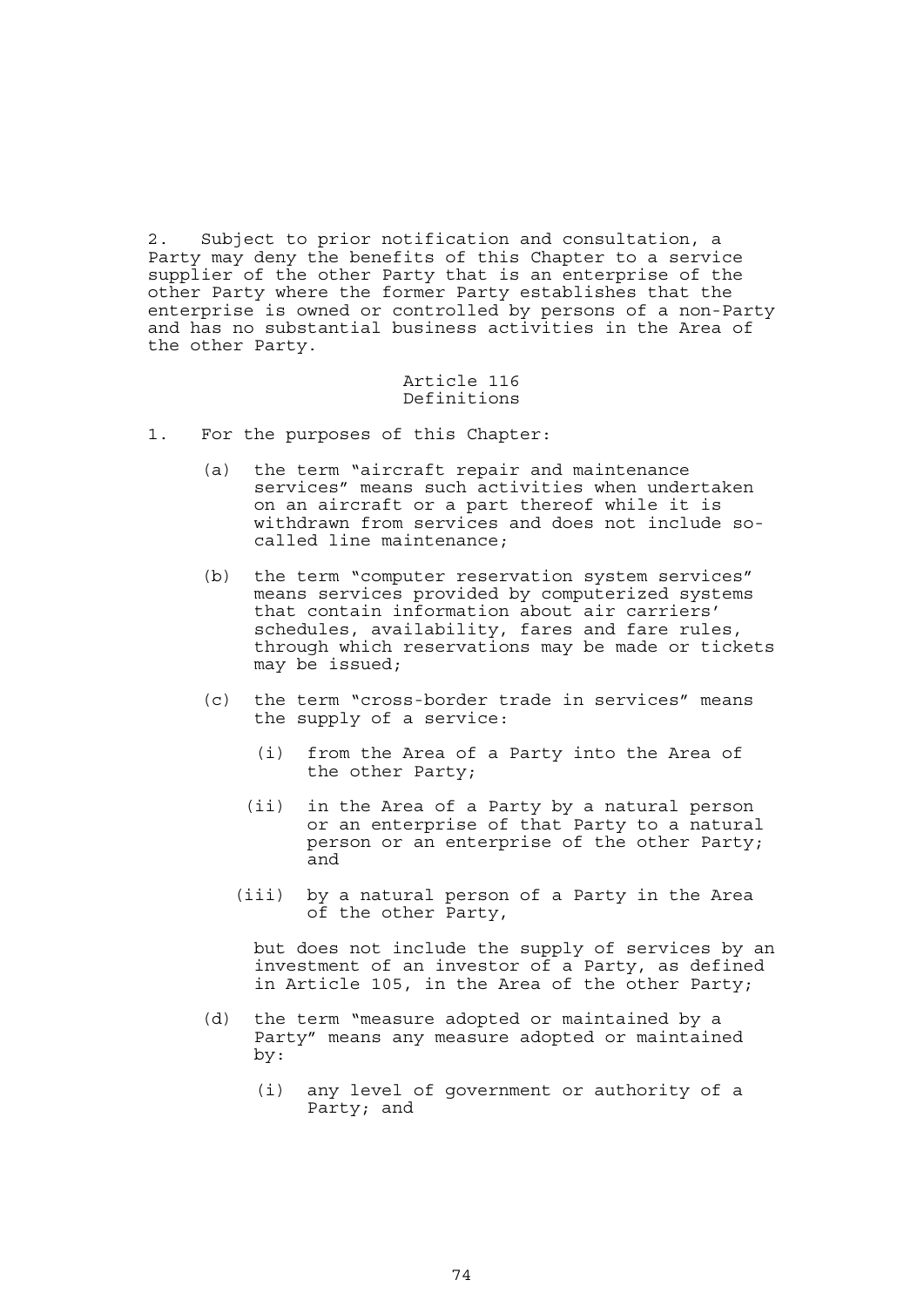- (ii) non-governmental bodies in the exercise of powers delegated by any level of government or authority of a Party;
- (e) the term "service supplied in the exercise of governmental authority" means any service which is supplied neither on a commercial basis nor in competition with one or more service suppliers;
- (f) the term "service supplier" means a person that seeks to supply or supplies a service;
- (g) the term "supply of a service" includes the production, distribution, marketing, sale and delivery of a service;
- (h) the term "the selling and marketing of air transport services" means opportunities for the air carrier concerned to sell and market freely its air transport services including all aspects of marketing such as market research, advertising and distribution. These activities do not include the pricing of air transport services nor the applicable conditions; and
- (i) the term "traffic rights" means the rights for scheduled and non-scheduled services to operate and/or to carry passengers, cargo and mail for remuneration or hire from, to, within, or over a Party, including points to be served, routes to be operated, types of traffic to be carried, capacity to be provided, tariffs to be charged and their conditions, and criteria for designation of airlines, including such criteria as number, ownership and control.
- 2. For the purposes of this Chapter, an enterprise is:
	- (a) "owned" by a person if more than 50 percent of the equity interests in it is beneficially owned by the person; and
- (b) "controlled" by a person if the person has the power to name a majority of its directors or otherwise to legally direct its actions in accordance with the laws and regulations of a Party.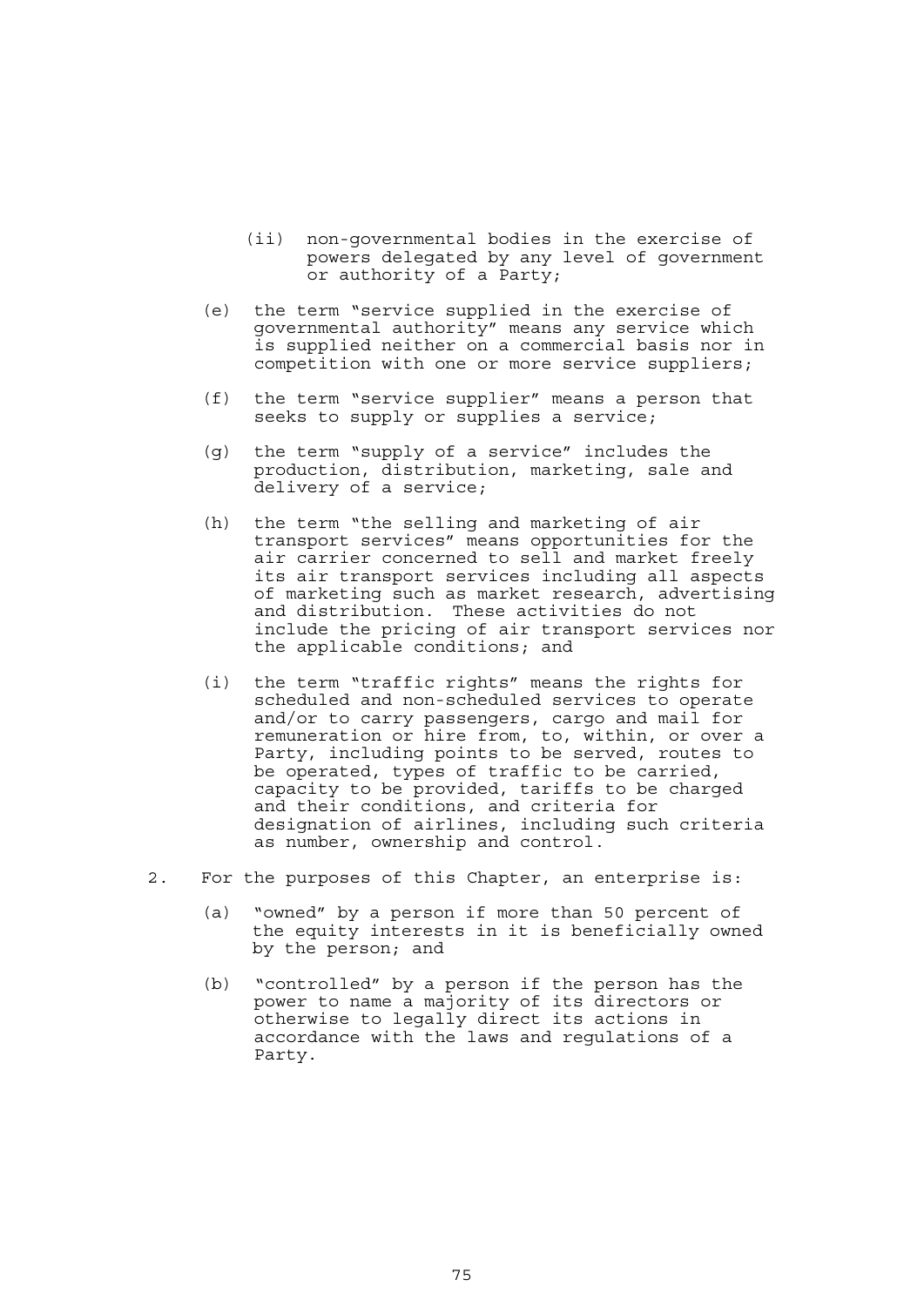# Chapter 10 Financial Services

#### Article 117 Scope

1. This Chapter shall apply to measures adopted or maintained by a Party relating to:

- (a) financial institutions of the other Party;
- (b) investors of the other Party, and investments of such investors, in financial institutions in the Area of the former Party; and
	- (c) cross-border trade in financial services.

2. Articles 81 through 86, 114 and 115 shall apply to measures described in paragraph 1, *mutatis mutandis*. For greater certainty, no other provision of Chapter 8 or 9 shall apply to measures described in paragraph 1.

- 3. This Chapter is subject to Annex 5.
- 4. This Chapter shall not apply to:
	- (a) measures adopted or maintained by a Party relating to:
		- (i) activities conducted by the central bank or monetary authority of the Party or by any other public entity in pursuit of monetary or exchange rate policies;
		- (ii) activities or services forming part of a public retirement plan or statutory system of social security, unless the Party allows any of such activities or services to be conducted by its financial institutions in competition with a public entity or a financial institution; or
		- (iii) activities or services conducted for the account or with the guarantee or using the financial resources of the Party, including its public entities, unless the Party allows any of such activities or services to be conducted by its financial institutions in competition with a public entity or a financial institution;
	- (b) government procurement;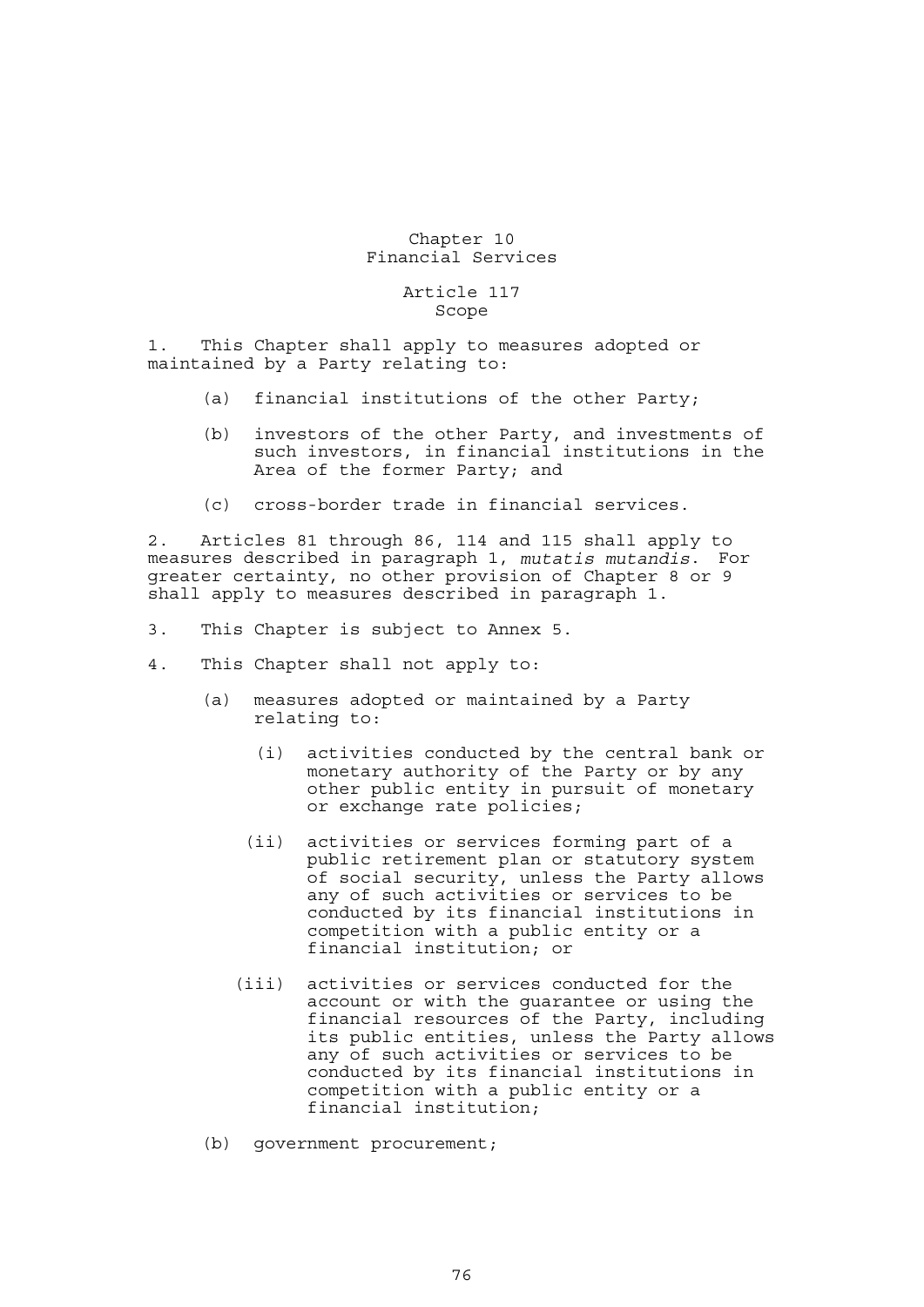- (c) subsidies provided by a Party or a state enterprise thereof, including grants, governmentsupported loans, guarantees and insurance; and
- (d) measures affecting natural persons of a Party seeking access to the employment market of the other Party, or measures regarding nationality or citizenship, or residence or employment on a permanent basis.

### Article 118 National Treatment

1. In the sectors inscribed in its Schedule in Annex 10, subject to any conditions and qualifications set out therein, each Party shall accord to investors of the other Party treatment no less favorable than that it accords to its own investors, in like circumstances, with respect to the establishment, acquisition, expansion, management, conduct, operation, maintenance, use, enjoyment and sale or other disposition of financial institutions and investments in financial institutions in its Area.

2. In the sectors inscribed in its Schedule in Annex 10, subject to any conditions and qualifications set out therein, each Party shall accord to financial institutions of the other Party and to investments of investors of the other Party in financial institutions treatment no less favorable than that it accords to its own financial institutions, and to investments of its own investors in financial institutions, in like circumstances, with respect to the establishment, acquisition, expansion, management, conduct, operation, maintenance, use, enjoyment and sale or other disposition of financial institutions and investments.

# Article 119 Market Access for Financial Institutions

1. With respect to market access for financial institutions, each Party shall accord to financial institutions of the other Party and investors of the other Party who seek to establish financial institutions in the Area of the former Party treatment no less favorable than that provided for under the terms, limitations and conditions specified in its Schedule in Annex 10.

2. In sectors where market-access commitments are undertaken, the measures which a Party shall not maintain or adopt either on the basis of a regional subdivision or on the basis of its entire Area, unless otherwise specified in its Schedule in Annex 10, are defined as: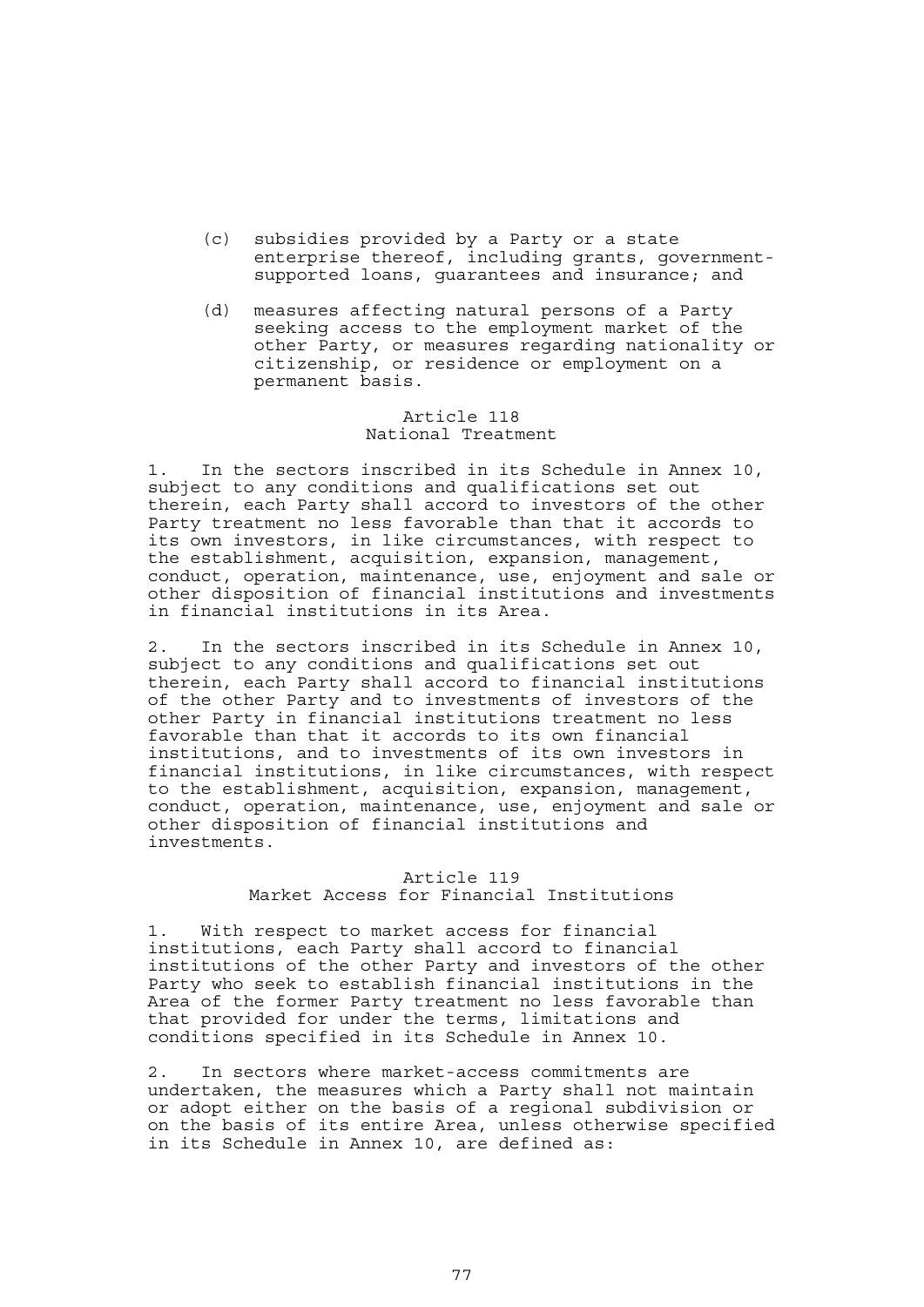- (a) limitations on the number of financial institutions whether in the form of numerical quotas, monopolies, exclusive financial institutions or the requirements of an economic needs test;
- (b) limitations on the total value of financial service transactions or assets in the form of numerical quotas or the requirement of an economic needs test;
- (c) limitations on the total number of financial service operations or on the total quantity of financial service output expressed in terms of designated numerical units in the form of quotas or the requirement of an economic needs test;
- Note: Subparagraph (c) does not cover measures of a Party which limit inputs for the supply of financial services.
	- (d) limitations on the total number of natural persons that may be employed in a particular financial service sector or that a financial institution may employ and who are necessary for, and directly related to, the supply of a specific financial service in the form of numerical quotas or the requirement of an economic needs test; and
	- (e) measures which restrict or require specific types of legal entity or joint venture through which a financial institution may supply a financial service.

#### Article 120 Cross-Border Trade

1. Each Party shall permit, under terms and conditions that accord national treatment, cross-border financial service suppliers of the other Party to supply the financial services specified in its Schedule in Annex 11, subject to any terms and conditions set out therein.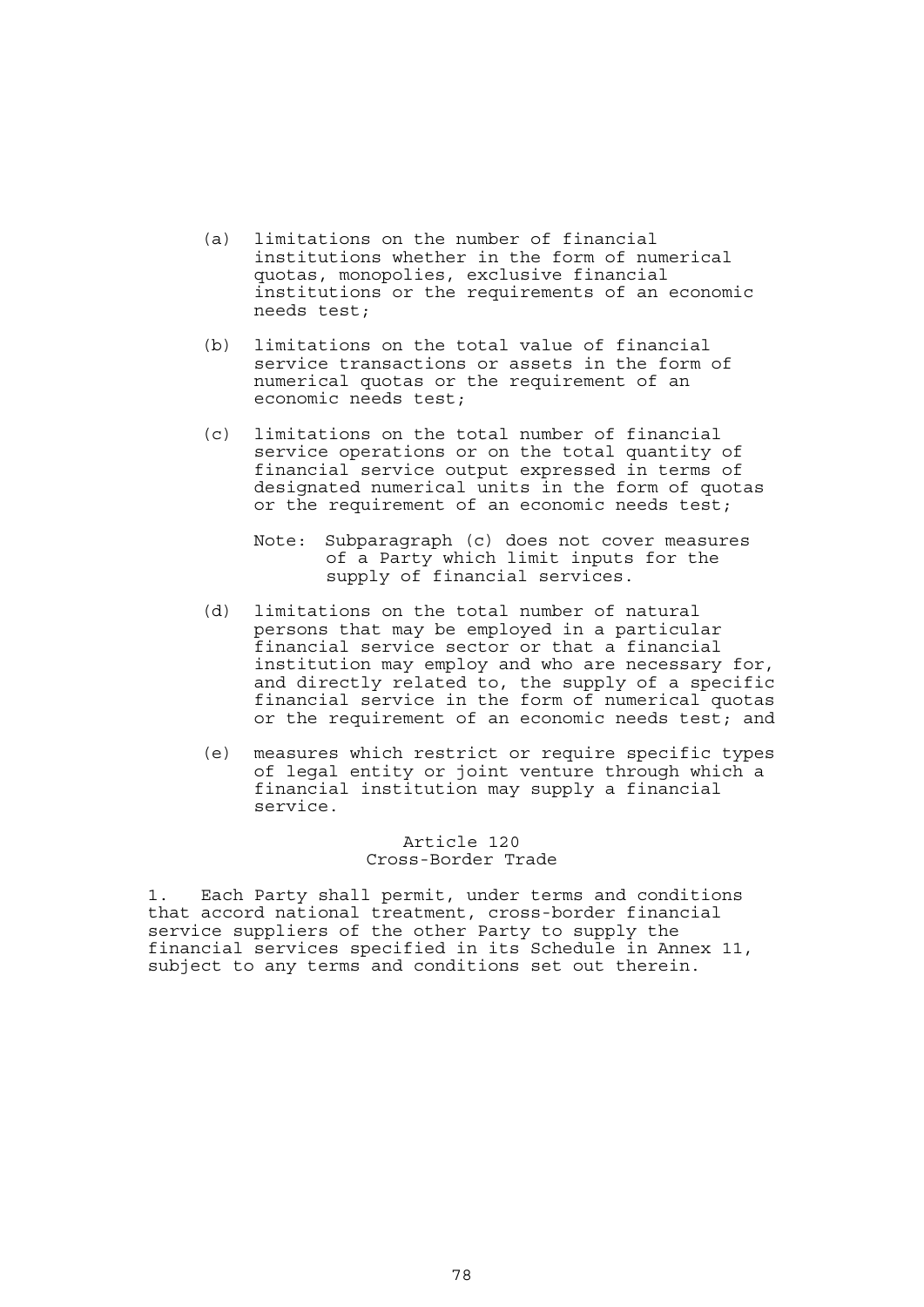2. Each Party shall permit persons located in its Area, and its natural persons in the Area of the other Party, to purchase the financial services specified in its Schedule in Annex 12, subject to any terms and conditions set out therein, from cross-border financial service suppliers of the other Party located in the Area of the other Party. This obligation does not require a Party to permit crossborder financial service suppliers of the other Party to do business or solicit in the Area of the former Party. The former Party may define "doing business" and "solicitation" for the purposes of this Article as long as such definitions are not inconsistent with its obligations under paragraph 1.

3. A Party may require the registration of cross-border financial service suppliers of the other Party and of their financial instruments.

# Article 121 New Financial Services

1. Each Party shall permit financial institutions of the other Party to offer in its Area any new financial service in sectors or sub-sectors where commitments are undertaken in its Schedule in Annex 10 and subject to the terms, limitations, conditions and qualifications set out in that Schedule and provided that the introduction of this new financial service does not require the former Party to adopt a new law or modify an existing law.

2. Each Party may determine the legal form through which the new financial service may be supplied and may require authorization for the supply of the new financial service.

#### Article 122 Treatment of Certain Information

 Nothing in this Chapter shall be construed to require a Party to disclose information relating to the affairs and accounts of individual customers or any confidential or proprietary information in the possession of public entities.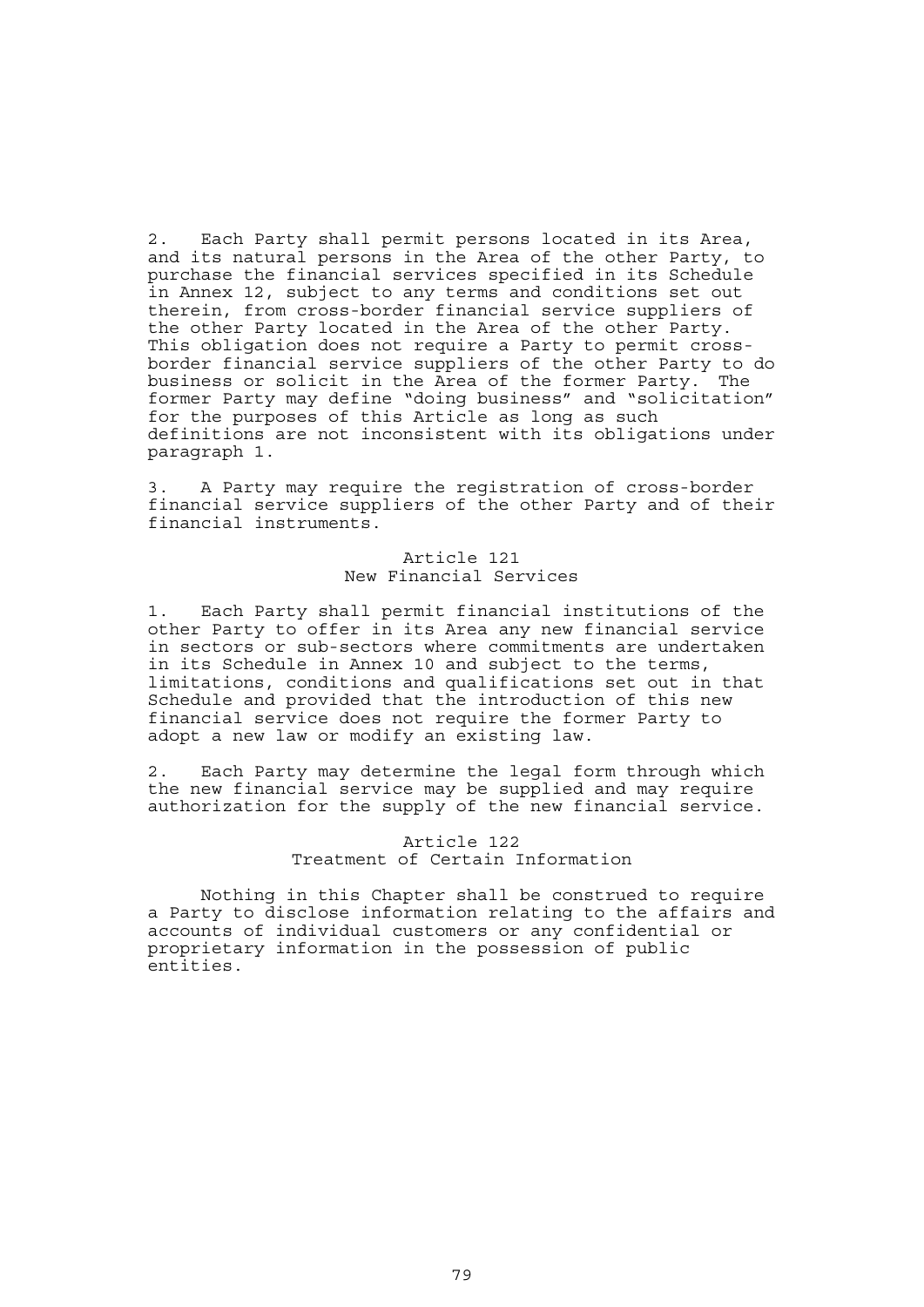#### Article 123 Exceptions

 Notwithstanding any other provision of this Chapter and Chapters 8 and 9, a Party shall not be prevented from adopting or maintaining measures for prudential reasons, including for the protection of investors, depositors, policy holders, or persons to whom a fiduciary duty is owed by a financial institution or cross-border financial service supplier, or to ensure the integrity and stability of the financial system. Where such measures do not conform with the provisions of this Agreement, they shall not be used as a means of avoiding the Party's commitments or obligations under this Agreement.

# Article 124 Self-Regulatory Organizations

 Where a Party requires a financial institution of the other Party to be a member of, participate in, or have access to, a self-regulatory organization to supply a financial service in the Area of the former Party, the former Party shall ensure that such organization accords national treatment to the financial institution of the other Party.

#### Article 125 Payment and Clearing Systems

 Under terms and conditions that accord national treatment, each Party shall grant to financial institutions of the other Party established in its Area access to payment and clearing systems operated by public entities, and to official funding and refinancing facilities available in the normal course of ordinary business. This Article is not intended to confer access to the Party's lender of last resort facilities.

# Article 126 Committee on Financial Services

1. For the purposes of the effective implementation and operation of this Chapter, the Parties hereby establish a Committee on Financial Services (hereinafter referred to in this Article as "Committee").

- 2. The functions of the Committee shall be:
	- (a) reviewing and monitoring the implementation and operation of this Chapter;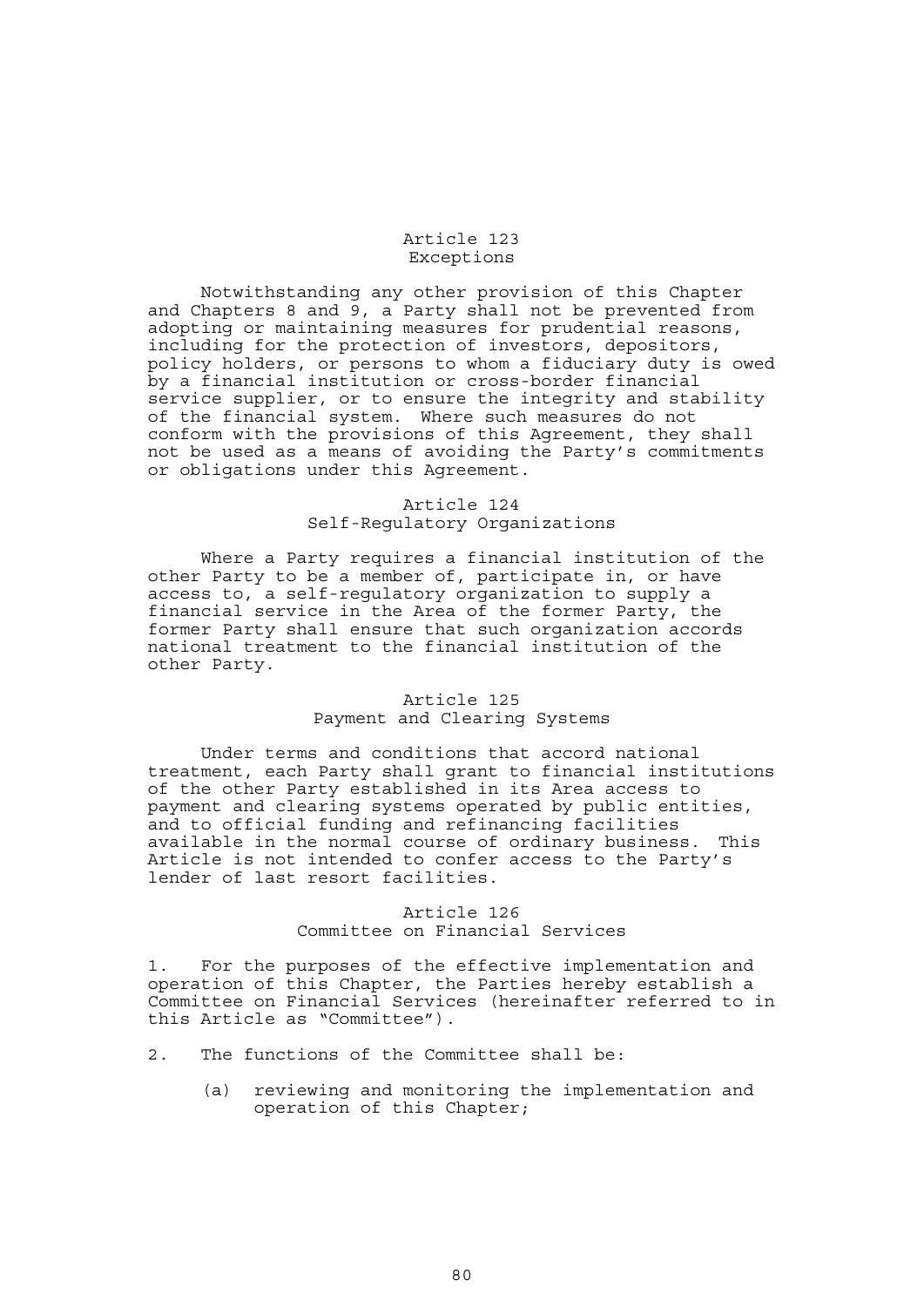- (b) discussing any issues related to this Chapter;
- (c) reporting the findings of the Committee to the Commission; and
- (d) carrying out other functions as may be delegated by the Commission in accordance with Article 190.
- 3. The Committee shall be composed of:
	- (a) with respect to Japan, officials from the Ministry of Foreign Affairs and the Financial Services Agency; and
	- (b) with respect to Chile, officials from the Ministry of Finance (*Ministerio de Hacienda*).

4. The Committee shall meet at such venues and times as may be agreed by the Parties.

### Article 127 Dispute Settlement

1. The consultations under Article 177 on prudential issues and other financial matters shall be participated in by:

- (a) with respect to Japan, officials from the Ministry of Foreign Affairs and the Financial Services Agency; and
- (b) with respect to Chile, officials from the Ministry of Finance (*Ministerio de Hacienda*).

2. A Party shall not be required to disclose information or refrain from taking any action with respect to specific regulatory, supervisory, administrative or enforcement matters, solely by reason of the consultations under Article 177.

3. The arbitral tribunal established under Article 178 for disputes arising under this Chapter shall be composed entirely of arbitrators who have expertise or experience in financial services law or practice, which may include the laws and regulations of financial institutions.

# Article 128 Definitions

For the purposes of this Chapter: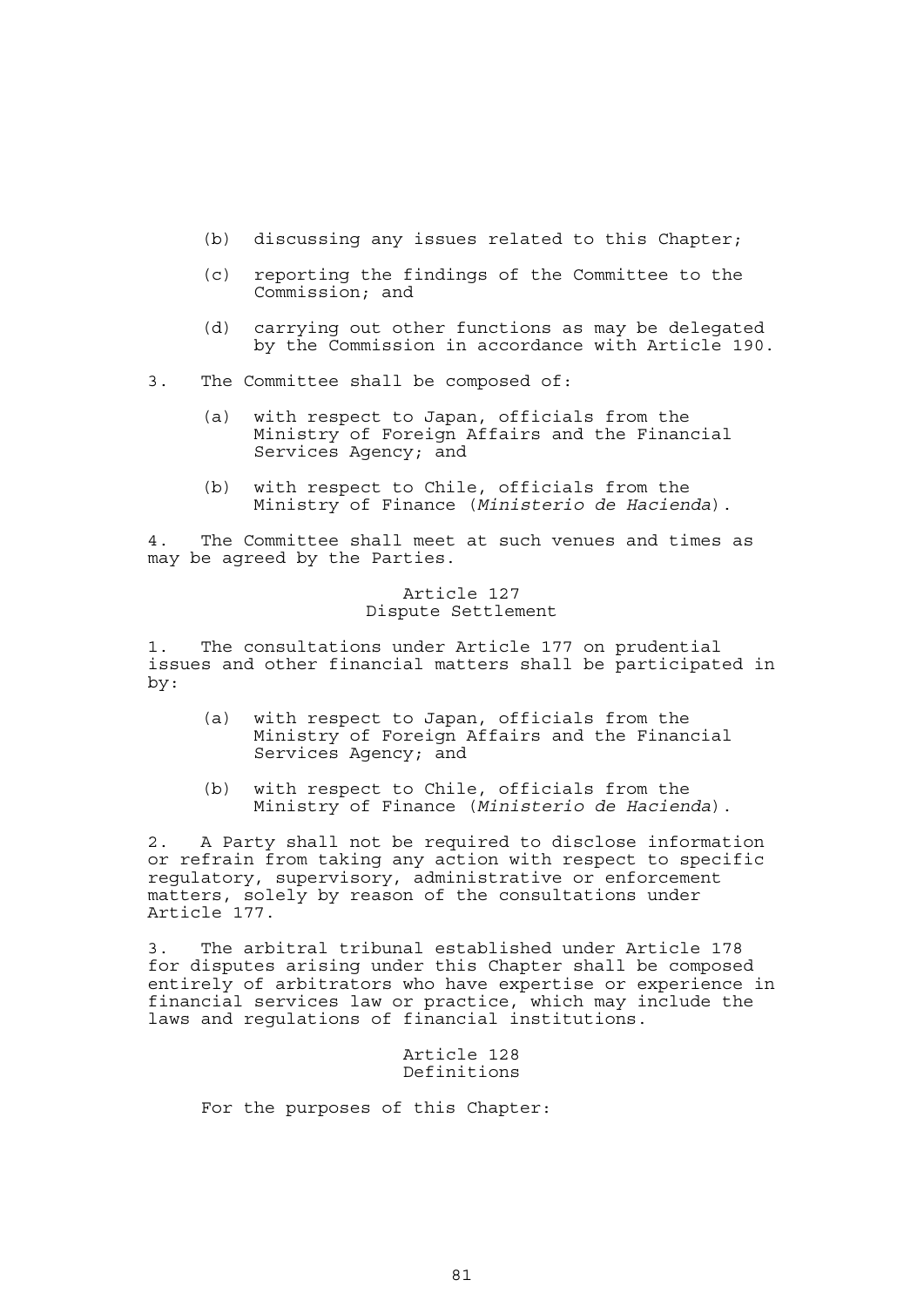- (a) the term "cross-border financial service supplier of a Party" means a person of a Party that is engaged in the business of supplying financial services within the Area of the Party and that seeks to supply or supplies financial services through the cross-border supply of financial services;
	- Note: The term "cross-border supply of financial services" has the same meaning as the term "cross-border trade in financial services".
- (b) the term "cross-border trade in financial services" means the supply of a financial service:
	- (i) from the Area of a Party into the Area of the other Party;
	- (ii) in the Area of a Party by a person of that Party to a person of the other Party; and
	- (iii) by a natural person of a Party in the Area of the other Party,

 but does not include the supply of a financial service by an investment of an investor of a Party, in the Area of the other Party;

- (c) the term "financial institution" means any enterprise that is authorized to do business and regulated or supervised as a financial institution under the law of the Party in which it is located;
- (d) the term "financial institution of the other Party" means a financial institution located in a Party that is owned or controlled by persons of the other Party;
- (e) the term "financial service" means any service of a financial nature. Financial services include all insurance and insurance-related services, and all banking and other financial services (excluding insurance). Financial services include the following activities:
	- (i) Insurance and Insurance-Related Services
		- (A) direct insurance (including coinsurance):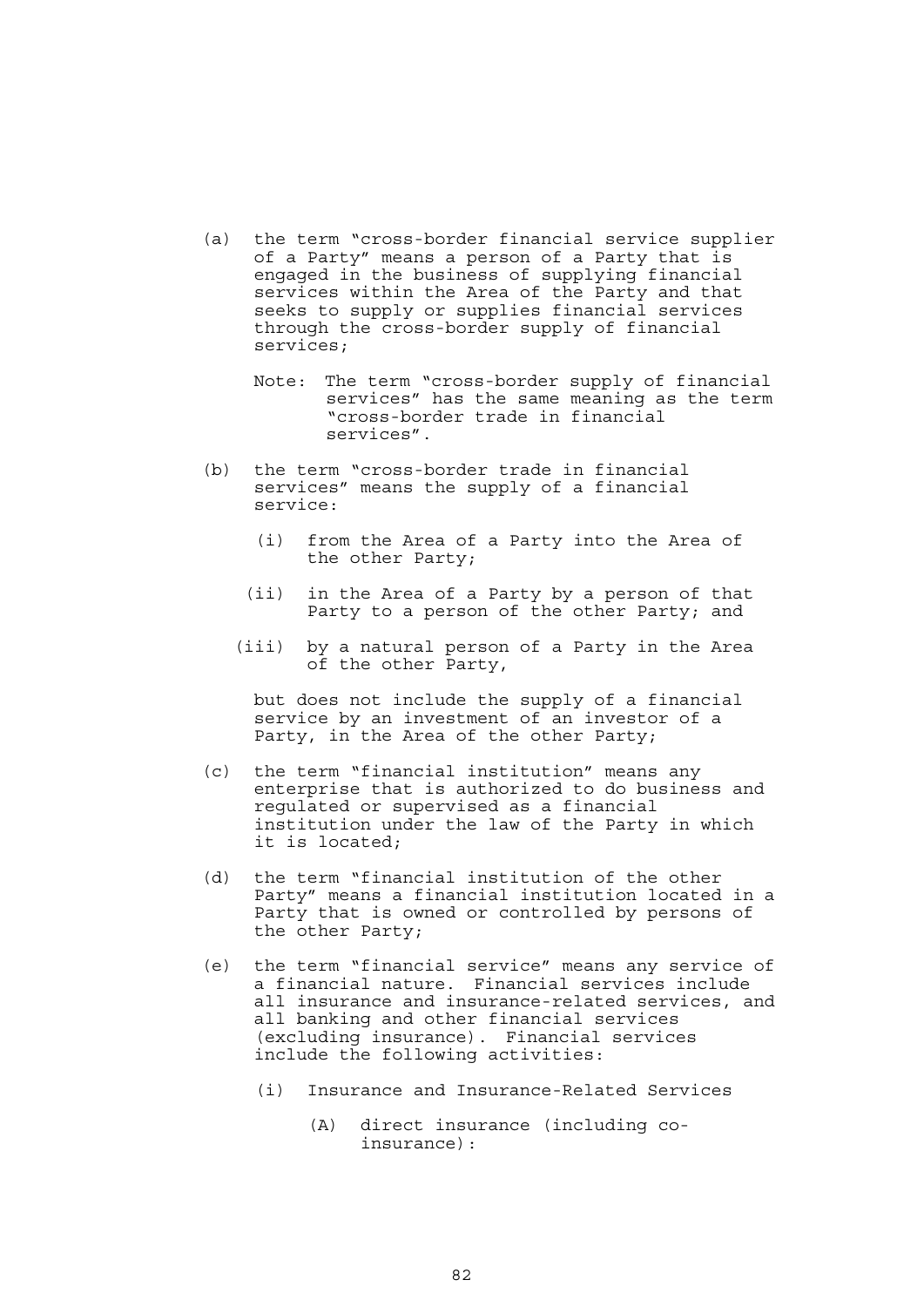- (AA) life; and
- (BB) non-life;
- (B) reinsurance and retrocession;
- (C) insurance intermediation, such as brokerage and agency; and
- (D) services auxiliary to insurance, such as consultancy, actuarial, risk assessment and claim settlement services; and
- (ii) Banking and Other Financial Services (Excluding Insurance)
	- (A) acceptance of deposits and other repayable funds from the public;
	- (B) lending of all types, including consumer credit, mortgage credit, factoring and financing of commercial transactions;
	- (C) financial leasing;
	- (D) all payment and money transmission services, including credit, charge and debit cards, travelers checks and bankers drafts;
	- (E) guarantees and commitments;
	- (F) trading for own account or for account of customers, whether on an exchange, in an over-the-counter market or otherwise, the following:
		- (AA) money market instruments (including checks, bills, certificates of deposits);
		- (BB) foreign exchange;
		- (CC) derivative products including, but not limited to, futures and options;
		- (DD) exchange rate and interest rate instruments, including products such as swaps, forward rate agreements;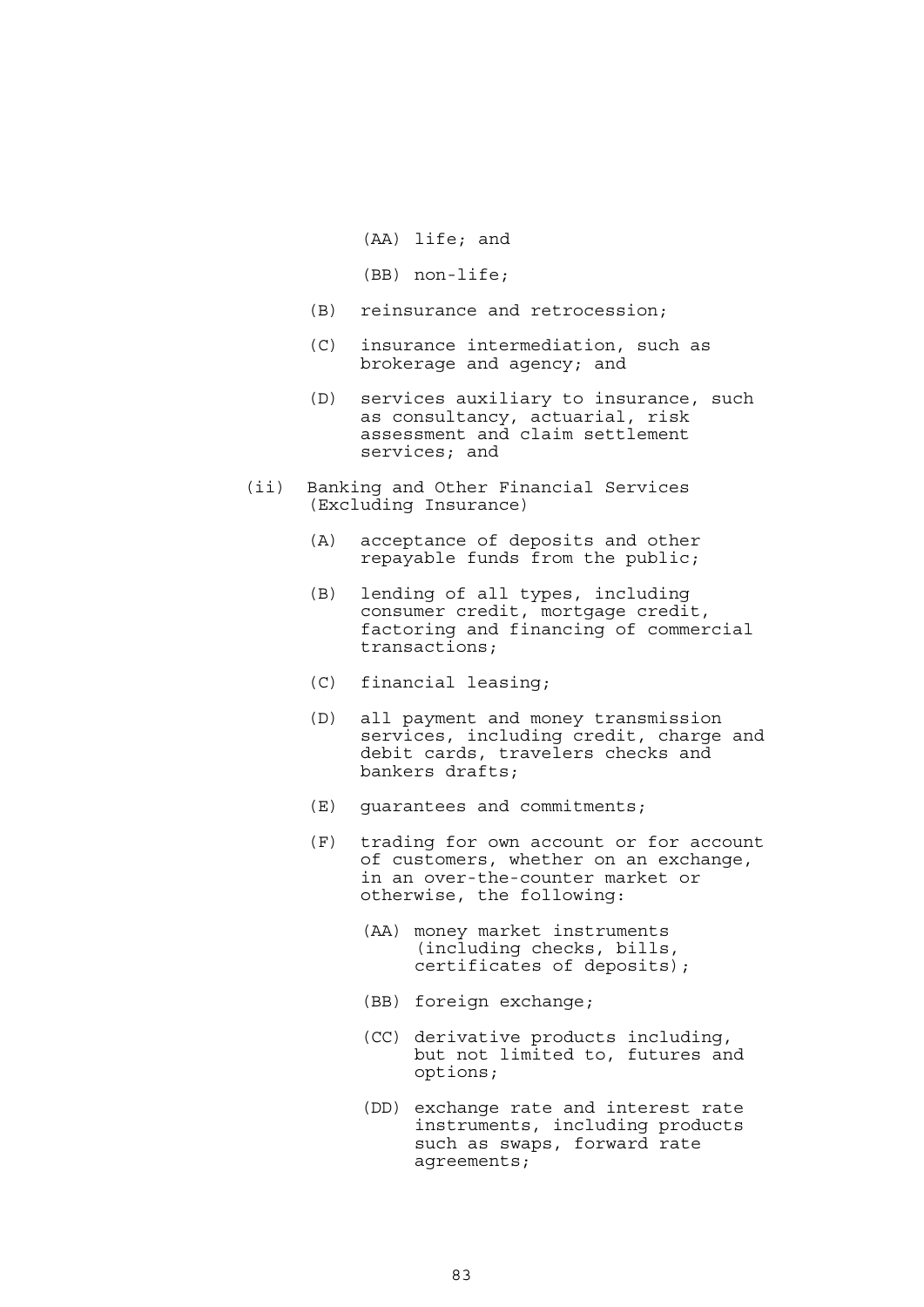- (EE) transferable securities; and
- (FF) other negotiable instruments and financial assets, including bullion;
- (G) participation in issues of all kinds of securities, including underwriting and placement as agent (whether publicly or privately) and provision of services related to such issues;
- (H) money broking;
- (I) asset management, such as cash or portfolio management, all forms of collective investment management, pension fund management, custodial, depository and trust services;
- (J) settlement and clearing services for financial assets, including securities, derivative products, and other negotiable instruments;
- (K) provision and transfer of financial information, and financial data processing and related software by suppliers of other financial services; and
- (L) advisory, intermediation, and other auxiliary financial services on all the activities listed in subparagraphs (A) through (K), including credit reference and analysis, investment and portfolio research and advice, advice on acquisitions and on corporate restructuring and strategy;
- (f) the term "investment" means an investment as defined in subparagraph 1(h) of Article 105, except that, with respect to loans and debt instruments referred to in that subparagraph:
	- (i) a loan to or debt instrument issued by a financial institution is an investment only where it is treated as regulatory capital by the Party in which the financial institution is located; and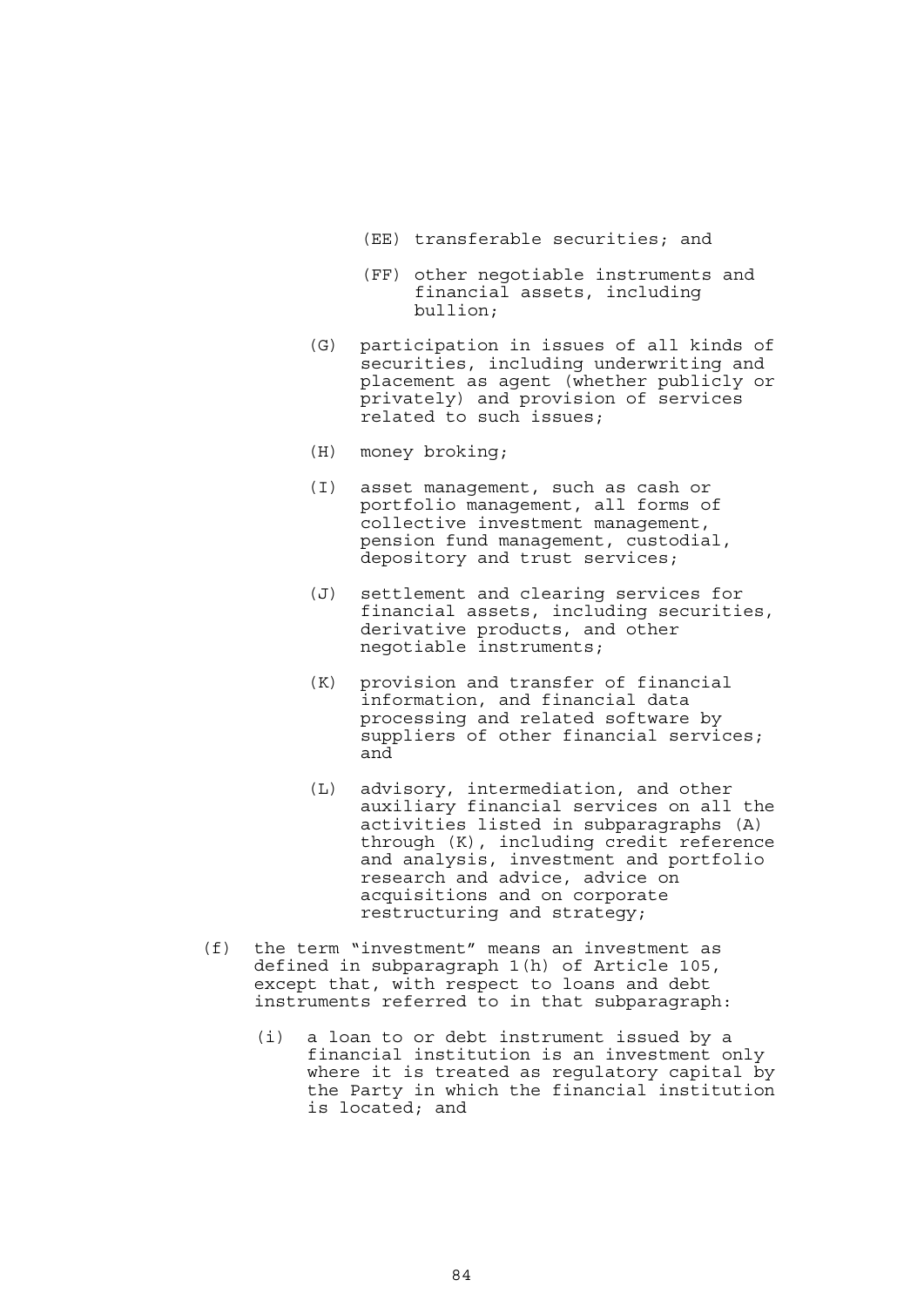(ii) a loan granted by or debt instrument owned by a financial institution, other than a loan to or debt instrument of a financial institution referred to in subparagraph (i), is not an investment;

for greater certainty,

- (iii) a loan to, or a debt instrument issued by, a Party or a state enterprise thereof is not an investment; and
- (iv) a loan granted by or debt instrument owned by a cross-border financial service supplier, other than a loan to or debt instrument issued by a financial institution referred to in subparagraph (i), is an investment under Chapter 8 if such loan or debt instrument meets the criteria for investments set out in subparagraph 1(h) of Article 105;
	- (g) the term "investor of a Party" means an investor of a Party as defined in subparagraph 1(j) of Article 105;
	- (h) the term "new financial service" means a service of a financial nature, including services related to existing and new products or the manner in which a product is delivered, that is not supplied by any financial service supplier in the Area of a Party but which is supplied in the Area of the other Party;
	- (i) the term "person of a Party" means a natural person or an enterprise of a Party and, for greater certainty, does not include a branch of an enterprise of a non-Party;
	- (j) the term "public entity" means the Government, the central bank or monetary authority of a Party, or any entity owned or controlled by a Party, that is principally engaged in carrying out governmental functions or activities for governmental purposes, not including an entity principally engaged in supplying financial services on commercial terms or a private entity, performing functions normally performed by a central bank or monetary authority, when exercising those functions; and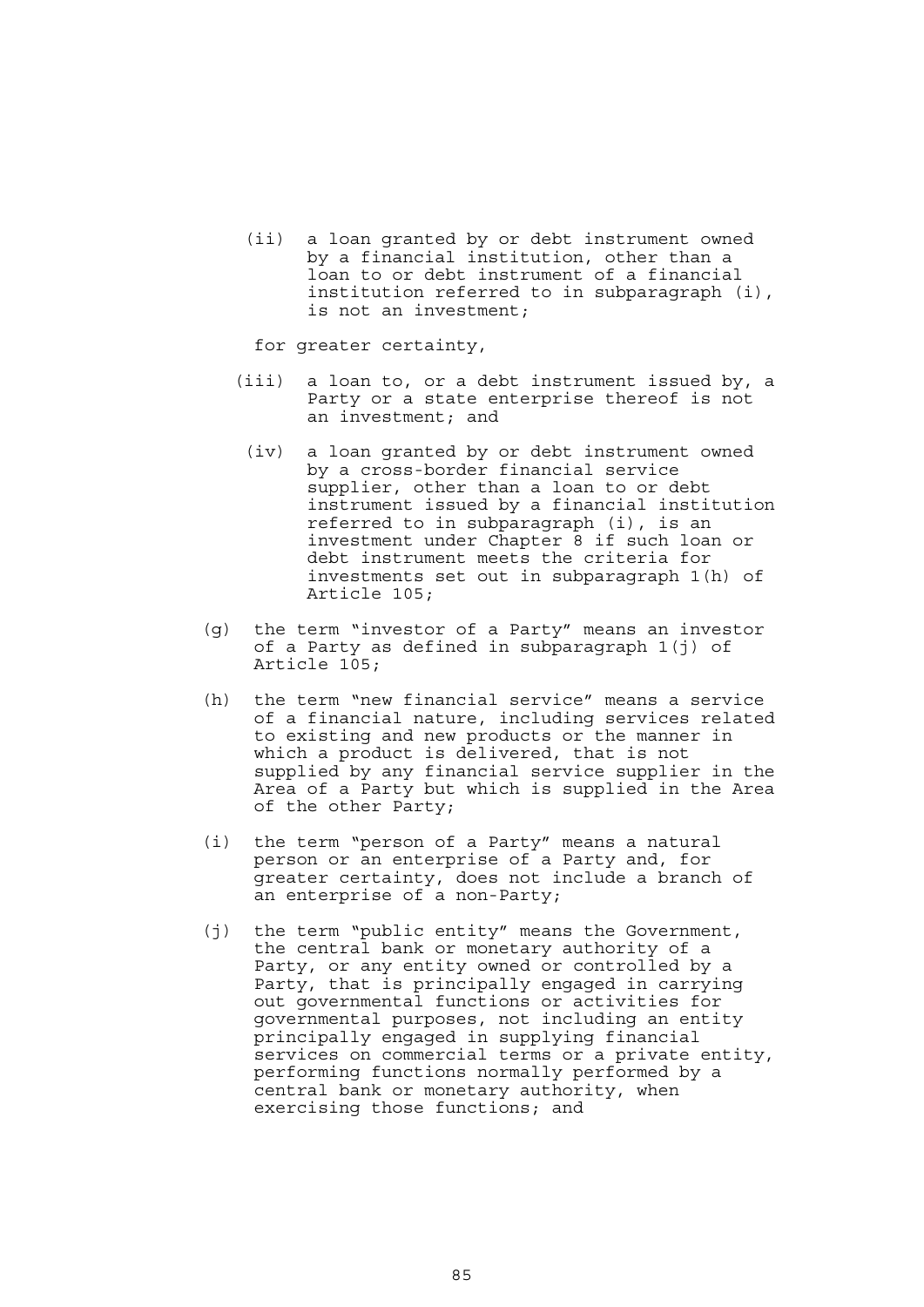(k) the term "self-regulatory organization" means any non-governmental body, including any securities or futures exchange or market, clearing agency, or any other organization or association, that exercises its own or delegated regulatory or supervisory authority over financial institutions.

# Chapter 11

Entry and Temporary Stay of Nationals for Business Purposes

# Article 129 General Principles

1. This Chapter reflects the preferential trading relationship between the Parties, the mutual desire of the Parties to facilitate entry and temporary stay of nationals for business purposes on a reciprocal basis and to establish transparent criteria and procedures for entry and temporary stay, and the need to ensure border security and to protect the domestic labor force and permanent employment in either Party.

2. Each Party shall apply its measures relating to the provisions of this Chapter in accordance with paragraph 1, and, in particular, shall apply expeditiously those measures so as to avoid unduly impairing or delaying trade in goods or services or conduct of investment activities under this Agreement.

#### Article 130 Scope

1. This Chapter shall apply to measures affecting the entry and temporary stay of nationals of a Party who enter the other Party for business purposes.

2. This Chapter shall not apply to measures affecting nationals of a Party seeking access to the employment market of the other Party, nor shall it apply to measures regarding nationality or citizenship, or residence or employment on a permanent basis.

3. This Chapter shall not prevent a Party from applying measures to regulate the entry of nationals of the other Party into, or their temporary stay in, the former Party, including those measures necessary to protect the integrity of, and to ensure the orderly movement of natural persons across, its borders, provided that such measures are not applied in such a manner as to nullify or impair the benefits accruing to the other Party under the terms of the categories set out in Annex 13.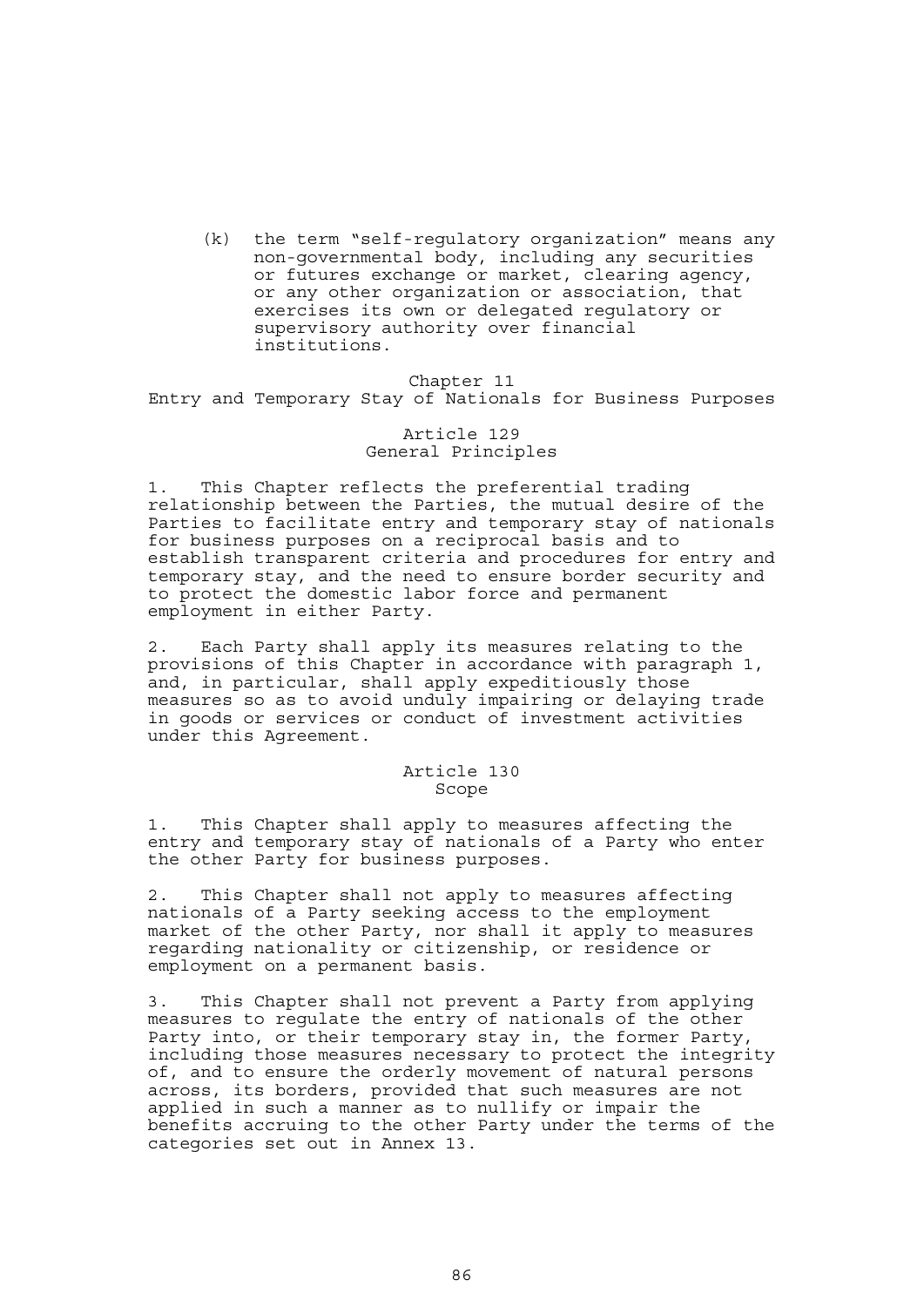Note: The sole fact of requiring a visa for natural persons of a certain nationality and not for those of others shall not be regarded as nullifying or impairing benefits under the terms of a specific category.

### Article 131 Grant of Entry and Temporary Stay

 Each Party shall grant entry and temporary stay to nationals of the other Party in accordance with this Chapter including the provisions of Annex 13.

> Article 132 Provision of Information

Each Party shall:

- (a) provide to the other Party such materials as will enable that other Party to become acquainted with its measures relating to this Chapter;
- (b) make publicly available in the Parties, explanatory material in a consolidated document regarding the requirements for entry and temporary stay under this Chapter, no later than one year after the date of entry into force of this Agreement; and
- (c) to the extent possible, upon request by the other Party, make available to the other Party, in accordance with its laws and regulations, data respecting the granting of entry and temporary stay under this Chapter to nationals of the other Party.

# Article 133 Dispute Settlement

1. The dispute settlement procedures provided for in Chapter 16 shall not apply to this Chapter unless:

- (a) the matter involves a pattern of practice; and
- (b) the nationals of a Party concerned have exhausted the administrative remedies, where available, regarding the particular matter.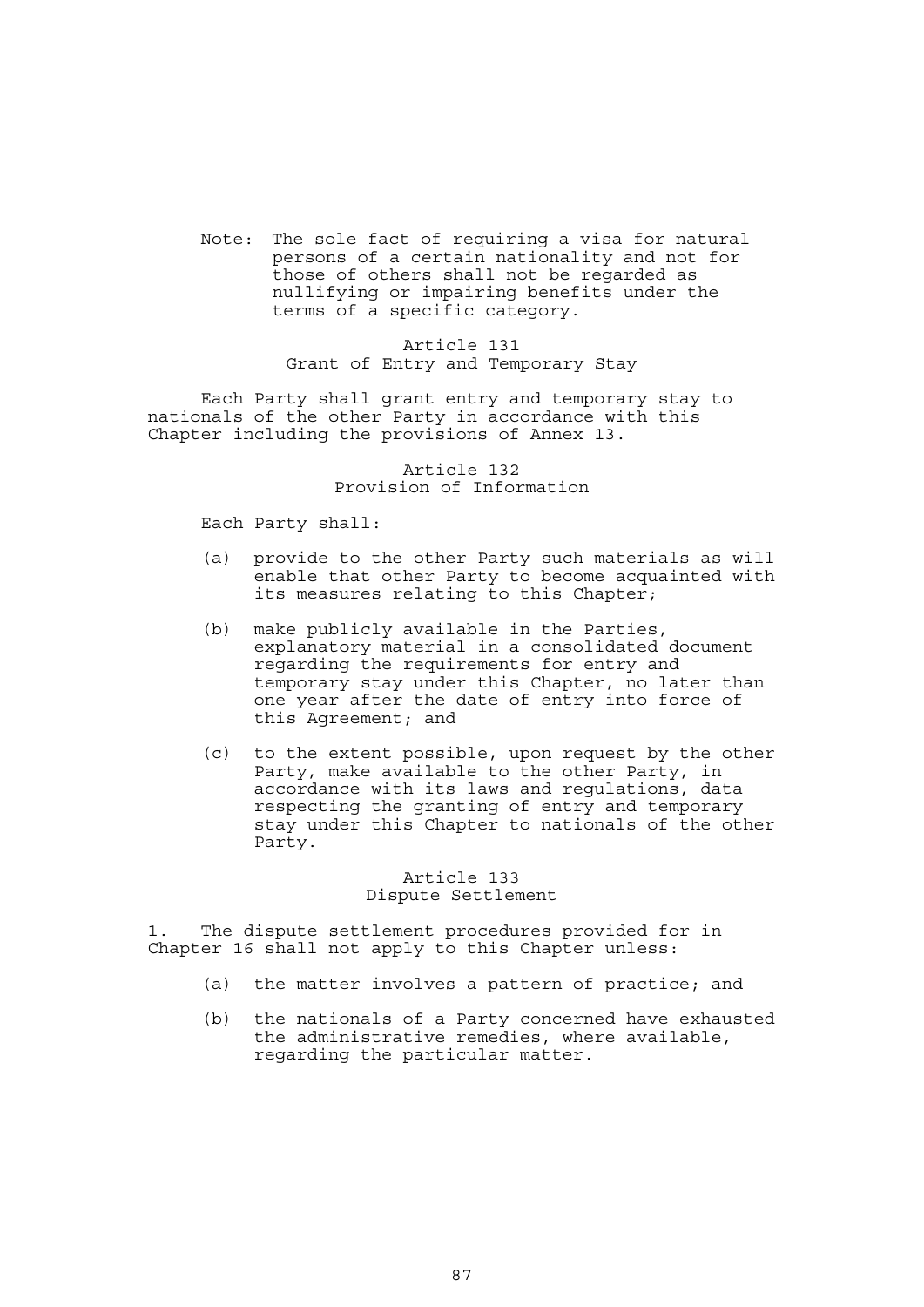2. The remedies referred to in subparagraph 1(b) shall be deemed to be exhausted if a final determination in the matter has not been issued by the competent authority of the other Party within one year after the date of the institution of the administrative remedy, and the failure to issue such determination is not attributable to delay caused by the nationals.

#### Article 134

Measures pursuant to Immigration Laws and Regulations

 Except for this Chapter and Chapters 1, 2, 16, 17, 18 and 19, nothing in this Agreement shall impose any obligation on either Party regarding measures pursuant to immigration laws and regulations.

# Article 135 Definitions

For the purposes of this Chapter:

- (a) the term "entry and temporary stay" means entry into and stay in a Party by a national of the other Party without the intent to establish permanent residence; and
- (b) the term "immigration laws and regulations" means any laws and regulations affecting the entry and temporary stay of nationals.

Chapter 12 Government Procurement

#### Article 136 Scope

1. This Chapter shall apply to any measures adopted or maintained by a Party relating to government procurement, by any contractual means, including through such methods as purchase or as lease, rental or hire purchase, with or without an option to buy:

- (a) by entities specified in Part 1 of Annex 14;
- (b) of goods specified in Part 2 of Annex 14, services specified in Part 3 of Annex 14, or construction services specified in Part 4 of Annex 14; and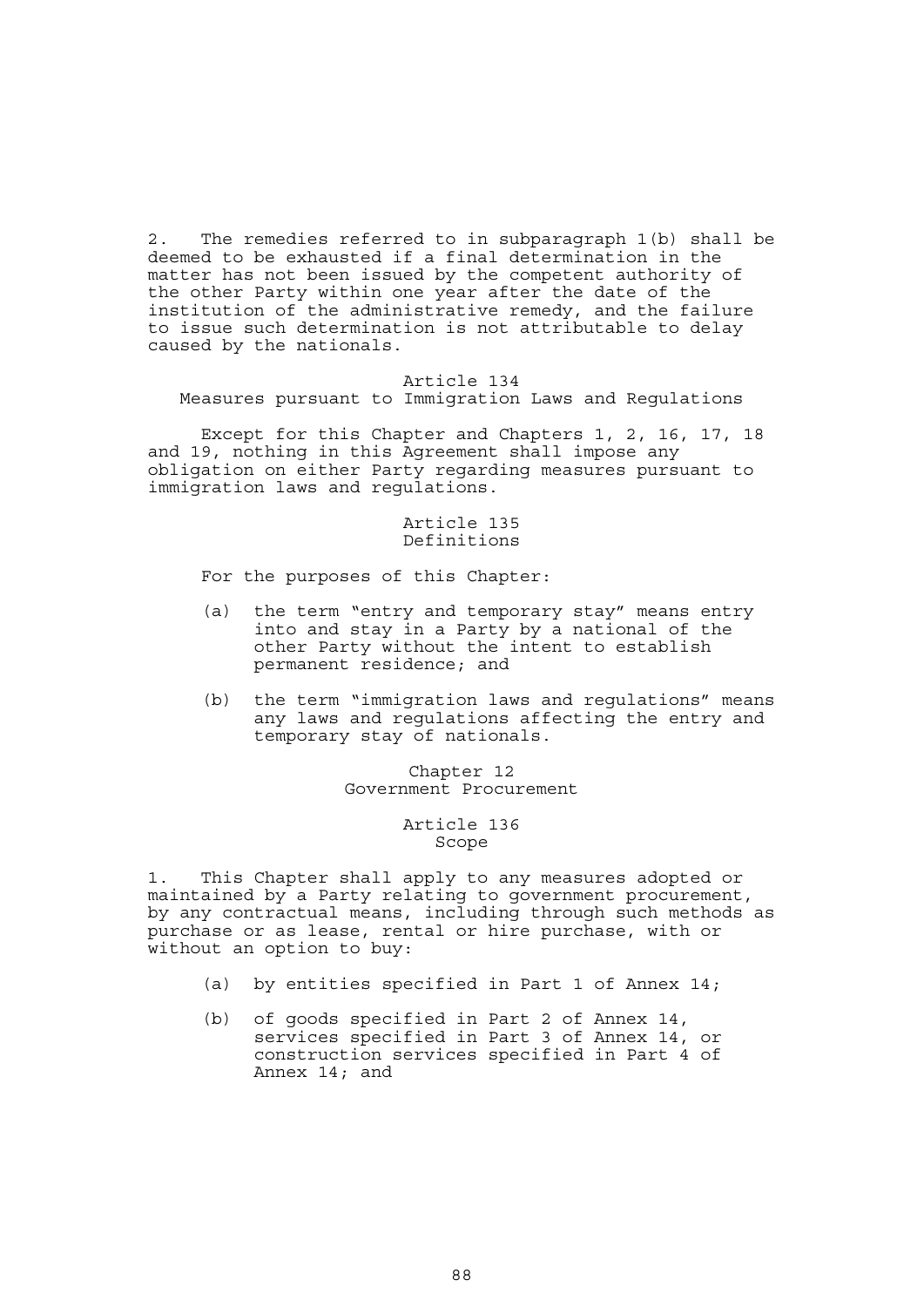(c) where the value of the contracts to be awarded is estimated to be not less than the thresholds specified in Part 5 of Annex 14 at the time of publication of a notice of procurement.

2. Paragraph 1 is subject to the General Notes set out in Part 6 of Annex 14.

3. Neither Party shall prepare, design or otherwise structure any government procurement contract in order to avoid the obligations under this Chapter.

#### Article 137 National Treatment and Non-Discrimination

1. With respect to any laws, regulations, procedures and practices regarding government procurement covered by this Chapter, each Party shall provide immediately and unconditionally to the goods, services and suppliers of the other Party, treatment no less favorable than that it accords to its own goods, services and suppliers.

2. With respect to any laws, regulations, procedures and practices regarding government procurement covered by this Chapter, each Party shall ensure:

- (a) that its entities do not treat a locallyestablished supplier less favorably than another locally-established supplier on the basis of the degree of affiliation to, or ownership by, a natural person or an enterprise of the other Party; and
- (b) that its entities do not discriminate against a locally-established supplier on the basis that the goods or services offered by that supplier for a particular procurement are goods or services of the other Party.

3. This Article shall not apply to customs duties and charges of any kind imposed on or in connection with importation, the method of levying such duties and charges, other import regulations, including restrictions and formalities, nor to measures affecting trade in services other than laws, regulations, procedures and practices regarding government procurement covered by this Chapter.

> Article 138 Valuation of Contracts

 In determining the value of contracts for the purposes of implementing this Chapter: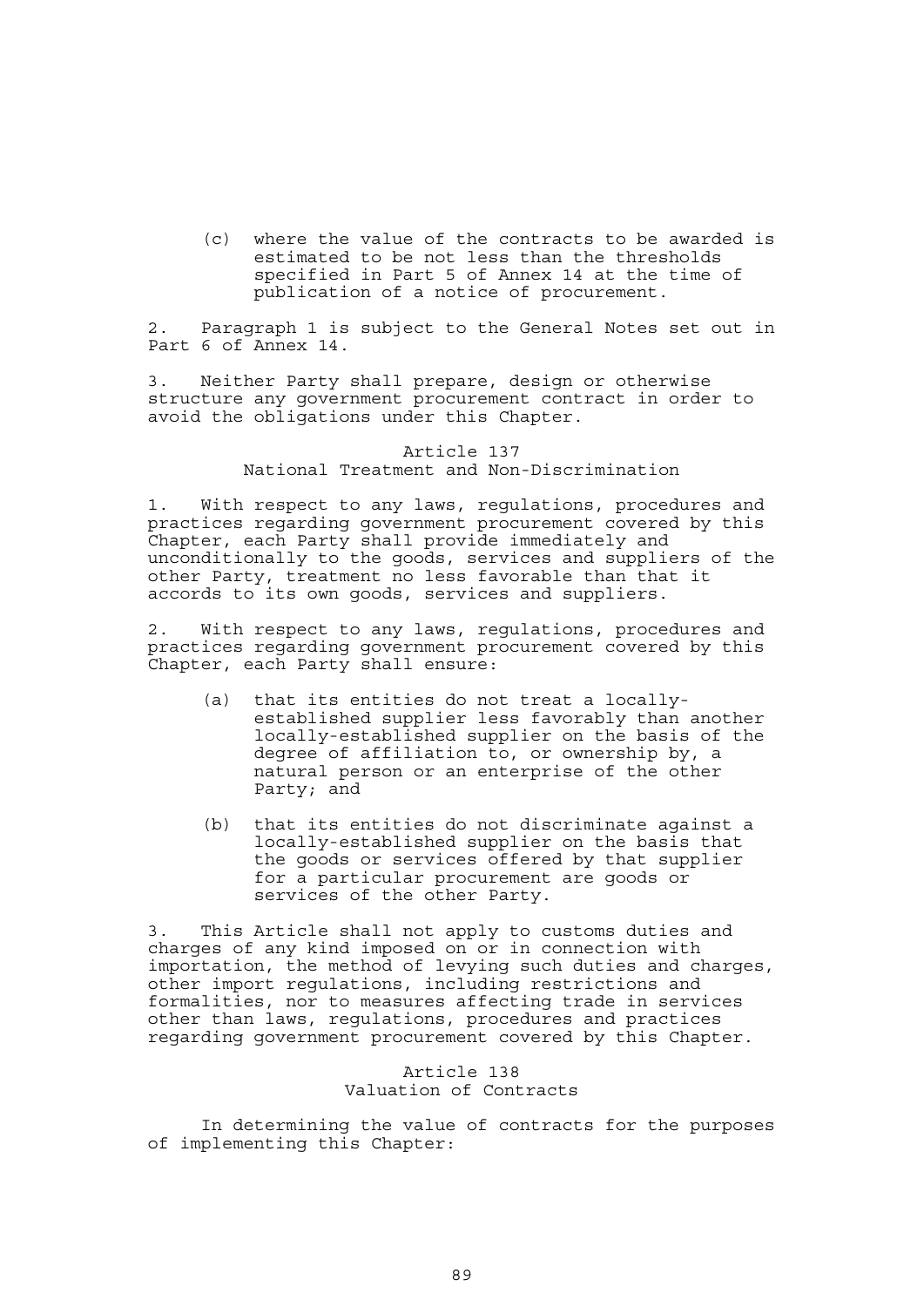- (a) valuation shall take into account all forms of remuneration, including any premiums, fees, commissions and interest receivable;
- (b) the selection of the valuation method by an entity shall not be used, nor shall any procurement requirement be divided, with the intention of avoiding the application of this Chapter; and
- (c) in cases where an intended procurement specifies the need for option clauses, the basis for valuation shall be the total value of the maximum permissible procurement, inclusive of optional purchases.

# Article 139 Prohibition of Offsets

 Each Party shall ensure that its entities do not, in the qualification and selection of suppliers, goods or services, or in the evaluation of tenders and award of contracts, impose, seek or consider offsets. For the purposes of this Article, offsets means conditions considered, sought or imposed by an entity prior to or in the course of its procurement process that encourage local development or improve its Party's balance of payments accounts, by means of requirements of local content, licensing of technology, investment, counter-trade or similar requirements.

# Article 140 Technical Specifications

1. Technical specifications laying down the characteristics of the goods or services to be procured, such as quality, performance, safety and dimensions, symbols, terminology, packaging, marking and labeling, or the processes and methods for their production and requirements relating to conformity assessment procedures prescribed by procuring entities, shall not be prepared, adopted or applied with a view to, or with the effect of, creating unnecessary obstacles to trade.

2. Any technical specifications prescribed by procuring entities shall, where appropriate:

 (a) be specified in terms of performance rather than design or descriptive characteristics; and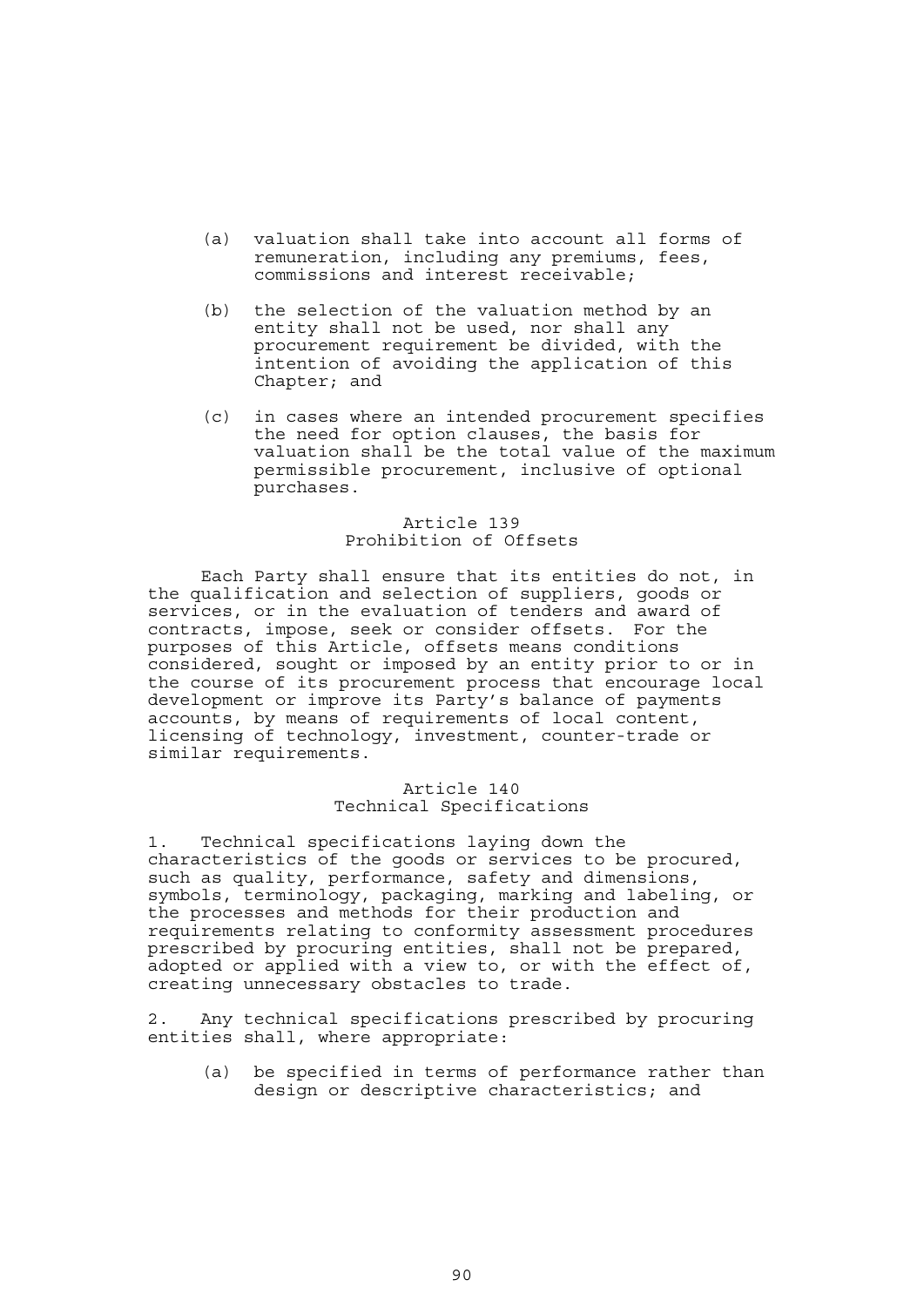(b) be based on international standards, where such exist; otherwise, on national technical regulations, recognized national standards, or building codes.

3. Each Party shall ensure that its entities do not prescribe technical specifications that require or refer to a particular trademark or trade name, patent, design or type, specific origin or producer or supplier, unless there is no sufficiently precise or intelligible way of describing the procurement requirements and provided that, in such cases, words such as "or equivalent" are included in the tender documentation.

4. Each Party shall ensure that its entities do not seek or accept, in a manner which would have the effect of precluding fair competition, advice which may be used in the preparation or adoption of any technical specifications for a specific procurement from a person that may have a commercial interest in the procurement.

### Article 141 Tendering Procedures

1. Each Party shall ensure that the tendering procedures of its entities are applied in a non-discriminatory manner and in compliance with this Chapter.

2. Each Party shall ensure that its entities do not provide to any supplier information with regard to a specific procurement in a manner which would have the effect of precluding competition.

# Article 142 Qualification of Suppliers

1. In the process of qualifying suppliers, each Party shall ensure that its entities do not discriminate against suppliers of the other Party. Qualification procedures shall be consistent with the following:

- (a) any conditions for participation in tendering procedures shall be published in adequate time to enable interested suppliers to initiate and, to the extent that it is compatible with efficient operation of the procurement process, complete the qualification procedures;
- (b) any conditions for participation in tendering procedures shall be limited to those which are essential to ensure the potential supplier's capability to fulfill the contract in question;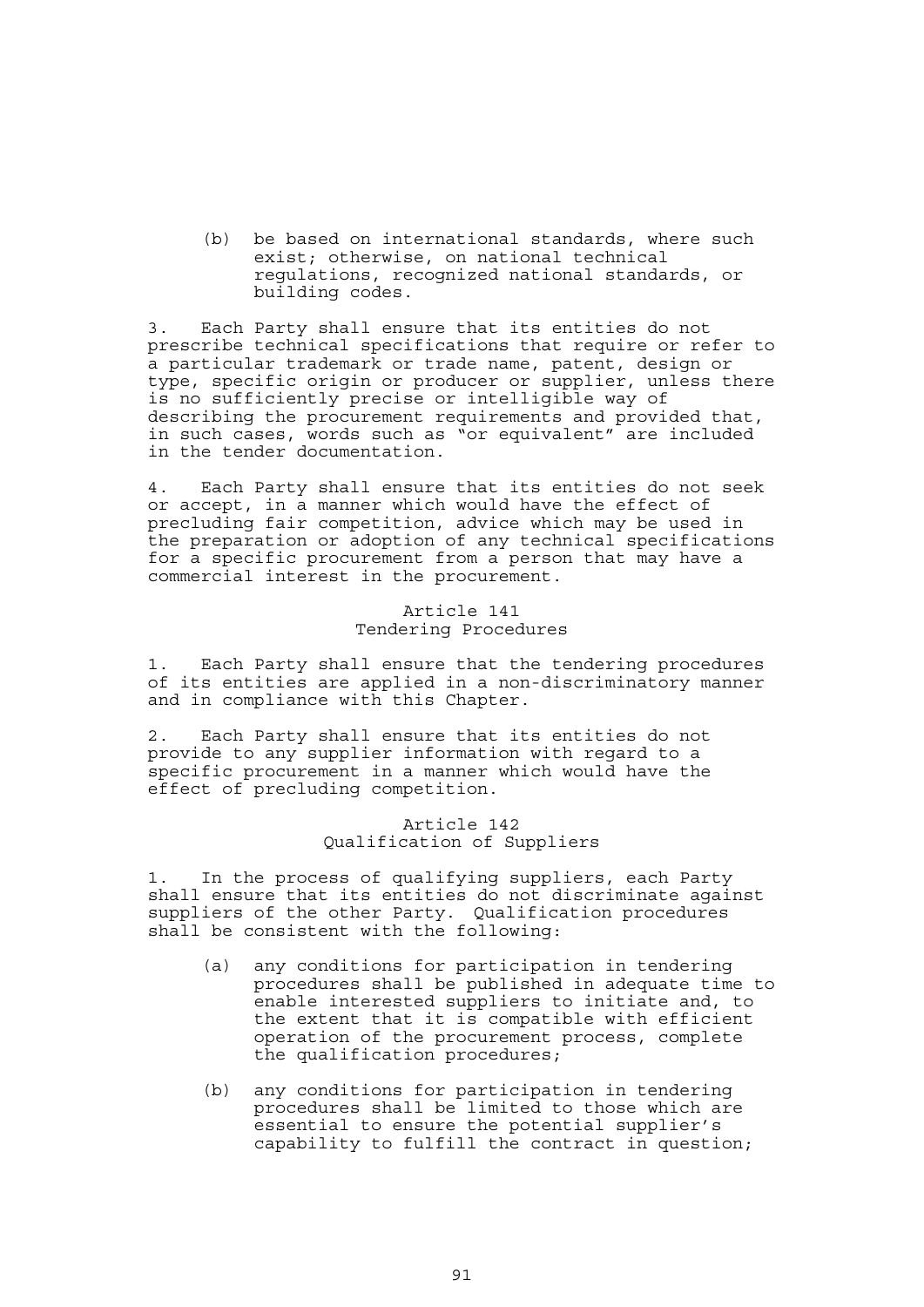- (c) the process of, and the time required for, qualifying suppliers shall not be used in order to keep suppliers of the other Party off a suppliers' list or from being considered for a particular intended procurement. Entities shall recognize as qualified suppliers such suppliers of the other Party who meet the conditions for participation in a particular intended procurement. Suppliers requesting to participate in a particular intended procurement who may not yet be qualified shall also be considered, provided there is sufficient time to complete the qualification procedure;
- (d) entities may maintain permanent lists of qualified suppliers. The entities shall ensure:
	- (i) that suppliers may apply for qualification at any time; and
	- (ii) that all qualified suppliers so requesting are included in the lists within a reasonably short time;
- (e) if, after publication of the notice of procurement under paragraph 1 of Article 143, a supplier not yet qualified requests to participate in an intended procurement, the entity shall promptly start procedures for qualification; and
- (f) any supplier having requested to become a qualified supplier shall be advised by the entities concerned of the decision in this regard.

2. Nothing in paragraph 1 shall preclude the exclusion of any supplier on grounds such as bankruptcy, liquidation or insolvency, or false declarations relating to a procurement, provided that such an action is consistent with the national treatment and non-discrimination provisions of this Chapter.

#### Article 143 Notice of Procurement

1. For each case of intended procurement, each Party shall ensure that its entities make publicly available in advance in the appropriate publication listed in Part 7 of Annex 14, a notice of procurement inviting interested suppliers to participate in that procurement, except as provided for in Article 147.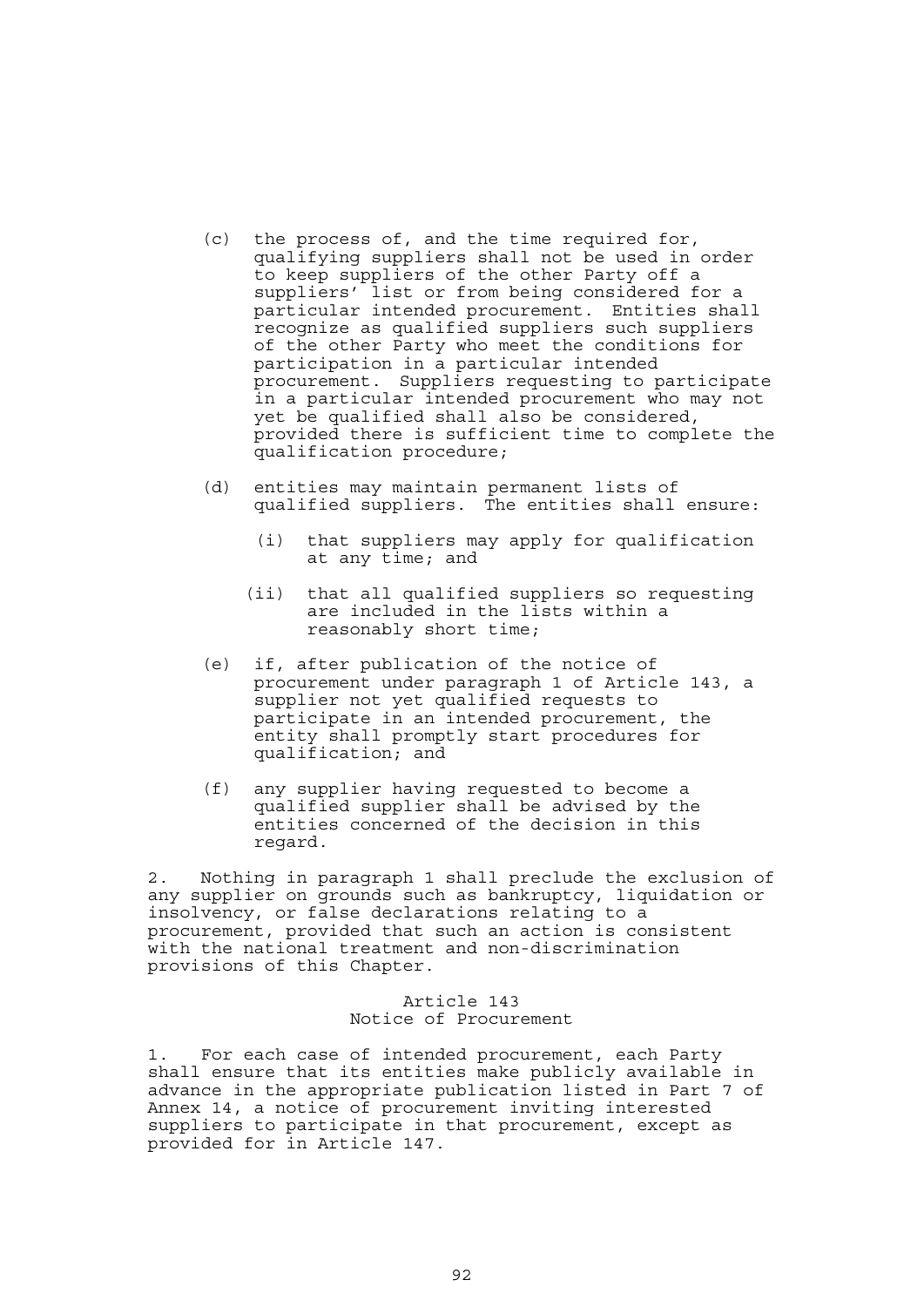2. The information in each notice of procurement shall include a description of the intended procurement, any conditions that suppliers must fulfill to participate in the procurement, the name of the entity, the address where all documents relating to the procurement may be obtained and the time-limits for submission of tenders.

3. Each Party shall endeavor to ensure that its entities make publicly available notices of procurement in a timely manner through means which offer the widest possible and non-discriminatory access to interested suppliers. These means may be accessible free of charge, through a single electronic point of access.

4. If, after making publicly available a notice of procurement in any case of intended procurement, but before the time set for opening or receipt of tenders as specified in the notice or the tender documentation, it becomes necessary to amend or re-issue the notice, the amendment or the re-issued notice shall be made publicly available in the same manner as the original notice. Any significant information given to one supplier with respect to a particular intended procurement shall be given simultaneously to all other suppliers concerned in adequate time to permit the suppliers to consider such information and to respond to it.

# Article 144 Time-Limits for Tendering

Each Party shall ensure that:

- (a) any prescribed time-limit is adequate to allow suppliers of the other Party as well as domestic suppliers to prepare and submit tenders before the closing of the tendering procedures; and
- (b) in determining any such time-limit, its entities, consistent with their own reasonable needs, take into account such factors as the complexity of the intended procurement, the extent of subcontracting anticipated, the normal time for transmitting tenders by mail from foreign as well as domestic points and the delays of making publicly available notices of procurement.

### Article 145 Tender Documentation

1. Tender documentation provided to suppliers shall contain all information necessary to permit them to submit responsive tenders.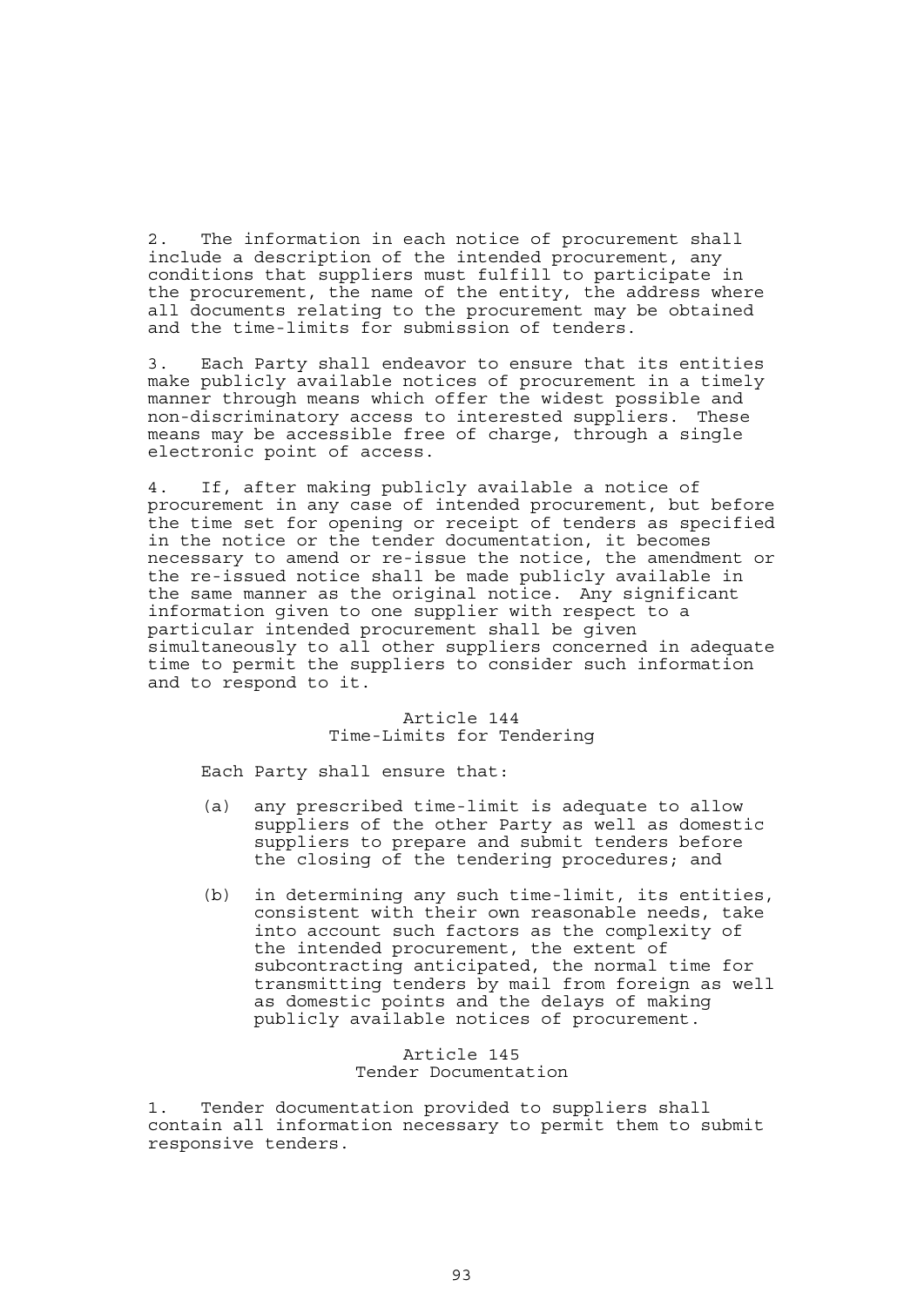2. Each Party shall ensure that its entities make tender documentation accessible, or, upon request, forward the tender documentation, to any supplier participating in the tendering procedure, and reply promptly to any reasonable request for explanations relating thereto.

3. Each Party shall endeavor to ensure that its entities reply promptly to any reasonable request for relevant information submitted by a supplier participating in the tendering procedure, on condition that such information does not give that supplier an advantage over its competitors in the procedure for the award of the contract. The information provided to a supplier may be provided to any other suppliers that are invited to tender.

# Article 146 Awarding of Contracts

1. To be considered for award, a tender must, at the time of opening, conform to the essential requirements of the notice of procurement or tender documentation and be from a supplier which complies with the conditions for participation. If an entity has received a tender abnormally lower or otherwise exceptionally more advantageous than other tenders submitted, it may enquire with the tenderer to ensure that the tenderer can comply with the conditions of participation and be capable of fulfilling the terms of the contract.

2. Unless in the public interest an entity decides not to issue the contract, the entity shall make the award to the tenderer who has been determined to be fully capable of undertaking the contract and whose tender is either the lowest tender or determined to be the most advantageous in terms of the specific evaluation criteria set forth in the notice of procurement or tender documentation.

## Article 147 Other Tendering Procedures

1. Articles 141 through 146 need not apply in the following conditions, provided that the tendering under this Article is not used by entities of a Party with a view to avoiding maximum possible competition or in a manner which would constitute a means of discrimination against the suppliers of the other Party or protection to domestic producers or suppliers: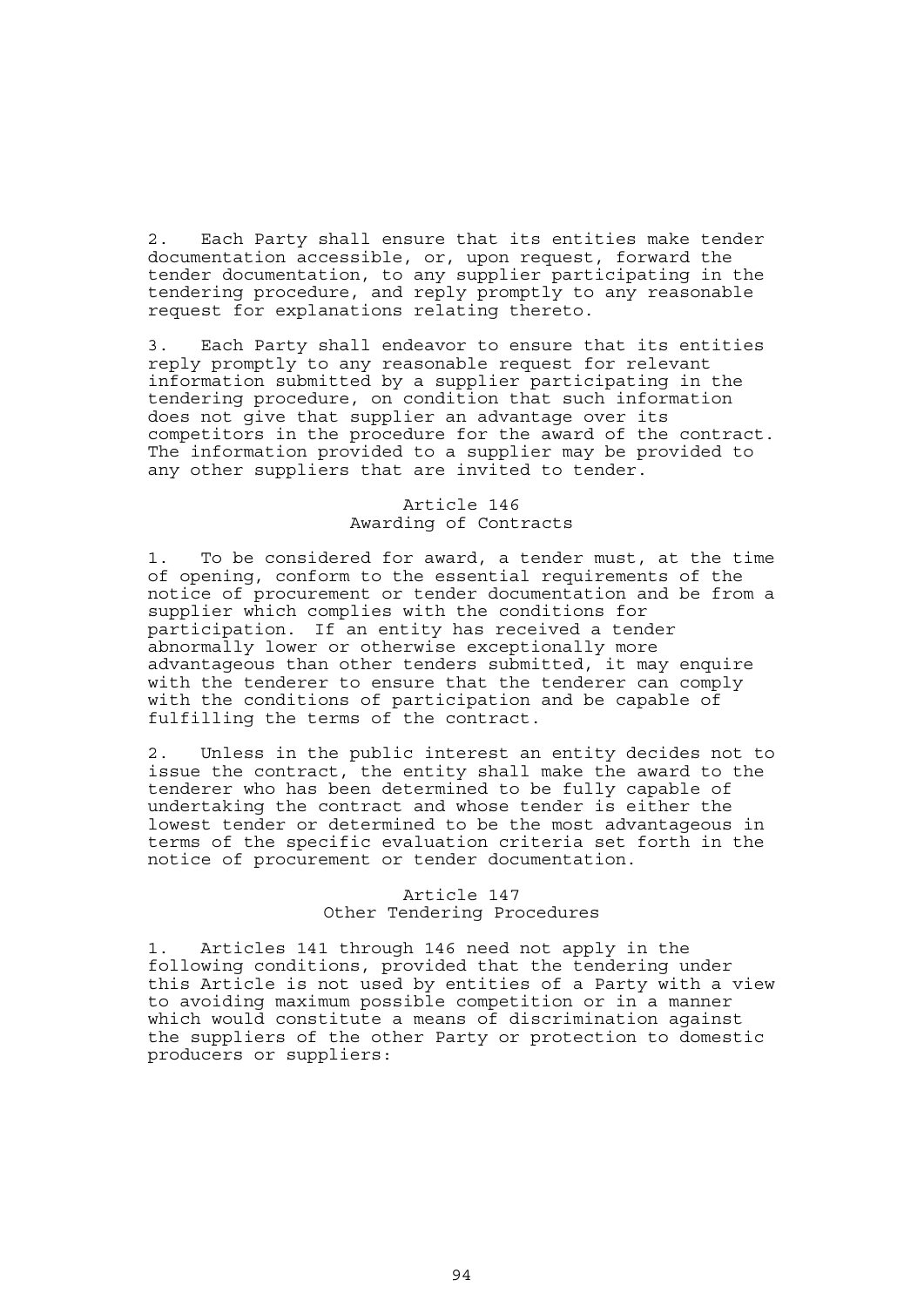- (a) in the absence of tenders in response to the tender pursuant to Articles 141 through 146, or when the tenders submitted have been collusive in accordance with the laws and regulations of the former Party, or not in conformity with the essential requirements in the tender, or from suppliers who do not comply with the conditions for participation provided for in accordance with this Chapter, on condition that the requirements of the initial tender are not substantially modified in the contract as awarded;
- (b) when, for works of art or for reasons connected with the protection of exclusive rights, such as patents or copyrights, or in the absence of competition for technical reasons, the goods or services can be supplied only by a particular supplier and no reasonable alternative or substitute exists;
- (c) in so far as is strictly necessary when, for reasons of extreme urgency brought about by events unforeseeable by the entity, the goods or services could not be obtained in time by means of the tendering procedures pursuant to Articles 141 through 146;
- (d) for additional deliveries by the original supplier that are intended either as parts replacement for existing supplies, or installations, or as the extension of existing supplies, services, or installations, where a change of supplier would compel the entity to procure goods or services not meeting requirements of interchangeability with existing equipment, software, services or installations;
- (e) when an entity procures prototypes or a first good or service which are developed at its request in the course of, and for, a particular contract for research, experiment, study or original development;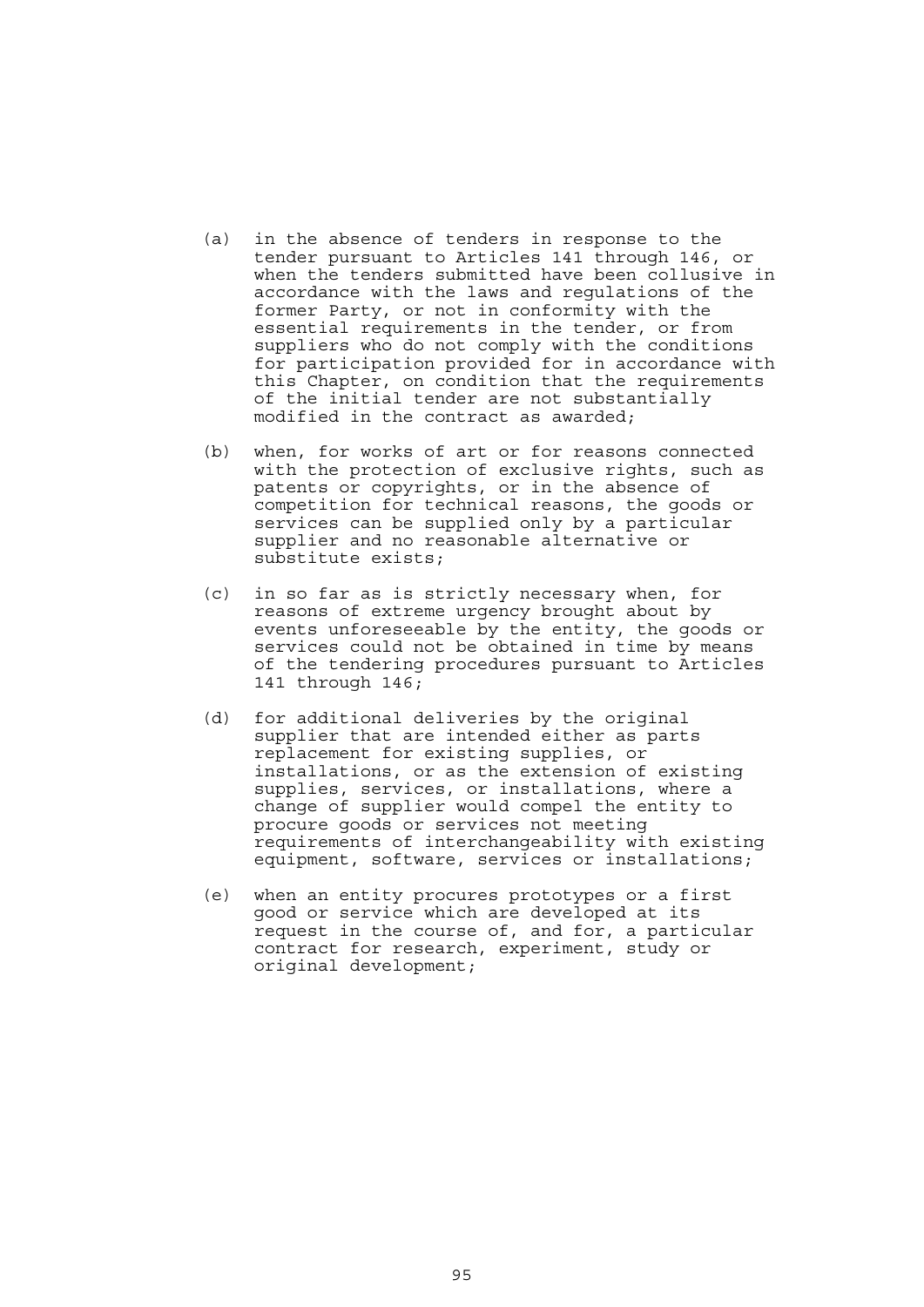- Note: Original development of a first good or service may include limited production or supply in order to incorporate the results of field testing and to demonstrate that the good or service is suitable for production or supply in quantity to acceptable quality standards. It does not extend to quantity production or supply to establish commercial viability or to recover research and development costs.
- (f) when additional construction services which were not included in the initial contract but which were within the objectives of the original tender documentation have, due to unforeseeable circumstances, become necessary to complete the construction services described therein, provided that the total value of contracts awarded for additional construction services may not exceed 50 percent of the amount of the initial contract;
- (g) for new construction services consisting of the repetition of similar construction services which conform to a basic project for which an initial contract was awarded in accordance with Articles 141 through 146 and for which the entity has indicated in the notice of procurement concerning the initial construction service, that the tendering procedures under this Article might be used in awarding contracts for such new construction services;
- (h) for goods purchased on a commodity market;
- (i) for purchases made under exceptionally advantageous conditions which only arise in the very short term. This provision is intended to cover unusual disposals by enterprises which are not normally suppliers, or disposal of assets of businesses in liquidation or receivership. It is not intended to cover routine purchases from regular suppliers; and
- (j) in the case of contracts awarded to the winner of design contest provided that the contest has been organized in a manner which is consistent with the principles of this Chapter and that the contest is judged by an independent jury with a view to design contracts being awarded to the winners.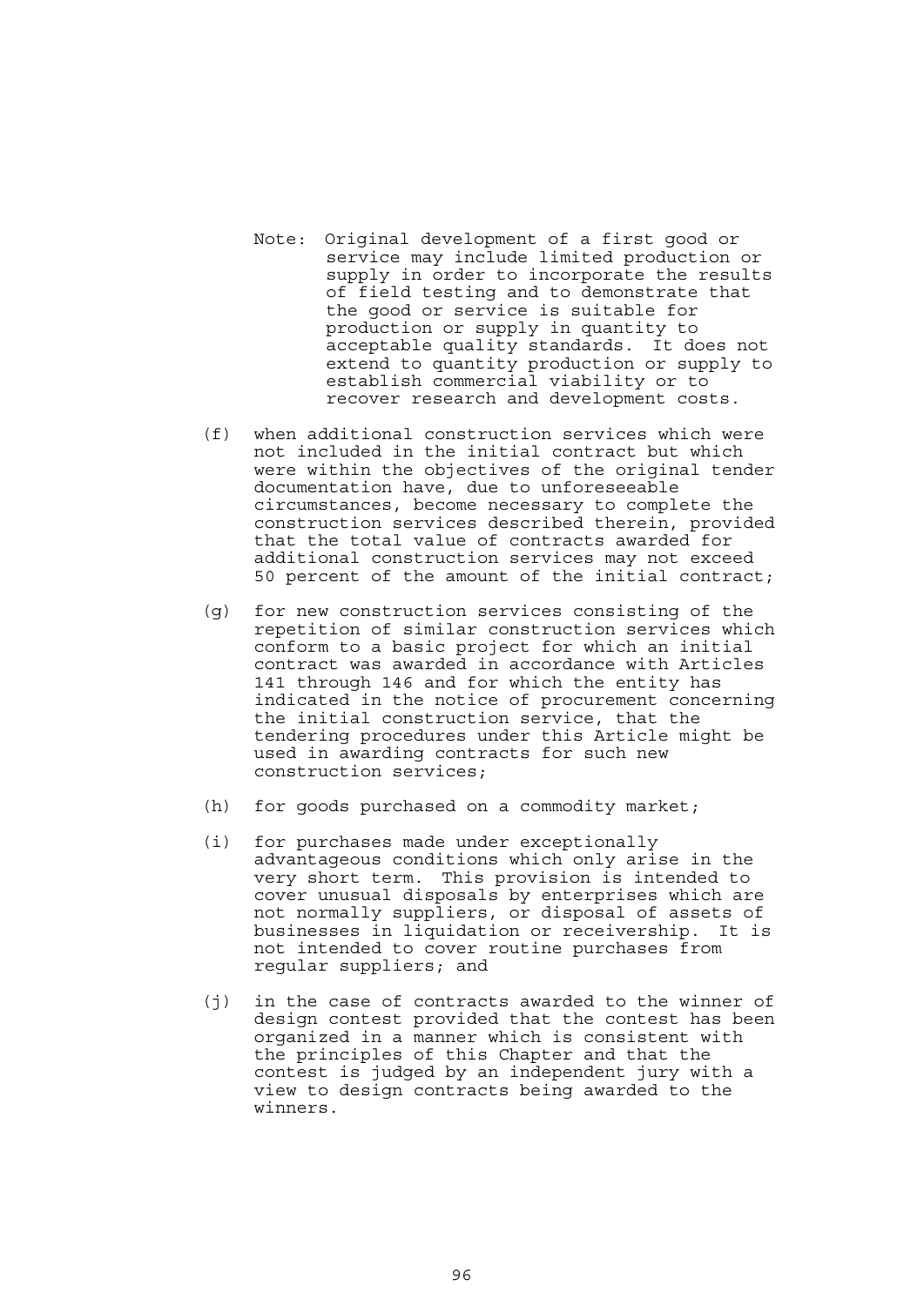2. Each Party shall ensure that, whenever it is necessary for its entities to resort to the tendering procedures under paragraph 1, the entities maintain a record or prepare a written report providing specific justification for such procedures.

### Article 148 Post-Award Information

1. Each Party shall ensure that its entities make publicly available, in an appropriate publication listed in Part 7 of Annex 14, after the award of each contract, information such as:

- (a) the nature and quantity of goods or services in the contract award;
- (b) the name and address of the entity awarding the contract;
- (c) the date of award;
- (d) the name and address of the winning tenderer;
- (e) the value of the winning award; and
- (f) the type of procedure used.

2. Each Party shall ensure that its entities, on request from a supplier of a Party, promptly provide information including:

- (a) pertinent information concerning the reasons why the supplier's application to qualify was rejected, why its existing qualification was brought to an end and why it was not selected; and
- (b) when the supplier is an unsuccessful tenderer, pertinent information concerning the reasons why its tender was not selected and on the characteristics and relative advantages of the tender selected as well as the name of the winning tenderer.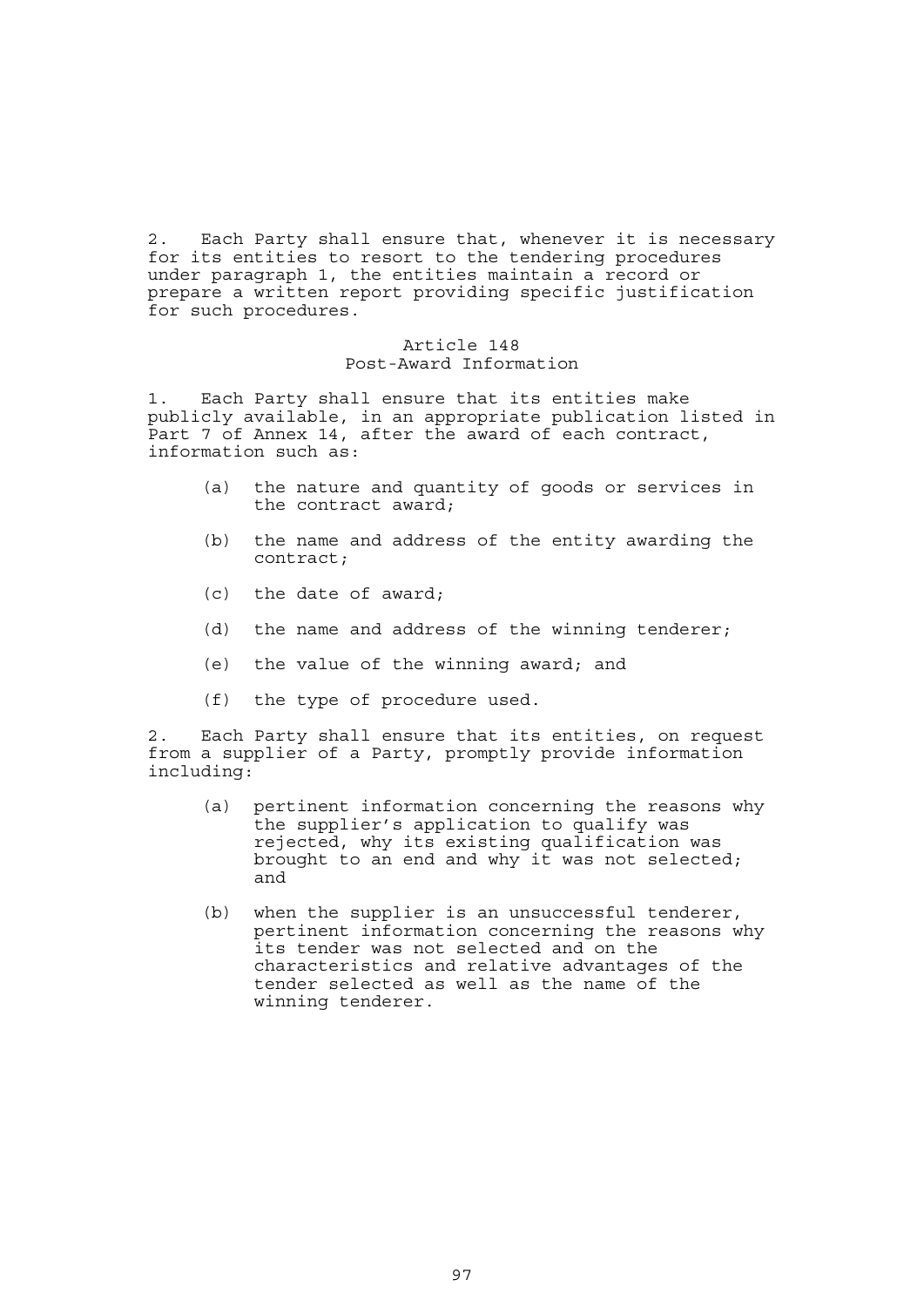3. Where a supplier of a Party is an unsuccessful tenderer, the Party may seek, without prejudice to the provisions under Chapter 16, such additional information on the contract award, as may be necessary to ensure that the procurement was made fairly and impartially. The other Party shall provide information on both the characteristics and relative advantages of the winning tender and the contract price. Normally this latter information may be disclosed by the former Party provided it exercises this right with discretion. In cases where release of this information would prejudice competition in future tenders, this information shall be confidential and not be disclosed except after consultation with and agreement of the other Party.

## Article 149 Challenge Procedures

1. In the event of a complaint by a supplier that there has been a breach of this Chapter in the context of a government procurement, the procuring entity shall accord impartial and timely consideration to any such complaint, in a manner that is not prejudicial to obtaining corrective measures under the challenge system.

2. Each Party shall provide non-discriminatory, timely, transparent and effective procedures enabling suppliers to challenge alleged breaches of this Chapter arising in the context of procurements in which they have, or have had, an interest.

3. Each Party shall provide its challenge procedures in writing and make them generally available.

4. Each Party shall ensure that documentation relating to all aspects of the process concerning government procurement covered by this Chapter shall be retained at least for three years.

5. The interested supplier may be required to initiate a challenge procedure and notify the procuring entity within specified time-limits from the time when the basis of the complaint is known or reasonably should have been known, but in no case within a period of less than 10 days.

6. Challenges shall be heard by an impartial and independent reviewing authority with no interest in the outcome of the government procurement and the members of which are secure from external influence during the term of appointment. A reviewing authority which is not a court shall either be subject to judicial review or shall have procedures which provide at least the following: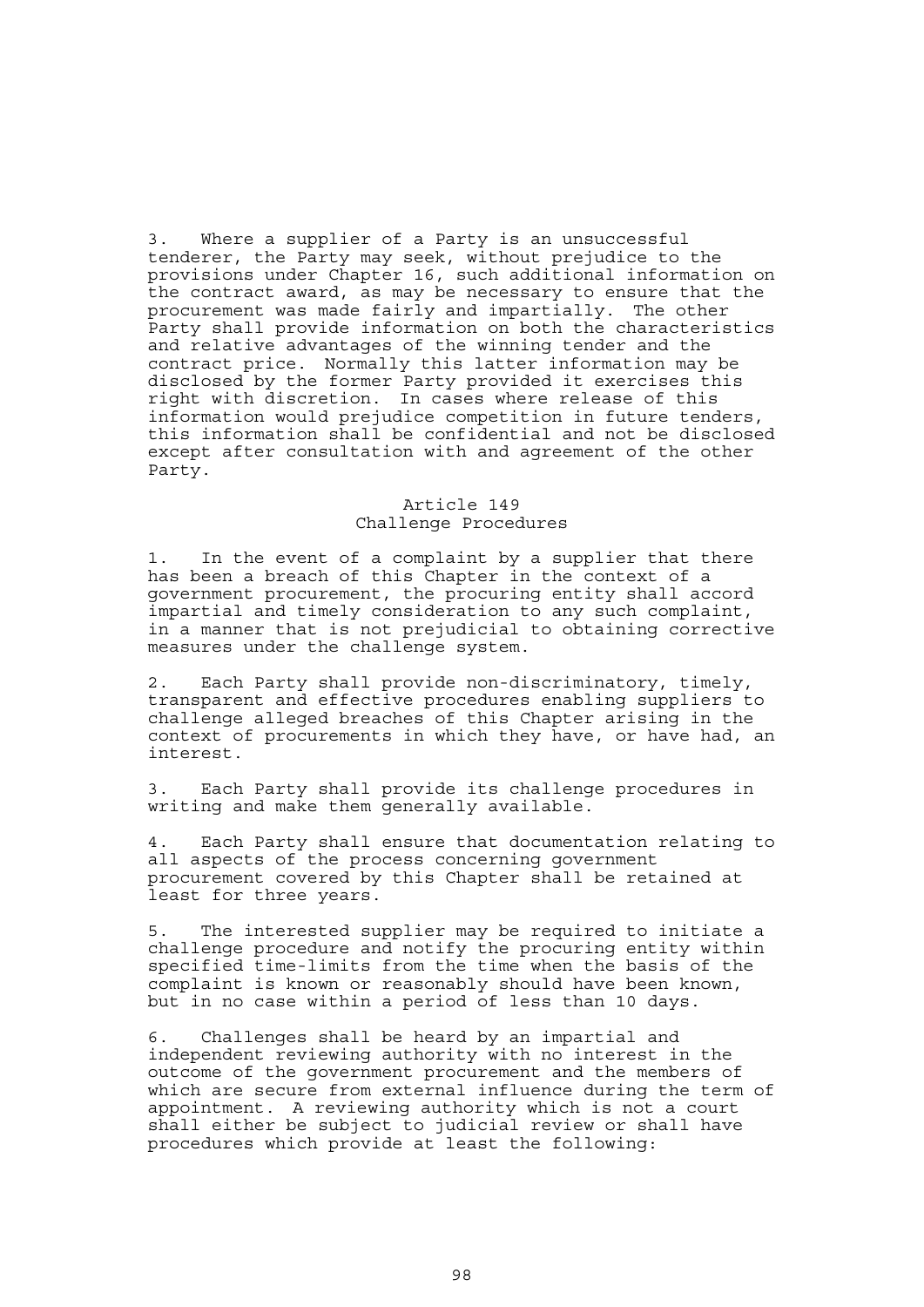- (a) participants can be heard before an opinion is given or a decision is reached;
- (b) participants can be represented and accompanied;
- (c) participants shall have access to all proceedings;
- (d) proceedings can take place in public;
- (e) opinions or decisions are given in writing with a statement describing the basis for the opinions or decisions;
- (f) witnesses can be presented; and
- (g) documents are disclosed to the reviewing authority.
- 7. Challenge procedures shall provide for:
	- (a) rapid interim measures to correct breaches of this Chapter and to preserve commercial opportunities. Such action may result in suspension of the procurement process. However, procedures may provide that overriding adverse consequences for the interests concerned, including the public interest, may be taken into account in deciding whether such measures should be applied;
	- (b) an assessment and, where appropriate, a decision on the justification of the challenge; and
	- (c) where appropriate, correction of breaches of this Chapter or compensation for the loss or damages suffered, which may be limited to costs for tender preparation or protest.

8. With a view to the preservation of the commercial and other interests involved, the challenge procedure shall normally be completed within a reasonable time.

> Article 150 Use of Electronic Communications in Procurement

1. The Parties shall seek to provide opportunities for government procurement to be undertaken through the Internet or a comparable computer-based telecommunications network.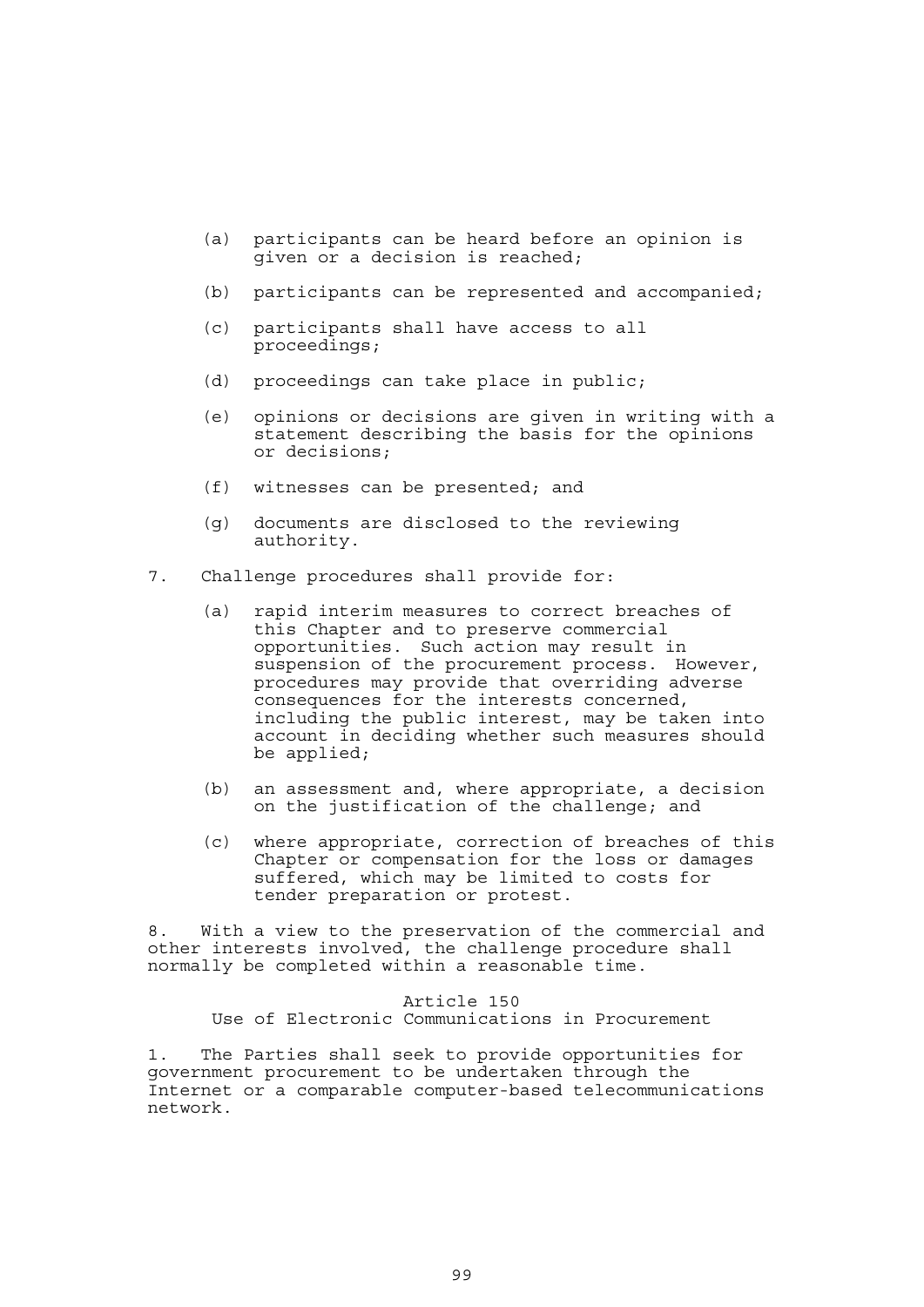2. In order to facilitate commercial opportunities for its suppliers under this Chapter, each Party shall endeavor to adopt or maintain a single electronic portal for access to comprehensive information on government procurement supply opportunities in its Area, and information on measures relating to government procurement shall be available.

3. The Parties shall encourage, to the extent possible, the use of electronic means for the provision of tender documents and the receipt of tenders.

4. The Parties shall endeavor to ensure the adoption of policies and procedures for the use of electronic means in government procurement that:

- (a) protect documentation from unauthorized and undetected alteration; and
- (b) provide appropriate levels of security for data on, and passing through, the procuring entity's network.

### Article 151 Exceptions

 Subject to the requirement that such measures are not applied in a manner that would constitute a means of arbitrary or unjustifiable discrimination between the Parties where the same conditions prevail, or a disguised restriction on trade, nothing in this Chapter shall be construed to prevent a Party from imposing, enforcing or maintaining measures:

- (a) necessary to protect public morals, order or safety;
- (b) necessary to protect human, animal or plant life or health;
- (c) necessary to protect intellectual property; or
- (d) relating to goods or services of handicapped persons, of philanthropic institutions, or of prison labor.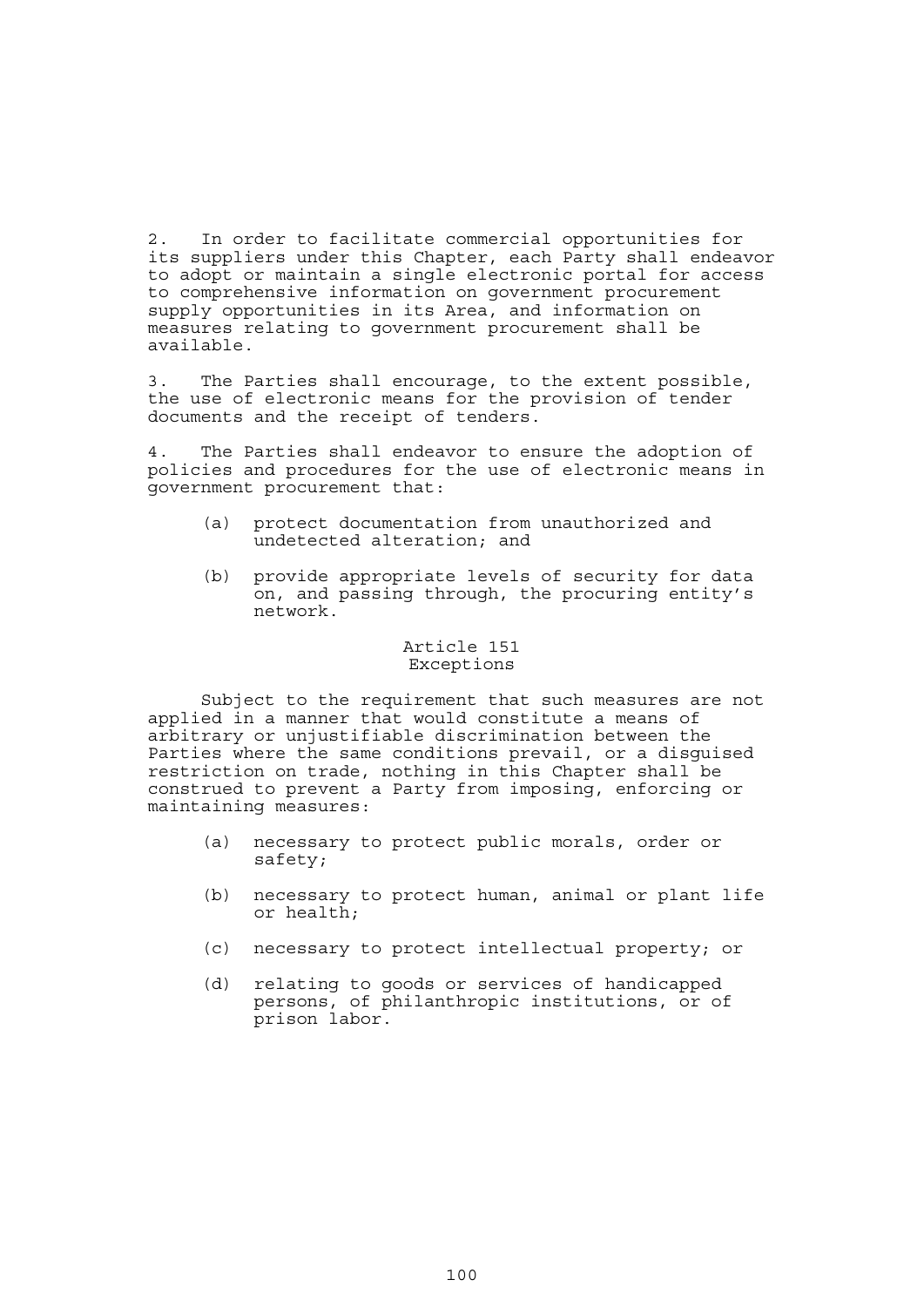#### Article 152 Rectifications or Modifications

1. A Party shall notify the other Party of its rectifications, or in exceptional cases, other modifications relating to Annex 14 along with the information as to the likely consequences of the change for the mutually agreed coverage provided in this Chapter.

2. If the rectifications or other modifications are of a purely formal or minor nature, notwithstanding Article 197, they shall become effective provided that no objection from the other Party has been raised within 30 days. In other cases, both Parties shall consult the proposal and any claim for compensatory adjustments with a view to maintaining a balance of rights and obligations and a comparable level of mutually agreed coverage provided in this Chapter prior to such rectification or other modification.

3. In the event of an agreement between the Parties not being reached, the Party which has received such notification may have recourse to the dispute settlement procedure under Chapter 16.

Note: Notwithstanding any other provision of this Chapter, a Party may undertake reorganizations of its entities, including programs through which the procurement of such entities is decentralized or the corresponding government functions cease to be performed by any government entity, whether or not subject to this Chapter. In cases of reorganizations, compensation need not be proposed. Neither Party shall undertake such reorganizations to avoid the obligations of this Chapter.

# Article 153 Privatization of Entities

 When government control at the central or national government level over an entity specified in Part 1 of Annex 14 has been effectively eliminated, notwithstanding that the government may possess holding thereof or appoint member of the board of directors thereto, this Chapter shall no longer apply to that entity and compensation need not be proposed. A Party shall notify the other Party of the name of such entity before elimination of government control or as soon thereafter as possible.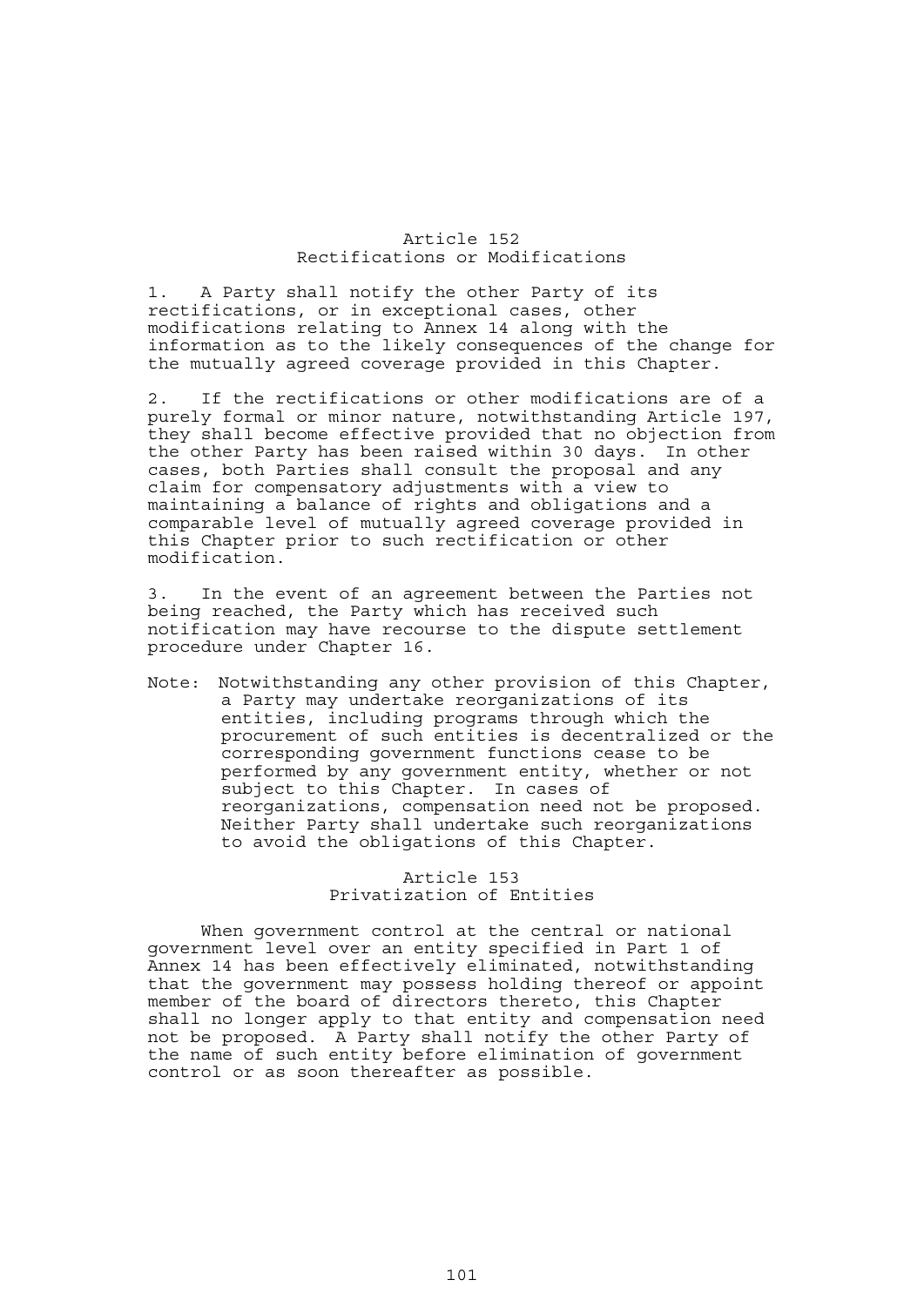### Article 154 Denial of Benefits

1. A Party may deny the benefits of this Chapter to an enterprise of the other Party if the enterprise is owned or controlled by persons of a non-Party and the former Party:

- (a) does not maintain diplomatic relations with the non-Party; or
- (b) adopts or maintains measures with respect to the non-Party that prohibit transactions with the enterprise or that would be violated or circumvented if the benefits of this Chapter were accorded to the enterprise.

2. Subject to prior notification and consultation, a Party may deny the benefits of this Chapter to a supplier of the other Party that is an enterprise of the other Party where the denying Party establishes that the enterprise is owned or controlled by persons of a non-Party and has no substantial business activities in the Area of the other Party.

#### Article 155 Further Negotiations

 In the event that after the entry into force of this Agreement a Party offers a non-Party additional advantages of access to its government procurement market beyond what the other Party has been provided with under this Chapter, the former Party shall, upon request of the other Party, enter into negotiations with the other Party with a view to extending those advantages to the other Party on a reciprocal basis.

# Article 156

# Committee on Government Procurement

1. For the purposes of the effective implementation and operation of this Chapter, the Parties hereby establish a Committee on Government Procurement (hereinafter referred to in this Article as "Committee").

- 2. The functions of the Committee shall be:
	- (a) reviewing and monitoring the implementation and operation of this Chapter;
	- (b) analyzing available information on each Party's government procurement market;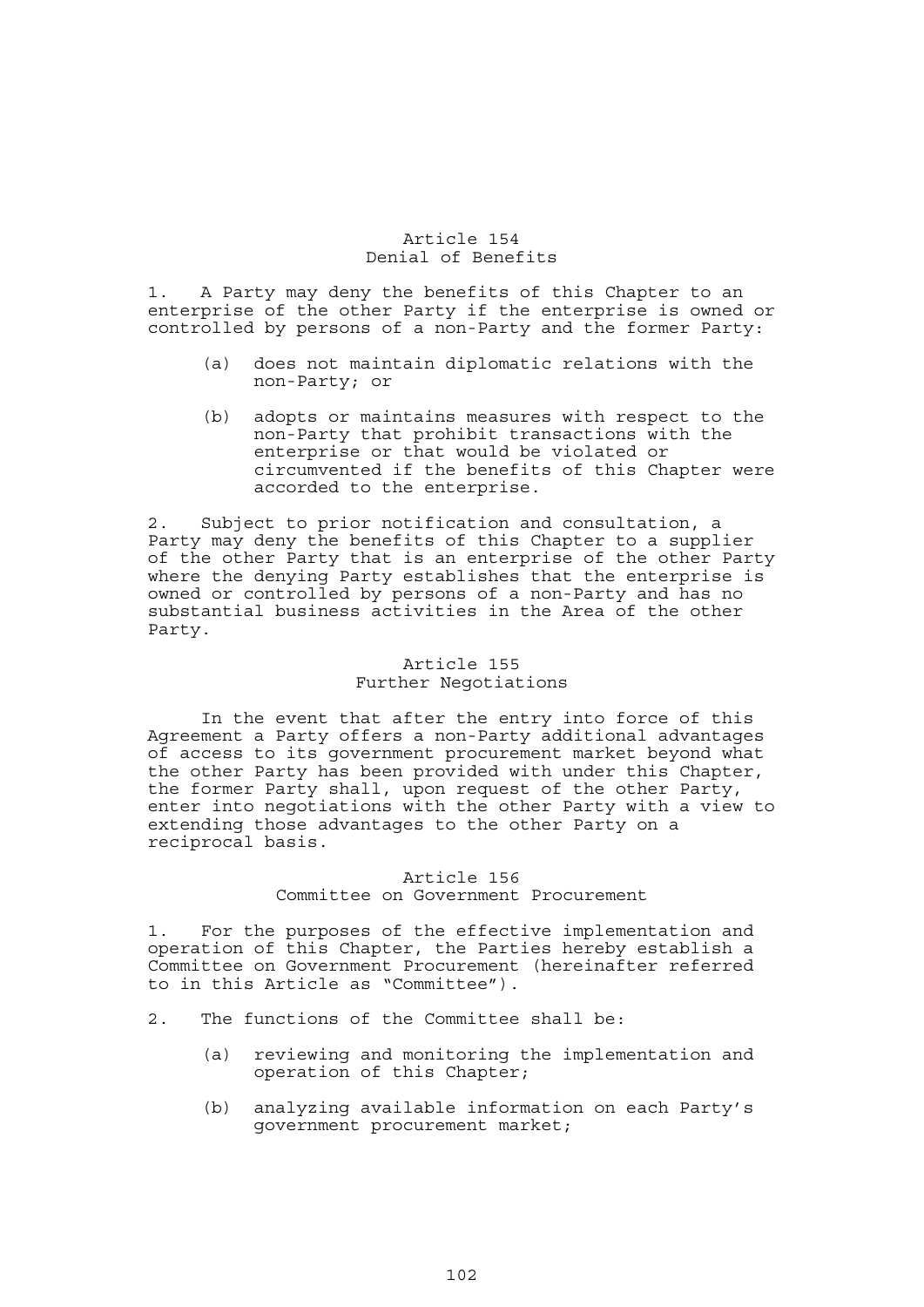- (c) reporting the findings of the Committee to the Commission; and
- (d) carrying out other functions as may be delegated by the Commission in accordance with Article 190.

3. The Committee shall be composed of government officials of the Parties.

4. The Committee shall meet at such venues and times as may be agreed by the Parties.

### Article 157 Definition

 For the purposes of this Chapter, the term "supplier" means a person that provides or could provide goods or services to an entity.

> Chapter 13 Intellectual Property

# Article 158 General Provisions

1. The Parties shall ensure adequate, effective and nondiscriminatory protection of intellectual property, promote efficiency and transparency in administration of intellectual property protection system, and provide for measures for adequate and effective enforcement of intellectual property rights against infringement, counterfeiting and piracy, in accordance with the provisions of this Chapter and the international agreements to which both Parties are parties.

2. The Parties may take appropriate measures to prevent the abuse of intellectual property rights by right holders or the resort to practices which unreasonably restrain trade or adversely affect the international transfer of technology, provided that such measures are consistent with the provisions of this Agreement and the TRIPS Agreement.

3. The Parties affirm their existing rights and obligations under the TRIPS Agreement and other multilateral agreements relating to intellectual property to which both Parties are parties. Nothing in this Chapter shall derogate from existing rights and obligations that the Parties have under the TRIPS Agreement or other multilateral agreements relating to intellectual property to which both Parties are parties.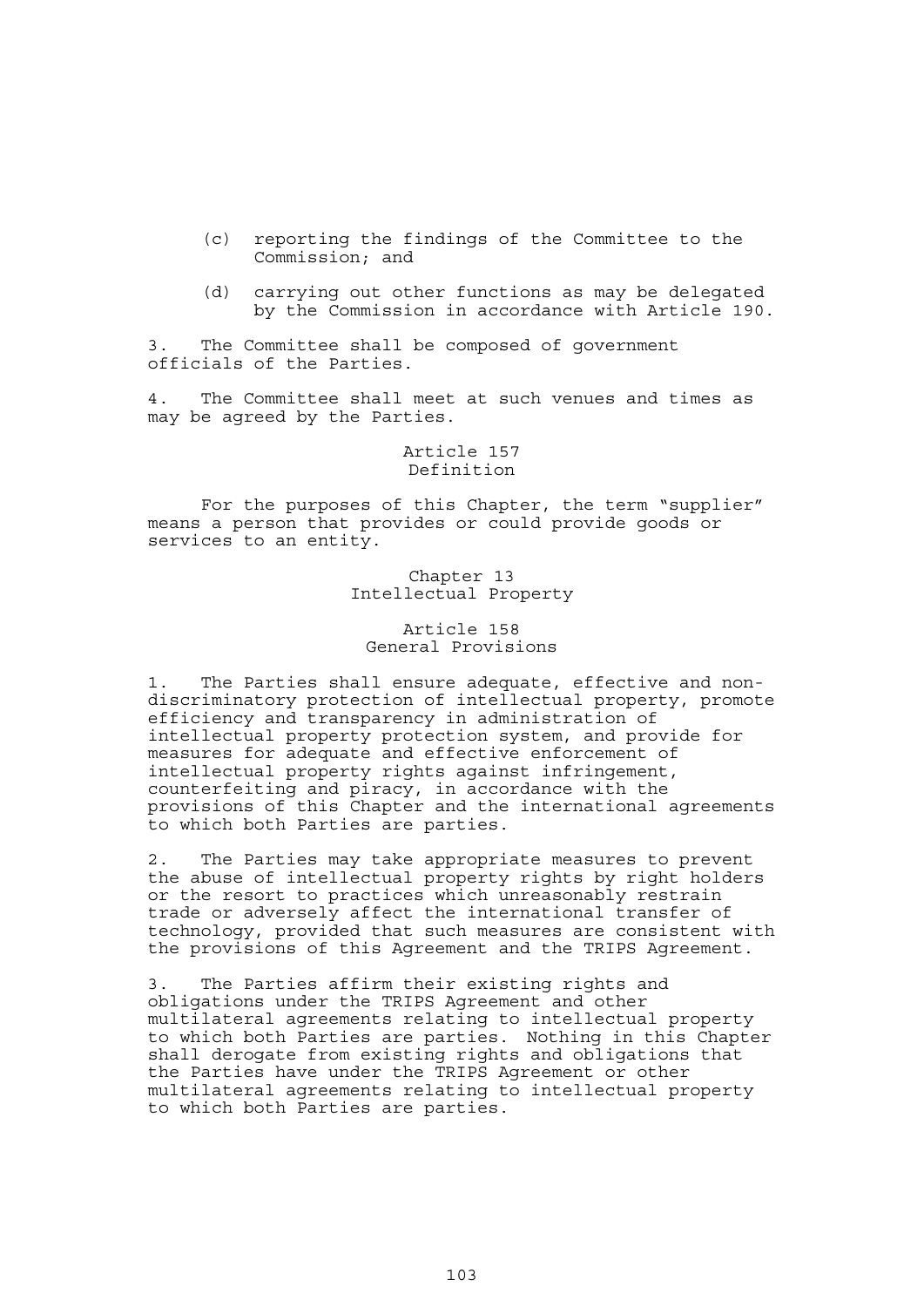4. For the purposes of this Chapter, intellectual property refers to all categories of intellectual property:

- (a) that are subject of Articles 161 through 163; and/or
- (b) that are under the TRIPS Agreement and/or the relevant international agreements referred to in the TRIPS Agreement.

# Article 159 Streamlining of Procedural Matters

1. For the purposes of providing efficient administration of intellectual property system, each Party shall take measures to streamline its administrative procedures concerning intellectual property.

2. Each Party shall use a classification for patents and utility models in accordance with the Strasbourg Agreement Concerning the International Patent Classification, of March 24, 1971, as amended. Each Party shall use a classification of goods and services in accordance with the Nice Agreement Concerning the International Classification of Goods and Services for the Purposes of the Registration of Marks, of June 15, 1957, as amended.

# Article 160 Transparency

 For the purposes of further promoting transparency in administration of intellectual property system, each Party shall, in accordance with its laws and regulations, take appropriate measures to make available to the public information on its efforts to provide effective enforcement of intellectual property rights and other information with regard to intellectual property system.

# Article 161 Trademarks

 Each Party shall afford an opportunity for interested parties to oppose to an application for registration of or a registration of, and to request the cancellation of the registration of, a trademark, in accordance with its laws and regulations.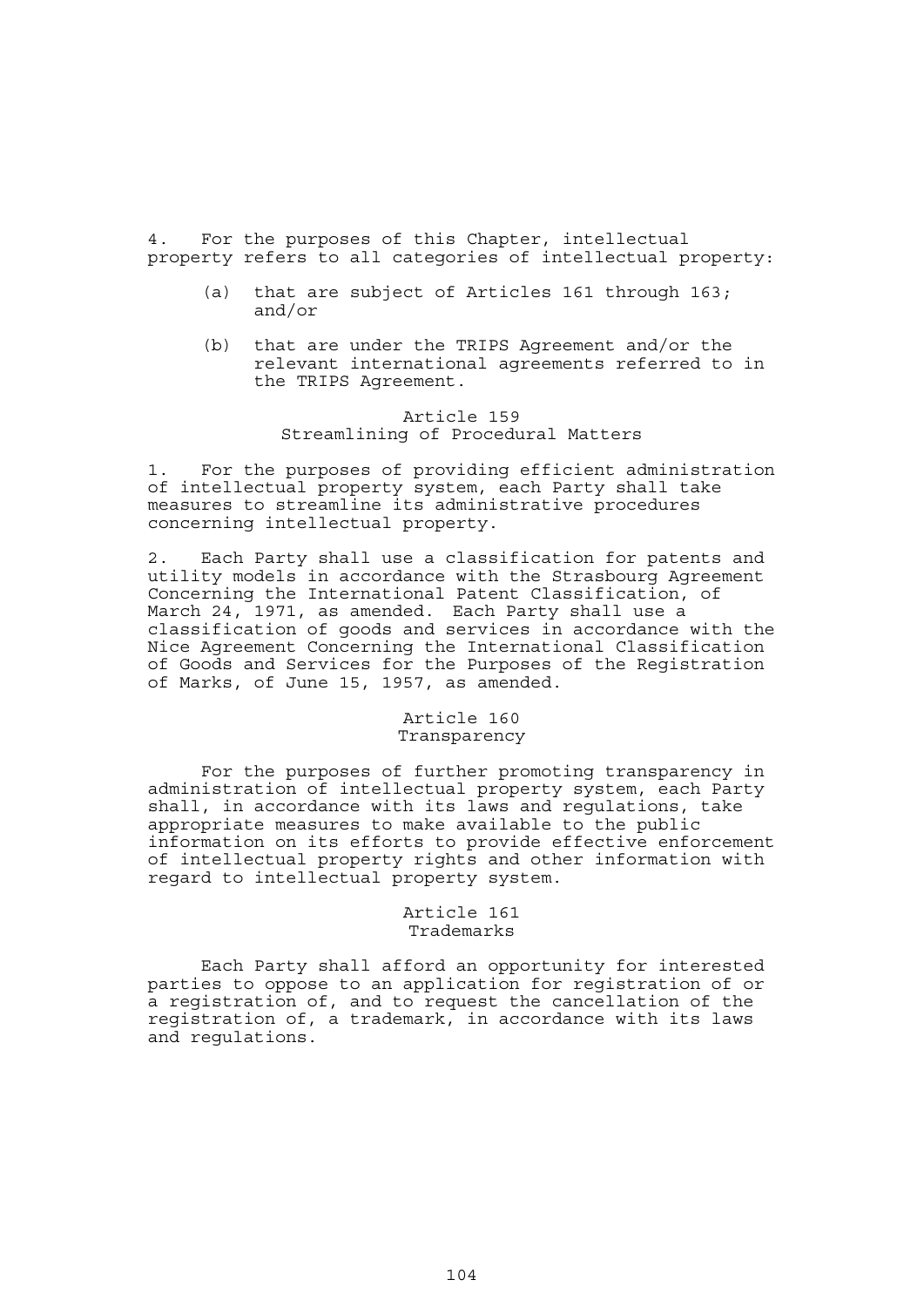### Article 162 New Varieties of Plants

 Each Party shall become a party, if it is not a party, to the 1991 Act of International Convention for the Protection of New Varieties of Plants, by January 1, 2009.

# Article 163 Geographical Indications

1. The Parties agree that indications for wines and spirits listed in Annex 15 are geographical indications referred to in paragraph 1 of Article 22 of the TRIPS Agreement, and shall abide by the obligations under the relevant provisions of the TRIPS Agreement with respect to the protection of geographical indications.

2. Notwithstanding paragraph 2 of Article 197, modifications to Annex 15 proposed by both Parties may be adopted by the Commission pursuant to subparagraph 1(d)(i) of Article 190. The adopted modifications shall be confirmed by an exchange of diplomatic notes.

#### Article 164 Enforcement

1. Each Party shall provide for procedures concerning the suspension by its customs authority of the release of the goods infringing patents, utility models, industrial designs, trademarks, or copyrights or related rights, which are destined for importation into, or exportation from, the Party.

2. Each Party shall ensure that its judicial authorities have the authority to order the infringer to pay the right holder damages adequate to compensate for the injury the right holder has suffered because of an infringement of that person's intellectual property right by an infringer who knowingly, or with reasonable grounds to know, engaged in infringing activity.

3. Each Party shall provide for criminal procedures and penalties to be applied in cases of trademark counterfeiting or copyright piracy, committed willfully and on a commercial scale. Remedies available shall include imprisonment and/or monetary fines sufficient to provide a deterrent, consistently with the level of penalties applied for crimes of a corresponding gravity.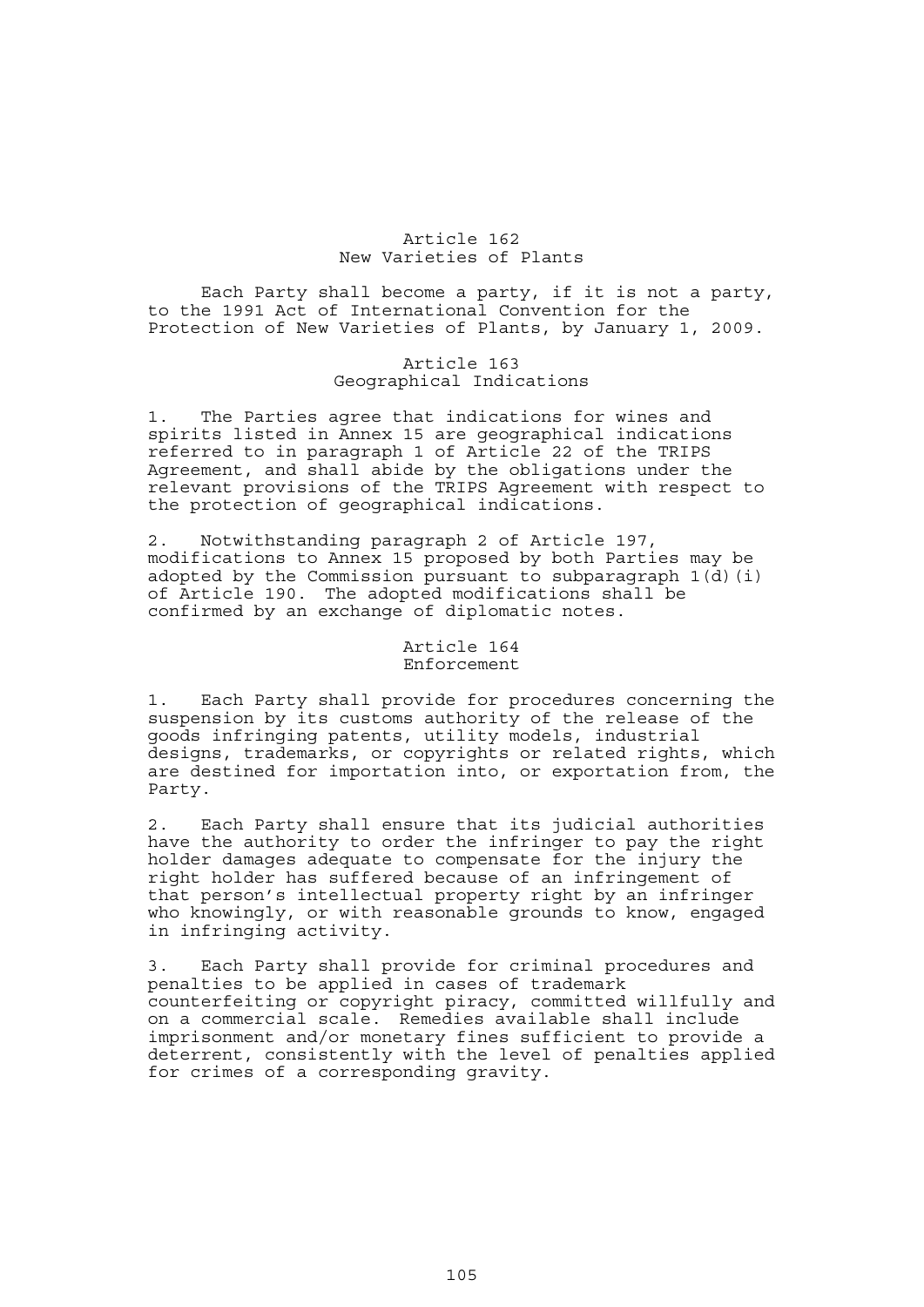### Article 165 Committee on Intellectual Property

1. For the purposes of the effective implementation and operation of this Chapter, the Parties hereby establish a Committee on Intellectual Property (hereinafter referred to in this Article as "Committee").

- 2. The functions of the Committee shall be:
	- (a) reviewing and monitoring the implementation and operation of this Chapter;
	- (b) discussing any issues related to intellectual property, such as:
		- (i) areas and forms of cooperation in the field of intellectual property;
		- (ii) enforcement of intellectual property rights;
		- (iii) geographical indications; and
			- (iv) public awareness concerning protection of intellectual property;
	- (c) reporting the findings of the Committee to the Commission; and
	- (d) carrying out other functions as may be delegated by the Commission in accordance with Article 190.

3. The Committee shall be composed of government officials of the Parties.

4. The Committee shall meet at such venues and times as may be agreed by the Parties.

> Chapter 14 Competition

Article 166 General Provision

 Each Party shall, in accordance with its laws and regulations and in a manner consistent with this Chapter, take measures which it considers appropriate against anticompetitive activities so as to avoid that the benefits of the liberalization of trade and investment may be diminished or nullified by such activities.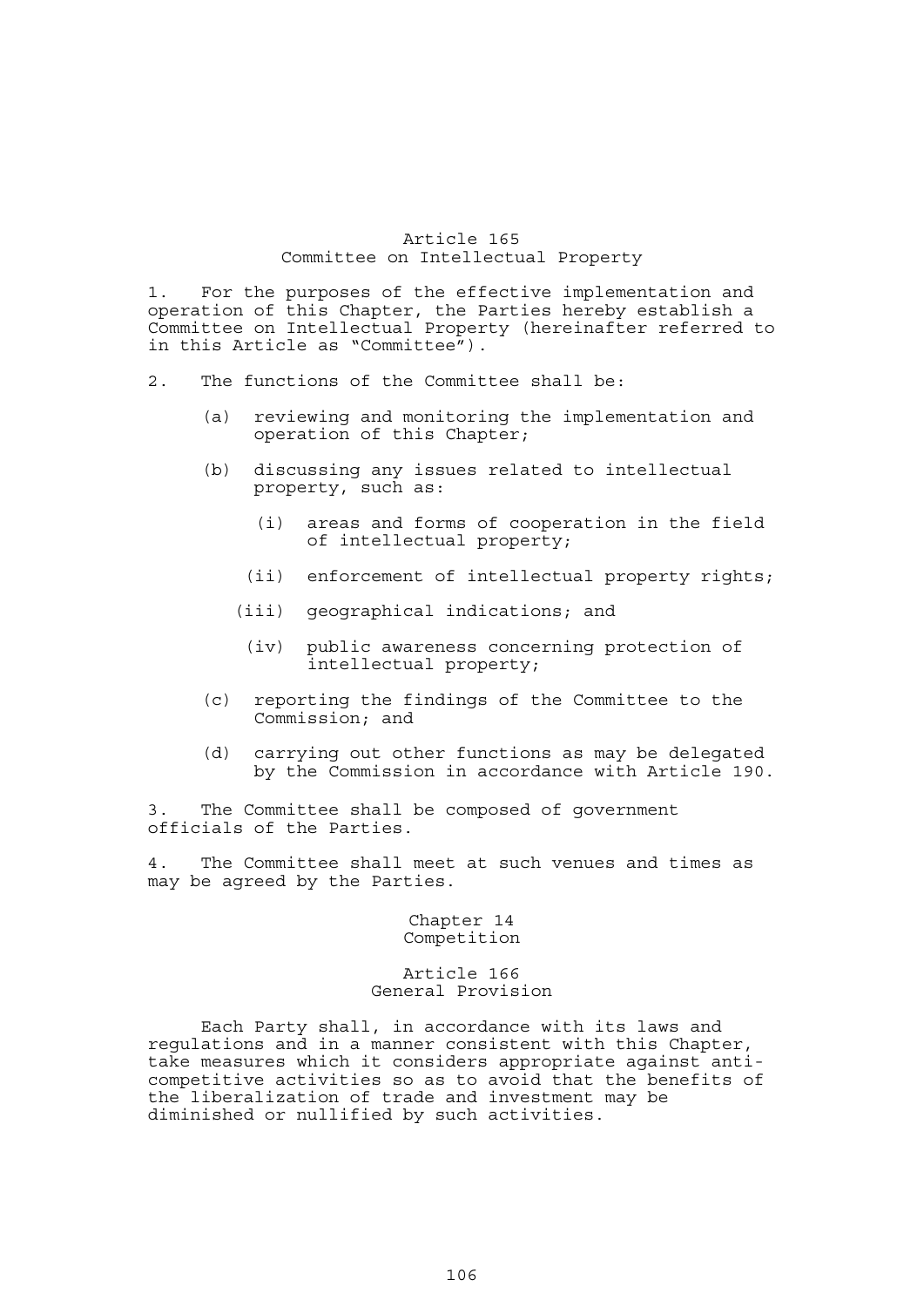# Article 167 Cooperation on Controlling Anti-competitive Activities

 The Parties shall, in accordance with their respective laws and regulations, cooperate in the field of controlling anti-competitive activities subject to their respective available resources.

## Article 168 Non-Discrimination

 Each Party shall apply its competition laws and regulations in a manner which does not discriminate between persons in like circumstances on the basis of their nationality.

# Article 169 Procedural Fairness

 Each Party shall implement administrative and judicial procedures in a fair manner to control anti-competitive activities, pursuant to its relevant laws and regulations.

### Article 170 Transparency

 Each Party shall promote transparency of the implementation of its competition laws and regulations and its competition policy.

# Article 171 Non-Application of Chapter 16

 The dispute settlement procedures provided for in Chapter 16 shall not apply to this Chapter.

> Chapter 15 Improvement of Business Environment

#### Article 172 Consultations for the Improvement of Business Environment

 The Parties, confirming their interest in creating a more favorable business environment with a view to promoting trade and investment activities by their private enterprises, shall from time to time have consultations in order to address issues concerning the improvement of business environment in the Parties.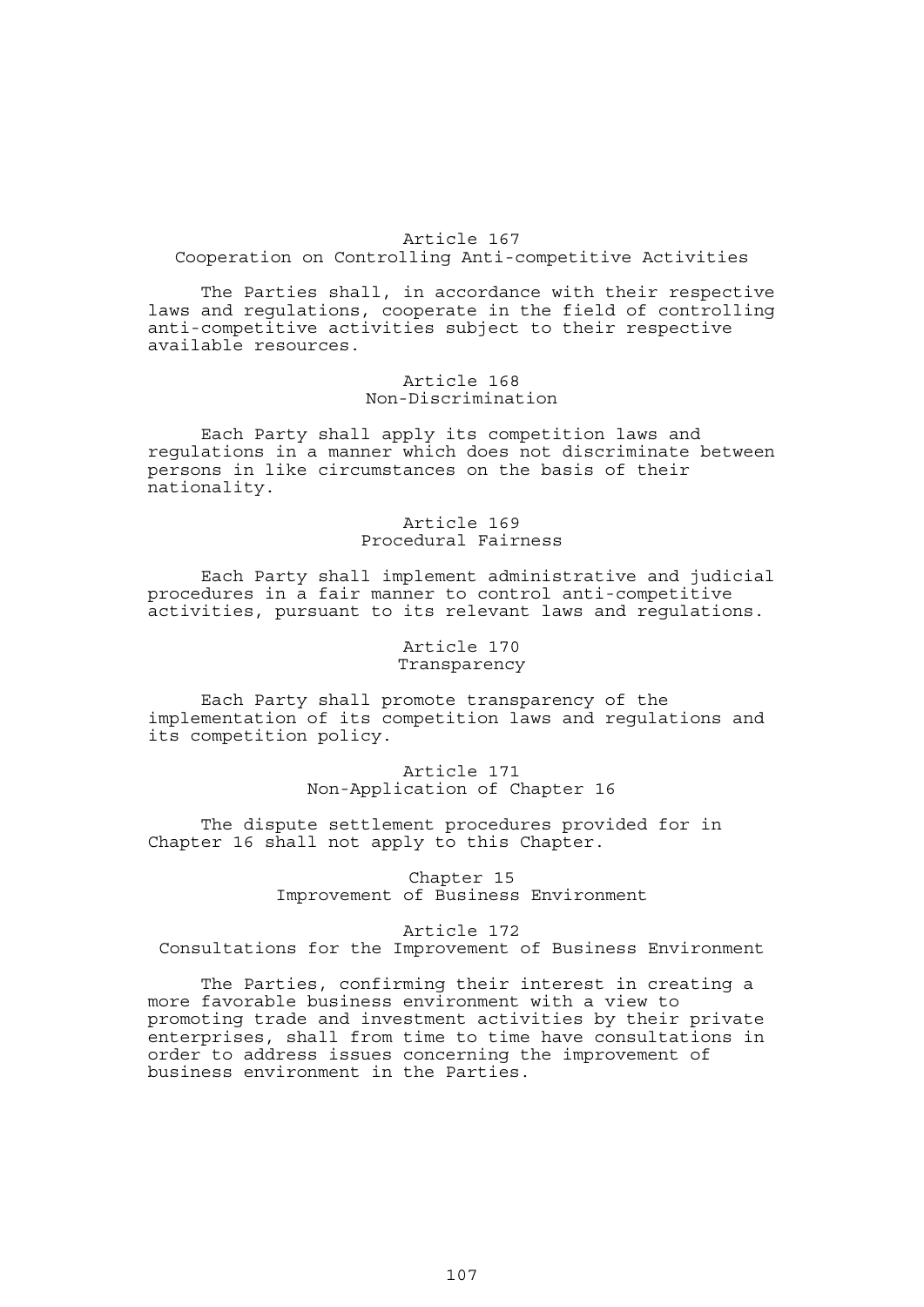### Article 173 Committee on Improvement of Business Environment

1. For the purposes of the effective implementation and operation of this Chapter, the Parties hereby establish a Committee on Improvement of Business Environment (hereinafter referred to in this Article as "Committee").

- 2. The functions of the Committee shall be:
	- (a) discussing ways and means to improve business environment in the Parties;
	- (b) making, as needed, recommendations to the Parties on appropriate measures to be taken by the Parties;
	- (c) receiving information on the implementation of such recommendations from the relevant authorities of the Governments of the Parties;
	- (d) making public, as needed, such recommendations in an appropriate manner;
	- (e) reporting the findings of the Committee to the Commission; and
	- (f) carrying out other functions as may be delegated by the Commission in accordance with Article 190.

3. The Committee shall be composed of government officials of the Parties.

4. The Committee may, by consensus, invite representatives of relevant entities other than the governmental agencies of the Parties with the necessary expertise related to the issues to be discussed.

5. The Committee shall meet at such venues and times as may be agreed by the Parties.

6. The Committee shall cooperate with other relevant committees or working groups with a view to avoiding unnecessary overlap with the works of such committees or working groups.

#### Article 174 Non-Application of Chapter 16

 The dispute settlement procedure provided for in Chapter 16 shall not apply to this Chapter.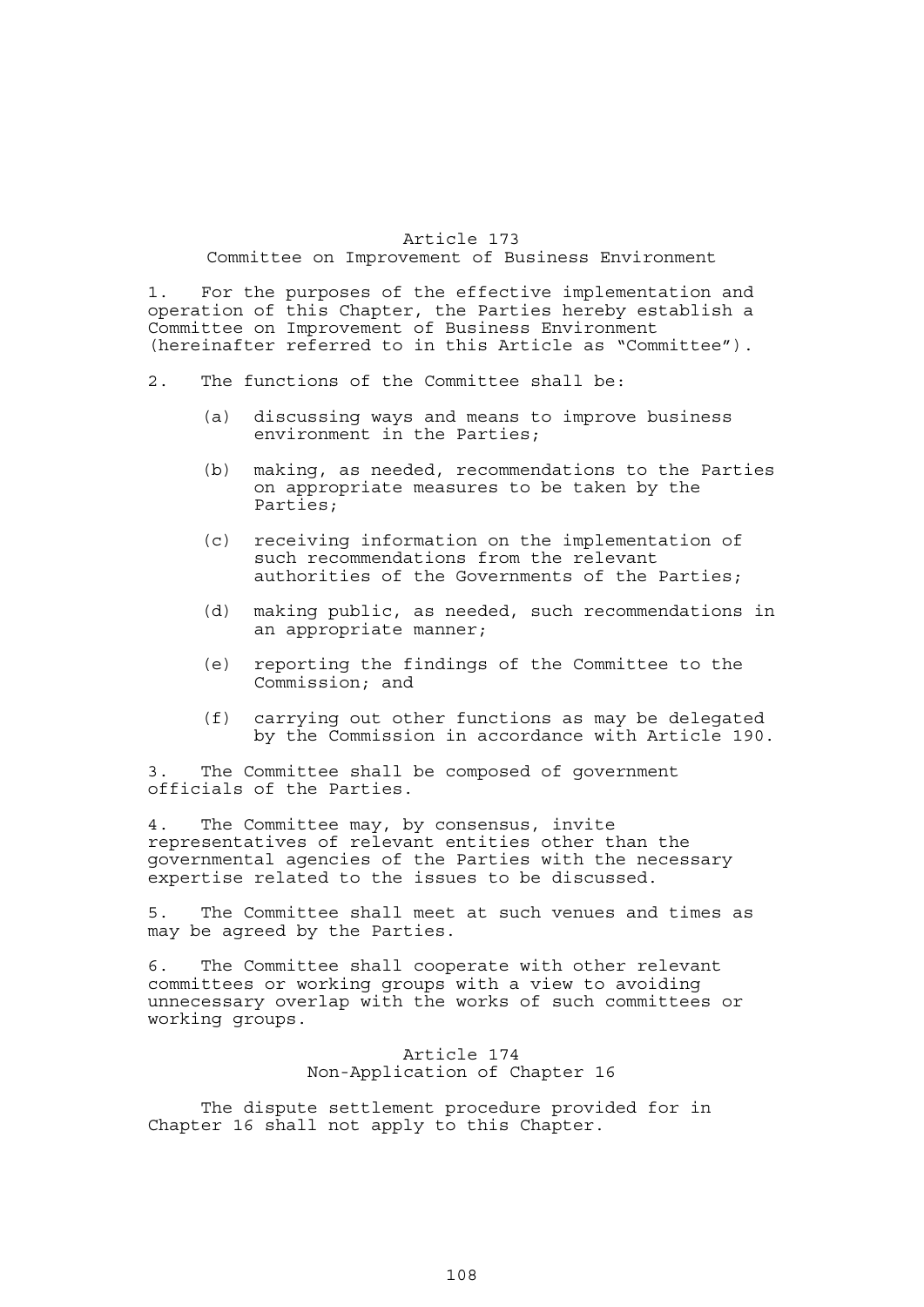# Chapter 16 Dispute Settlement

#### Article 175 Scope

 Unless otherwise provided for in this Agreement, this Chapter shall apply with respect to the avoidance or settlement of disputes between the Parties concerning the implementation, interpretation or operation of this Agreement.

#### Article 176 Choice of Dispute Settlement Procedure

1. Where a dispute regarding any matter arises under both this Agreement and the WTO Agreement, the complaining Party may select the dispute settlement procedure in which to settle the dispute.

2. Notwithstanding paragraph 1, once the complaining Party has requested the establishment of an arbitral tribunal under this Chapter or a panel under Article 6 of the Understanding on Rules and Procedures Governing the Settlement of Disputes in Annex 2 to the WTO Agreement with respect to a particular dispute, the arbitral tribunal or panel selected shall be used to the exclusion of the other procedure for that particular dispute.

#### Article 177 Consultations

1. Either Party may request in writing consultations with the other Party concerning any matter on the implementation, interpretation or operation of this Agreement, including a matter relating to a measure that the other Party proposes to take (hereinafter referred to in this Chapter as "proposed measure").

2. The requesting Party shall set out the reasons for the request, including identification of the measure at issue and an indication of the legal basis for the complaint, and provide sufficient information to enable a full examination of the matter.

3. The Parties shall make every effort to arrive at a mutually satisfactory resolution of the matter through consultations under this Article.

4. The consultations under this Article shall be confidential and without prejudice to the rights of either Party in any further proceedings.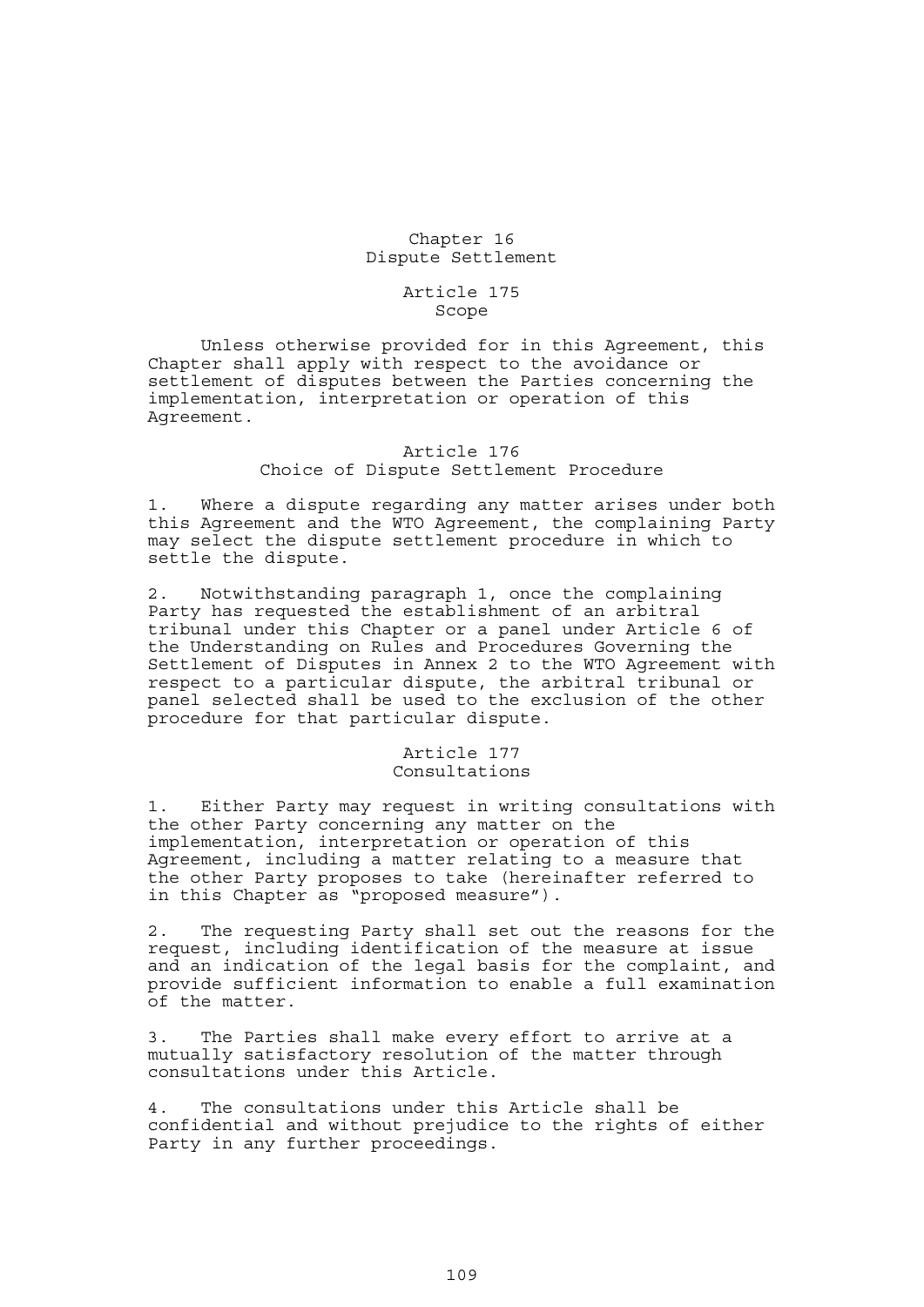## Article 178 Establishment of Arbitral Tribunals

1. The complaining Party that requested consultations under Article 177 may request in writing the establishment of an arbitral tribunal, if the Parties fail to resolve the matter within:

- (a) 45 days after the date of receipt of the request for consultations; or
- (b) 30 days after the date of receipt of the request for consultations in cases of urgency, including those which concern perishable goods,

provided that the complaining Party considers that any benefits accruing to it directly or indirectly under this Agreement are being nullified or impaired as a result of the failure of the Party complained against to carry out its obligations under this Agreement, or as a result of the application by the Party complained against of measures which are in conflict with its obligations under this Agreement.

2. The request of the establishment of an arbitral tribunal referred to in paragraph 1 may also be made in case where the complaining Party considers that any benefits accruing to it directly or indirectly under Chapters 3 and 4 are being nullified or impaired as a result of the application by the Party complained against of measures which are not in conflict with its obligations under those Chapters.

3. Notwithstanding paragraphs 1 and 2, the establishment of an arbitral tribunal shall not be requested on any matter relating to a proposed measure.

4. Any request to establish an arbitral tribunal pursuant to this Article shall identify:

- (a) the specific measure at issue;
- (b) the legal basis of the complaint including the provisions of this Agreement alleged to have been breached and any other relevant provisions; and
- (c) the factual basis for the complaint.

5. The date of the establishment of an arbitral tribunal shall be the date on which the chair is appointed.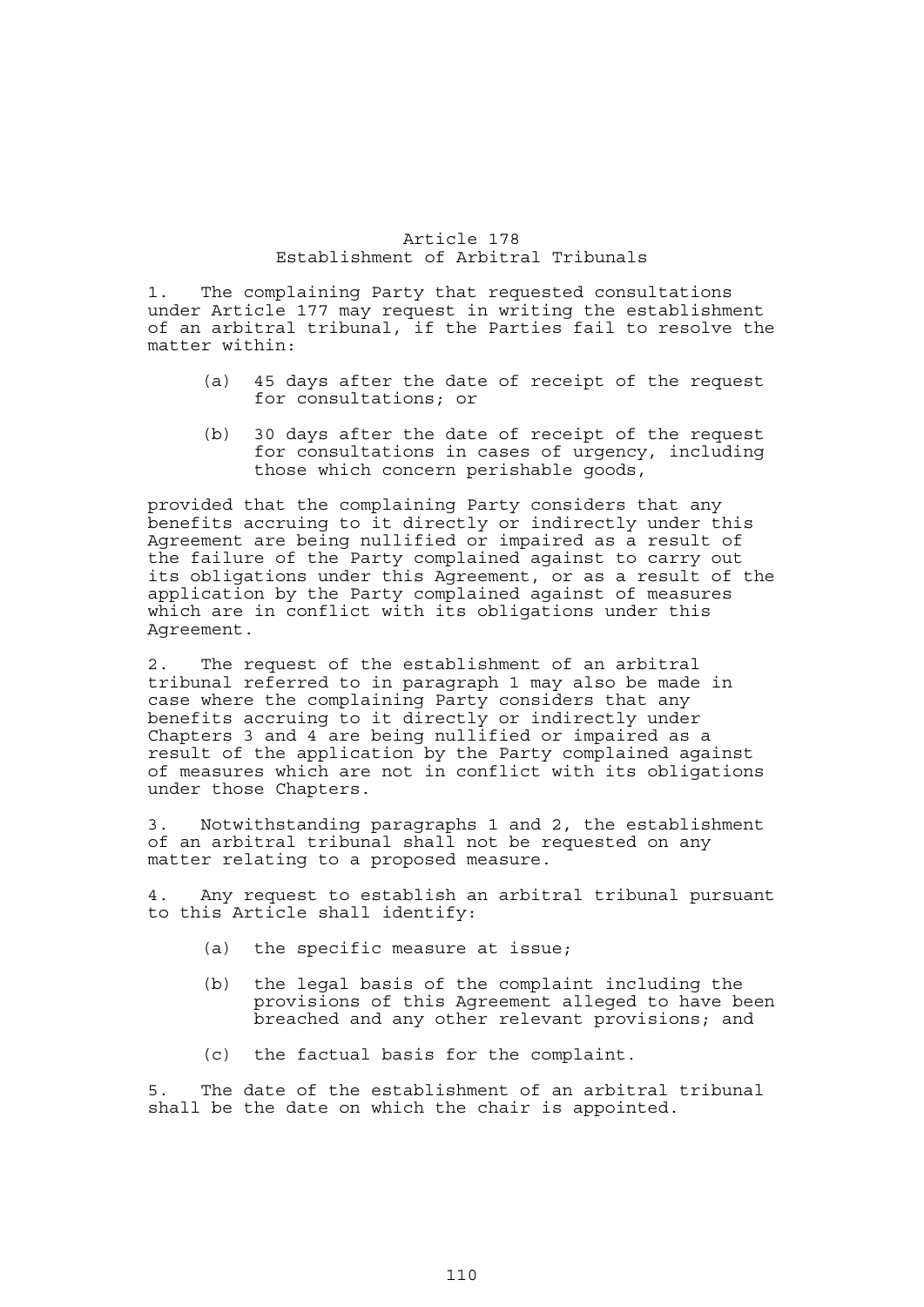#### Article 179 Terms of Reference of Arbitral Tribunals

 Unless the Parties otherwise agree within 20 days from the date of receipt of the request for the establishment of the arbitral tribunal, the terms of reference of the arbitral tribunal shall be:

 "To examine, in the light of the relevant provisions of this Agreement, the matter referred to in the request for the establishment of an arbitral tribunal pursuant to Article 178, to make findings of law and fact together with the reasons therefor and to issue an award for the resolution of the dispute."

### Article 180 Composition of Arbitral Tribunals

1. An arbitral tribunal shall comprise three arbitrators.

2. Each Party shall, within 30 days after the date of receipt of the request for the establishment of an arbitral tribunal, appoint one arbitrator who may be its national and propose up to three candidates to serve as the third arbitrator who shall be the chair of the arbitral tribunal. The third arbitrator shall not be a national of either Party, nor have his or her usual place of residence in either Party, nor be employed by either Party, nor have dealt with the dispute in any capacity.

3. The Parties shall agree on and appoint the third arbitrator within 45 days after the date of receipt of the request for the establishment of an arbitral tribunal, taking into account the candidates proposed pursuant to paragraph 2.

4. If a Party has not appointed an arbitrator pursuant to paragraph 2 or if the Parties fail to agree on and appoint the third arbitrator pursuant to paragraph 3, the arbitrator or arbitrators not yet appointed shall be chosen within seven days by lot from the candidates proposed pursuant to paragraph 2.

5. All arbitrators shall:

- (a) have expertise or experience in law, international trade or other matters covered by this Agreement;
- (b) be chosen strictly on the basis of objectivity, reliability and sound judgment;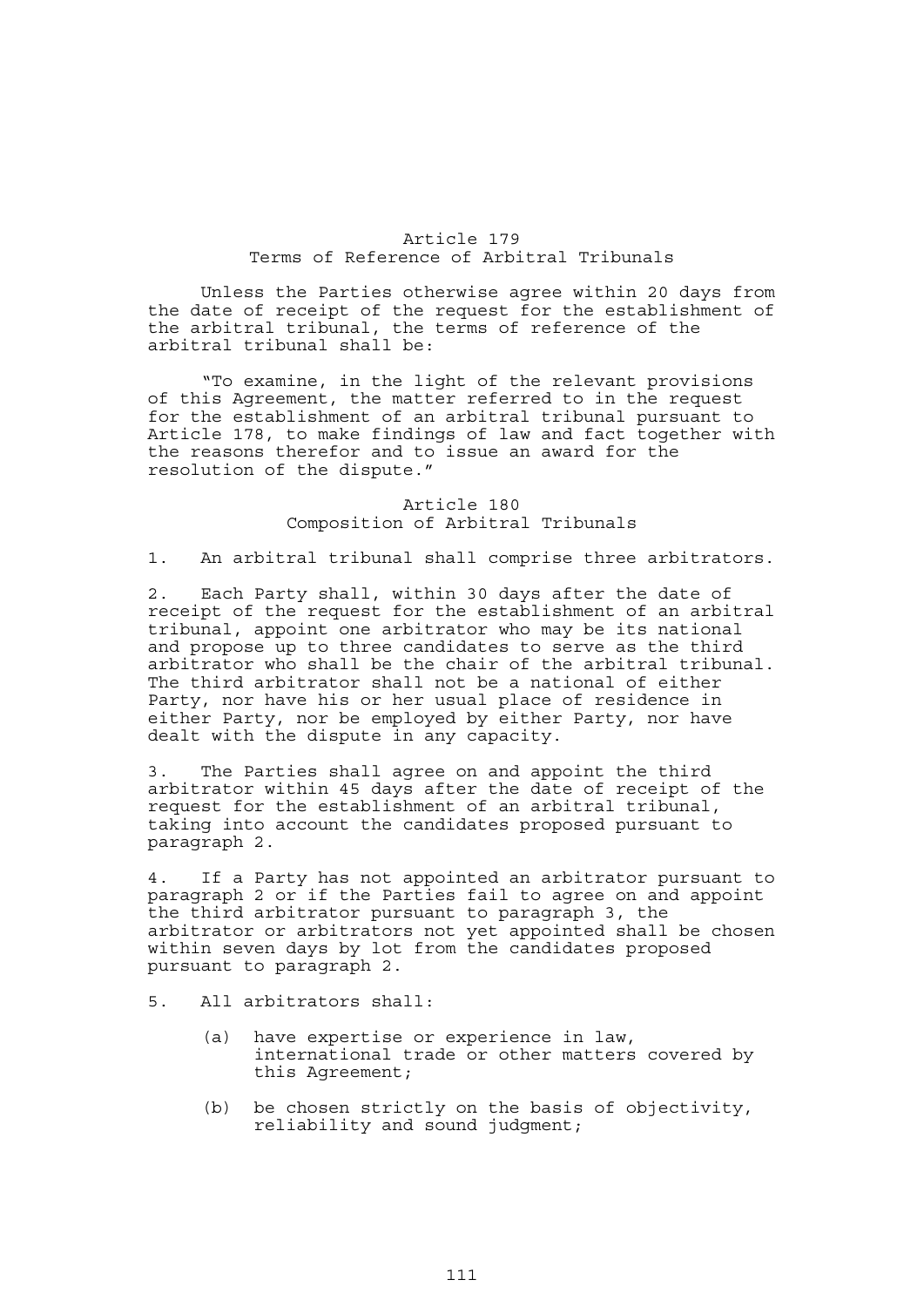- (c) be independent of, and not be affiliated with or receives instructions from, the Government of either Party; and
- (d) comply with a code of conduct, to be provided in the Rules of Procedures referred to in Article 187.

6. If an arbitrator appointed under this Article dies, becomes unable to act or resigns, a successor shall be appointed within 15 days in accordance with the appointment procedure provided for in paragraphs 2, 3 and 4, which shall be applied, respectively, *mutatis mutandis*. The successor shall have all the powers and duties of the original arbitrator. The work of the arbitral tribunal shall be suspended for a period beginning on the date the original arbitrator dies, becomes unable to act or resigns and ending on the date the successor is appointed.

## Article 181 Functions of Arbitral Tribunals

1. The function of an arbitral tribunal is to make an objective assessment of the dispute before it, including an examination of the facts of the case and the applicability of and conformity with this Agreement, and make such other findings and rulings necessary for the resolution of the dispute.

2. The arbitral tribunal should consult with the Parties as appropriate and provide adequate opportunities for the development of a mutually satisfactory resolution.

## Article 182 Proceedings of Arbitral Tribunals

1. The arbitral tribunal shall meet in closed session.

2. The Parties shall be given the opportunity to attend any of the presentations, statements or rebuttals in the proceedings. Any information or written submissions submitted by a Party to the arbitral tribunal, including any comments on the draft award and responses to questions put by the arbitral tribunal, shall be made available to the other Party.

3. The arbitral tribunal shall make its decisions, including its award, by consensus but may also make its decisions, including its award, by majority vote.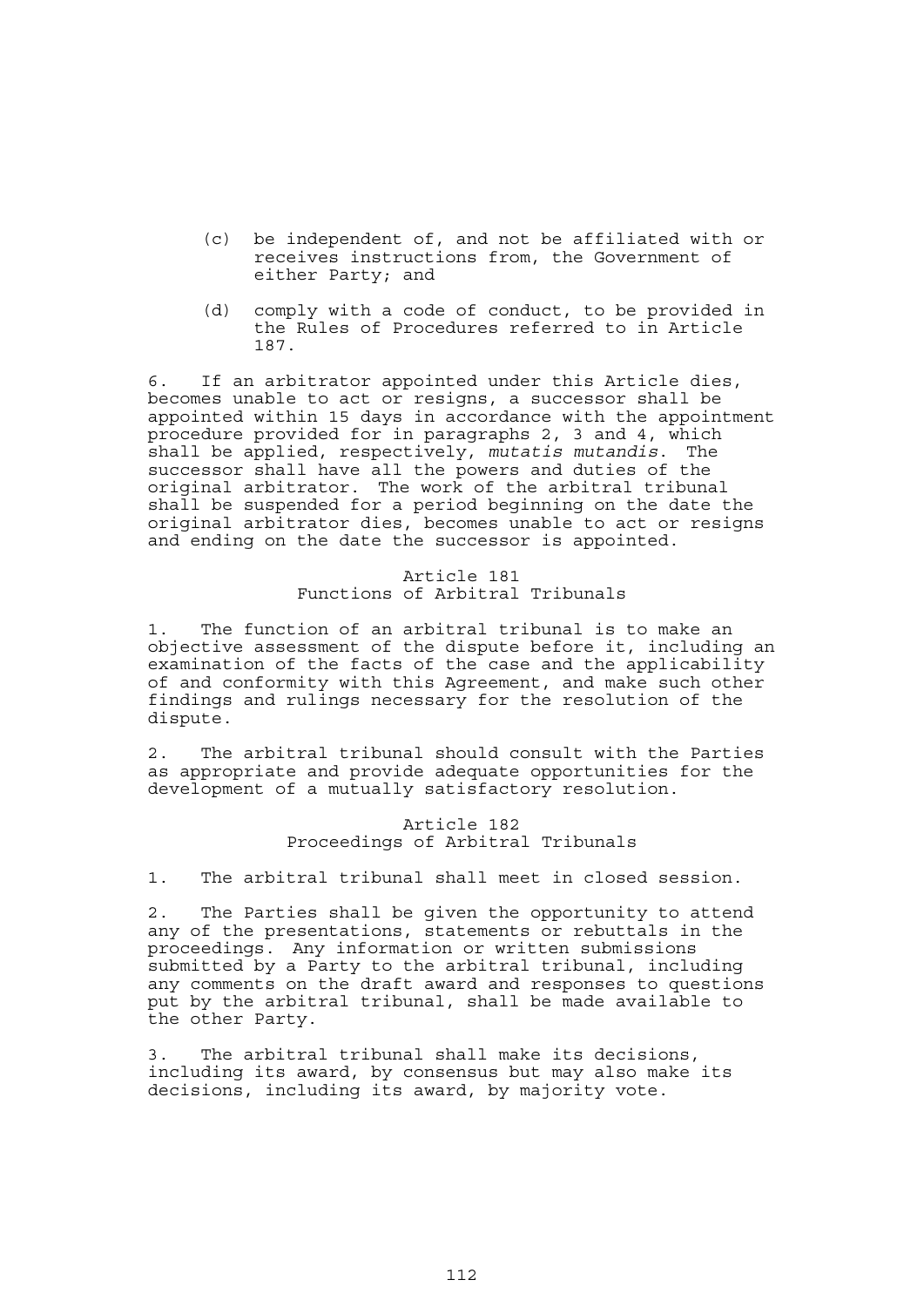4. The arbitral tribunal may seek information from any relevant source and may consult experts to obtain their opinion on certain aspects of the matter.

5. The deliberations of the arbitral tribunal and the documents submitted to it shall be kept confidential.

6. Notwithstanding paragraph 5, either Party may make public statements as to its views regarding the dispute, but shall treat as confidential, information and written submissions submitted by the other Party to the arbitral tribunal which that other Party has designated as confidential. Where a Party has provided information or written submissions designated to be confidential, that Party shall, upon request of the other Party, provide a non-confidential summary of the information or written submissions which may be disclosed publicly.

7. Each Party shall bear the cost of its appointed arbitrator and its own expenses. The cost of the chair of an arbitral tribunal and other expenses associated with the conduct of the proceedings shall be borne by the Parties in equal shares.

#### Article 183

#### Suspension or Termination of Proceedings

1. The Parties may agree that the arbitral tribunal suspends its work at any time for a period not exceeding 12 months from the date of such agreement. In the event of such a suspension, the time-frames set out in paragraphs 2, 5 and 7 of Article 184 and paragraph 7 of Article 186 shall be extended by the amount of time that the work was suspended. If the work of the arbitral tribunal has been suspended for more than 12 months, the authority for establishment of the arbitral tribunal shall lapse unless the Parties agree otherwise.

2. The Parties may agree to terminate the proceedings of the arbitral tribunal by jointly so notifying the chair of the arbitral tribunal at any time before the issuance of the award to the Parties.

#### Article 184 Award

1. The award of the arbitral tribunal shall be drafted without the presence of the Parties, and in the light of the information provided and the statements made, and the relevant provisions of this Agreement.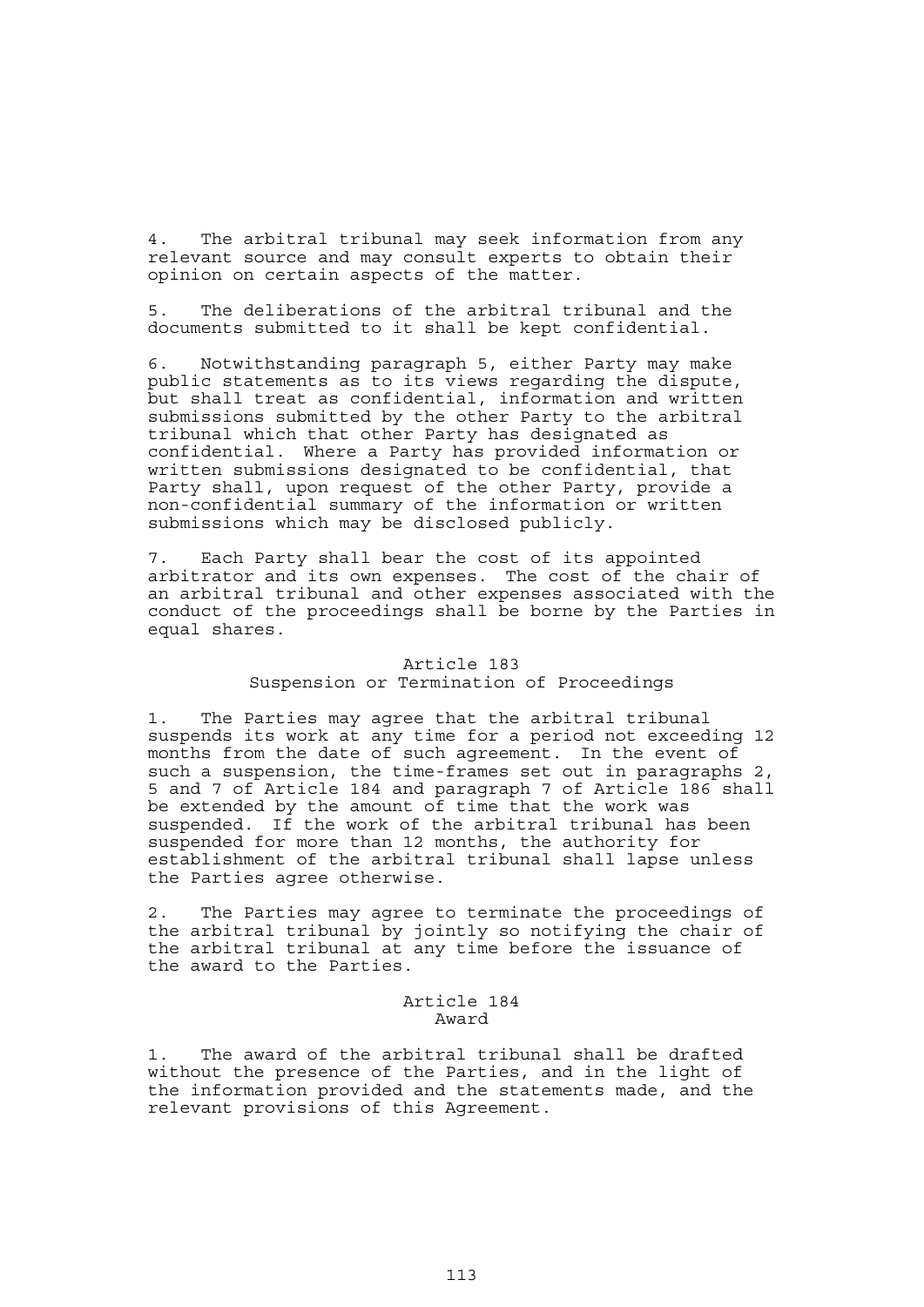2. The arbitral tribunal shall, within 120 days, or within 60 days in cases of urgency, including those which concern perishable goods, after the date of its establishment, submit to the Parties its draft award.

3. The draft award shall contain both the descriptive part and the findings, conclusions and decisions of the arbitral tribunal, for the purposes of enabling the Parties to review precise aspects of the draft award.

4. When the arbitral tribunal considers that it cannot submit its draft award within the aforementioned 120 days or 60 days period, it may extend that period with the consent of the Parties.

5. A Party may provide written comments to the arbitral tribunal on its draft award within 15 days after the date of submission of the draft award.

6. After considering any written comments on the draft award, the arbitral tribunal may reconsider its draft award and make any further examination it considers appropriate.

7. The arbitral tribunal shall issue its award, within 30 days after the date of submission of the draft award.

8. The award of the arbitral tribunal shall be available to the public within 15 days after the date of issuance, subject to the requirement to protect confidential information.

9. The award of the arbitral tribunal shall be final and binding on the Parties.

### Article 185 Implementation of Award

1. Unless the Parties agree otherwise, the Party complained against shall comply with the award of the arbitral tribunal referred to in Article 184 immediately. If this is not practicable, the Party complained against shall comply with the award within a reasonable period of time.

2. The reasonable period of time referred to in paragraph 1 shall be mutually determined by the Parties. Where the Parties fail to agree on the reasonable period of time within 45 days after the date of issuance of the award of the arbitral tribunal referred to in Article 184, either Party may refer the matter to an arbitral tribunal, which shall determine the reasonable period of time.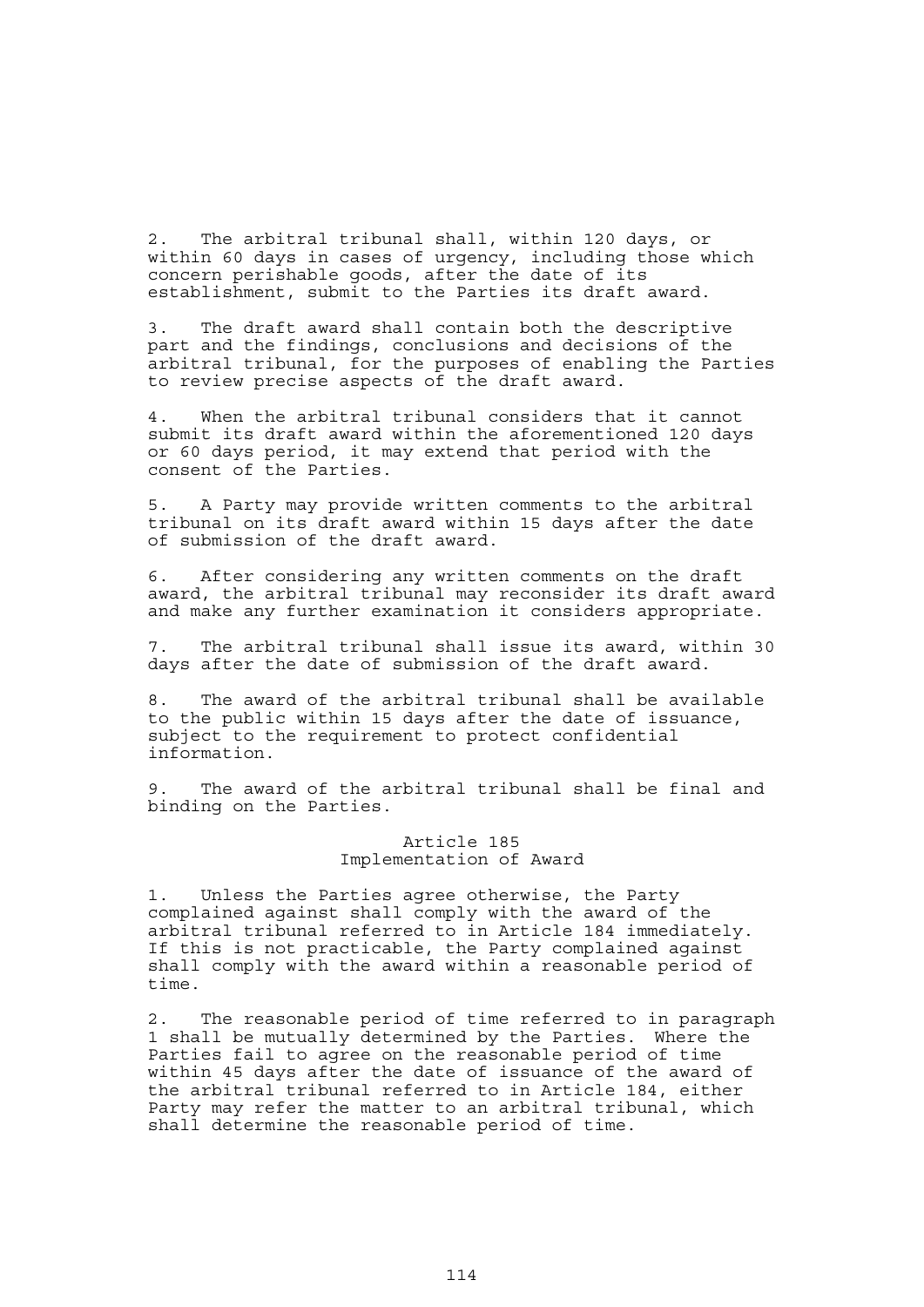3. Where there is disagreement between the Parties as to whether the Party complained against has complied with the award of the arbitral tribunal referred to in Article 184 within the reasonable period of time as determined pursuant to paragraph 2, either Party may refer the matter to an arbitral tribunal.

## Article 186 Non-Implementation – Compensation and Suspension of Concessions or Other Obligations

1. If the Party complained against notifies the complaining Party that it is impracticable, or the arbitral tribunal to which the matter is referred pursuant to paragraph 3 of Article 185 confirms that the Party complained against has failed, to comply with the award within the reasonable period of time as determined pursuant to paragraph 2 of Article 185, the Party complained against shall, if so requested, enter into negotiations with the complaining Party with a view to reaching a mutually satisfactory compensation.

2. If there is no agreement on satisfactory compensation within 20 days after the date of receipt of the request mentioned in paragraph 1, the complaining Party may suspend the application to the Party complained against of concessions or other obligations under this Agreement, after giving notification of such suspension 30 days in advance.

3. The compensation referred to in paragraph 1 and the suspension referred to in paragraph 2 shall be temporary measures. Neither compensation nor suspension is preferred to full compliance with the award. The suspension shall only be applied until such time as the award is fully complied with, or a mutually satisfactory solution is reached.

4. In considering what concessions or other obligations to suspend pursuant to paragraph 2:

 (a) the complaining Party should first seek to suspend concessions or other obligations with respect to the same sector(s) as that in which the arbitral tribunal referred to in Article 184 has found a failure to comply with the obligations under this Agreement, or nullification or impairment of benefits in the sense of paragraph 2 of Article 178; and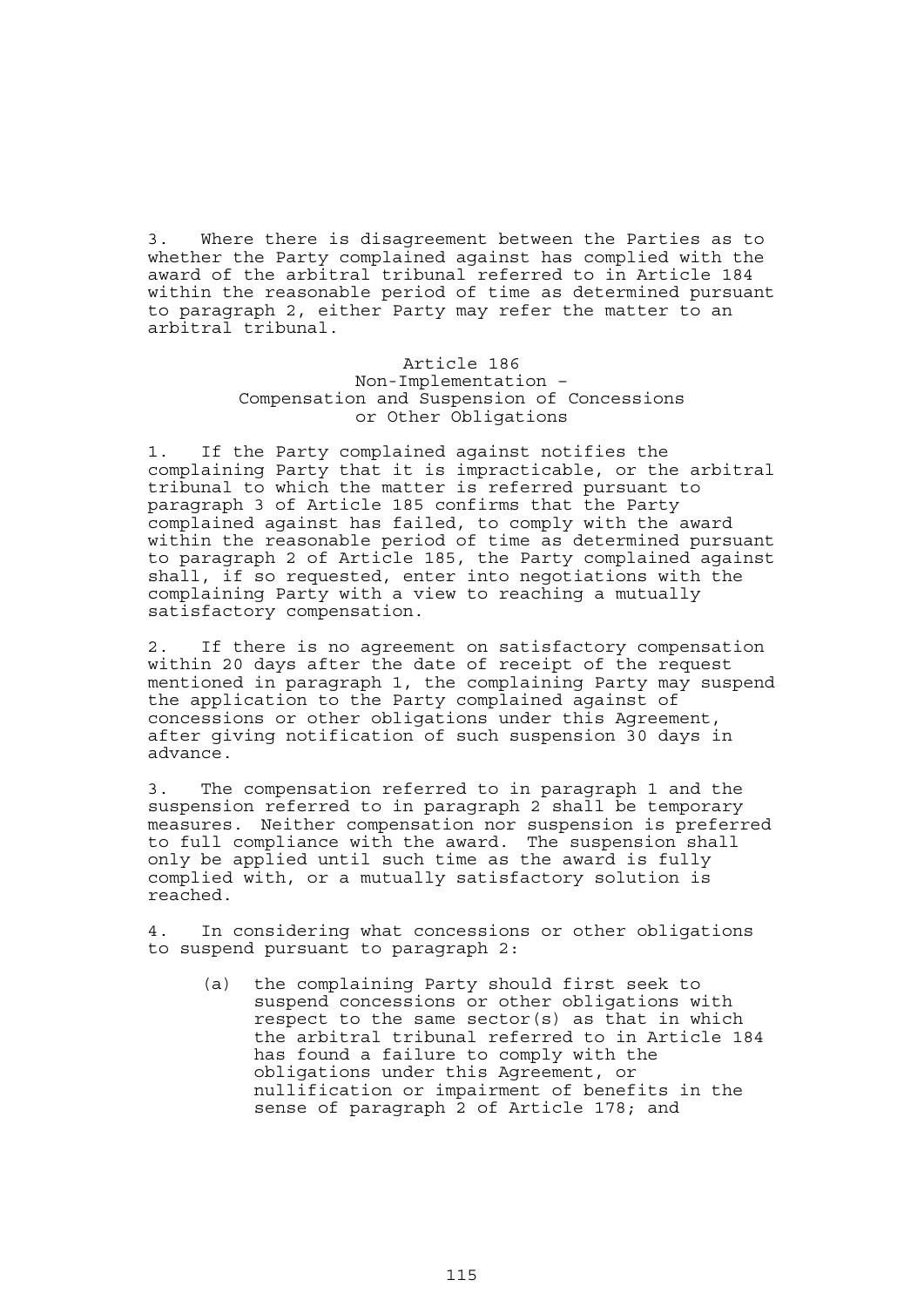(b) if the complaining Party considers that it is not practicable or effective to suspend concessions or other obligations with respect to the same sector(s), it may suspend concessions or other obligations with respect to other sectors. The notification of such suspension pursuant to paragraph 2 shall indicate the reasons on which it is based.

5. The level of suspension referred to in paragraph 2 shall be equivalent to the level of the nullification or impairment.

6. If the Party complained against considers that the requirements for the suspension of concessions or other obligations by the complaining Party set out in paragraph 2, 3, 4 or 5 have not been met, it may refer the matter to an arbitral tribunal.

7. The arbitral tribunal that is established for the purposes of this Article or Article 185 shall, wherever possible, have, as its arbitrators, the arbitrators of the original arbitral tribunal. If this is not possible, then the arbitrators to the arbitral tribunal that is established for the purposes of this Article or Article 185 shall be appointed pursuant to Article 180. The arbitral tribunal established under this Article or Article 185 shall issue its award within 60 days after the date when the matter is referred to it. When the arbitral tribunal considers that it cannot issue its award within the aforementioned 60 days period, it may extend that period for a maximum of 30 days with the consent of the Parties. The award shall be available to the public within 15 days after the date of issuance, subject to the requirement to protect confidential information. The award shall be final and binding on the Parties.

# Article 187 Rules of Procedures

 The Commission shall adopt the Rules of Procedures which provide for the details of the rules and procedures of arbitral tribunals established under this Chapter, upon the entry into force of this Agreement.

#### Article 188 Modification of Rules and Procedures

 Any time period, or other rules and procedures for arbitral tribunals, provided for in this Chapter, including the Rules of Procedures referred to in Article 187, may be modified by mutual consent of the Parties.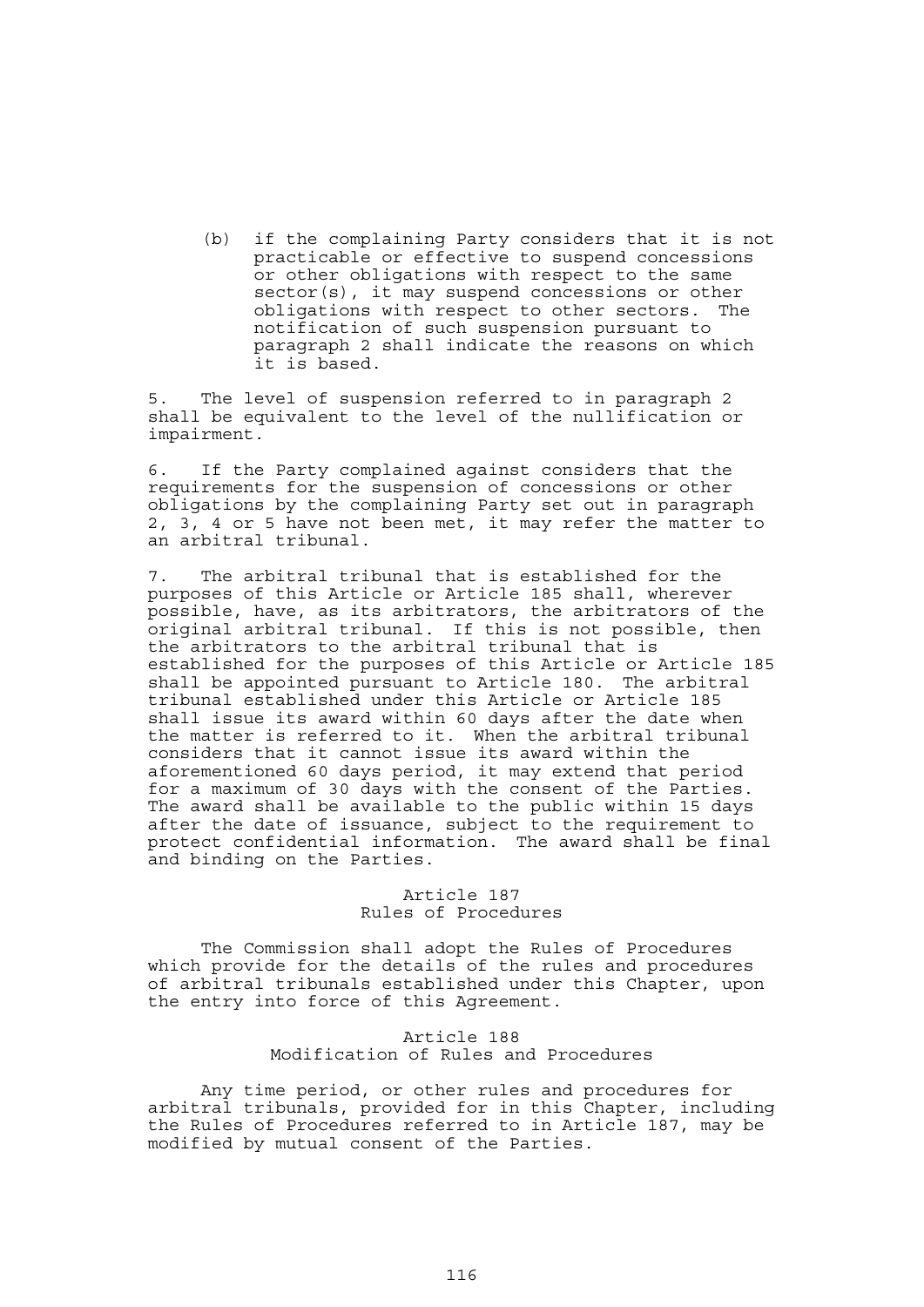Chapter 17 Commission

### Article 189 Establishment of the Commission

 The Parties hereby establish a Commission which shall be co-chaired by Ministers or senior officials of the Parties.

## Article 190 Functions of the Commission

- 1. The Commission shall:
	- (a) review and monitor, and consider any matters relating to, the implementation, interpretation and operation of this Agreement;
	- (b) consider and recommend to the Parties any amendments to this Agreement;
	- (c) supervise and coordinate the work of all committees and working groups established under this Agreement;
	- (d) adopt:
		- (i) modifications to Annex 15;
		- (ii) the Operational Procedures referred to in Article 52;
		- (iii) an interpretation of a provision of this Agreement referred to in Articles 93 and 94;
			- (iv) the Rules of Procedures referred to in Article 187; and
				- (v) any necessary decisions; and
	- (e) carry out other functions as the Parties may agree.

2. The Commission may establish committees and working groups, refer matters to any committee or working group for advice, delegate its responsibilities to any committee or working group, and consider matters raised by any committee or working group.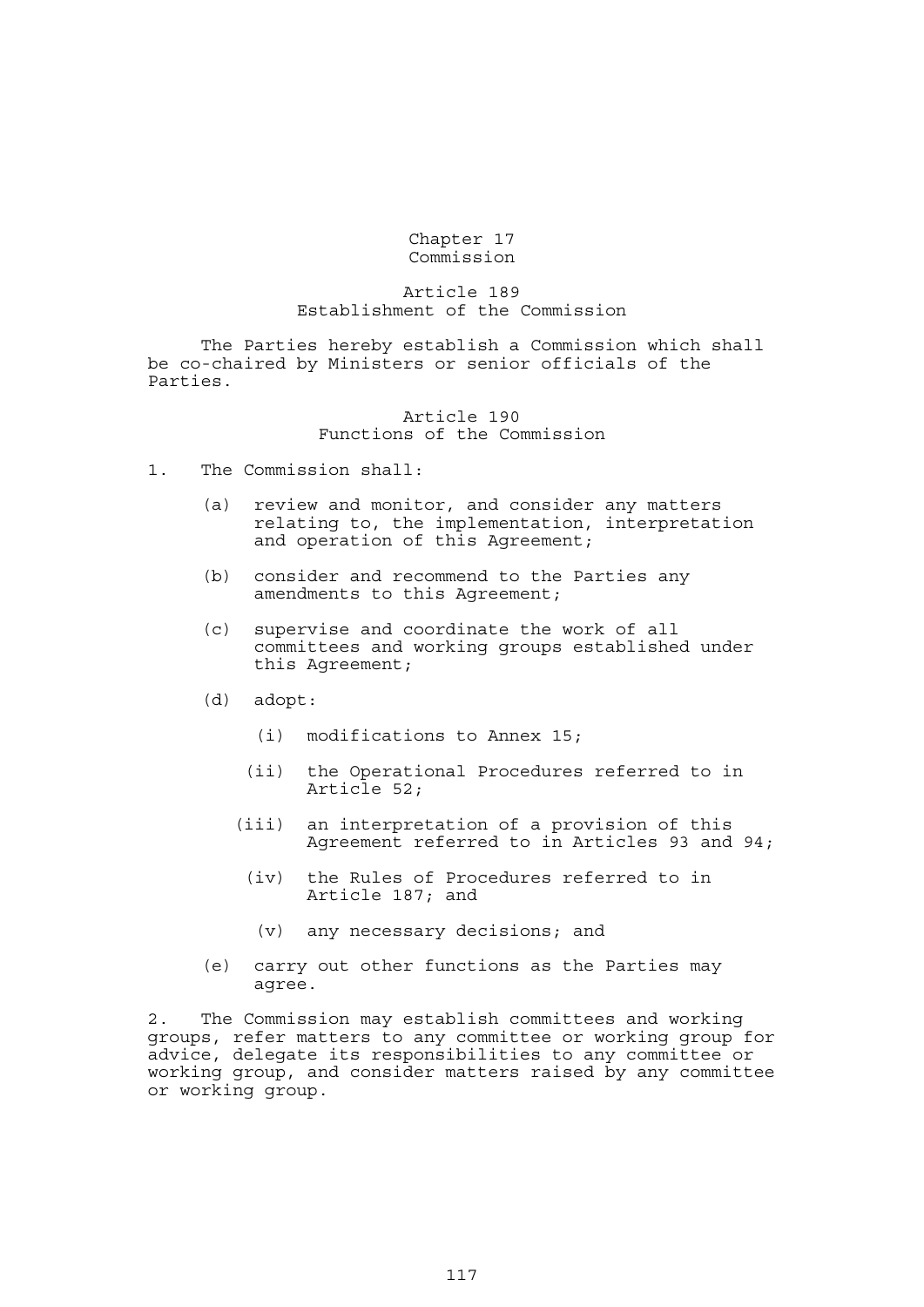# Article 191 Rules and Procedures of the Commission

1. The Commission shall establish its rules and procedures.

2. Decisions of the Commission shall be taken by mutual agreement.

3. The Commission shall meet at such venues and times as may be agreed by the Parties.

#### Chapter 18 Exceptions

## Article 192 General Exceptions

1. For the purposes of Chapters 3, 4, 5, 6, 7 and 8 other than Article 76, Article XX of the GATT 1994 is incorporated into and made part of this Agreement, *mutatis mutandis*.

2. For the purposes of Chapters 8 other than Article 76, 9, 10 and 11, Article XIV of the GATS, including its footnotes, is incorporated into and made part of this Agreement, *mutatis mutandis*.

#### Article 193 Security Exceptions

 Nothing in this Agreement other than Article 76 shall be construed:

- (a) to require a Party to furnish any information the disclosure of which it considers contrary to its essential security interests;
- (b) to prevent a Party from taking any actions which it considers necessary for the protection of its essential security interests:
	- (i) relating to the traffic in arms, ammunition and implements of war and to such traffic in other goods and materials, or such supply of services, as is carried on directly or indirectly for the purpose of supplying or provisioning a military establishment;
	- (ii) taken in time of war or other emergency in international relations; or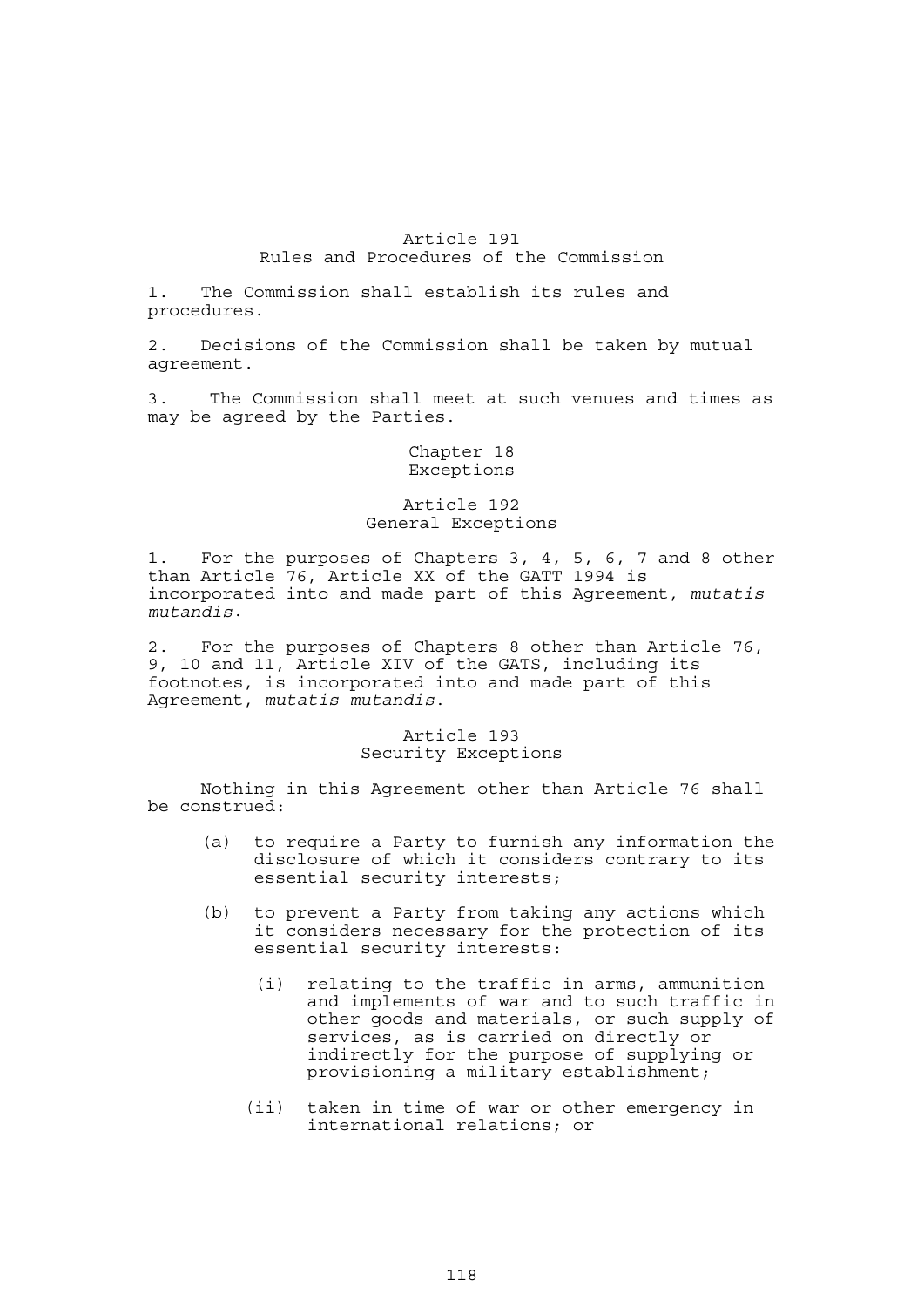- (iii) relating to fissionable and fusionable materials or the materials from which they are derived; or
- (c) to prevent a Party from taking any action in pursuance of its obligations under the United Nations Charter for the maintenance of international peace and security.

# Article 194 Taxation

1. Except as otherwise provided for in this Article, nothing in this Agreement shall apply to taxation measures.

Note: The term "taxation measures" shall not include:

- (a) a customs duty as defined in subparagraph (d) of Article 28;
- (b) an anti-dumping or countervailing duty referred to in subparagraph (d)(ii) of Article 28; and
- (c) fees or charges referred to in subparagraph (d)(iii) of Article 28.

2. Nothing in this Agreement shall affect the rights and obligations of either Party under the provisions relating to any taxation measures in any other international agreements to which both Parties are parties.

3. Article 13 shall apply to taxation measures to the same extent as Article III of the GATT 1994.

4. Articles 107 and 108 shall apply to taxation measures to the same extent as covered by the GATS.

5. (a) Article 82 shall apply to taxation measures except that no investor may invoke Article 82 as the basis for a claim under Article 89, where it has been determined pursuant to subparagraph (b) that the measure is not an expropriation.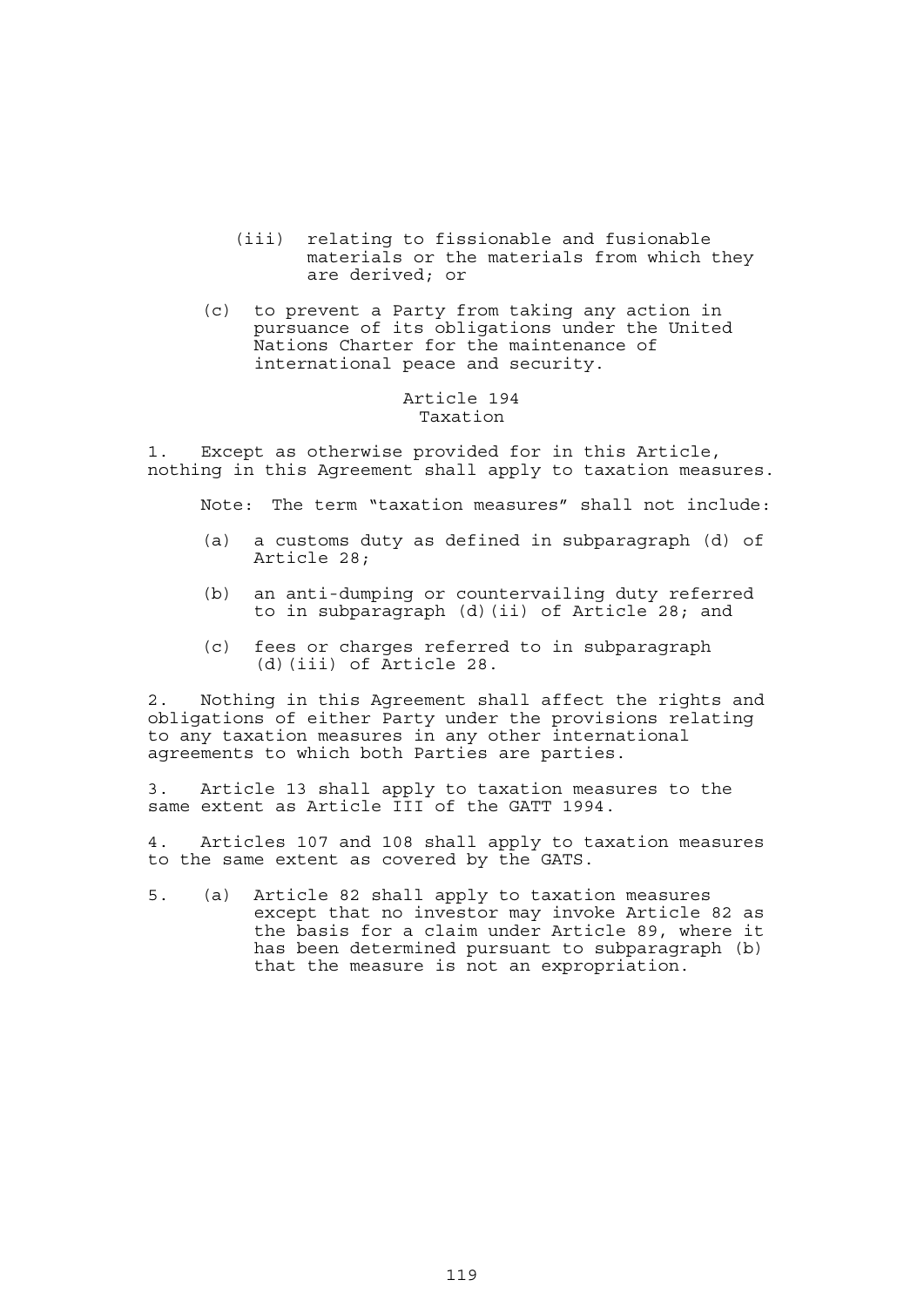- (b) The investor shall refer the issue, at the time that it delivers the notice of intent under Article 89, to the competent authorities of both Parties, through the contact points referred to in Article 10, to determine whether such measure is not an expropriation. If the competent authorities of both Parties do not consider the issue or, having considered it, fail to determine that the measure is not an expropriation within a period of 180 days of such referral, the investor may submit its claim to arbitration under Article 89.
- (c) For the purposes of subparagraph (b), the term "competent authorities" means:
	- (i) with respect to Japan, the Minister of Finance or his or her authorized representative, who shall consider the issue in consultation with the Minister of Foreign Affairs or his or her authorized representative; and
	- (ii) with respect to Chile, the Director of the Internal Revenue Service, Ministry of Finance (*Director del Servicio de Impuestos Internos, Ministerio de Hacienda*).

Chapter 19 Final Provisions

Article 195 Annexes and Notes

 The Annexes and Notes to this Agreement shall constitute an integral part of this Agreement.

> Article 196 Headings

 The headings of the Chapters, Sections and Articles of this Agreement are inserted for convenience of reference only and shall not affect the interpretation of this Agreement.

> Article 197 Amendments

1. This Agreement may be amended by agreement between the Parties.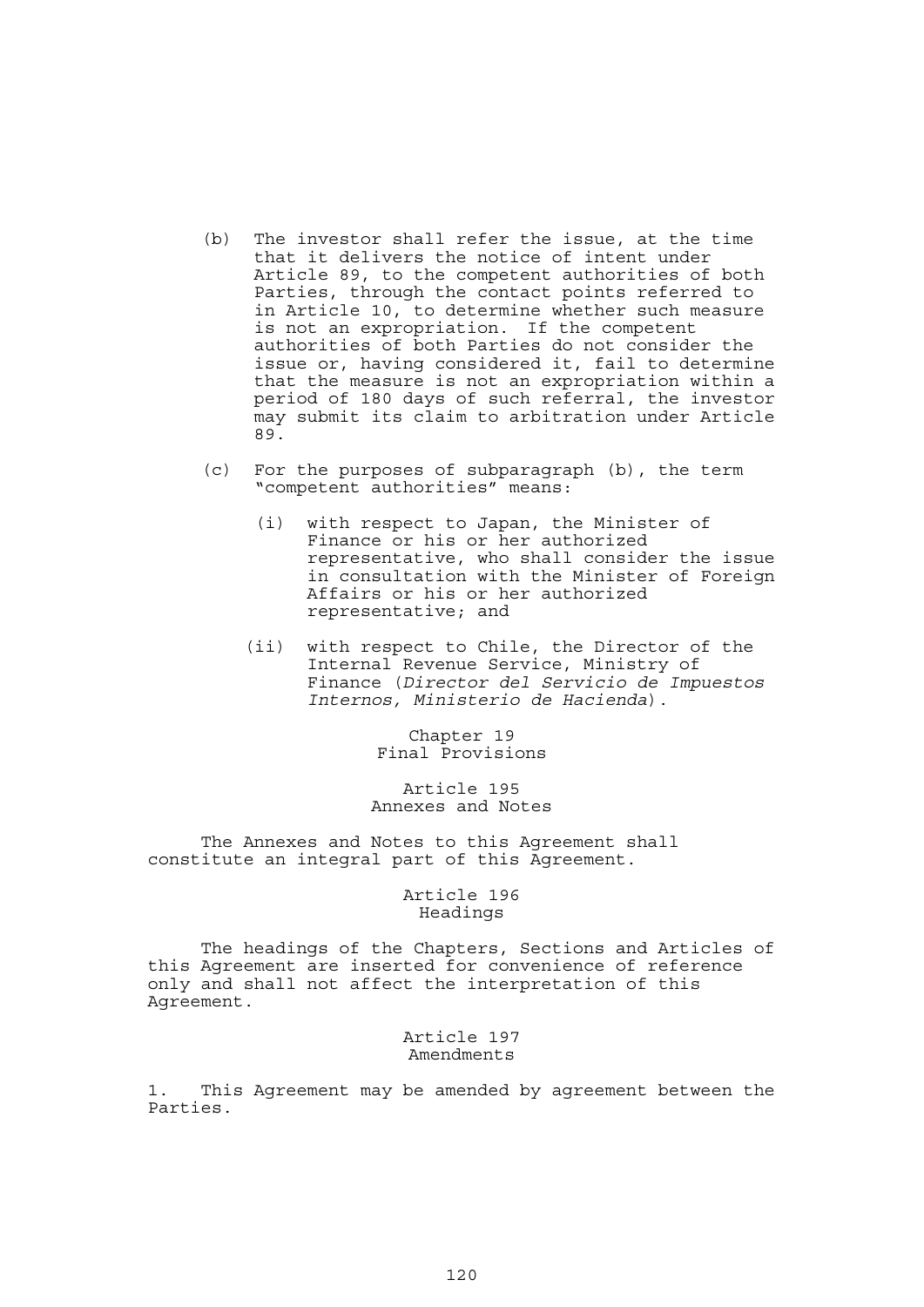2. Any amendment shall be approved by the Parties in accordance with their respective legal procedures. Such amendment shall enter into force on the date to be agreed upon by the Parties.

3. Notwithstanding paragraph 2, amendments relating only to Annex 2 or 4 may be made by exchange of diplomatic notes.

 Note: In the case of Chile, the amendments under paragraph 3 shall be made as an Executive Agreement (*Acuerdo de Ejecución*) in accordance with the Political Constitution of the Republic of Chile (*Constitución Política de la República de Chile*).

## Article 198 Entry into Force

 This Agreement shall enter into force on the thirtieth day after the date of exchange of diplomatic notes informing each other that their respective legal procedures necessary for entry into force of this Agreement have been completed. It shall remain in force unless terminated as provided for in Article 199.

# Article 199 Termination

 Either Party may terminate this Agreement by giving one year's advance notice in writing to the other Party.